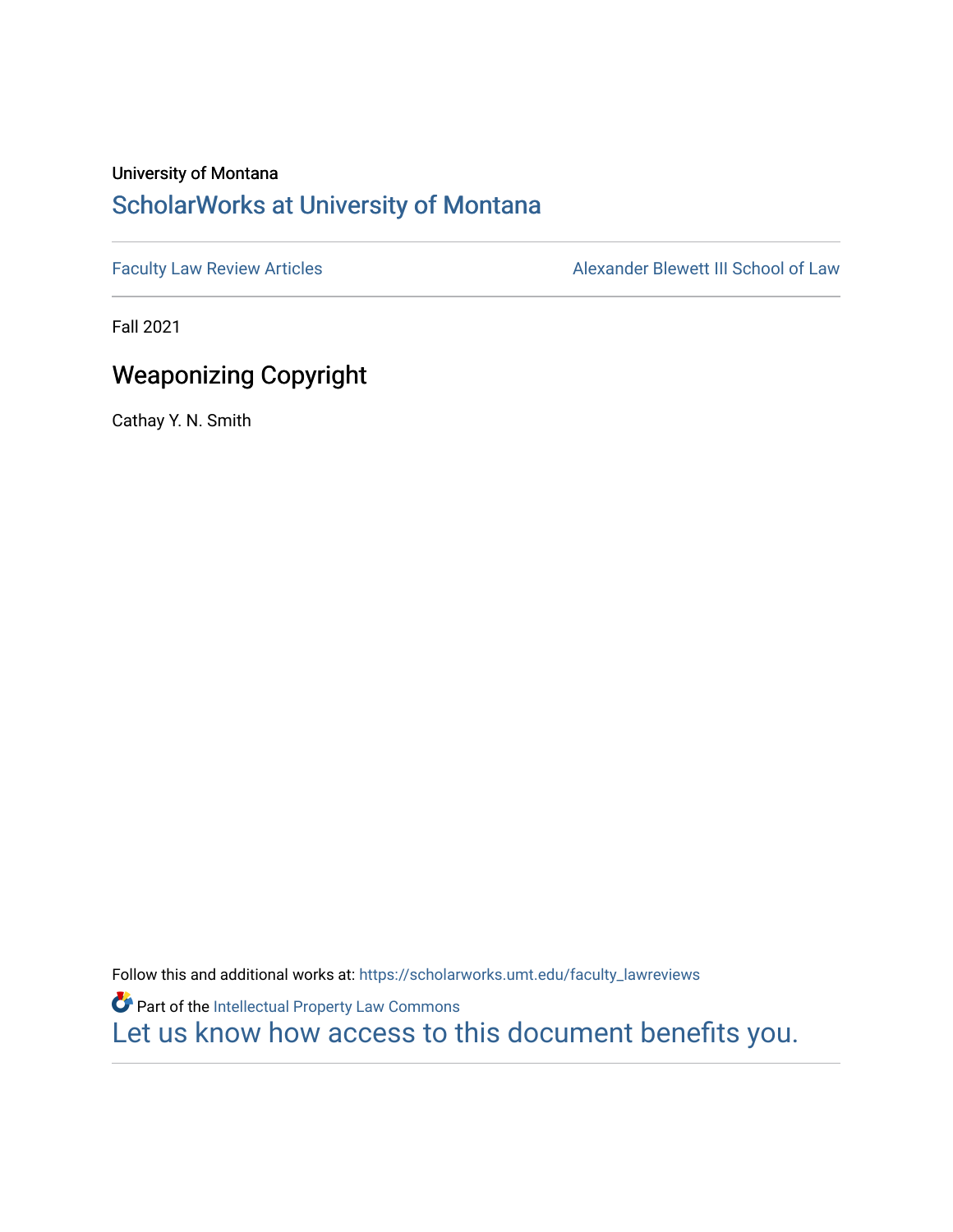#### *Harvard Journal of Law & Technology* Volume 35, Number 1 Fall 2021

#### **WEAPONIZING COPYRIGHT**

*Cathay Y. N. Smith*\*

#### ABSTRACT

Copyright grants authors exclusive rights in their works in order to encourage creation and dissemination of socially valuable works. It permits copyright owners to assert their copyright against violations of those rights when necessary to protect their market exclusivity and economic interests. Increasingly, however, copyright is being used by individuals to achieve other objectives. This Article examines the increasingly widespread phenomenon of individuals using copyright to vindicate noncopyright interests, which this Article refers to as "weaponizing copyright." In some cases, copyright is weaponized to silence criticism and legitimate speech. In other instances, the objective is to erase facts and make information disappear. Some assertions of copyright are intended to punish or retaliate for some perceived wrongdoing. Other assertions of copyright involve attempts to protect the reputation and dignity of copyright owners. Another objective is to protect privacy in personal and intimate information. In none of these scenarios are copyright owners seeking to protect their legitimate market or economic interests in their copyrighted works, the intended purpose of copyright.

Through exploring recent and high-profile instances of copyright weaponization involving Harvey Weinstein and Ronan Farrow, Pepe the Frog and InfoWars, Success Kid and Steve King, Navy SEALS and the Associated Press, PewDiePie, Dr. Drew, the McCloskeys, Netflix Films, Jehovah's Witnesses, and others, this Article exposes the increasingly widespread practice of copyright weaponization. It explains how copyright became the weapon par excellence for indi-

<sup>\*</sup> Acting Dean, Academic Affairs & Professor of Law, University of Montana Blewett School of Law. Thanks to Jasmine Abdel-khalik, Bita Amani, Rabea Benhalim, Annemarie Bridy, Sarah Burstein, Michael Carroll, Tuneen Chisolm, Christine Farley, Brian Frye, Kristelia Garcia, Andrew Gilden, Vinay Harpalani, Mark Lemley, Yvette Joy Liebesman, Jake Linford, Orly Lobel, Peter Mezei, Derek Miller, Lateef Mtima, Kali Murray, Janewa Osei-Tutu, Govind Persad, Metka Potocnik, Graham Reynolds, Jacob Rooksby, Betsy Rosenblatt, Guy Rub, Joseph Schremmer, and Drew Simshaw. Thanks to Willamette University College of Law and its faculty for inviting me to share this article at their Faculty Workshop. Thanks also to the organizers and participants at the University of Utah's virtual RMJSC, the 6th Annual IP Mosaic Conference on "Using IP to Further Social Justice," and the 2021 WIPIP hosted virtually by the American University Washington College of Law, Texas A&M University School of Law, and University of Utah College of Law. Finally, I would like to thank the editors at Harvard JOLT, especially Tracy Zhang, for their excellent editing and thoughtful comments.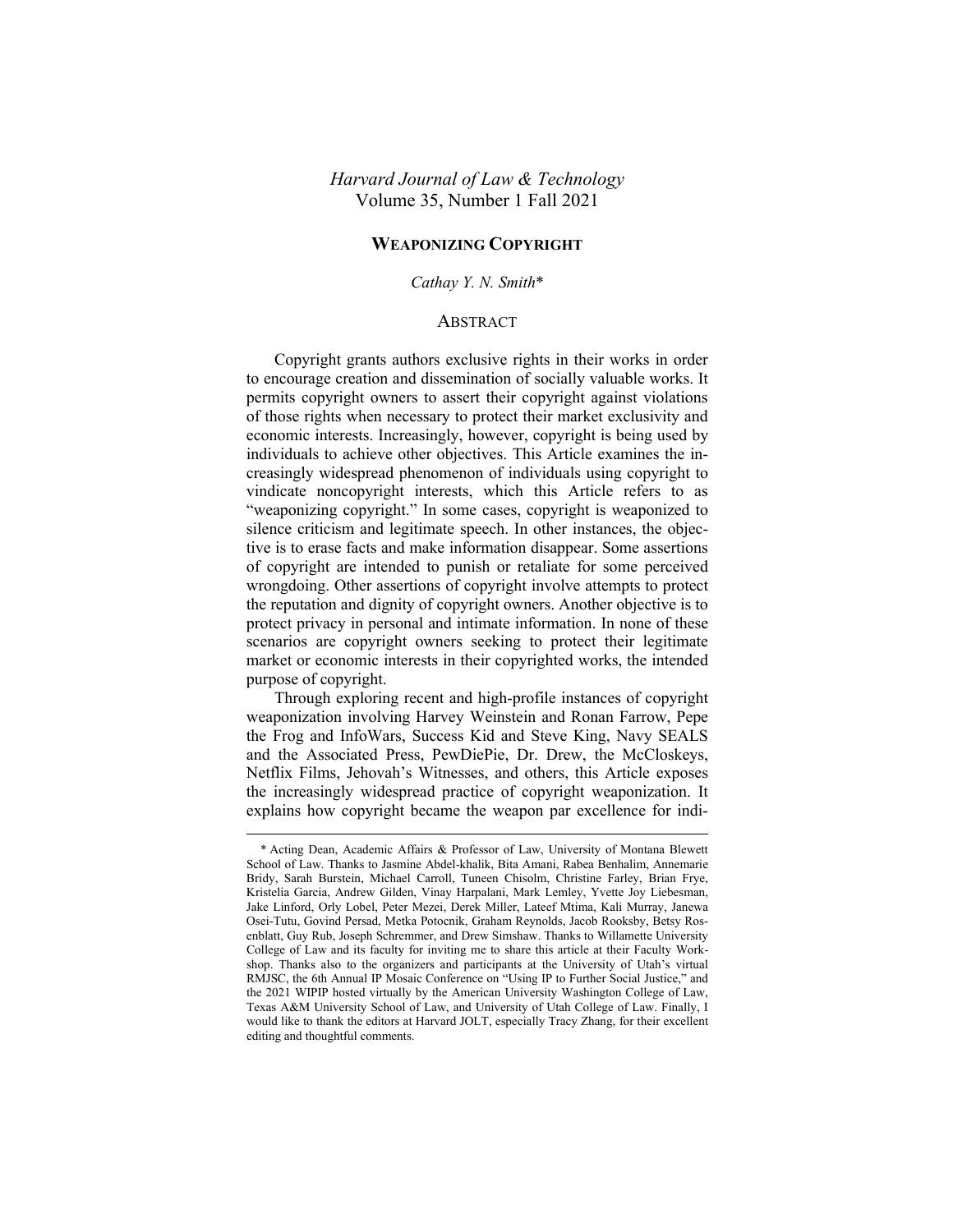viduals to punish, erase, suppress, protect, and vindicate noncopyright interests, and why individuals choose to weaponize copyright instead of pursuing claims under other laws. It reviews commonly proposed solutions to dealing with copyright weaponization, and examines the drawbacks of each solution. It also challenges the presumption that weaponizing copyright is always harmful and must be discouraged by exploring the power dynamics and blurry lines between weaponization by aggressors to punish, erase, and suppress, and weaponization by the vulnerable to protect, preserve, and defend. Ultimately, this Article attempts to resolve two important questions: whether copyright should serve to protect some noncopyright interests but not others, and whether there is a fair and just way to manage the increasingly pervasive practice of copyright weaponization.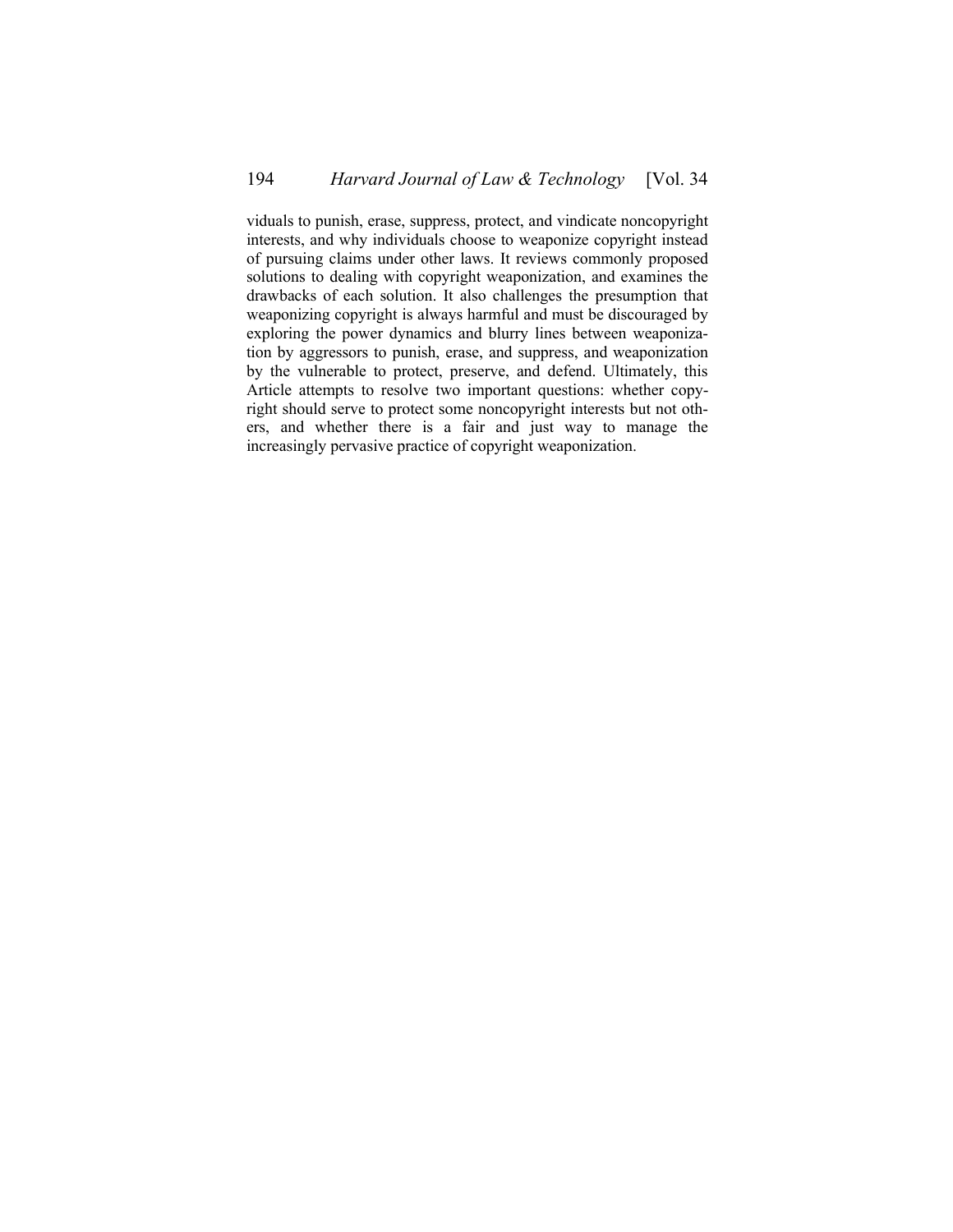## TABLE OF CONTENTS

| L. INTRODUCTION                                         | 195  |
|---------------------------------------------------------|------|
|                                                         |      |
| A. Weaponizing Copyright to Punish and Retaliate 201    |      |
| B. Weaponizing Copyright to Erase Facts and Bury        |      |
|                                                         | 207  |
| C. Weaponizing Copyright to Suppress Criticism and      |      |
|                                                         | 214  |
| D. Weaponizing Copyright to Protect Reputation and      |      |
|                                                         |      |
|                                                         |      |
| III. COPYRIGHT, THE WEAPON PAR EXCELLENCE 226           |      |
|                                                         |      |
| 1. Everything Is Copyrighted and Everyone Is an         |      |
|                                                         | 227  |
| 2. Copyright Disputes Are Expensive and Copyright       |      |
|                                                         |      |
| 3. Copyright's Remedies Allow Suppression of Content    |      |
| with Limited First Amendment Review230                  |      |
| 4. Copyright's Extrajudicial Remedy Encourages          |      |
|                                                         | 231  |
| 5. Copyright Defenses Fail to Discourage Copyright      |      |
|                                                         |      |
|                                                         |      |
| 1. Copyright Is Better than Privacy Laws at Protecting  |      |
|                                                         | .238 |
| 2. Copyright Is Better than Moral Rights Laws at        |      |
| Protecting Moral Rights and Reputation241               |      |
| IV. WHAT TO DO ABOUT COPYRIGHT WEAPONIZATION?246        |      |
|                                                         |      |
| B. Accept Copyright Weaponization to Protect Privacy251 |      |
| C. Support Copyright Weaponization to Protect Personal  |      |
|                                                         |      |
| V. BLURRY LINES AND OVERLAPPING OBJECTIVES 258          |      |
|                                                         |      |
|                                                         |      |

## <span id="page-3-0"></span>I. INTRODUCTION

Copyright grants authors exclusive rights in their works in order to encourage creation and dissemination of socially valuable works. It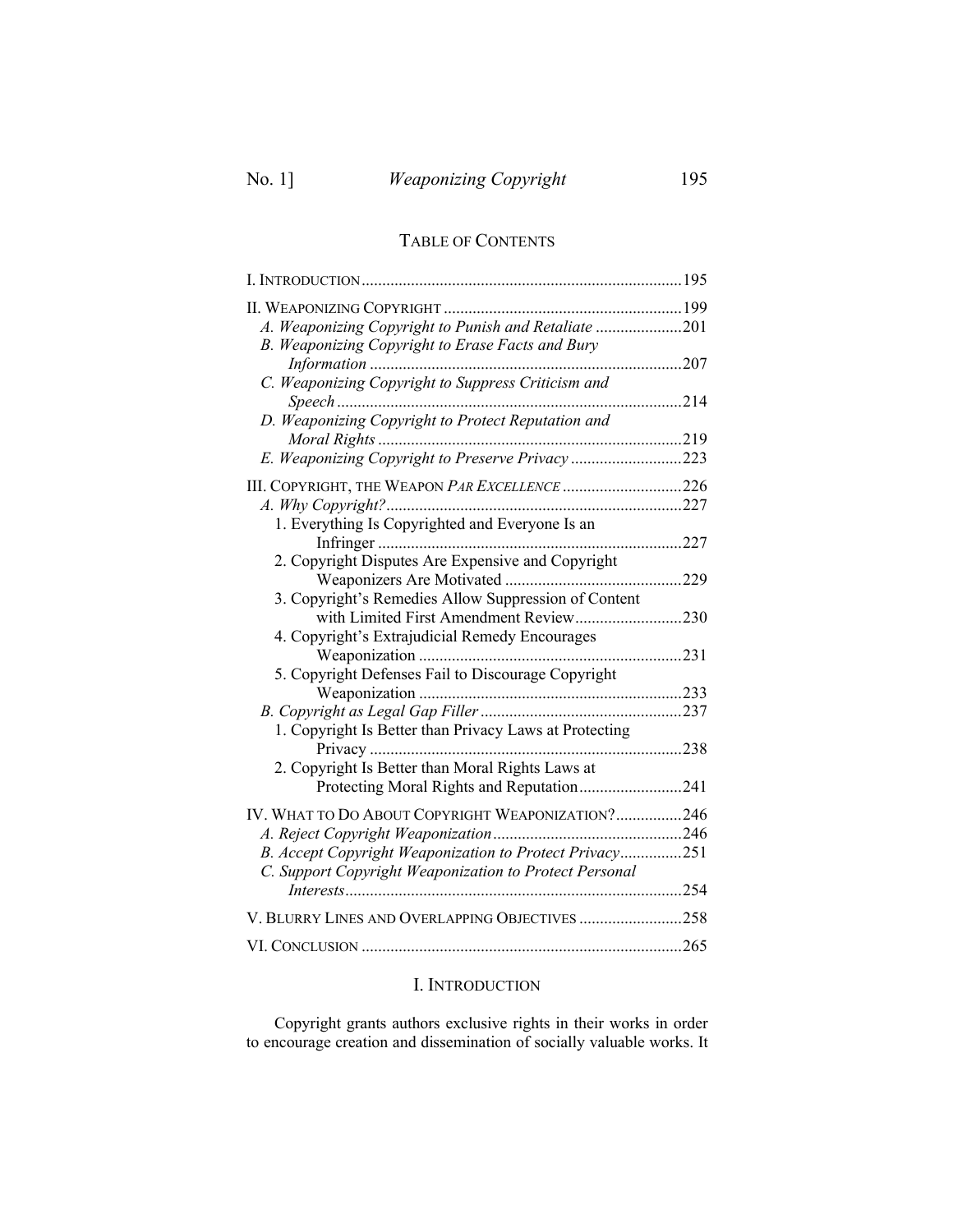permits copyright owners to assert their copyright against violations of those rights when necessary to protect their market exclusivity and economic interests. Increasingly, however, copyright is being used by individuals to achieve other objectives. For instance, Harvey Weinstein's team threatened Ronan Farrow with copyright infringement to try to stop him from publishing information about Weinstein's sexual misconducts. Dr. Drew filed copyright notices to take down a video compilation featuring dismissive statements he made about COVID-19. Slade Neighbors sued his ex-girlfriend for copyright infringement for disseminating his abusive text messages and emails. Netflix asserted copyright to remove negative comments about its controversial new film. Jehovah's Witnesses sued Faith Leaks for copyright infringement for leaking the organization's religious videos. Campo Santo copyright striked PewDiePie's Twitch channel to punish him for yelling a racist slur in a streaming video. Police officers played copyrighted music to complicate the ability of observers to record police conduct and share those recordings online. Pepe the Frog creator Matt Furie targeted alt-right or racist uses of Pepe with cease and desist letters and copyright infringement suits. Musicians threatened Donald Trump with copyright to stop him from using their music at campaign rallies. The photographer of the infamous image of the McCloskeys pointing their guns at Black Lives Matter protesters sent the McCloskeys a copyright demand for their use of that photograph on greeting cards. Women asserted copyright in their nude selfies to get their intimate photographs removed from revenge porn websites. All these stories have one thing in common: they all involve copyright owners using copyright to advance noncopyright interests. This Article refers to these actions as "weaponizing copyright."

This Article examines the widespread phenomenon of copyright weaponization. By granting authors exclusive rights in their works, copyright allows authors to realize financial and economic gains for their works. This is supposed to incentivize authors to create more works, which benefits society and increases dissemination of knowledge and information. This means that, in copyright's standard use, copyright owners assert their copyright against unauthorized uses of their works when necessary to preserve their market exclusivity and economic interests.<sup>1</sup> But that is not always the case, and it appears increasingly that copyright is being used to achieve other objectives. These other objectives do not fit within the traditional economic framings of copyright, and are unrelated to the economic incentives that copyright confers in order to incentivize creation. In some of these

<span id="page-4-0"></span><sup>1.</sup> *See* Christopher Buccafusco & David Fagundes, *The Moral Psychology of Copyright Infringement*, 100 MINN. L. REV. 2433, 2435 (2016).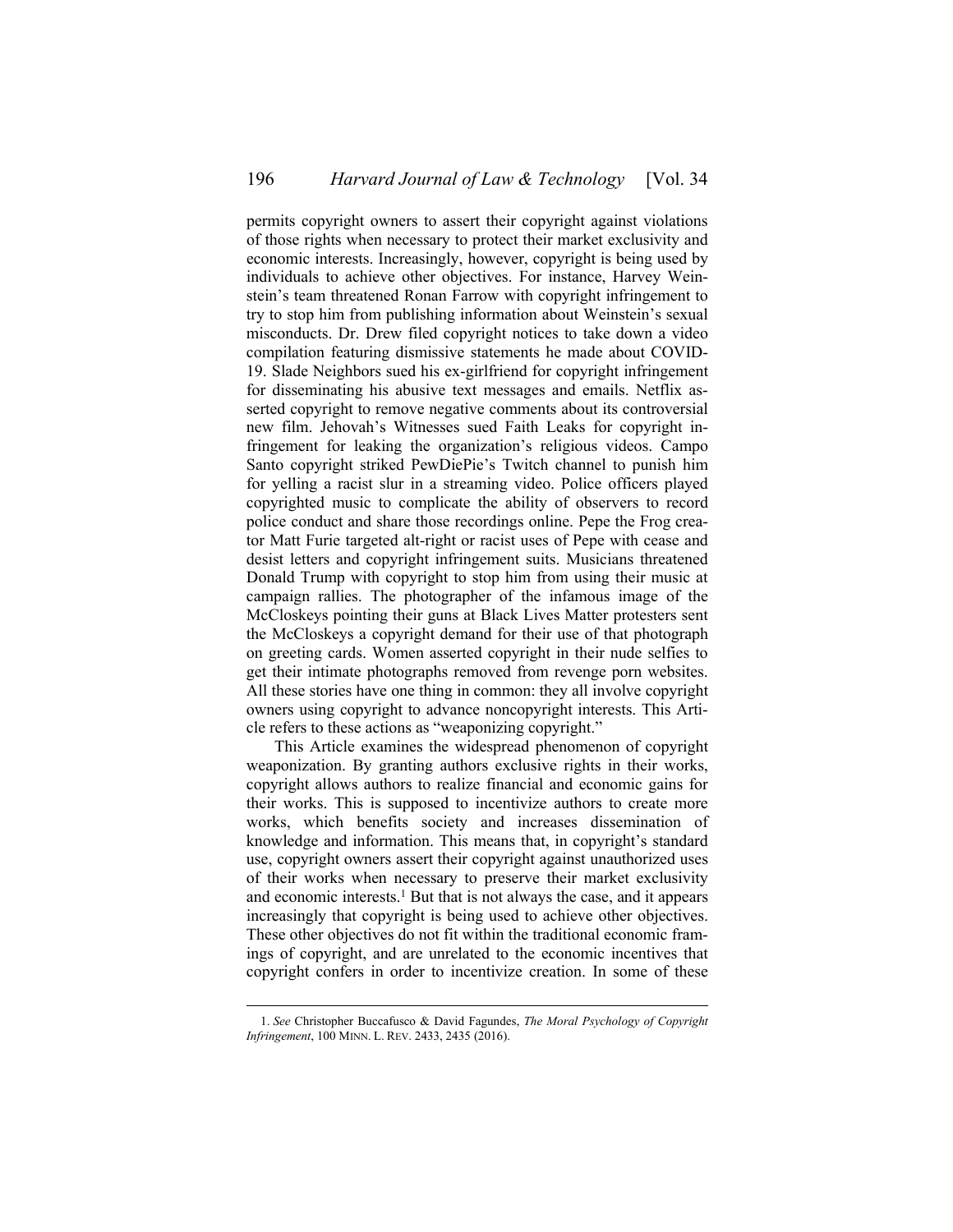stories, copyright is weaponized to silence criticism and speech. In other instances, the objective is to hide and bury information. Some assertions of copyright are intended to punish or retaliate. Other assertions of copyright involve attempts to protect the copyright owner's personal reputation or dignitary rights. Another objective is to protect privacy in personal and intimate information. In none of these stories are individuals asserting copyright to protect their market exclusivity or economic interests — the intended purposes of copyright.

Through examining instances of copyright weaponization, this Article seeks to accomplish three goals. First, it exposes the widespread use of copyright for noncopyright purposes. It identifies five common noncopyright objectives that copyright owners seek to achieve through weaponization: to silence and erase facts, suppress criticism and speech, punish and retaliate, protect reputation and moral rights, and preserve privacy. Second, this Article explains how copyright became the weapon *par excellence* to serve these noncopyright goals, why individuals weaponize copyright instead of pursuing claims under other laws, and what the prevalence of this practice reveals about copyright's role in society today. Third, this Article attempts to challenge the presumption that weaponizing copyright is always harmful and must be discouraged, and then attempts to rely on moral intuition to judge the good weaponization from the bad weaponization. It does so by exploring the power dynamics and blurry lines between weaponization by aggressors to punish, erase, and suppress, and weaponization by the vulnerable to preserve, defend, and protect personal interests. Ultimately, this Article attempts to resolve two important questions: whether copyright should serve certain noncopyright objectives but not others, and whether there is a fair and just way to manage the increasingly pervasive practice of weaponizing copyright.

At this point, it is important to clarify two points. The first is that not all weaponized or noncopyright uses of copyright are bad, and the second is that not all typical copyright uses are good. This Article's use of the term weaponizing copyright is not intended to imply that all noncopyright uses of copyright are unjustified or in bad faith. As explored below, a weapon can be in the hand of an aggressor to cause harm and further disempower the powerless, or it can be in the hand of the vulnerable to even the playing field, upend traditional power structures, and provide safety, shelter, and resistance. In some of the noncopyright objectives explored below, copyright is weaponized by individuals in a more powerful position to silence, suppress, and further subjugate. In others, this power dynamic shifts when copyright is weaponized by the vulnerable or traditionally defenseless to protect themselves from harm. Therefore, for the purpose of this Article, weaponizing copyright refers to uses of copyright to achieve noncopy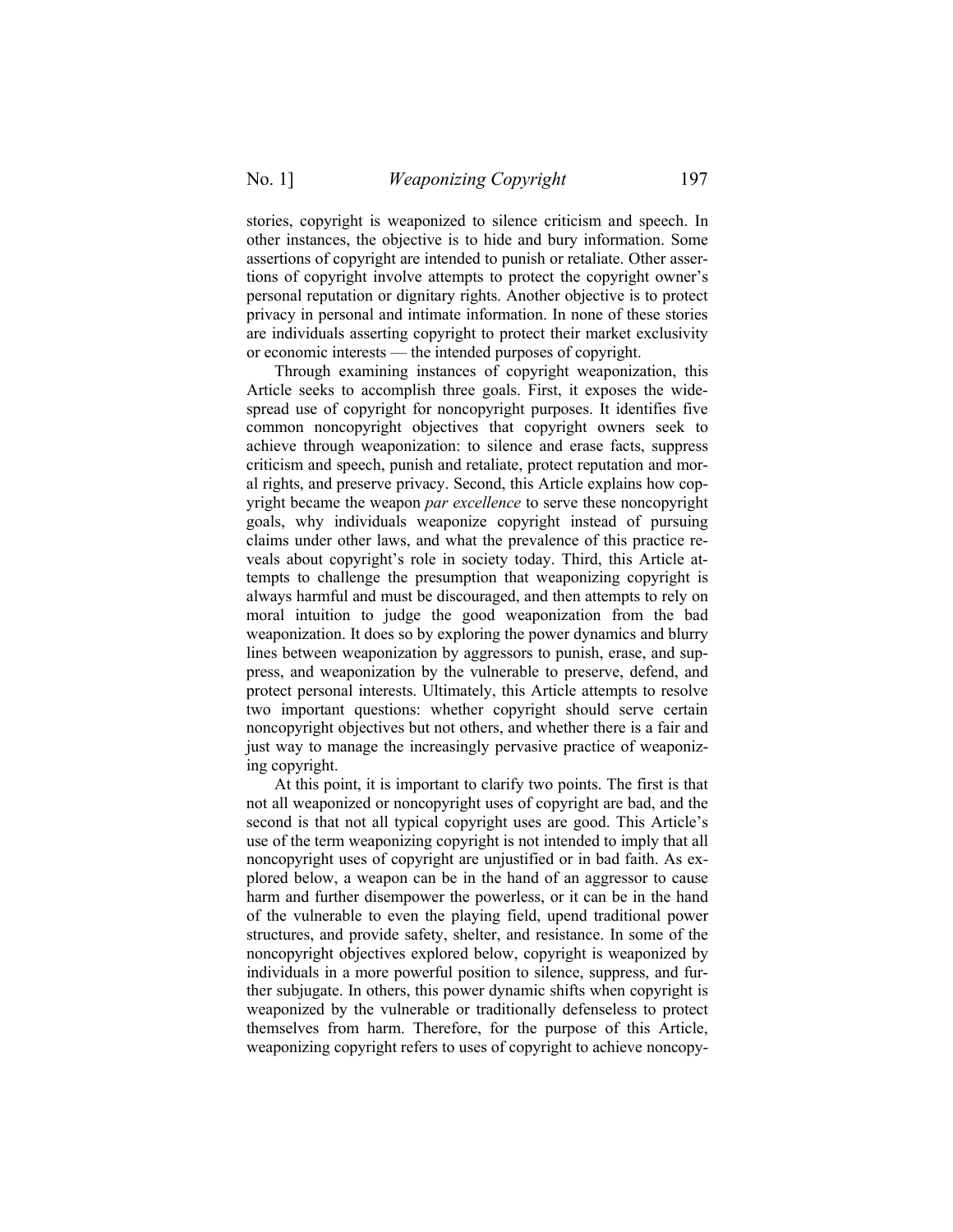<span id="page-6-0"></span>right objectives, regardless of whether the reasons for those uses may seem justified. Furthermore, there is no denying that there are many other problematic and abusive uses of copyright, such as overreaching copyright claims, copyright trolling, anticompetitive uses of copyright, or even abusive claims of copyright over employee creations.<sup>2</sup> However, these uses of copyright are ultimately driven by preserving market exclusivity and economic interests. Therefore, even though these uses can be problematic, harmful, or abusive, they are nevertheless excluded from this Article's analysis because they are not advanced for noncopyright purposes.

This Article proceeds as follows. Part [II](#page-7-0) defines weaponizing copyright, identifies recent or older high-profile instances of this behavior, and briefly touches on the harms posed by copyright weaponization. It categorizes instances of copyright weaponization based on the noncopyright objectives that individuals seek to achieve, and explores the five common objectives that copyright owners pursue in weaponizing copyright: to silence and erase facts, to suppress and censor criticism and speech, to punish and retaliate, to protect reputation and dignity, and to preserve privacy. Part [III](#page-34-0) explains why, in all the described instances of copyright weaponization, individuals rely on copyright instead of pursuing other legal claims to achieve their objectives. This includes acknowledging copyright's expansive role in society today, and explaining why copyright is superior to other legal solutions for achieving noncopyright objectives. Part [IV](#page-54-0) surveys three common approaches to handling assertions of copyright for noncopyright purposes. It critically examines the benefits and concerns with each approach, and highlights the difficulties in creating a fair and just legal framework to discourage copyright weaponization without inadvertently foreclosing the ability of vulnerable members of society to defend themselves from harm. Finally, Part [V](#page-66-0) highlights the complications with attempting to categorize copyright weaponization based on overlapping objectives or motives. This Part uses examples from Part [II](#page-7-0) to demonstrate the difficulties with drawing clear lines between

<sup>2.</sup> *See*, *e.g.*, John Tehranian, *The New ©ensorship*, 101 IOWA L. REV. 245, 278–80 (2015) (describing assertions of copyright by Universal, Prince, Warner Bros. as "ill advised," but nevertheless motivated by maximizing profits and protecting the economic market for the copyrighted works); Jeanne C. Fromer, *Should the Law Care Why Intellectual Property Rights Have Been Asserted?*, 53 HOUS. L. REV. 549, 565–75 (2015) (describing assertions of copyright to protect the owner's market beyond the copyright and examples of copyright trolling); Orly Lobel, *The New Cognitive Property: Human Capital Law and the Reach of Intellectual Property*, 93 TEX. L. REV. 789, 800–03 (2015) (describing overbroad employment agreements assigning copyright, including copyright to ideas conceived by an employee, to their employer). *See generally* Kathryn Judge, Note, *Rethinking Copyright Misuse*, 57 STAN. L. REV. 901 (2014) (describing anticompetitive behavior in terms and provisions in copyright licensing agreements).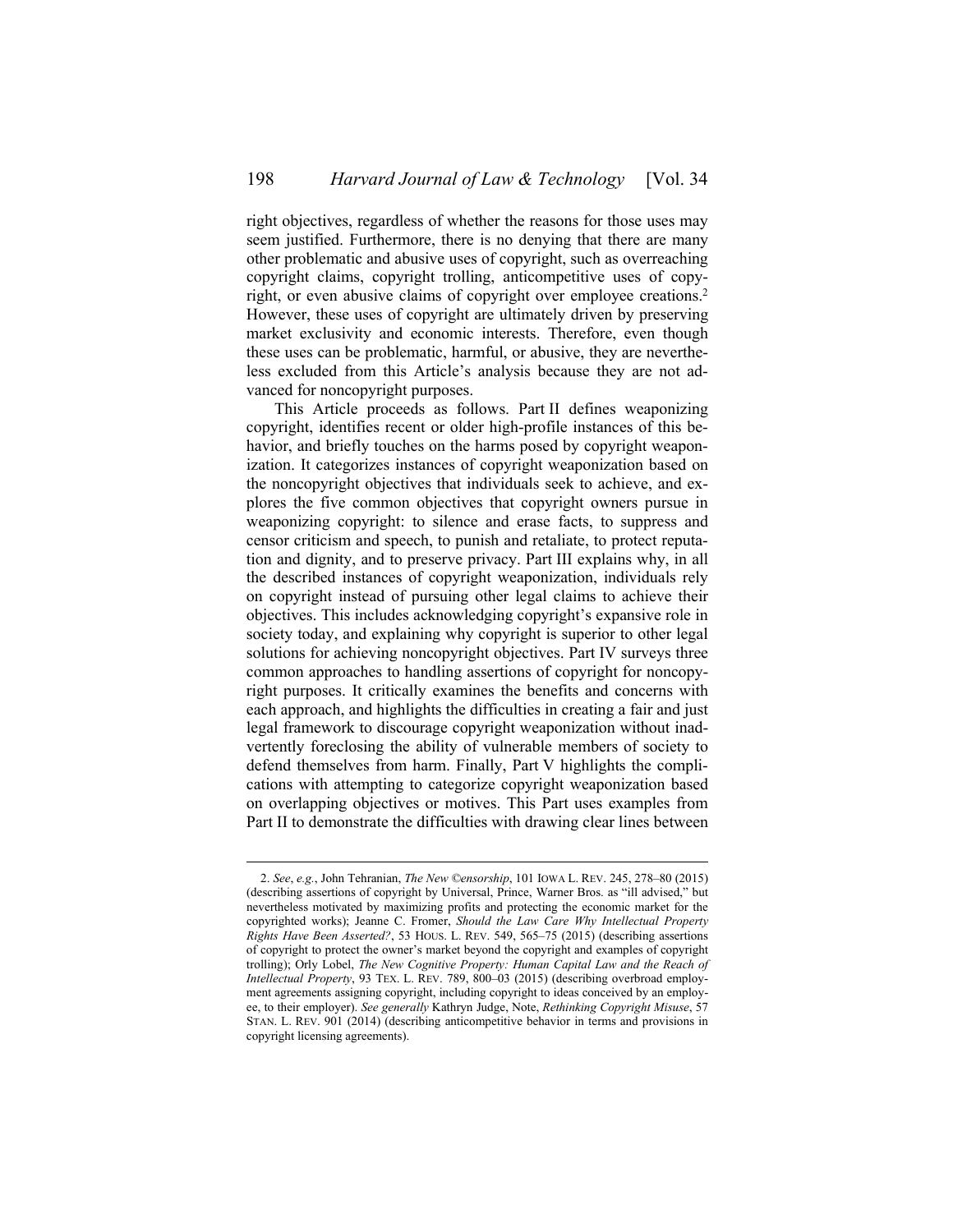<span id="page-7-0"></span>different forms of copyright weaponization, and the problems with attempting to map legal frameworks onto blurry and uncertain moral intuitions.

#### II. WEAPONIZING COPYRIGHT

Copyright encourages the creation and dissemination of socially valuable works to "promote the Progress of Science and useful Arts."<sup>3</sup> It does so by promising a copyright owner market exclusivity in their creative works.4 Therefore, when we envision a typical copyright infringement dispute it might involve, for instance, a copyright owner asserting their copyright against an infringer who reproduces a copyrighted work without authorization or an infringer who incorporates a song without obtaining a license. Because every unauthorized copy an infringer makes, sells, or uses is one less copy someone will buy or license from the copyright owner, the copyright owner asserts their copyright to prevent these infringing uses from supplanting their market in their works. In other words, under copyright's standard rationale, a copyright owner's objective in asserting copyright is to ensure their market exclusivity in their work and to protect their economic interests.<sup>5</sup>

Copyright owners, however, do not always assert copyright to protect their market exclusivity or economic interest in their copyrighted works. In 1988, Judge Leval, writing for the Southern District of New York, warned that copyright has the ability to be used "as an aggressive weapon to prevent the publication of embarrassing revelations and to obstruct criticism."6 We have become more aware of individuals using copyright for other reasons, and copyright owners today "often pursue IP disputes for reasons having little to do with revenue streams, creativity, or intellectual labor."7 For instance, dur-

<span id="page-7-1"></span><sup>3.</sup> U.S. CONST. art. I, § 8, cl. 8.

<sup>4.</sup> *See id.* The Supreme Court has explained that "[t]he economic philosophy behind the clause empowering Congress to grant . . . copyrights is the conviction that encouragement of individual effort by personal gain is the best way to advance public welfare through the talents of authors and inventors in 'Science and useful Arts.' Sacrificial days devoted to such creative activities deserve rewards commensurate with the services rendered." Mazer v. Stein, 347 U.S. 201, 219 (1954).

<sup>5.</sup> *See*, *e.g.*, Madhavi Sunder, *IP3* , 59 STAN. L. REV. 257, 259 (2006) ("Unlike its cousins property law and the First Amendment, which bear the weight of values such as autonomy, culture, equality, and democracy, in the United States intellectual property is understood almost exclusively as being about incentives.").

<sup>6.</sup> New Era Publ'ns Int'l. ApS v. Henry Holt & Co., 695 F. Supp. 1493, 1502 (S.D.N.Y. 1988).

<sup>7.</sup> Andrew Gilden, *Sex, Death, and Intellectual Property*, 32 HARV. J.L. & TECH. 67, 73 (2018). *See generally* Buccafusco & Fagundes, *supra* note [1;](#page-4-0) Fromer, *supra* note [2;](#page-6-0) Shyamkrishna Balganesh, *Privative Copyright*, 73 VAND. L. REV. 1 (2020); Eric Goldman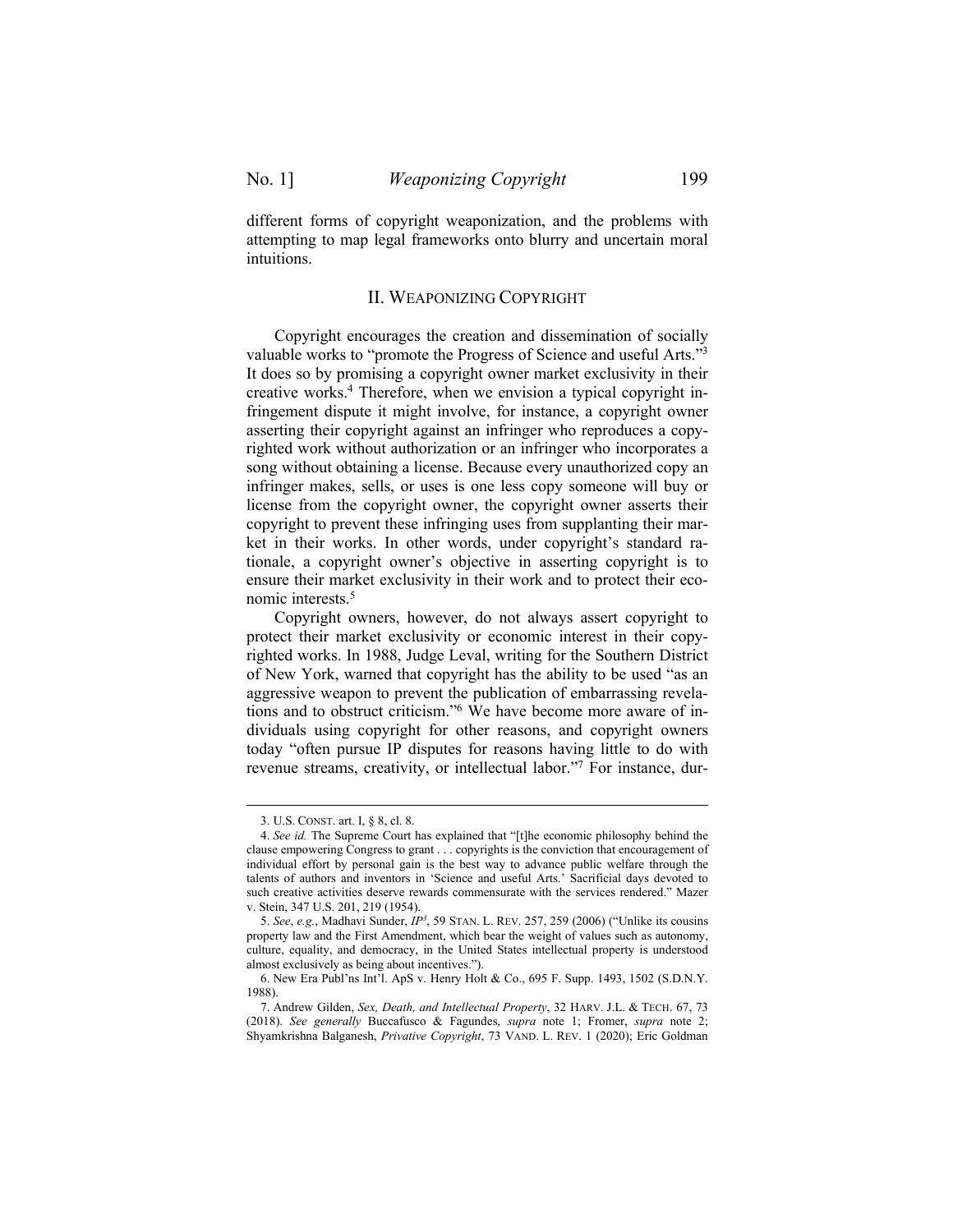<span id="page-8-1"></span>ing the election season, a number of musicians asserted copyright to stop the Trump campaign's unauthorized use of their copyrighted songs at his political campaign rallies.<sup>8</sup> These musicians asserted their copyright not because the Trump campaign failed to pay them a licensing fee to use their songs, but because they did not want their songs associated with Trump or his polarizing politics.<sup>9</sup> Women have asserted copyright to take down intimate photos of themselves that their ex-partners shared online without their consent.10 These women did not assert their copyright because they were motivated to protect their own exclusive right to market those photographs; instead, they asserted copyright to prevent the dissemination of their private and intimate images.<sup>11</sup> The copyright threats Harvey Weinstein's team orchestrated against journalist Ronan Farrow were not based on a market or financial interest in the copyrighted material that Farrow was supplanting, but were an attempt to silence Weinstein's victims and suppress Farrow's publication and dissemination of Weinstein's sexual misconduct.<sup>12</sup> All of those uses of copyright are attempts to achieve objectives other than protection of the market exclusivity and economic interests in a copyrighted work. In other words, these are uses of copyright to vindicate noncopyright interests. This Article identifies these uses, and other assertions of copyright to protect personal rather than economic interests, as weaponizing copyright.

<span id="page-8-0"></span>The following sections highlight the different ways copyright is weaponized to vindicate interests that have nothing to do with protecting the market exclusivity or economic interests in copyrighted works, and briefly explains the harms posed by copyright weaponization. In order to demonstrate the widespread expansiveness of this practice, the sections below describe both recent and older high-profile examples of copyright weaponization, and categorize these instances based on the objectives that copyright weaponizers seek to achieve. The practice is likely more expansive than this Article can capture, especially considering the many disputes that are quietly settled when content is voluntarily taken down, or when content is quickly removed by online platforms in response to copyright takedown requests. In each

<sup>&</sup>amp; Jessica Silbey, *Copyright's Memory Hole*, 2019 BYU L. REV. 929 (2019); Tehranian, *supra* not[e 2.](#page-6-0) 

<sup>8.</sup> Cathay Y. N. Smith, *Political Fair Use*, 62 WM. & MARY L. REV. 2003, 2028–29 (2021).

<sup>9.</sup> *Id.*

<sup>10.</sup> *See*, *e.g.*, Gilden, *supra* not[e 7,](#page-7-1) at 82–87. *See generally* Amanda Levendowski, Note, *Using Copyright To Combat Revenge Porn*, 3 N.Y.U. J. INTELL. PROP. & ENT. L. 422 (2014).

<sup>11.</sup> *See infra* Section [II.](#page-7-0)[E.](#page-31-0) 

<sup>12.</sup> *See* RONAN FARROW, CATCH AND KILL: LIES, SPIES, AND A CONSPIRACY TO PROTECT PREDATORS 234 (2019).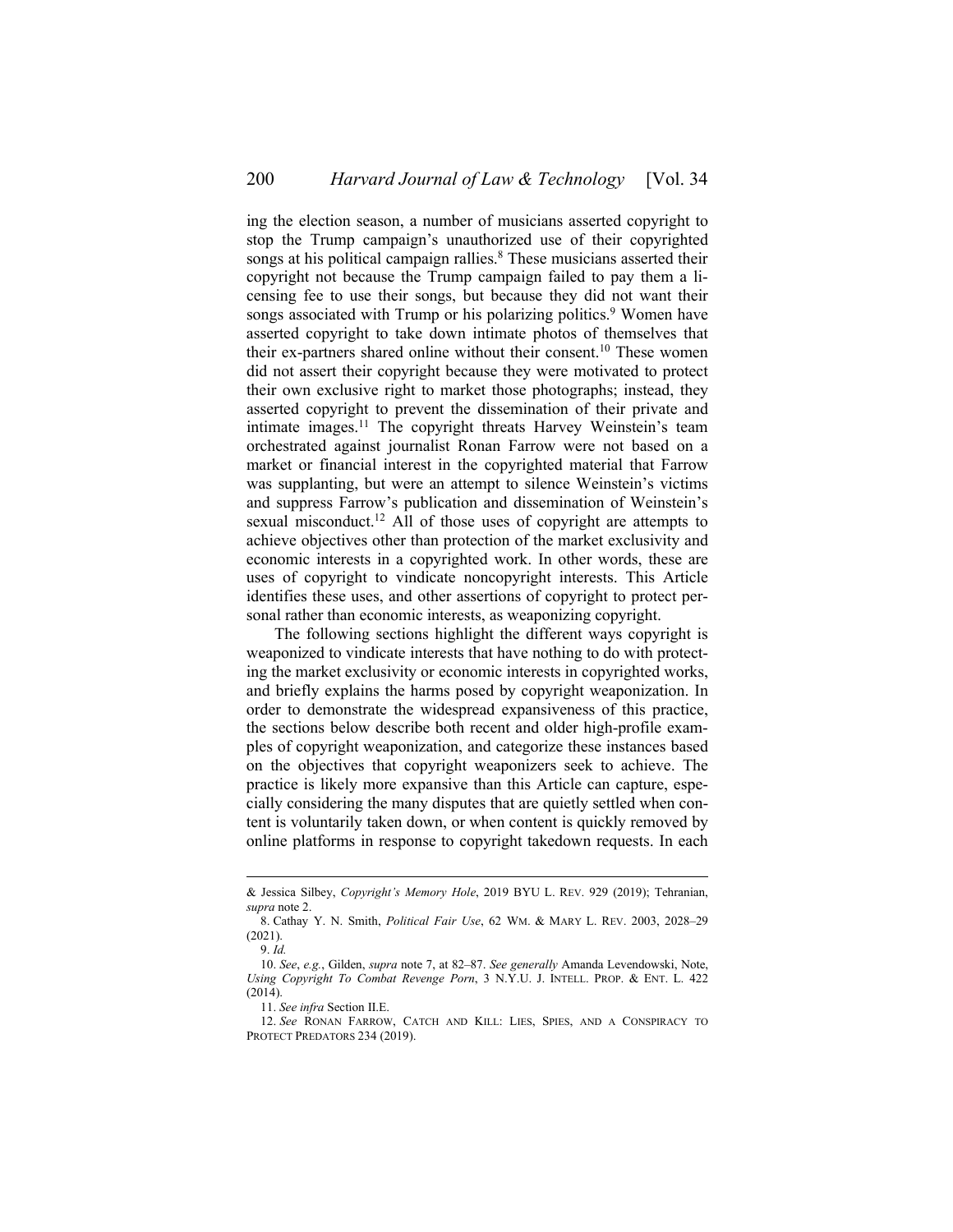of the instances described below, individuals use copyright to attempt to achieve noncopyright objectives. These objectives include punishment and retaliation, erasing facts and burying information, suppressing speech and censoring criticism, protecting reputation and dignitary interests, and preserving privacy.

#### <span id="page-9-1"></span>*A. Weaponizing Copyright to Punish and Retaliate*

<span id="page-9-0"></span>The expansion and growth of the internet for social content has made it easier to weaponize copyright, including for the purpose of punishing, retaliating, or harming another party's interests. Copyright owners have asserted DMCA takedown notices, commonly known as "copyright strikes," against YouTubers to punish them for using racist or sexist language; asserted infringement actions to punish parties for exercising their legal rights; and filed claims against rivals out of spite. In each of these instances, copyright is weaponized to punish and retaliate. Similar to spite cases in real property law,  $13$  the primary objectives the property rightsholders seek to achieve in these scenarios are to punish, retaliate, or harm another party or their interests. Recent or high-profile instances of this behavior include gaming company Campo Santo and fellow Twitch gamer Alinity copyright striking PewDiePie for making racist and sexist comments, Sony Music suing musicians who exercise their copyright termination rights against Sony, TD Bank enjoining its former "rock star" president's new book out of vindictiveness, and Hustler publisher Larry Flynt filing a retaliatory copyright claim against Reverend Jerry Falwell.

PewDiePie, whose real name is Felix Kjellberg,<sup>14</sup> is a popular Internet celebrity who became famous for streaming videos of himself playing video games and commenting on other people's gameplay on YouTube and Twitch, a livestreaming video service.<sup>15</sup> On a number of occasions, PewDiePie has made anti-Semitic, racist, or sexist comments and jokes on camera in his streams, <sup>16</sup> a tendency that has

16. Rolfe Winkler, Jack Nicas & Ben Fritz, *Disney Severs Ties With YouTube Star PewDiePie After Anti-Semitic Posts*, WALL ST. J. (Feb. 14, 2017, 12:28 AM),

<sup>13.</sup> *See generally* Larissa Katz, *Spite and Extortion: A Jurisdictional Principle of Abuse of Property Right*, 122 YALE L.J. 1444 (2013).

<sup>14.</sup> Robert Moran, *Who is PewDiePie, YouTube's Record-Setting Personality?*, THE SYDNEY MORNING HERALD (Aug. 27, 2019), https://www.smh.com.au/ entertainment/celebrity/who-is-pewdiepie-youtube-s-record-setting-personality-20190827 p52l7a.html [https://perma.cc/Q4H2-YNNW]. As of October 2020, PewDiePie's YouTube channel had over 100 million subscribers. PewDiePie, YOUTUBE, https://www.youtube.com/user/PewDiePie [https://perma.cc/8VMK-MTDW].

<sup>15.</sup> Tobey Grumet, *AOC Garners over 5 Million Views Playing 'Among Us' on Twitch*, DECIDER (Oct. 23, 2020, 12:26 PM), https://decider.com/2020/10/23/aoc-among-us-twitch/ [https://perma.cc/KJQ2-TC8X]. These livestreams often capture the player, their facial expressions and verbal comments, and the video games they are playing.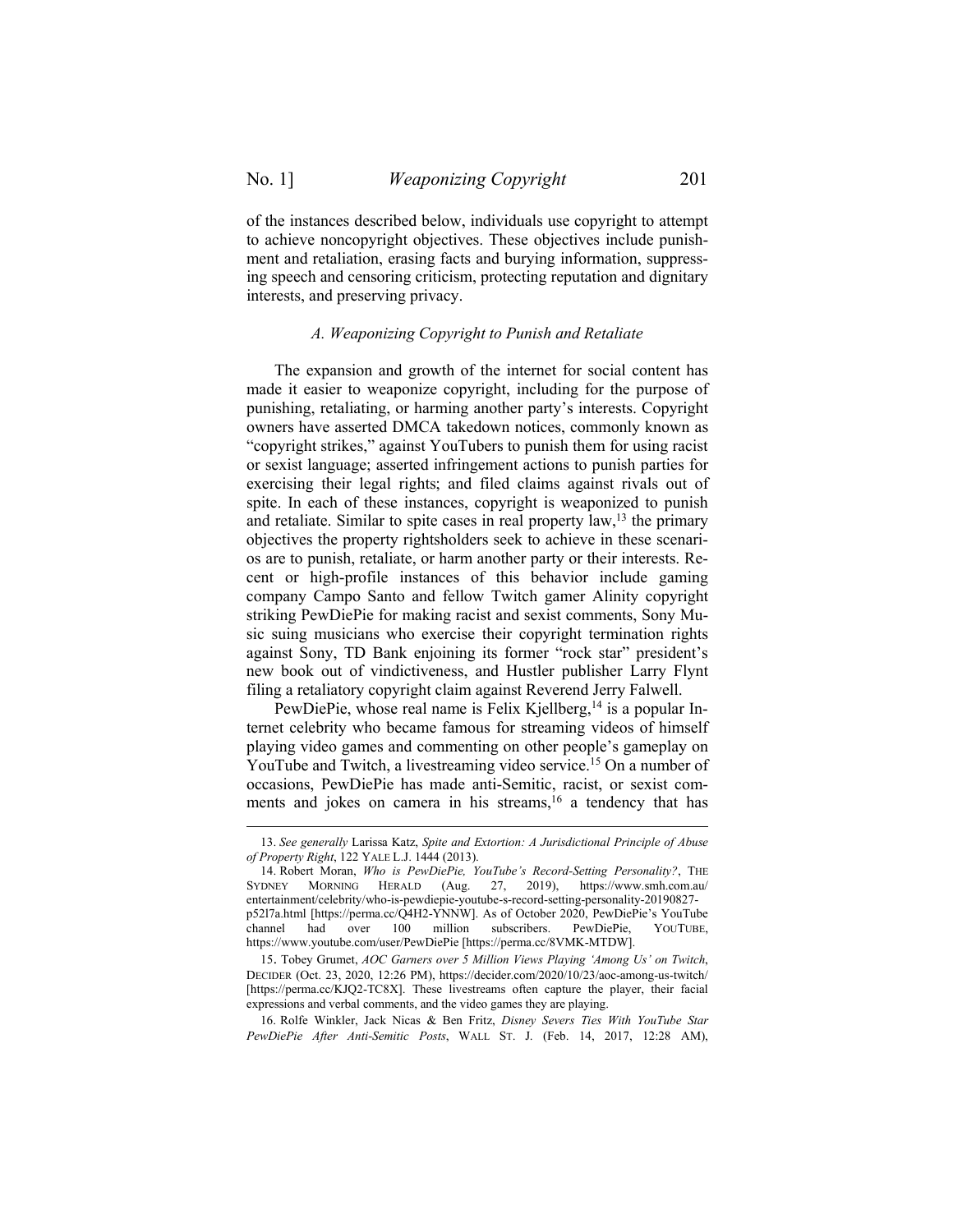<span id="page-10-0"></span>earned him multiple copyright strikes on YouTube.17 In one instance, while playing the video game PlayerUnknown's Battlegrounds in a livestream, PewDiePie shouted an offensive and vicious racist slur.<sup>18</sup> In response, Campo Santo, the producer of another game called Firewatch, filed a copyright strike against PewDiePie to take down all of the videos featuring PewDiePie playing Firewatch.19 Campo Santo is not the producer of PlayerUnknown's Battleground, and there was no evidence that PewDiePie used any racist language while playing any of Campo Santo's games. Nevertheless, in a series of tweets, Campo Santo's co-founder Sean Vanaman justified the copyright strike: "I am sick of this child getting more and more chances to make money off of what we make . . . . He's worse than a closeted racist: he's a propagator of despicable garbage that does real damage to the culture around this industry."20 Notably, Campo Santo sacrificed its own financial interest to punish "a very rich man who yells casual racist insults in front of millions of people."<sup>21</sup>

In addition to Campo Santo, another Twitch personality named Alinity also called for a copyright strike after PewDiePie called her and other female Twitch celebrities "stupid Twitch thots" in a stream featuring one of her Twitch videos.<sup>22</sup> Alinity publicly called for the "copy strike" of PewDiePie's video, explaining<sup>23</sup>:

> The reason I reacted the way I did is because frankly I am so frustrated and tired of the rampant sexism in

https://www.wsj.com/articles/disney-severs-ties-with-youtube-star-pewdiepie-afteranti-semitic-posts-1487034533 [https://perma.cc/C9QA-QLFX]; Kevin Roose, *What Does PewDiePie Really Believe?*, N.Y. TIMES MAG. (Oct. 9, 2019), https://www.nytimes.com/interactive/2019/10/09/magazine/PewDiePie-interview.html [https://perma.cc/EBM8-KYGN].<br>17. See Copyright

 $Copyright$  Strike Basics, YOUTUBE HELP, https://support.google.com/youtube/answer/2814000?hl=en [https://perma.cc/DJ7V-AFGQ] (explaining what a copyright strike is).

<sup>18.</sup> Adi Robertson, *Why Was It so Easy to Weaponize Copyright Against PewDiePie?*, VERGE (Sept. 12, 2017, 8:20 AM), https://www.theverge.com/2017/9/12/ 16287688/pewdiepie-racism-firewatch-campo-santo-dmca-copyright-ban [https://perma.cc/56LC-XKT2].

<sup>19.</sup> Timothy B. Lee, *Here's What the Law Says About PewDiePie's Fight with Campo Santo*, ARS TECHNICA (Sept. 12, 2017, 8:30 AM), https://arstechnica.com/gaming/2017/09/heres-what-the-law-says-about-pewdiepies-fightwith-campo-santo/ [https://perma.cc/3L2B-JYXY].

<sup>20.</sup> Owen S. Good, *Firewatch Creator Vows DMCA Retaliation Against PewDiePie for Racist Slur Used in Stream*, POLYGON (Sept. 10, 2017, 7:43 PM), https://www.polygon.com/2017/9/10/16285188/pewdie-pie-racist-slur-firewatch-retaliationdmca [https://perma.cc/9Y3Q-2U5B].

<sup>21.</sup> Robertson, *supra* not[e 18.](#page-10-0)

<sup>22.</sup> Steve Asarch, *Pewdiepie and Alinity Drama Explained: What's a Copyright Strike?*, NEWSWEEK (May 23, 2018, 6:01 PM), https://www.newsweek.com/pewdiepie-alinitytwitch-copy-strike-youtube-drama-reddit-941546 [https://perma.cc/R98Z-AD8J]. 23. *Id.*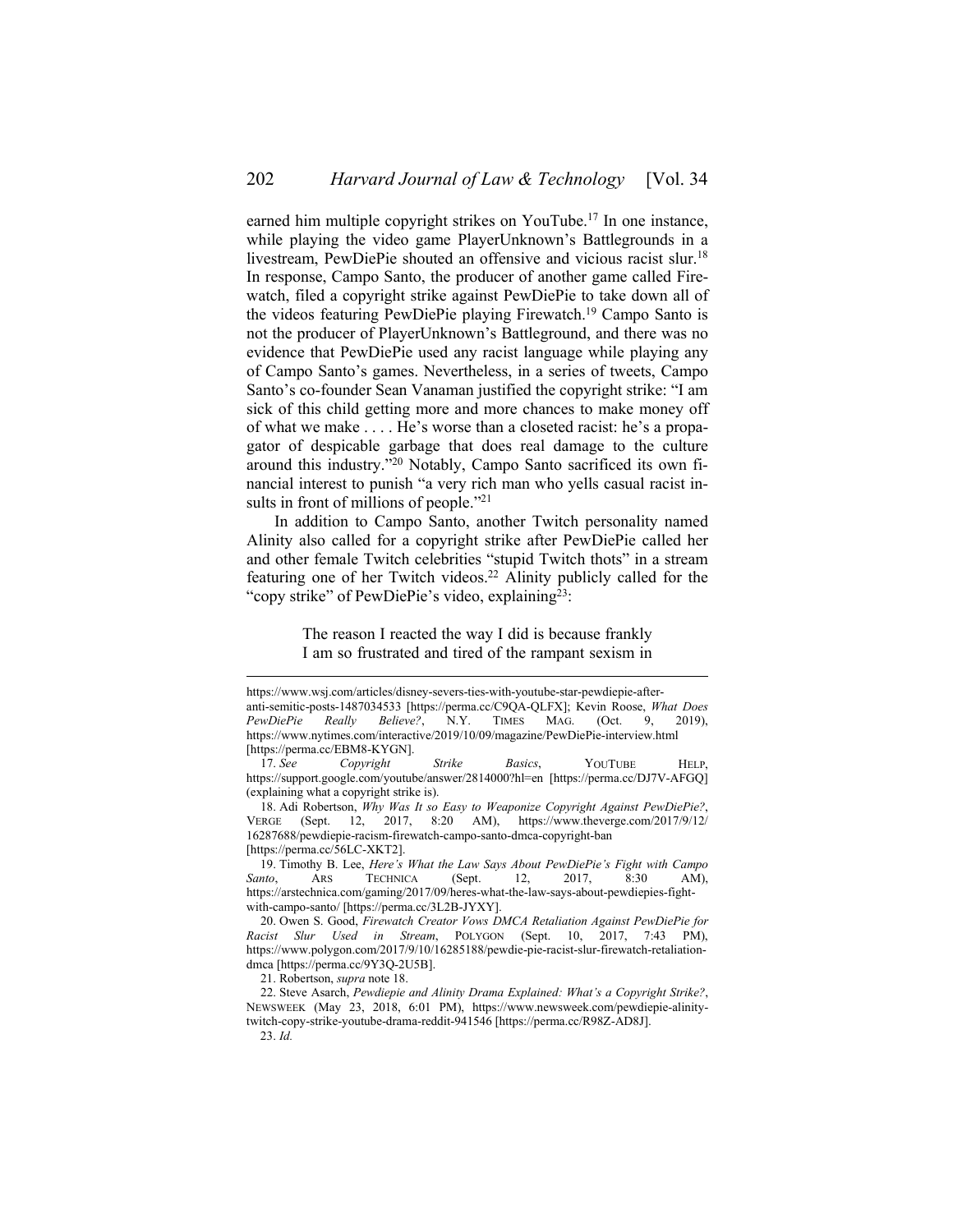online communities. I take issue with someone like [PewDiePie] degrading and minimizing women to what is largely a very young audience. That kind of nonsense spills over and ends up on my stream where I end up being harassed for 6 hours.<sup>24</sup>

Both Campo Santo and Alinity were explicit about their intentions, and neither asserted copyright against PewDiePie to protect the market exclusivity or economic interests in their works. Instead, the primary objective of their copyright strikes was to punish PewDiePie for his racist and sexist comments.

<span id="page-11-0"></span>In 2019, the long-standing "vindictive" copyright infringement claim TD Bank filed against its former founder and president Vernon Hill was finally resolved.<sup>25</sup> Vernon Hill founded Commerce Bank ("Commerce"), which was later acquired by TD Bank.26 Hill was once described as "the closest thing that the staid banking industry has to a rock star."27 During Hill's time as CEO of Commerce, from 2006 to 2007, he wrote a book manuscript about his business philosophy and his tenure at Commerce.<sup>28</sup> He assigned his copyright in the manuscript to Commerce.<sup>29</sup> Before the book was published, however, the relationship between Hill and the bank soured, leading Commerce to terminate Hill's employment and cancel its plans to continue pursuing publication of Hill's manuscript.<sup>30</sup> After leaving Commerce, Hill founded Metro Bank UK and decided to write and publish another book called *FANS! Not Customers: How to Create Growth Companies in a No-Growth World*, detailing Hill's banking philosophy and his founding of Metro Bank UK.<sup>31</sup> To write *FANS!*, Hill borrowed heavily from his original manuscript.32 After *FANS!* became available on Amazon and other retailer establishments, TD Bank registered Hill's original manuscript with the U.S. Copyright Office and, in 2012, filed copyright takedown requests demanding retailers remove

<sup>24.</sup> *Id.*

<sup>25.</sup> *See* Pamela Samuelson, *Withholding Injunctions in Copyright Cases: Impacts of eBay*, 63 WM. & MARY L. REV. (forthcoming) (manuscript at 35) (draft available at https://papers.ssrn.com/sol3/papers.cfm?abstract\_id=3801254 [https://perma.cc/9EUX-N2PA]) (describing TD Bank's assertion of copyright as a case "smacked of vindictiveness").

<sup>26.</sup> TD Bank, N.A. v. Hill (TD Bank I), No. 12-7188, 2015 WL 4523570, at \*1 (D.N.J. July 27, 2015).

<sup>27.</sup> TD Bank N.A. v. Hill (TD Bank III), 928 F.3d 259, 265–66 (3d Cir. 2019).

<sup>28.</sup> *Id.* at 266.

<sup>29.</sup> *Id.*

<sup>30.</sup> *Id.* at 267.

<sup>31.</sup> *Id.*

<sup>32.</sup> *See id.* at 266–67.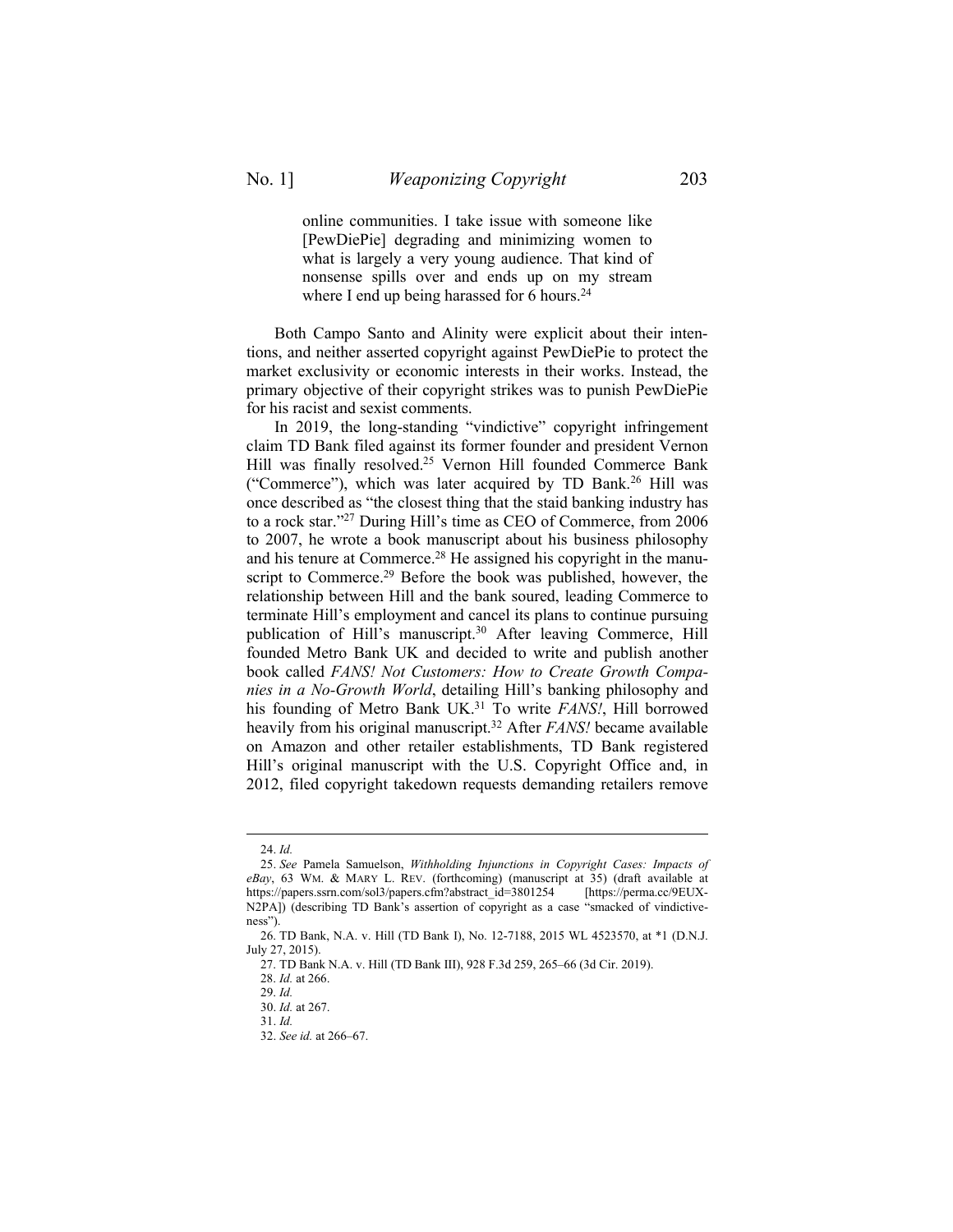*FANS!* from their shelves.<sup>33</sup> A number of retailers complied with TD Bank's demand.<sup>34</sup> Even though TD Bank had no intention of publishing Hill's original manuscript, it nevertheless filed a copyright infringement suit against Hill seeking to permanently enjoin his publication and dissemination of *FANS!*. <sup>35</sup> In 2016, a court granted TD Bank a permanent injunction and it was not until three years later, in 2019, that an appellate court vacated the permanent injunction when it considered the injunction's harm to the public interest weighed against TD Bank's interest.<sup>36</sup> In that analysis, the court explicitly recognized that TD Bank's interest was limited because it pursued its injunction against *FANS!* "not to safeguard the commercial marketability of a work but merely to suppress unwelcome speech."37 Even though this case "smacked of vindictiveness" and the legal case ultimately failed,38 TD Bank was successful in using copyright to suppress the dissemination of an author's book for years.

<span id="page-12-0"></span>In certain instances, copyright is weaponized by parties who are already in legally adverse relationships. Recently, Sony Music Entertainment ("Sony") filed a retaliatory copyright infringement claim against musicians who asserted their legal right to terminate their copyright transfers to Sony.<sup>39</sup> Under copyright law, authors who transferred their copyrights after January 1, 1978 have the right to terminate those transfers 35 to 40 years after transfer.<sup>40</sup> Musicians John Lyon and Paul Collins filed notices to terminate the transfer of their copyrights to Sony for their musical sound recordings "Here Comes The Night, Live It Up," "The Beat," and other songs.<sup>41</sup> In response, Sony filed suit against Lyon and Collins for, among other things, contributory copyright infringement.42 Specifically, Sony claimed in their suit that Sony owned the artwork on Lyon's and Collins's music al-

<sup>33.</sup> *Id.* at 267.

<sup>34.</sup> TD Bank, N.A. v. Hill (TD Bank I), No. 12-7188, 2015 WL 4523570, at \*4 (D.N.J. July 27, 2015).

<sup>35.</sup> *TD Bank III*, 928 F.3d at 286. *See also* TD Bank v. Hill (TD Bank II), No. 12-7188, 2016 WL 3448264, at \*2 (D.N.J. June 14, 2016) (granting permanent injunction).

<sup>36.</sup> *TD Bank II*, 2016 WL 3448264, at \*2; *TD Bank III*, 928 F.3d at 286.

<sup>37.</sup> *TD Bank III*, 928 F.3d at 284.

<sup>38.</sup> *See* Samuelson, *supra* not[e 25,](#page-11-0) at 35.

<sup>39.</sup> Eriq Gardner, *Sony Suing Musicians for Allowing Attorney to Use Album Artwork*, HOLLYWOOD REPORTER (Oct. 5, 2020, 11:58 AM), https://www.hollywoodreporter.com/ thr-esq/sony-suing-musicians-for-allowing-attorney-to-use-album-artwork [https://perma.cc/JFW2-H5RW].

<sup>40.</sup> 17 U.S.C. § 203 (1976).

<sup>41.</sup> Blake Brittain, *Sony Can't Defeat Claims over Musicians' Copyright Terminations*, BLOOMBERG L. (Apr. 1, 2020, 4:19 PM), https://news.bloomberglaw.com/class-action/sonycant-defeat-claims-over-musicians-copyright-termination [https://perma.cc/E7QR-KFTC]; Johansen v. Sony Music Ent. Inc., No. 19 Civ. 1094, 2020 WL 1529442 at \*1 (S.D.N.Y. Mar. 31, 2020).

<sup>42.</sup> *See* Gardner, *supra* not[e 39.](#page-12-0)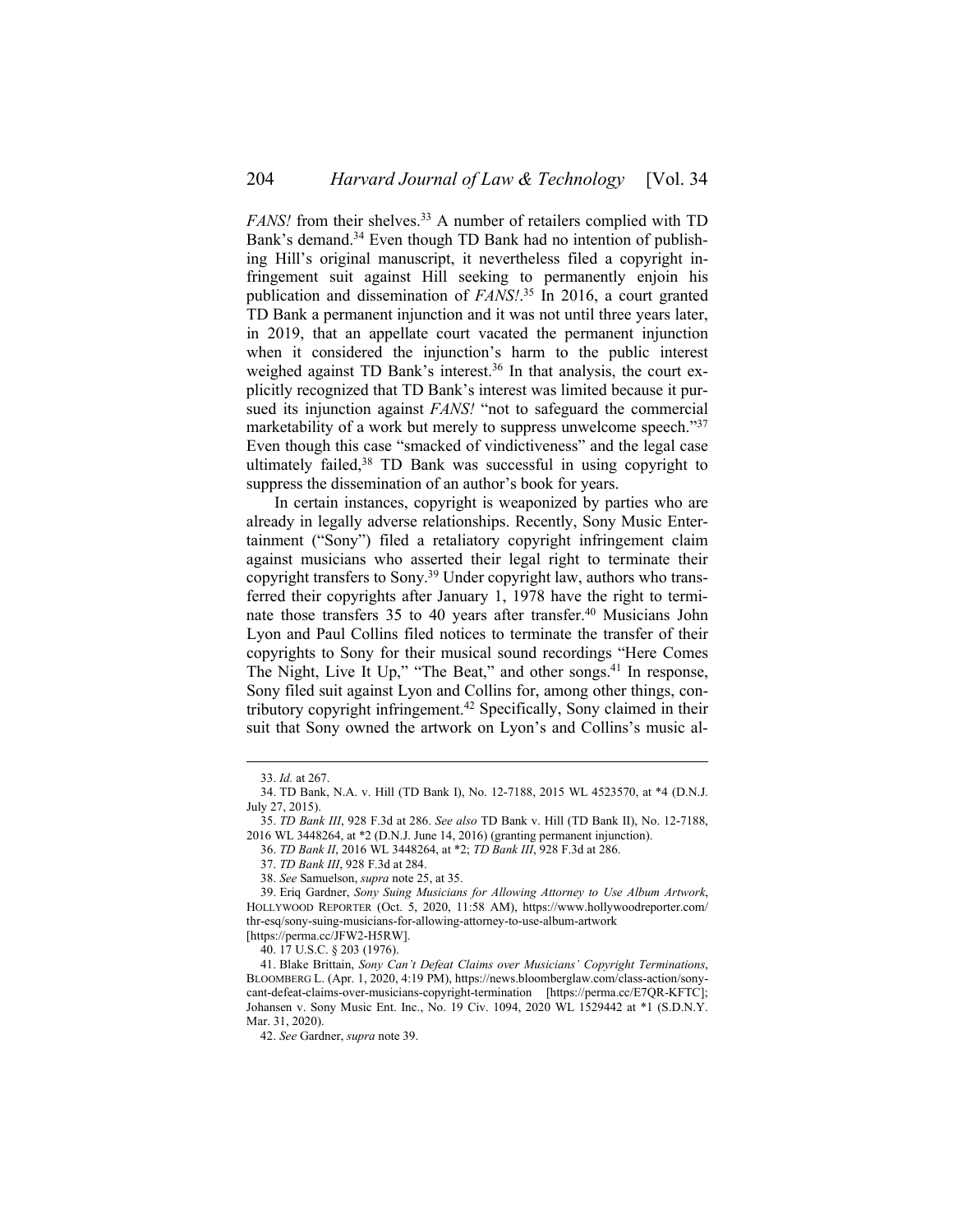bums, and that Lyon and Collins were using those cover images for their copyright termination dispute without Sony's authorization.<sup>43</sup> Sony's assertion of copyright against Lyon and Collins appeared to be purely retributive, meant to punish the musicians for exercising their copyright termination rights and, perhaps, to warn other musicians who might consider doing the same.

<span id="page-13-0"></span>Similarly, while instances of weaponizing copyright have certainly increased over the past years, there are older instances involving copyright weaponized to punish enemies in long-standing legal feuds. A famous retaliatory copyright claim involved *Hustler Magazine* ("*Hustler*") founder Larry Flynt and Moral Majority leader Reverend Jerry Falwell in the 1980s. Flynt was the founder and publisher of the monthly pornographic magazine *Hustler*. Falwell was the leader of Moral Majority, a political action group founded to further a conservative and religious agenda.<sup>44</sup> Falwell was vocal about his disapproval of Flynt and *Hustler*, blaming Flynt for "the decay of all morals."<sup>45</sup> In response to Falwell's insults, Flynt decided to "start poking some fun at" Falwell<sup>46</sup> by publishing a full-page parody advertisement mocking Falwell and his mother in *Hustler*'s November 1983 issue.47 In response, Falwell sued Flynt and *Hustler* for libel, invasion of privacy, and intentional infliction of emotional distress.<sup>48</sup> Their infamous dispute ultimately resulted in the landmark 1988 Supreme Court decision *Hustler v. Falwell*<sup>49</sup> and inspired the 1996 blockbuster movie *The People vs. Larry Flynt*. <sup>50</sup> In order to fund his litigation against *Hustler*, Falwell made unauthorized copies of *Hustler's* parody ad and distributed them in letters to his supporters to raise funds to sue "'Porno King' Larry Flynt" for "defil[ing] the good

<sup>43.</sup> *See id.*

<sup>44.</sup> Larry Flynt, *My Friend, Jerry Falwell*, L.A. TIMES (May 20, 2007, 12:00 AM), https://www.latimes.com/la-op-flynt20may20-story.html [https://perma.cc/KY7H-CMWK]; https://www.britannica.com/topic/Moral-Majority [https://perma.cc/Y7E2-9A2K].

<sup>45.</sup> Flynt, *supra* not[e 44](#page-13-0)*.*

<sup>46.</sup> *Id.*

<sup>47.</sup> Hustler Mag., Inc. v. Moral Majority, Inc., 796 F.2d 1148, 1149–50 (9th Cir. 1986); *see also Jerry Falwell Talks About His First Time*, available at https://boingboing.net/images/falwell-hustler-first-time.jpg [https://perma.cc/T6TR-YUJJ]. 48. *See* Hustler Mag., Inc. v. Falwell, 485 U.S. 46, 47–48 (1988).

<sup>49.</sup> *Id.* 50. *See The People vs. Larry Flynt*, WIKIPEDIA, https://en.wikipedia.org/wiki/The\_People\_vs.\_Larry\_Flynt [https://perma.cc/5WHL-UQEN] (describing the movie being "based in part on the U.S. Supreme Court case."); *see also* Edward Guthmann, *Milos Forman Explains Why He Made 'The People vs. Larry Flynt*,*'* CHI. TRIB. (Dec. 27, 1996), https://www.chicagotribune.com/news/ct-xpm-1996- 12-27-9612270059-story.html [https://perma.cc/C62Y-526H].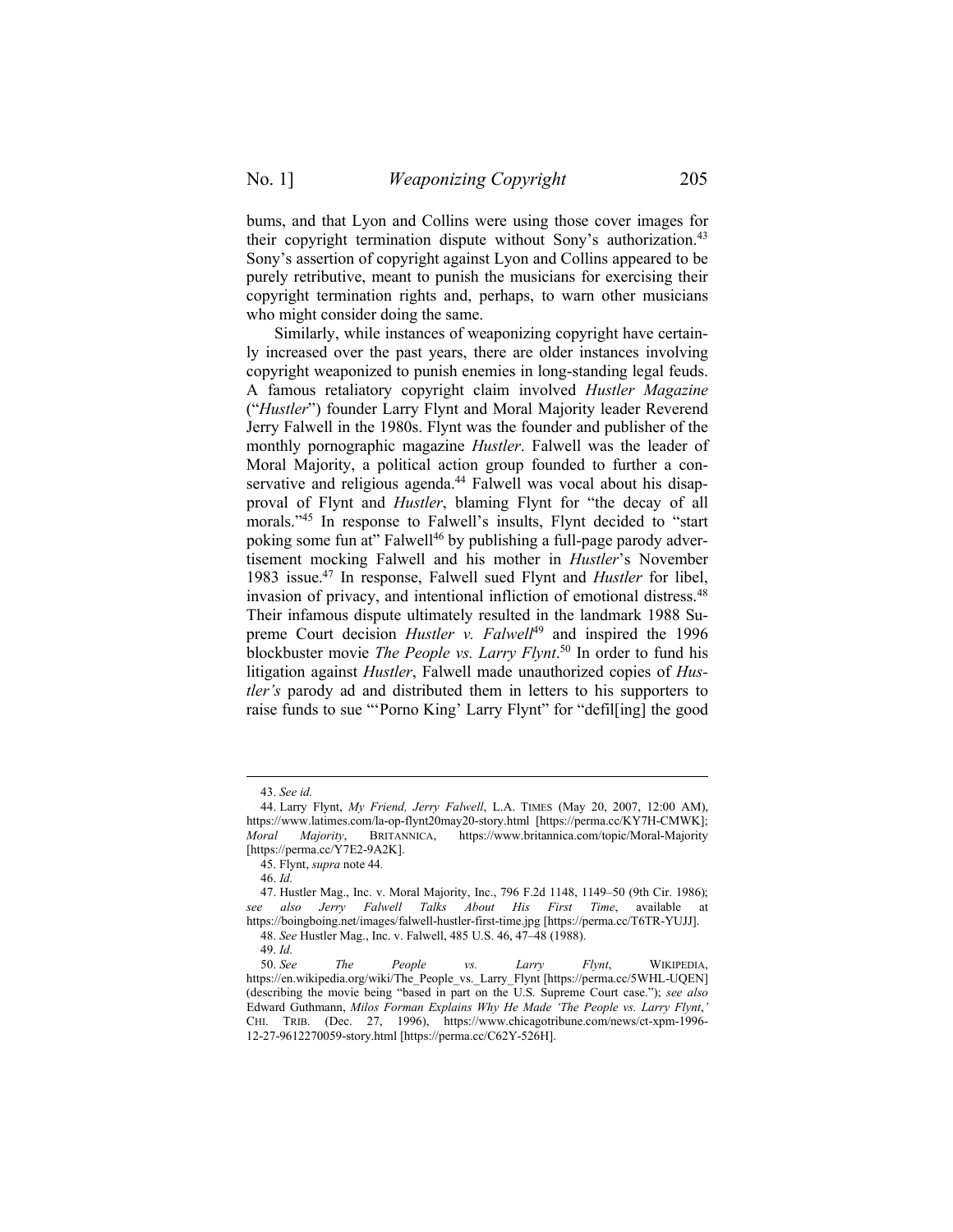name of my dear mother."51 In clear "retaliation for Falwell's prior legal action against him," *Hustler* sued Falwell for infringing the copyright to its parody ad.<sup>52</sup> After four years of litigation, the court finally dismissed Hustler's retaliatory copyright suit under copyright's fair use doctrine.<sup>53</sup>

Asserting copyright out of spite to punish another party or to retaliate against perceived wrongdoings is clearly not why copyright law grants authors exclusive rights to their copyrighted works. Not only is this use not aimed at protecting the economic interests of copyright holders, it also fails the purpose of copyright to "promote the progress of science and useful arts"54 when copyright owners' rights are used only to harm one another. In these cases, when copyright owners assert their right "just for the reason that it will harm others," they are exceeding their jurisdiction.55 As Professor Larissa Katz explains, when a property owner asserts their property right against another out of spite:

> She has in that case used her power qua owner not to determine a worthwhile use of the thing but to . . . use her position just in order to harm someone else, out of spite or to gain leverage. When an owner's decision about her thing is designed just to cause harm to another — whether as an end in itself or even as a means to some further valuable end — she abuses her right.56

Weaponizing copyright to punish or retaliate out of spite can harm the public without necessarily providing the public with a corresponding gain. In these spite cases, the rights conferred to copyright owners to incentivize creativity and dissemination are being used for abusive reasons that go beyond their charge. They defeat and contravene the purpose of granting exclusive rights to works under copyright. While some of the goals of these assertions, such as to punish racist or sexist outbursts on video, may appear worthwhile or justifiable, they can still harm the public interest when they result in the loss of valuable social commentary, cultural expression, or intangible arti-

<sup>51.</sup> Hustler Mag., Inc. v. Moral Majority, Inc., 606 F. Supp. 1526, 1533 (C.D. Cal. 1985), *aff'd*, 796 F.2d 1148 (9th Cir. 1986).

<sup>52.</sup> Tehranian, *supra* not[e 2,](#page-6-0) at 265.

<sup>53.</sup> *Hustler Mag., Inc.*, 606 F. Supp. at 1532.

<sup>54.</sup> U.S. CONST. art. I, § 8, cl. 8.

<sup>55.</sup> Katz, *supra* not[e 13,](#page-9-1) at 1451.

<sup>56.</sup> *Id.*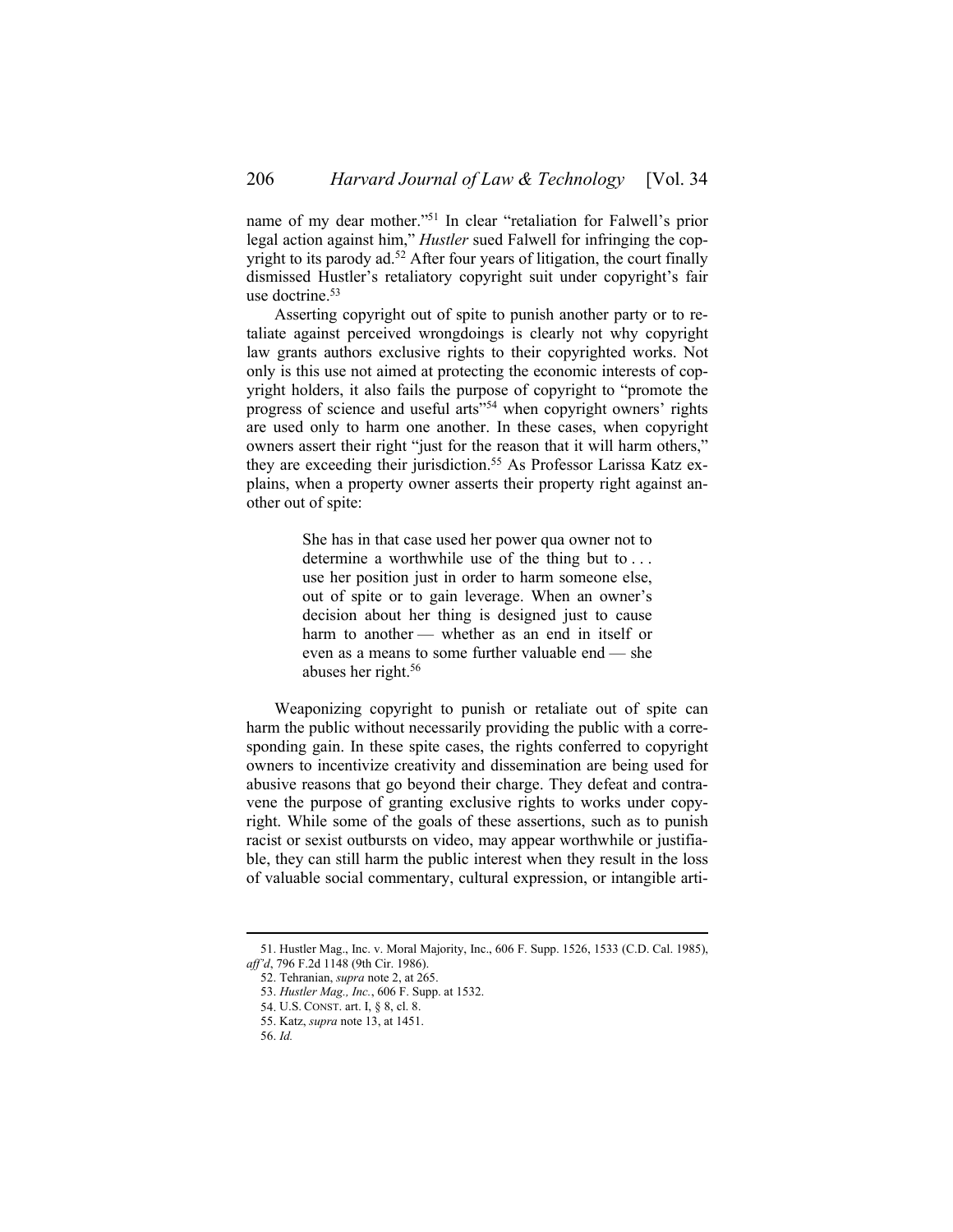facts, or make those works unavailable to the public and inaccessible to those who seek them.

#### <span id="page-15-0"></span>*B. Weaponizing Copyright to Erase Facts and Bury Information*

Copyright is also weaponized to erase facts and bury information. Men assert copyright to silence victims from speaking out about sexual abuse and to bury evidence about their bad behaviors. Doctors claim copyright to wipe negative reviews of their professional services. Politicians assert copyright to hide their politically extremist views. Public figures or their families threaten copyright to bury embarrassing family histories and facts. Copyright owners have filed copyright infringement claims, sent threatening cease and desist letters, and filed online takedown demands in efforts to erase facts and bury information. In these instances, instead of protecting their exclusive right to disseminate their copyrighted works, copyright owners assert their copyright to *prevent* the dissemination of those works. In some of these instances, copyright owners' attempts fail to make the information disappear. In others, individuals succeed in removing content for a short period of time or even permanently. The success of the weaponization often depends on the power dynamics between the parties, their access to legal resources, and the motivation of the weaponizer compared with the putative infringer.<sup>57</sup> Although several copyright owners described below were ultimately unsuccessful at achieving their objective, there are likely many more cases that are unreported or undiscoverable in which copyright weaponization succeeded in burying information. It is axiomatic that the more successful copyright owners are at weaponizing copyright to silence or erase information, the less likely their abusive actions are to be discovered.

As the #MeToo movement began exposing the sexual misconducts of men in power, some of those men attempted to use copyright law to conceal facts about their bad behaviors and silence victims from exposing their misconduct. Some credit the escalation of the #MeToo movement to journalist Ronan Farrow's 2017 bombshell *New Yorker* article that exposed Harvey Weinstein's long history of sexually exploiting and assaulting women in Hollywood.<sup>58</sup> During Farrow's research into those incidents, including interviews with Weinstein's victims, Farrow faced an orchestrated attempt from The Weinstein Company ("TWC") and Farrow's own employer NBCUni-

<span id="page-15-1"></span><sup>57.</sup> *See infra* Section [III](#page-34-0)[.A.](#page-35-0) 

<sup>58.</sup> *See* Ronan Farrow, *From Aggressive Overtures to Sexual Assault: Harvey Weinstein's Accusers Tell Their Stories*, NEW YORKER (Oct. 10, 2017, 10:47 AM), https://www.newyorker.com/news/news-desk/from-aggressive-overtures-to-sexual-assaultharvey-weinsteins-accusers-tell-their-stories [http://perma.cc/789E-RL2H].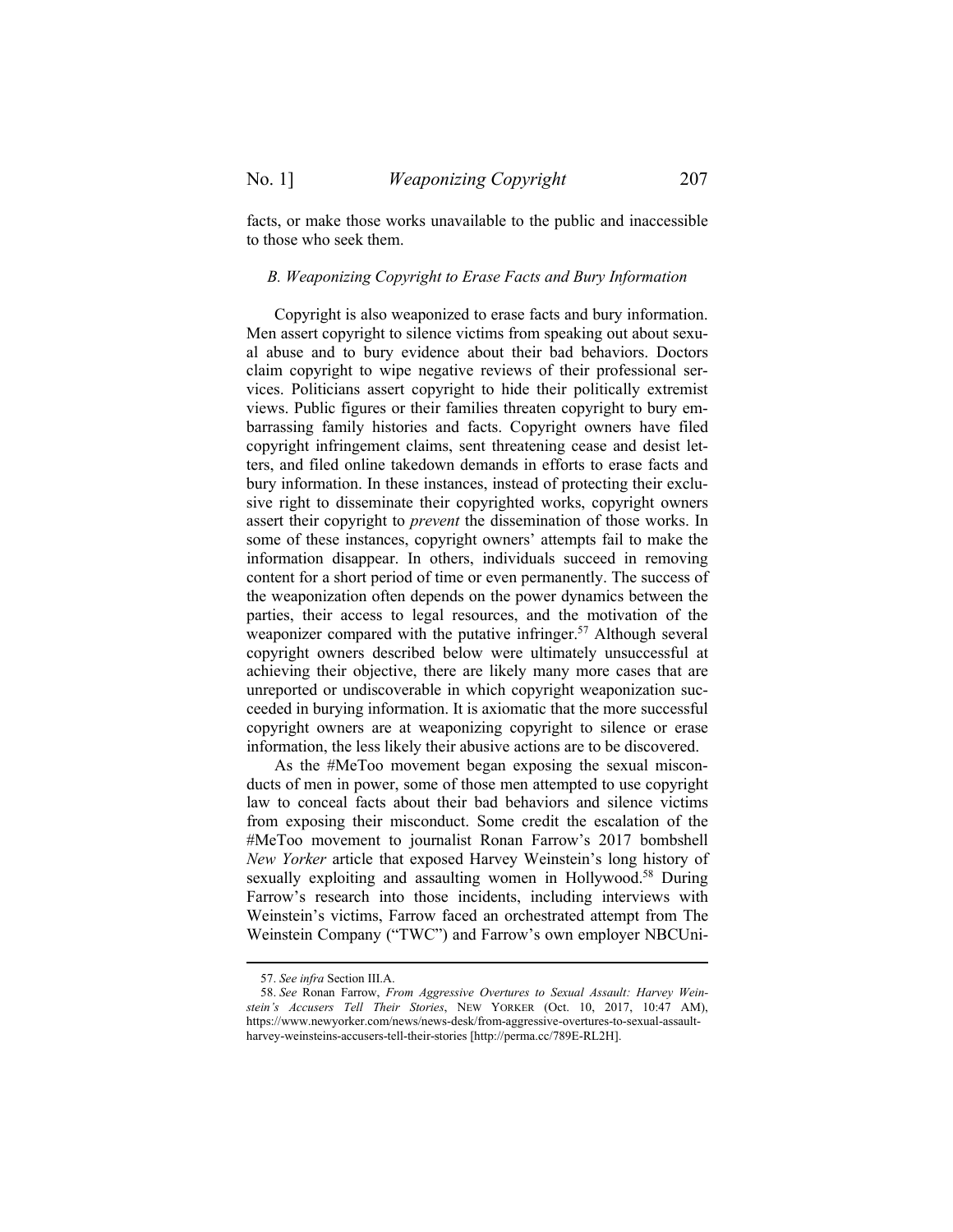versal News Group ("NBC")<sup>59</sup> to assert copyright against Farrow and the media companies he was working with.<sup>60</sup> Specifically, Farrow described an instance when he received a cease and desist letter from TWC asserting that the copyright to the information he collected and prepared were "the property of NBC and do not belong to [him], nor [was he] licensed by NBC to use any such interviews."<sup>61</sup> The same letter demanded that Farrow "turn over all [his] work product relating to TWC," and threatened media outlets that worked with Farrow, including The New Yorker, that they were "on notice of [the] legal claims against them."62 These copyright threats were clearly meant to suppress the information that Farrow was collecting about Weinstein's serious sexual misconducts, and to silence Weinstein's victims. After consulting with an attorney, and despite these threats, Farrow eventually went ahead and published his expose of Weinstein.<sup>63</sup>

<span id="page-16-0"></span>Businesses have also learned to weaponize copyright to remove unflattering or negative reviews of their goods and services. For instance, in 2010, the media began reporting on a trend involving doctors who attempt to claim copyright ownership over patient reviews in order to silence bad reviews.64 For instance, Dr. Stacy Makhnevich asserted copyright to takedown negative reviews of her New York dental practice from the online consumer review website *Yelp.com*. 65 In 2010, Robert Lee went to see Makhnevich for dental work.<sup>66</sup> One of the documents that Lee signed prior to his dental appointment at Makhnevich's office was a "Mutual Agreement to Maintain Privacy," which preemptively assigned to Makhnevich the copyright to any reviews that Lee were to write about Makhnevich's dental services.<sup>67</sup> After his dental work, Lee shared his negative experience on *Yelp* on August 24, 2011, writing: "Avoid at all cost! . . . Scamming their cus-

<sup>59.</sup> *See generally* FARROW, *supra* not[e 12.](#page-8-0)

<sup>60.</sup> *Id.* at 234.

<sup>61.</sup> *Id.* at 235. Excerpts of the cease and desist letter in Farrow's book did not explain the theory under which NBC could claim copyright ownership of Farrow's interviews; NBC's argument was likely under copyright's work-made-for-hire doctrine, because Farrow was employed by NBC when he gathered much of his resources.

<sup>62.</sup> *Id.* at 235.

<sup>63.</sup> *See* Farrow, *supra* not[e 58.](#page-15-1)

<sup>64.</sup> Joe Mullin, *Dentist Who Used Copyright to Silence Her Patients Is on the Run*, ARS TECHNICA (July 28, 2013 6:00 PM), https://arstechnica.com/tech-policy/2013/07/dentistwho-used-copyright-to-silence-her-patients-is-on-the-run/ [https://perma.cc/D24H-CDPV]; *see also In the News*, DOCTORED REVIEWS, https://www.doctoredreviews.com/press/in-thenews/ [https://perma.cc/BTD9-XEZA].

<sup>65.</sup> *See* Tehranian, *supra* not[e 2,](#page-6-0) at 254 n.37; *see also* Goldman & Silbey, *supra* not[e 7,](#page-7-1) at 947–50 (describing businesses that engage in "pre-creation acquisitions" of consumer reviews of their services in order to scrub negative reviews left on consumer review content platforms).

<sup>66.</sup> Mullin, *supra* not[e 64.](#page-16-0)

<sup>67.</sup> *See* Tehranian, *supra* not[e 2,](#page-6-0) at 254 n.37.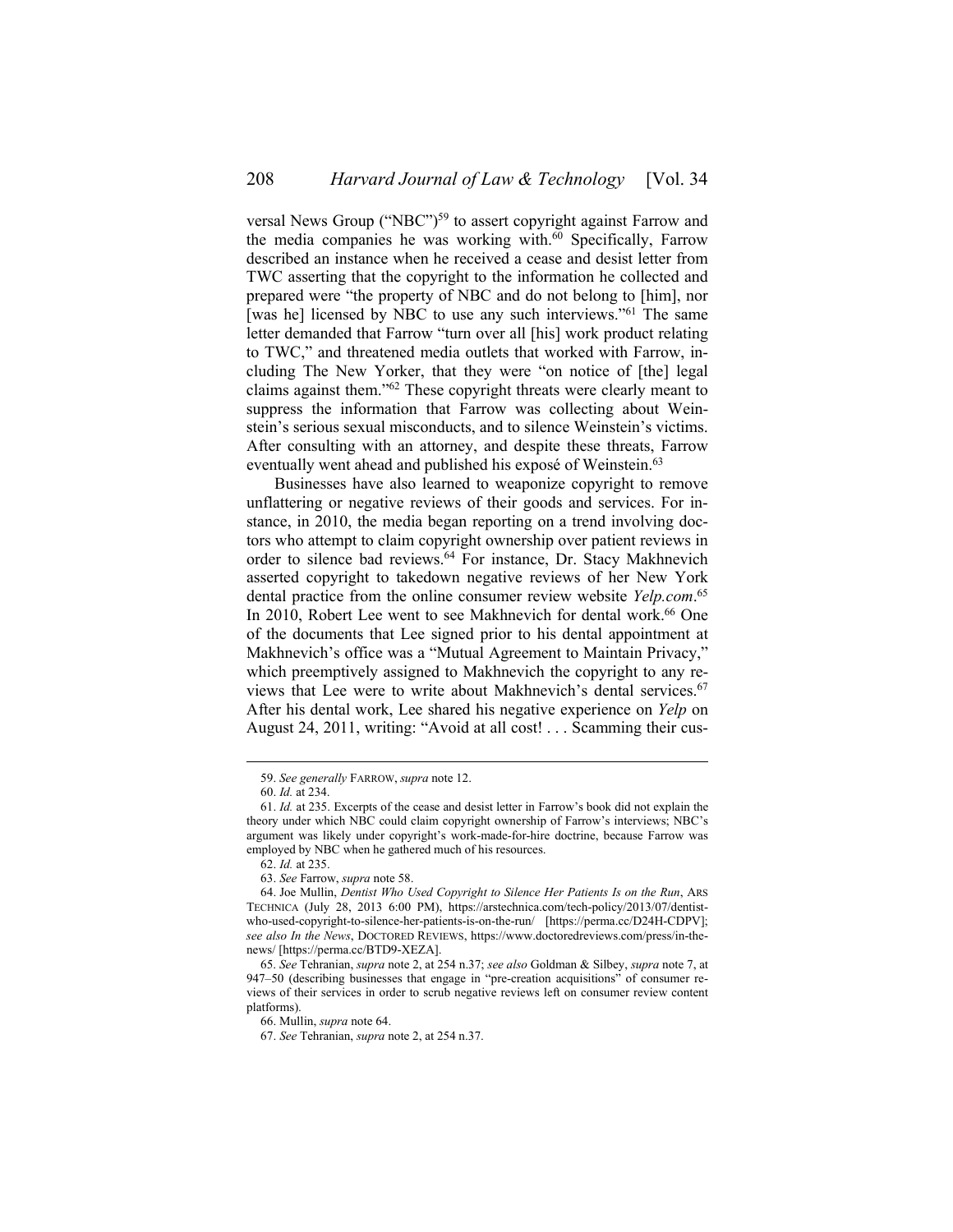tomers! Overcharged me by about \$4000 for what should have been only a couple-hundred dollar procedure."68 In response, Makhnevich's office asserted copyright to Lee's review and sent a copyright takedown demand to *Yelp.com* to remove it. <sup>69</sup> Makhnevich also sent Lee a demand letter for \$100 a day for copyright infringement and threatened to pursue "all legal actions against him."70 Makhnevich's assertion of copyright in this instance was clearly designed to silence Lee's criticism and to make his negative review of Makhnevich's services disappear.71 As of September 2021, Lee's review is available on Yelp but appears under reviews "that are not currently recommended" by Yelp.72 Currently, on the *Yelp* page for Stacy Makhnevich, DDS, there are 42 reviews that *Yelp* has categorized as reviews "that are not currently recommended," and 341 reviews that were removed for violating Yelp's Terms of Service.<sup>73</sup> There are only six "Recommended Reviews" on Yelp for Stacy Makhnevich, DDS.74

<span id="page-17-0"></span>Politicians and public figures also use copyright law to try to bury unpopular policies, past statements, or embarrassing family histories.75 For instance, during Sharron Angle's 2010 campaign for U.S. Senate against Harry Reid, Angle's campaign asserted copyright to erase the extreme conservative views that she shared in the past.<sup>76</sup> While Angle was campaigning for the Republican nomination in Nevada's Senate race, she published a campaign website advertising her views on abolishing Social Security and the Department of Education.77 After gaining the Republican nomination, Angle's campaign

https://www.forbes.com/sites/ericgoldman/2013/07/23/the-latest-insidious-tactic-to-scrubonline-consumer-reviews/?sh=588a57f73e1e [https://perma.cc/5QWG-7VPQ].

72. *See 42 Reviews for Stacy Makhnevich, DDS that Are Not Currently Recommended*, YELP, https://www.yelp.com/not\_recommended\_reviews/stacy-makhnevich-dds-newyork?not\_recommended\_start=20 [https://perma.cc/H55R-H6U9].

74. *See Stacy Makhnevich, DDS*, YELP, https://www.yelp.com/biz/stacy-makhnevichdds-new-york [https://perma.cc/9Z5R-YSNL].

75. *See, e.g.*, Smith, *supra* not[e 8,](#page-8-1) at 2068; *see also* Caner v. Autry, 16 F. Supp. 3d 689, 692 (W.D. Va. 2014) (asserting copyright infringement against student who posted videos of Caner's past speeches on YouTube where Caner made (false) statements that he "had grown up as a Muslim in Turkey, steeped and trained in jihad, in a tradition that went back several generations in his father's family"); David S. Olson, *First Amendment Based Copyright Misuse*, 52 WM. & MARY L. REV. 537, 547–48 (2010) (detailing the Joyce estate's use of copyright to control scholarly reporting on family history).

76. Smith, *supra* not[e 8,](#page-8-1) at 2035.

77. *Id.*

<sup>68.</sup> Mullin, *supra* not[e 64.](#page-16-0)

<sup>69.</sup> *Id.*

<sup>70.</sup> *Id.*

<sup>71.</sup> *See* Jodie Griffin, *The Doctor Will Be Right with You . . . After You Sign over Your Copyright*, PUBLIC KNOWLEDGE (June 8, 2020), https://www.publicknowledge.org/ blog/the-doctor-will-be-right-with-youae%c2%a6-after-you-sign-over-your-copyright/ [https://perma.cc/DB2T-2F5L]; *see also* Eric Goldman, *The Latest Insidious Tactic to Scrub Online Consumer Reviews*, FORBES (July 23, 2013, 12:07 PM),

<sup>73.</sup> *Id.*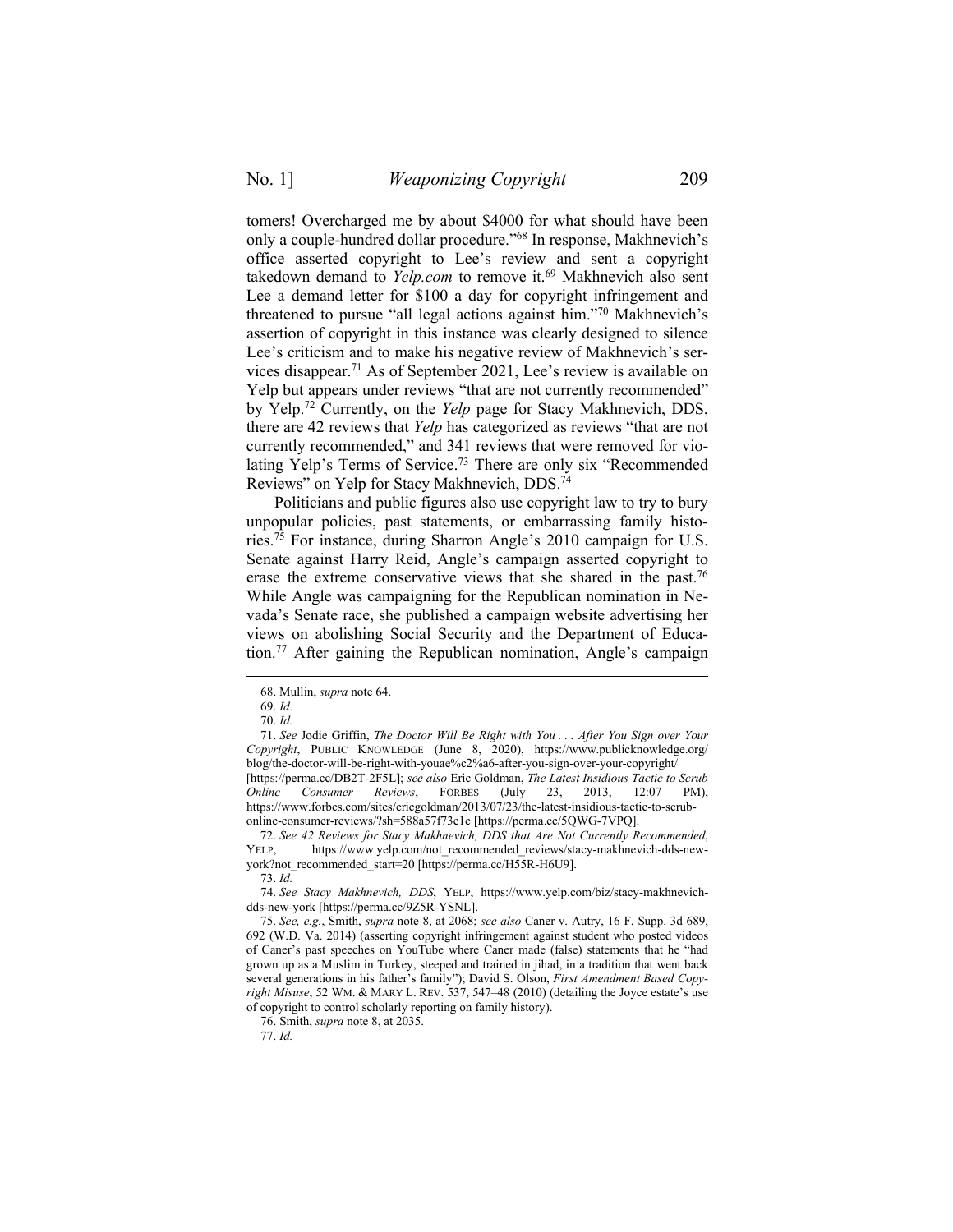<span id="page-18-0"></span>removed that website and replaced it with one expressing more moderate views to win over moderate and independent voters in Nevada.<sup>78</sup> Harry Reid's campaign recovered Angle's previous website and reproduced it on a webpage called "The Real Sharron Angle."79 In response, the Angle campaign sent Reid a cease and desist letter asserting that the Reid campaign's reproduction of Angle's website infringed her copyright in her website.<sup>80</sup> Angle threatened "to pursue all available legal remedies" against Reid and his campaign because "[y]our Web site is like you . . . it's your intellectual property . . . . So they can't use something that's yours, intellectual property, unless they pay you for it or get your permission."81 Angle's copyright threats were meant to hide her extremist views and policy statements from voters and the public. Despite Angle's threats, The Real Sharron Angle webpage remained up, and there is no record that Angle pursued any legal action against Reid.<sup>82</sup>

Similarly, TV-doctor Drew Pinsky ("Drew") in 2020 attempted to use copyright to conceal dismissive statements he made early in the pandemic. At the beginning of the COVID-19 outbreak in the U.S., Drew publicly dismissed the outbreak's seriousness on his shows *Ask Dr. Drew* and podcast *Dr. Drew After Dark*. <sup>83</sup> Specifically, Drew made statements "repeatedly suggest[ing] the coronavirus would be not as bad as the flu" and claiming that "the probability of dying of coronavirus was less than being hit by an asteroid."84 On April 2, 2020, YouTuber Dr Droops compiled a five-minute video "of all of the inaccurate, contradictory things that Dr. Drew has said about

<span id="page-18-1"></span><sup>78.</sup> *Id.*

<sup>79.</sup> *Id.*

<sup>80.</sup> *Id.*; Eduardo M. Peñalver & Sonia Katyal*, The Fair Use Senator: Can Harry Reid Really Post Sharron Angle's Old Campaign Web Site?*, SLATE (July 9, 2010, 3:02 PM), https://slate.com/news-and-politics/2010/07/can-harry-reid-post-sharron-angle-s-oldweb-site.html [https://perma.cc/969X-7U7Z].

<sup>81.</sup> Smith, *supra* note [8,](#page-8-1) at 2035–36; John W. Dean, *How Harry Reid Might Respond to Sharron Angle's Planned 'SLAPP' Suit*, FINDLAW (July 9, 2010), https://supreme.findlaw.com/legal-commentary/how-harry-reid-might-respond-to-sharronangles-planned-slapp-suit.html [https://perma.cc/PG7Q-MCQZ].

<sup>82.</sup> *See* Smith, *supra* note [8,](#page-8-1) at 2035–36; *see also* Peñalver & Katyal, *supra* note [80](#page-18-0) ("[W]e applaud Reid's willingness to stick to his guns . . . and continue posting his archived version of Angle's Web site, even at the risk of a lawsuit.").

<sup>83.</sup> Associated Press, *Dr. Drew Pinsky Apologizes for Coronavirus Comments: 'I Got It Wrong'*, USA TODAY (Apr. 7, 2020, 8:20 AM), https://www.usatoday.com/story/entertainment/celebrities/2020/04/07/coronavirus-dr-drewpinsky-addresses-covid-19-criticism/2960027001/ [https://perma.cc/R79Q-DXKK].

<sup>84.</sup> *Id.*; *see also* Kate Cox, *Dr. Drew Apologizes for Being a COVID-19 Denier after Copyright Silliness*, ARS TECHNICA (Apr. 6, 2020, 3:25 PM), https://arstechnica.com/ tech-policy/2020/04/dr-drew-coronavirus-supercut-restored-to-youtube-after-copyrighttakedown/ [https://perma.cc/X6V6-AN3T].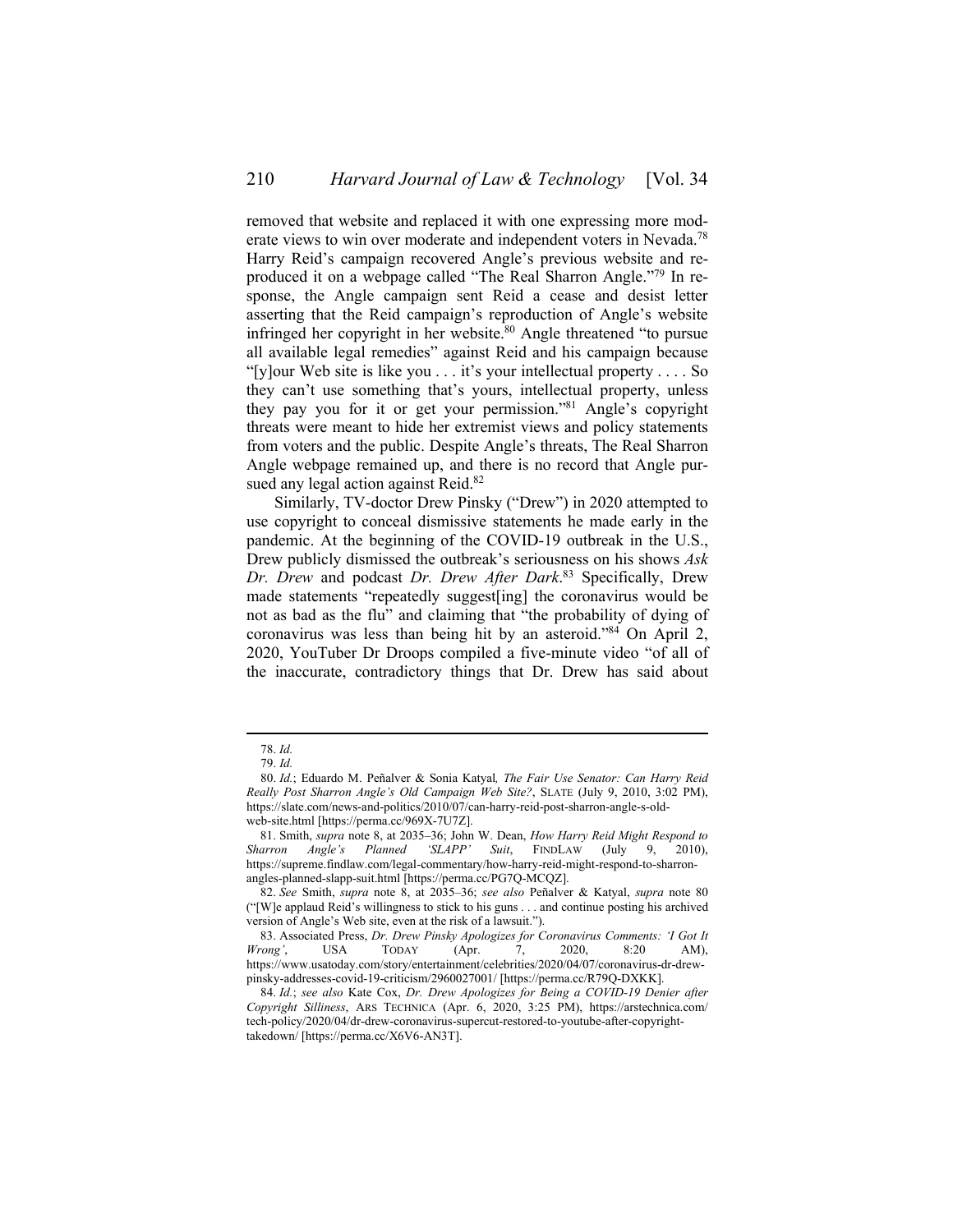coronavirus" and posted it on YouTube.85 It was circulated on social media, including in one instance by a reporter tweeting the link and accusing Drew of being "a snake oil salesman" and "a disgrace."86 In response, Drew Pinsky Inc. filed a copyright takedown notice to remove the video compilation from YouTube.<sup>87</sup> Drew also threatened social media users resharing the video compilation that "[i]nfringing copywrite [*sic*] laws is a crime. Hang on to your retweets. Or erase to be safe."88 YouTube took down the video compilation in response to Drew's copyright threats and takedown notice. Eventually, the video became available again and there were no suits against social media users that shared the video compilation.<sup>89</sup>

While several of the above examples are recent or involve copyright assertions on the Internet, the use of copyright to control narratives and historical records has long been utilized by public figures, such as Howard Hughes,  $90$  Ron Hubbard,  $91$  Richard Wright,  $92$  J.D. Salinger,  $93$  and James Joyce.  $94$  The estate of James Joyce ("the Estate"), for instance, has a lurid history of controlling reporting on and scholarly research into the Joyce family.<sup>95</sup> The Estate fiercely guarded the Joyce family history, especially stories about Joyce's daughter Lucia, and threatened scholars with copyright for their research and publication of information related to her.<sup>96</sup> Joyce's daughter Lucia was a "troubled young woman" who was treated by psychiatrists and committed to a mental hospital at the age of 25.97 She spent most of her life in mental hospitals and died in one in 1982.<sup>98</sup> Carol Shloss, an English professor, tried to write and publish a true biography about Lucia and her influence on Joyce's writing.<sup>99</sup> The Estate threatened

88. *Id.*

<sup>85.</sup> Dr Droops, *Compilation of all of the inaccurate, contradictory things that Dr. Drew has said about coronavirus*, YOUTUBE (Apr. 2, https://www.youtube.com/watch?v=gsVRA485Go0&feature=youtu.be [https://perma.cc/LE45-XTC9].

<sup>86.</sup> @yashar, TWITTER (Apr. 4, 2020, 12:18 PM), https://twitter.com/yashar/status/1246472340243767296 [https://perma.cc/Y8WQ-GFWG]. 87. Cox*, supra* not[e 84.](#page-18-1)

<sup>89.</sup> *See TV Doctor Believes Copyright Will Save Him From Criticism, Is Very Wrong*, ELEC. FRONTIER FOUND. (Apr. 4, 2020), https://www.eff.org/takedowns/tv-doctor-believescopyright-will-save-him-criticism-very-wrong [https://perma.cc/Z3RU-YQYC].

<sup>90.</sup> Rosemont Enters., Inc. v. Random House, Inc., 366 F.2d 303 (2d Cir. 1966).

<sup>91.</sup> New Era Publ'ns Int'l, ApS v. Henry Holt & Co., 695 F. Supp. 1493 (S.D.N.Y. 1988).

<sup>92.</sup> Wright v. Warner Books, Inc., 953 F.2d 731 (2d Cir. 1991).

<sup>93.</sup> Salinger v. Random House, Inc., 811 F.2d 90 (2d Cir. 1987).

<sup>94.</sup> Olson, *supra* not[e 75.](#page-17-0) 

<sup>95.</sup> *Id.* at 550–53.

<sup>96.</sup> *Id.* at 550–51.

<sup>97.</sup> *Id.* at 550.

<sup>98.</sup> *Id.*

<sup>99.</sup> *Id.*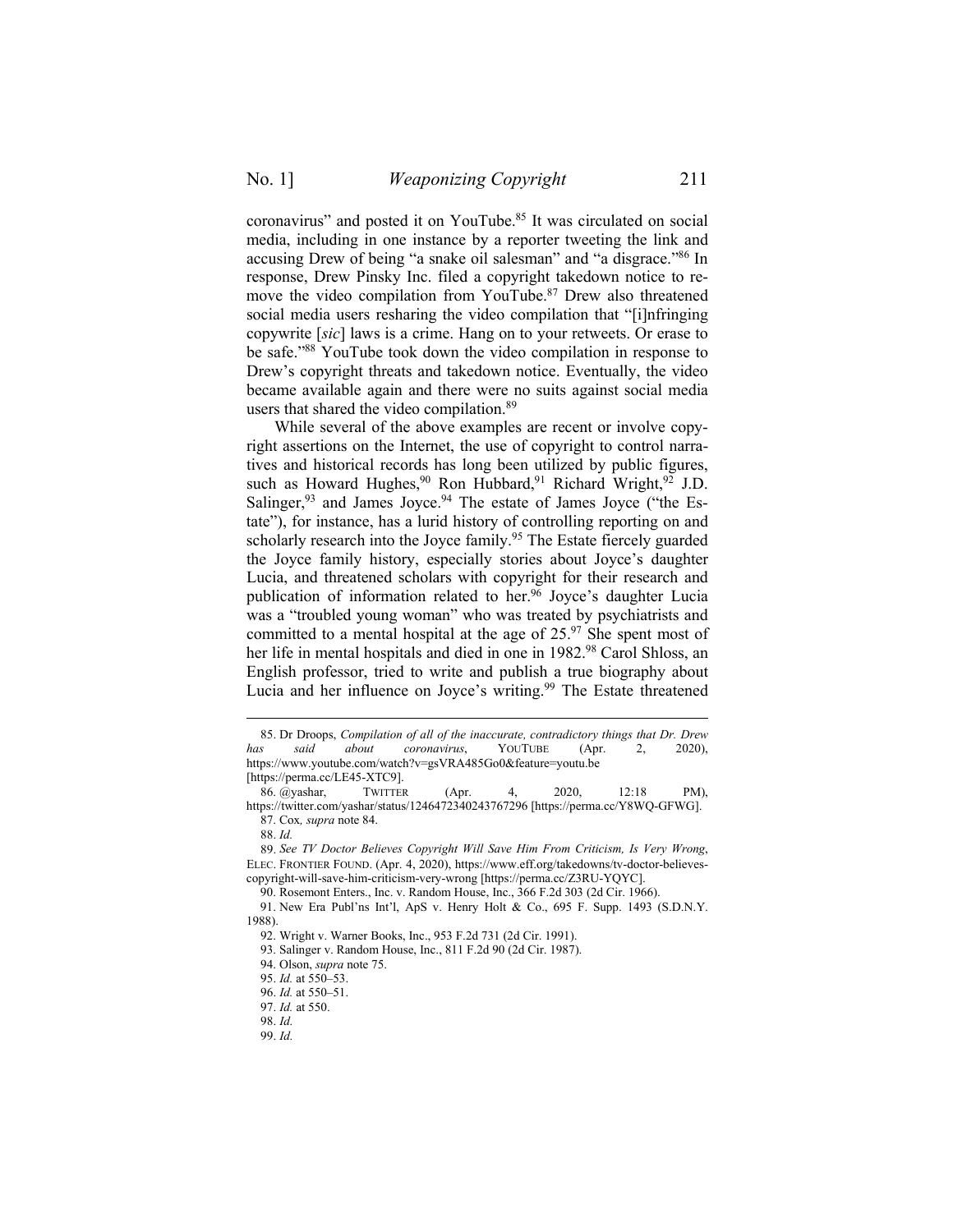Shloss with copyright infringement for her plan to describe certain aspects of Lucia's life and to quote family documents relating to Lucia.100 The Estate further threatened Shloss's publisher with infringement if it were to use, quote, or publish any of the objectionable materials related to Lucia.<sup>101</sup> Because of these threats, Shloss was constrained to cut a significant amount of pertinent information related to Lucia from her final published book.<sup>102</sup> Even though the Estate never filed copyright claims against Shloss or her publisher, their copyright threat achieved the Estate's goal of erasing embarrassing family facts from Shloss's book.<sup>103</sup>

In the 1988 decision *New Era Publications International v. Henry Holt and Co.*, Judge Pierre Leval warned that by "registering a copyright, public figures who are the expected focus of public interest could use this supposed commercial protection as an aggressive weapon to prevent the publication of embarrassing revelations and to obstruct criticism."104 In his opinion, he listed a variety of hypotheticals, including:

> [a politician who] campaigns on his decorations for wartime bravery and his strong law and order position. A journalist seeks to publish some of [the politician's] old letters which, if read carefully between the lines, seem to acknowledge that he did not participate in combat, was mistakenly decorated and spent his military career as a black marketeer in association with hoodlums; []

> a religious leader is renowned for his selfless kindness, liberality of spirit and sympathy for the sufferings of others. A biographer seeks to publish extracts from his early letters and journals which display greed, callous indifference, and employ the language of racial and religious bigotry; []

<sup>100.</sup> *Id.* at 550–53.

<sup>101.</sup> *Id.*

<sup>102.</sup> *Id.* at 553.

<sup>103.</sup> After being forced to remove pertinent information about Lucia from her book, Shloss ended up self-publishing that information on a website. The Estate sent her cease and desist letters asserting copyright infringement, and Shloss filed for declaratory relief in June 2006 in response. After the court refused to dismiss Shloss's suit, the parties settled. *See* Cynthia Haven, *Stanford Researcher Gets Six-figure Settlement from James Joyce Estate*, STAN. NEWS (Sept. 28, 2009), https://news.stanford.edu/news/2009/september28/shlossjoyce-settlement-092809.html [https://perma.cc/94R3-ZBUA].

<sup>104.</sup> New Era Publ'ns Int'l, ApS v. Henry Holt & Co., 695 F. Supp. 1493, 1502 (S.D.N.Y. 1988).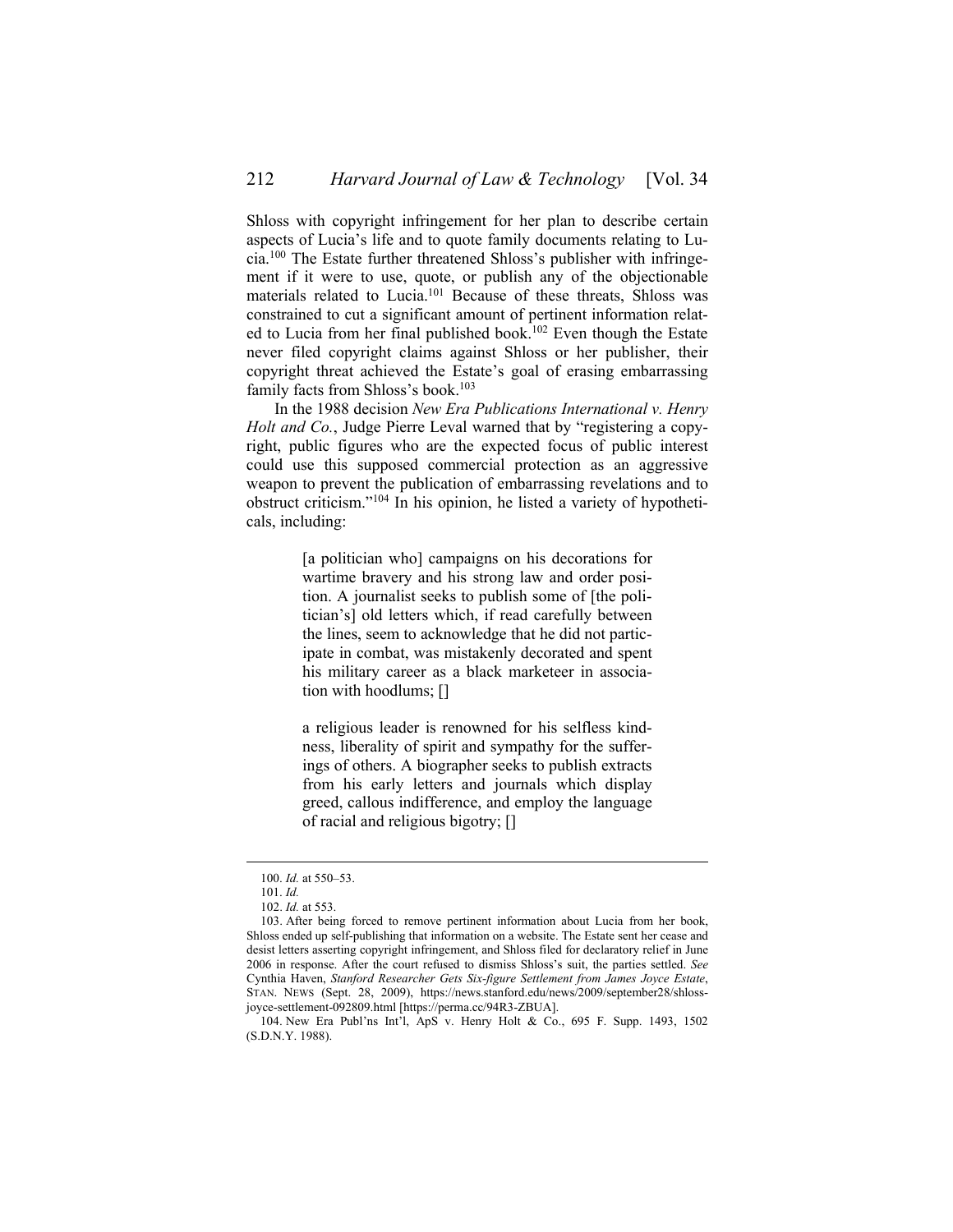the popular benign mayor of a city sent numerous memos to opponents in various conflicts threatening to "cut your heart out," "castrate you," "bust your kneecaps," etc. A journalist questions the accuracy of the mayor's public image and quotes from these memos.<sup>105</sup>

In all of these hypotheticals, Judge Leval surmised that a copyright owner could assert copyright to attempt to silence others, erase history, and control their image or reputation by making these bad facts about them disappear. If putative infringers do not have access to legal resources, or are not in a position to fight back against these attempts to weaponize copyright, copyright can successfully erase history. Unfortunately, the hypotheticals that Judge Leval posed in 1988 are eerily similar to instances described in this Section and later on in this Article.106

Using copyright to erase information is against the public interest, and can damage the historical record and subvert the ability to combat disinformation. It also appears to directly contravene the very purpose of copyright "to promote the progress of science and useful arts" when copyright is the very tool used to prevent the public dissemination of thoughts and works.<sup>107</sup> Even though these attempts are not always ultimately successful, they still cause harm to the individuals on the receiving end, and could potentially discourage others from publishing or reporting on information important to the public. Even if there may be alternative ways to express the facts or ideas in these works without copying them, the "inability to use the most evocative expression possible diminishes the power of a speaker's message."108 It is often "the *words used* by the public figure (or the particular manner of expression) that are the facts calling for comment."109 Furthermore, using copyright to erase facts can "remove the most credible evidence to validate or contest those facts and ideas," which "creat[es] opportunities to undermine the search for truth in the first place."110 As Professors Eric Goldman and Jessica Silbey explained, asserting copyright to erase facts and bury information can create "memory

<sup>105.</sup> *Id.* at 1502.

<sup>106.</sup> *See, e.g.*, *infra* Part [V,](#page-66-0) the case of Slade Neighbors v. Veronica Monger, 2:20-cv-04146 (C.D. Cal. May 6, 2020), in which Neighbors sues his ex-girlfriend for disseminating the abusive text messages and emails that he sent her.

<sup>107.</sup> *See* U.S. CONST. art. I, § 8, cl. 8.

<sup>108.</sup> Rebecca Tushnet, *Copyright as a Model for Free Speech Law: What Copyright has in Common with Anti-Pornography Laws, Campaign Finance Reform, and Telecommunications Regulation*, 42 B.C. L. Rev. 1, 9–10 (2000).

<sup>109.</sup> *New Era Publ'ns Int'l*., 695 F. Supp. at 1502.

<sup>110.</sup> Goldman & Silbey, *supra* not[e 7,](#page-7-1) at 935.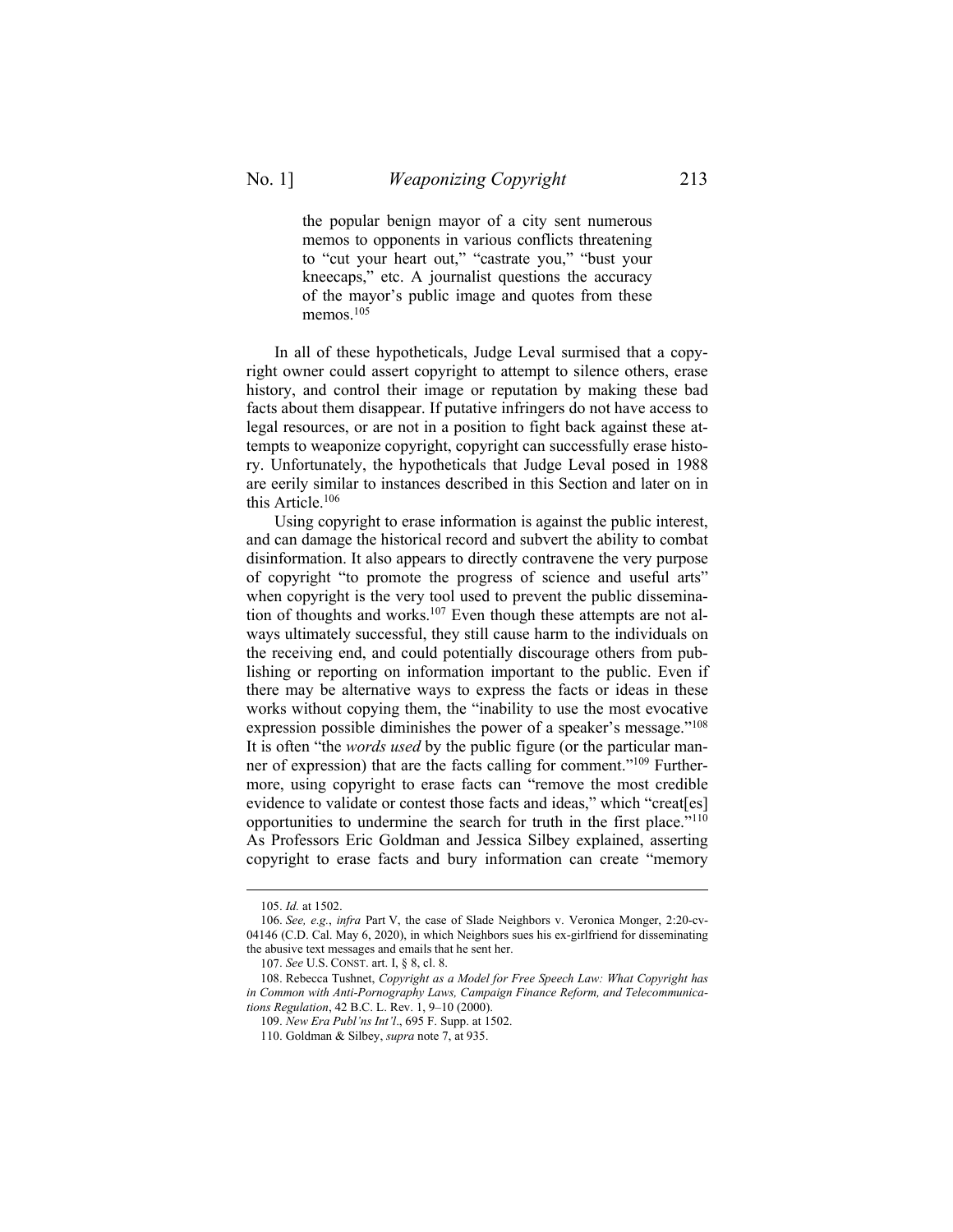holes" in society by "relegat[ing] the facts and ideas which those works contain to persist[] only in people's memories."111 This can allow facts or ideas to "fade out of circulation — and eventually fade away altogether."112 In this way, "[b]y facilitating the selective suppression of information for private benefit," certain copyright owners are empowered to reclaim historical narrative and control what and how society thinks.<sup>113</sup>

#### <span id="page-22-0"></span>*C. Weaponizing Copyright to Suppress Criticism and Speech*

Copyright is also weaponized to censor criticism and suppress speech. Religious organizations assert copyright to remove content critical of their religion or their religious works. Movie studios use copyright to suppress negative reviews of their films. Public figures file copyright suits to censor criticism or commentary about their racist behaviors. While the instances described in this Section are similar to Section [B](#page-15-0) above in that they involve using copyright to control narrative, the outcome that copyright owners seek to achieve in each section differ significantly. Specifically, unlike the scenarios discussed in Section [II.](#page-7-0)B above, copyright is weaponized in this Section not to prevent the dissemination of the copyrighted works, nor to erase copyrighted works or the information within those works. Instead, the cases described below involve copyright owners asserting copyright to control what others say *about* them or their works. They use copyright to control narrative, public opinion, and social commentary about them or their works. The instances described in this Section do not involve copyright owners attempting to use copyright to make their own works or words disappear.

<span id="page-22-1"></span>Recently, Netflix weaponized copyright to take down tweets that were critical of its controversial new French film *Cuties*. *Cuties* is a coming of age story about an 11-year old immigrant in Paris trying to find her identity.114 The film includes scenes of the main character performing sexualized dance routines with her dance crew and being in adult situations.<sup>115</sup> The film, as well as its controversial poster,<sup>116</sup>

<sup>111.</sup> *Id.*

<sup>112</sup>*. Id.*

<sup>113.</sup> *Id.* at 935–36.

<sup>114.</sup> Todd Spangler, *'Cuties' Controversy: Surge in Netflix Cancellations Was Short-Lived, Data Shows*, VARIETY (Sept. 25, 2020, 3:46 AM), https://variety.com/2020/digital/news/cuties-cancel-netflix-account-surge-data-1234783460/ [https://perma.cc/7BUG-T3CG].

<sup>115.</sup> *Id.*

<sup>116.</sup> Tom Grater, *Netflix Apologizes for "Inappropriate" 'Cuties' Poster that Was Criticized for Sexualizing Children*, DEADLINE (Aug. 20, 2020, 8:25 AM), https://deadline.com/2020/08/netflix-apologizes-inappropriate-cuties-poster-criticizedsexualizing-children-1203018498/ [https://perma.cc/BH59-DWLE].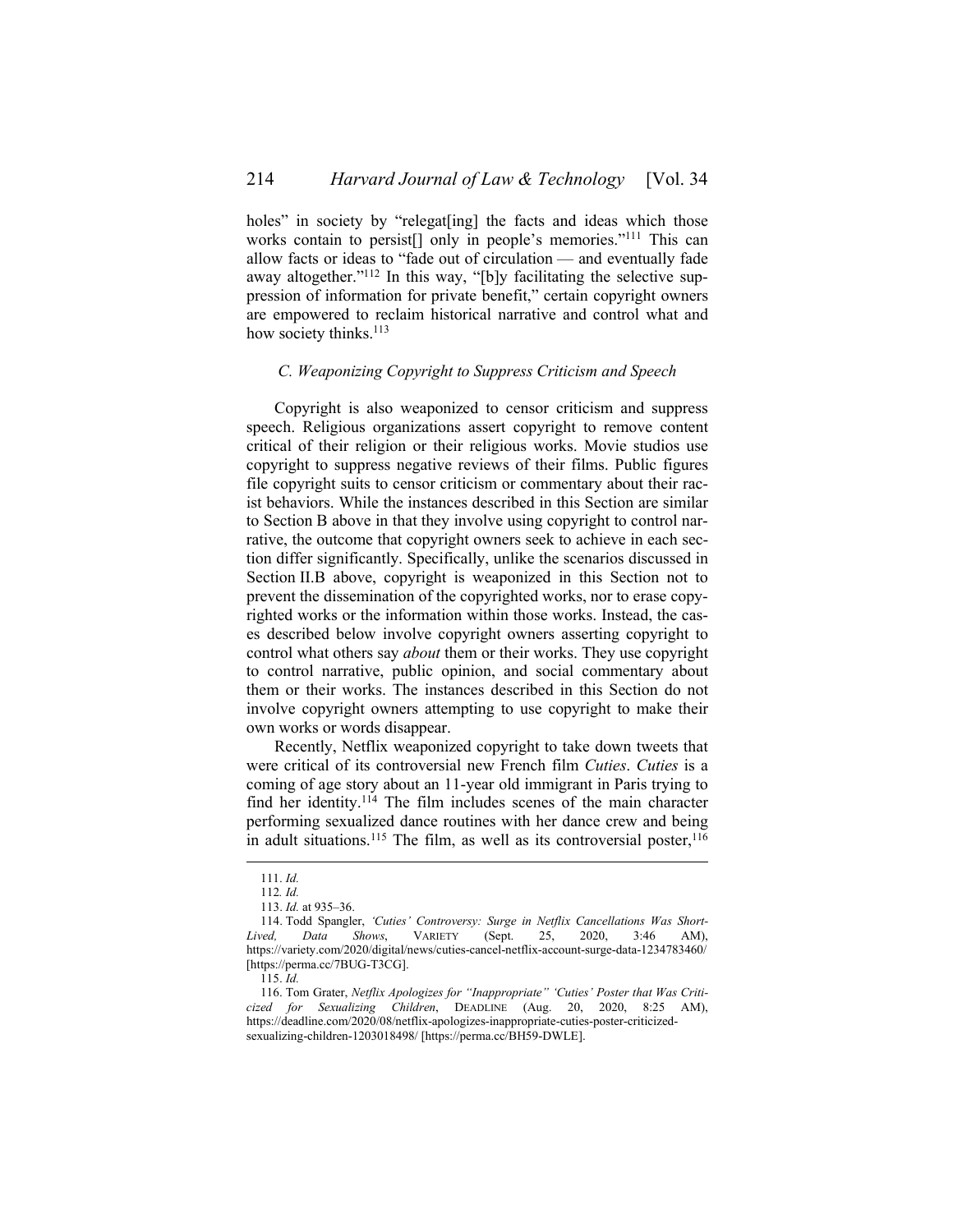were criticized on social media, prompting a #CancelNetflix campaign<sup>117</sup> and a criminal indictment in Texas for promoting "lewd visual material depicting a child."118 Much of the criticism on social media involved users sharing clips from the movie or retweeting the Netflix-released trailer of the movie with comments such as: "IMAGINE A CHILD SEEING THIS #Cuties #Netflix #CancelNetflixCuties," or "Go ahead and try to justify how this film is an appropriate representation of 11 year olds .... #CancelNetflix."<sup>119</sup> In response, Netflix filed a dozen takedown requests to remove critical posts of its movie from Twitter.120 While some of the posts were sharing clips from the actual movie, other critical posts were simply retweeting the film's trailer, which Netflix had publicly released.<sup>121</sup> In its takedown requests, it appeared that Netflix not only sought to remove the film clips or trailer that these negative tweets shared, but also targeted the full tweets — in other words, it sought to remove the critical commentary in addition to the film clips or trailer they shared.<sup>122</sup> Netflix also only targeted its takedown demands to negative commentary about its movie, leaving alone positive tweets that also shared the same film clips or trailer.<sup>123</sup> Ultimately, Netflix was successful at removing its targeted reshared film clips and trailers from Twitter, but not the critical commentary.124 Nevertheless, Netflix's targeted assertion of copyright against negative reviews of its film was a clear use of copyright to suppress criticism and censor the speech of critics.

Religious organizations also weaponize copyright to remove and suppress critical or negative commentaries of their religion or religious works.125 In July 2020, *FaithLeaks*, a whistleblower site operat-

<span id="page-23-0"></span><sup>117.</sup> Spangler, *supra* not[e 114.](#page-22-1)

<sup>118.</sup> Maria Cramer, *Netflix Is Charged in Texas with Promoting Lewdness in 'Cuties'*, N.Y. TIMES (Oct. 7, 2020), https://www.nytimes.com/2020/10/07/business/cuties-netflixtexas.html [https://perma.cc/JM27-4P3U].

<sup>119.</sup> Kate Cox, *Netflix Files Copyright Claims Against Tweets Criticizing Movie, Trailer*, ARS TECHNICA (Nov. 5, 2020, 3:22 PM), https://arstechnica.com/ tech-policy/2020/11/netflix-dmca-takedown-requests-hit-negative-tweets-about-cuties/ [https://perma.cc/2A4C-KPZ5].

<sup>120.</sup> *Id.*

<sup>121.</sup> *Id.* 

<sup>122.</sup> Ernesto Van der Sar, *Netflix Targets Critical 'Cuties' Tweets With Copyright Takedown Requests*, TORRENTFREAK (Nov. 5, 2020), https://torrentfreak.com/netflixtargets-critical-cuties-tweets-with-copyright-takedown-requests-201105/ [https://perma.cc/QFN7-ZCAW].

<sup>123.</sup> *Id.*

<sup>124.</sup> *Id.*

<sup>125.</sup> *See, e.g.*, Blake Brittain, *Jehovah's Witnesses Sue FaithLeaks Owners Over Convention Videos*, BLOOMBERG L. (Apr. 30, 2020, 4:12 PM), https://news.bloomberglaw.com/ us-law-week/jehovahs-witnesses-sue-faithleaks-owners-over-convention-videos [https://perma.cc/ZD8M-3Y47]; Nate Anderson, *Scientology Fights Critics with 4,000*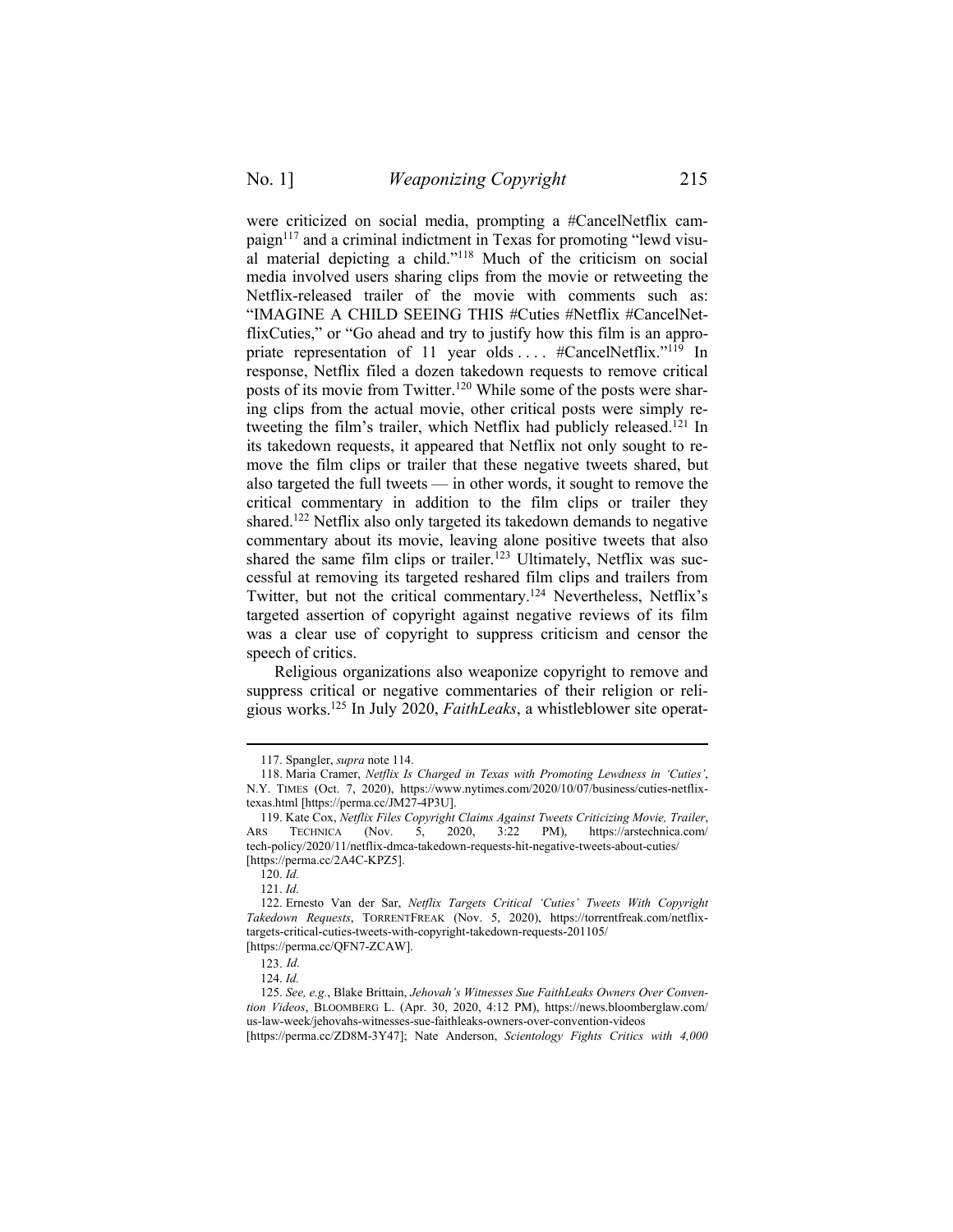ed by Truth & Transparency Foundation, settled a copyright infringement claim for its unauthorized posting of a number of videos produced by the Jehovah's Witnesses for its annual convention.126 During these annual conventions, organizers play videos about the organization's faith and Scriptural lessons.127 In 2020, *FaithLeaks* obtained these videos in advance of the annual convention and posted them online, allowing commentary, criticism, and "analysis from ex-Witnesses on various forums across the Internet."<sup>128</sup> The social benefits of sharing these videos was clear. As one ex-Witness explained:

> <span id="page-24-0"></span>the videos simply deserve to be made public for the sake of criticism . . . while a [convention] speaker's ideas could be dismissed as personal thoughts, the videos are known by attendees to be directly form [*sic*] the organization . . . by making these videos publicly available, opportunity is given for open and unbiased discussion and criticism.129

Nevertheless, the Jehovah's Witnesses' publishing entity *Watch Tower* filed copyright takedown demands to have the videos removed and sued *FaithLeaks* and its founders for copyright infringement.<sup>130</sup> Due to its inability to maintain the high costs of litigation, Faith Leaks agreed to settle and remove all content from its websites, to never again publish any copyrighted materials belonging to Watch Tower, and to pay Watch Tower \$15,000.131

<span id="page-24-1"></span>The Church of Scientology is similarly reputed to weaponize copyright in order to remove content critical of the organization.132 In

*DMCA Takedown Notices*, ARS TECHNICA (Sept. 8, 2008, 1:12 PM), https://arstechnica.com/uncategorized/2008/09/scientology-fights-critics-with-4000-dmcatakedown-notices/ [https://perma.cc/8QCV-G9DS]; Fromer, *supra* note [2,](#page-6-0) at 563–64 (discussing the case Worldwide Church of God v. Phila. Church of God, Inc., 227 F.3d 1110, 1112–13 (9th Cir. 2000), where one religious organization sued the other for distributing copies of religious text that "conveyed outdated views that were racist in nature.").

<sup>126.</sup> Press Release, Truth & Transparency, Truth & Transparency Settles with Watch Tower (July 20, 2020), https://www.truthandtransparency.org/press/2020/07/20/truthtransparency-settles-with-watch-tower/ [https://perma.cc/FZR4-88AB].

<sup>127.</sup> Brittain, *supra* note [125;](#page-23-0) *Annual Conventions of Jehovah's Witnesses*, JEHOVAH'S WITNESSES, https://www.jw.org/en/jehovahs-witnesses/conventions/ [https://perma.cc/PU4C-5VQ3].

<sup>128.</sup> Hemant Mehta, *Jehovah's Witnesses Sue Owners of FaithLeaks for Posting 74 Convention Movies*, FRIENDLY ATHEIST (May 1, 2020), https://friendlyatheist.patheos.com/2020/05/01/jehovahs-witnesses-sue-owners-offaithleaks-for-posting-74-convention-movies/ [https://perma.cc/N7SD-RKVD].

<sup>129.</sup> *Id.*

<sup>130.</sup> Brittain, *supra* not[e 125.](#page-23-0)

<sup>131.</sup> Press Release, Truth & Transparency, *supra* not[e 126.](#page-24-0)

<sup>132.</sup> *See, e.g.*, Evan Hansen*, Google Pulls Anti-Scientology Links*, CNET (Apr. 22, 2002, 12:58 AM), https://www.cnet.com/news/google-pulls-anti-scientology-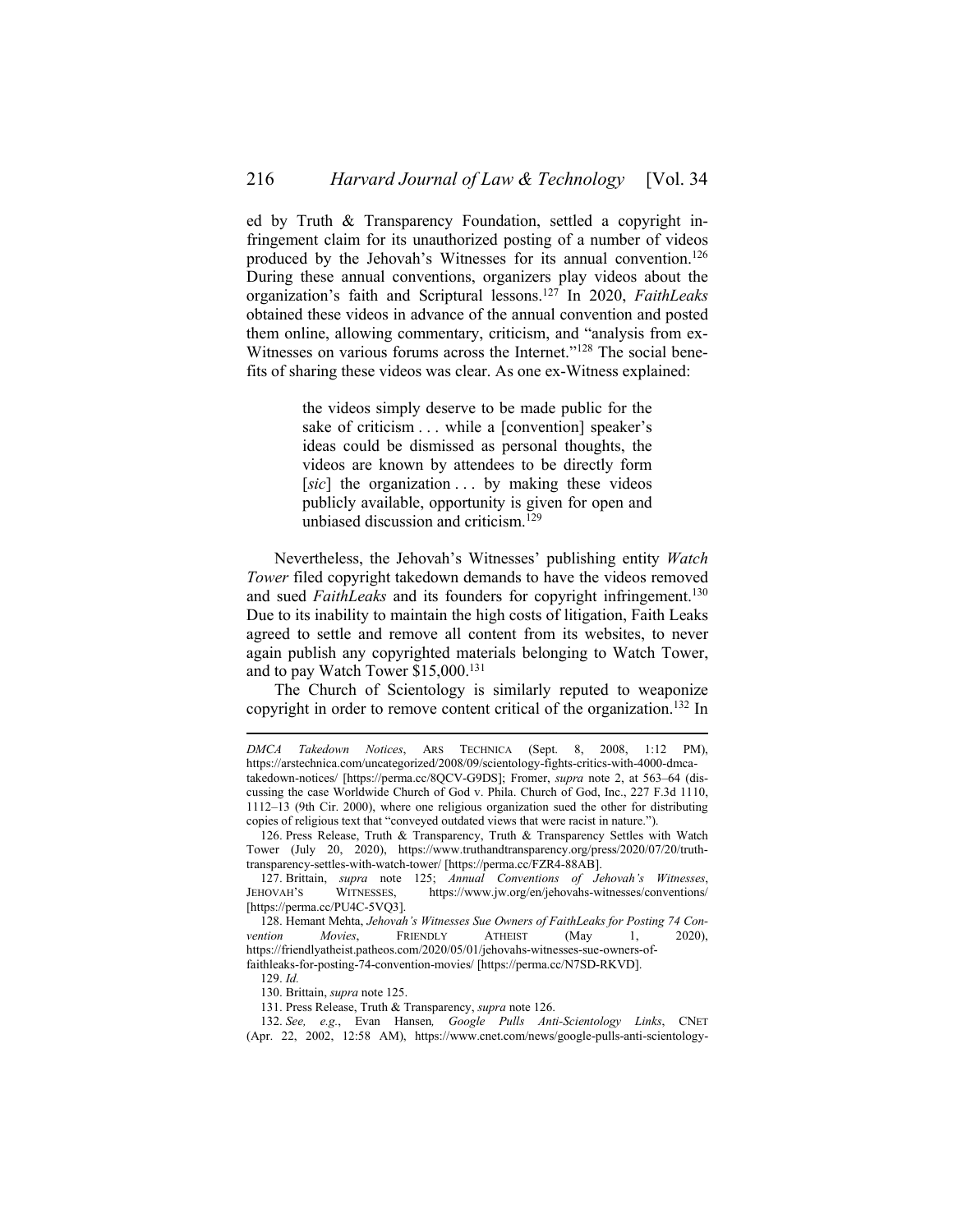2008, for instance, an entity representing the Church sent more than 4,000 DMCA takedown notices to YouTube within a 12-hour time period to remove videos critical of Scientology.133 These critical videos included footage from Australian and German news media about Scientology, footage from a Clearwater City Commission meeting, and other videos that presented Scientology in a negative light.<sup>134</sup> In all of these instances, the objective of the religious organization's assertions of copyright was not to protect their market or economic interests in their copyrighted works, but to control the narrative of their religion and suppress critical commentary or negative opinions about their organizations.

Public figures may weaponize copyright to suppress criticism of their past statements or behavior. Michael Savage formerly hosted the conservative radio talk show the Savage Nation. On October 29, 2007, the Savage Nation aired a two-hour program in which Savage unleashed an anti-Muslim tirade.<sup>135</sup> During that program, Savage encouraged the deportation of Muslims and throwing "them out of [his] country"; he stated that "Muslims scream[] for the blood of Christians or Jews or anyone they hate"; he described Islam as "a religion that teaches convert or kill, a religion that says oppress women, kill homosexuals"; and he labeled "[t]he Quran [as] a document of slavery and chattel."136 The Council on American Islamic Relations ("CAIR") responded to Savage by posting on its website a four-minute audio excerpt from the program that addressed and objected to each of Savage's remarks.137 Savage then sued CAIR for copyright infringement for its posting of audio excerpts from his radio talk show.138 While the court ultimately dismissed Savage's claim under copyright fair use, CAIR was still forced to absorb the significant costs of defending Savage's copyright suit.<sup>139</sup> In fact, even though Savage lost this copyright claim against CAIR, Savage seemed to have been emboldened by his ability to weaponize copyright against CAIR. He later asserted copyright against Brave New Films for its incorporation into a film of

links/ [https://perma.cc/YQK4-2UMT]; Eva Galperin, *Massive Takedown of Anti-Scientology Videos on YouTube*, ELEC. FRONTIER FOUND. (Sept. 5, 2008), https://www.eff.org/deeplinks/2008/09/massive-takedown-anti-scientology-videos-youtube [https://perma.cc/KPL3-4PN5] (discussing the 4000 DMCA takedown notices filed within 12 hours asserting copyright claims against videos with content critical of Church of Scientology); Anderson*, supra* note [125.](#page-23-0)

<sup>133.</sup> Galperin, *supra* not[e 132;](#page-24-1) Anderson, *supra* not[e 125.](#page-23-0)

<sup>134.</sup> Galperin, *supra* not[e 132.](#page-24-1) 

<sup>135.</sup> Savage v. Council on Am.-Islamic Rels., Inc., No. C 07-6076, 2008 WL 2951281, at \*1 (N.D. Cal. July 25, 2008).

<sup>136.</sup> *Id.*

<sup>137.</sup> *Id.*

<sup>138.</sup> *Id.* at \*6.

<sup>139.</sup> Tehranian, *supra* note [2,](#page-6-0) at 259.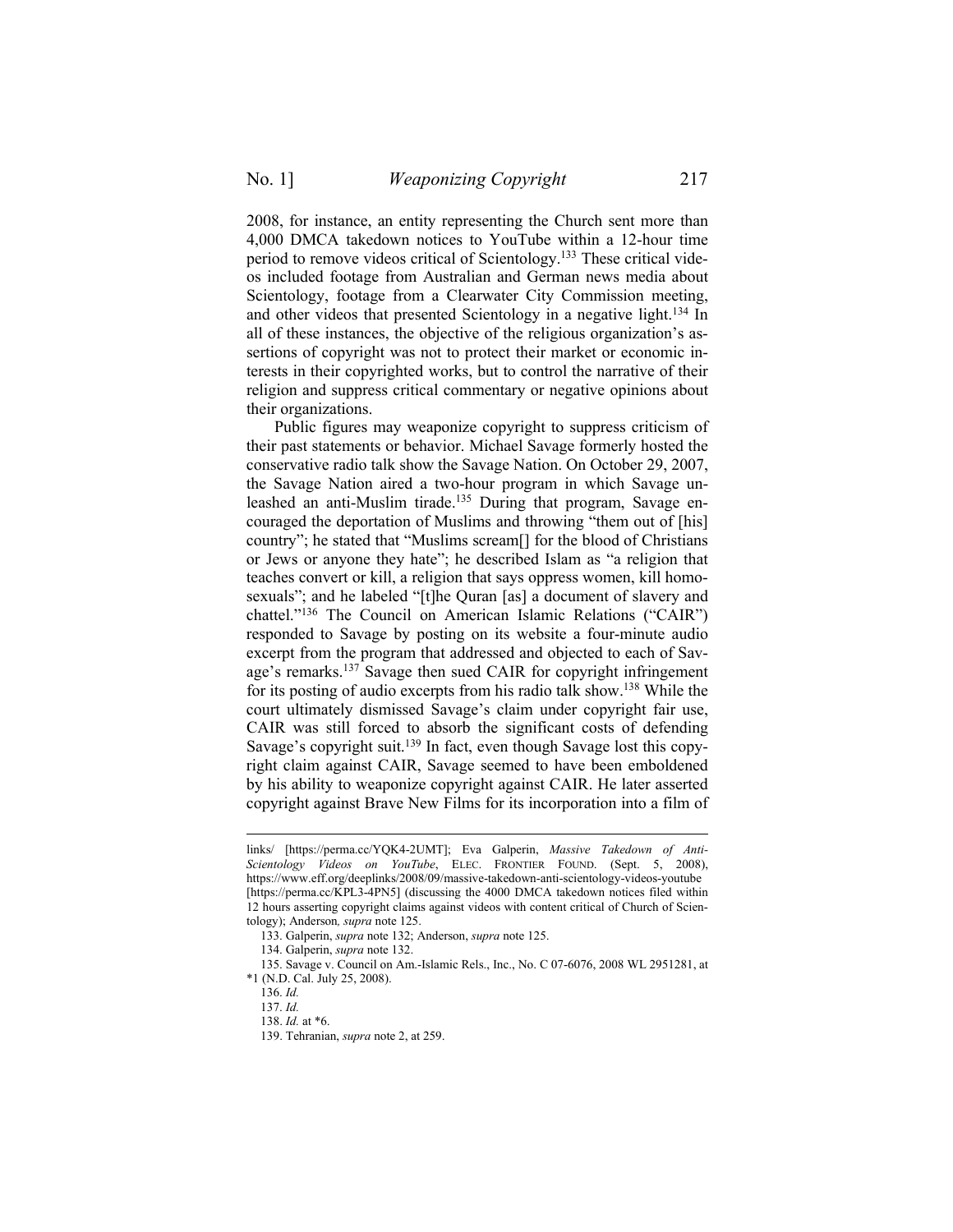one minute of Savage's same anti-Muslim rant.140 Savage was able to have that film removed from YouTube by filing a copyright takedown notice, which dealt a significant blow to the film by "thoroughly neuter[ing] the power of its concentrated (and expensive) outreach campaign."141 Savage's weaponization of copyright successfully achieved his objective to "silence<sup>[]</sup> his critics at precisely the right moment."<sup>142</sup>

Asserting copyright to suppress criticism seems especially antithetical to free speech. The ease with which copyright owners attempt to or successfully suppress speech, commentary, or criticism is alarming.143 Even if, ultimately, a putative infringer prevails in countering a copyright takedown demand or copyright infringement suit, they still must expend the time, effort, and money to defend an illegitimate claim. This alone can serve to indirectly suppress speech, as putative infringers may not be able to sustain the expense of litigation, and copyright weaponizers may become emboldened to assert similar claims against other parties. As the court in *Rosemont Enterprises, Inc. v. Random House* explained:

> The spirit of the First Amendment applies to the copyright laws at least to the extent that the courts should not tolerate any attempted interference with the public's right to be informed regarding matters of general interest when anyone seeks to use the copyright statute which was designed to protect interests of quite a different nature.144

Nevertheless, as discussed below in Part [III,](#page-34-0) because copyright law already embodies First Amendment safeguards, such as the ideaexpression dichotomy and fair use, courts generally refuse to take on independent First Amendment analyses in copyright cases, even when those cases may implicate free speech.<sup>145</sup> This allows copyright owners to suppress critical speech either directly through assertions of

<sup>140.</sup> *Id.* at 260.

<sup>141.</sup> *Id.*

<sup>142.</sup> *Id.*

<sup>143.</sup> *Id.* at 266 (acknowledging that copyright owners' ability to exploit copyright to suppress First Amendment rights "is particularly pressing").

<sup>144.</sup> Rosemont Enters., Inc. v. Random House, Inc., 366 F.2d 303, 311 (2d Cir. 1966) (Lumbard, J., concurring).

<sup>145.</sup> *See, e.g.*, Harper & Row Publishers, Inc. v. Nation Enters., 472 U.S. 539, 555–56, 560 (1985) (rejecting National Enterprises' contention that "First Amendment values require a different rule . . . when the information conveyed relates to matters of high public concern"); Peterman v. Republican Nat'l Comm., 369 F. Supp. 3d 1053, 1062 n.4 (D. Mont. 2019).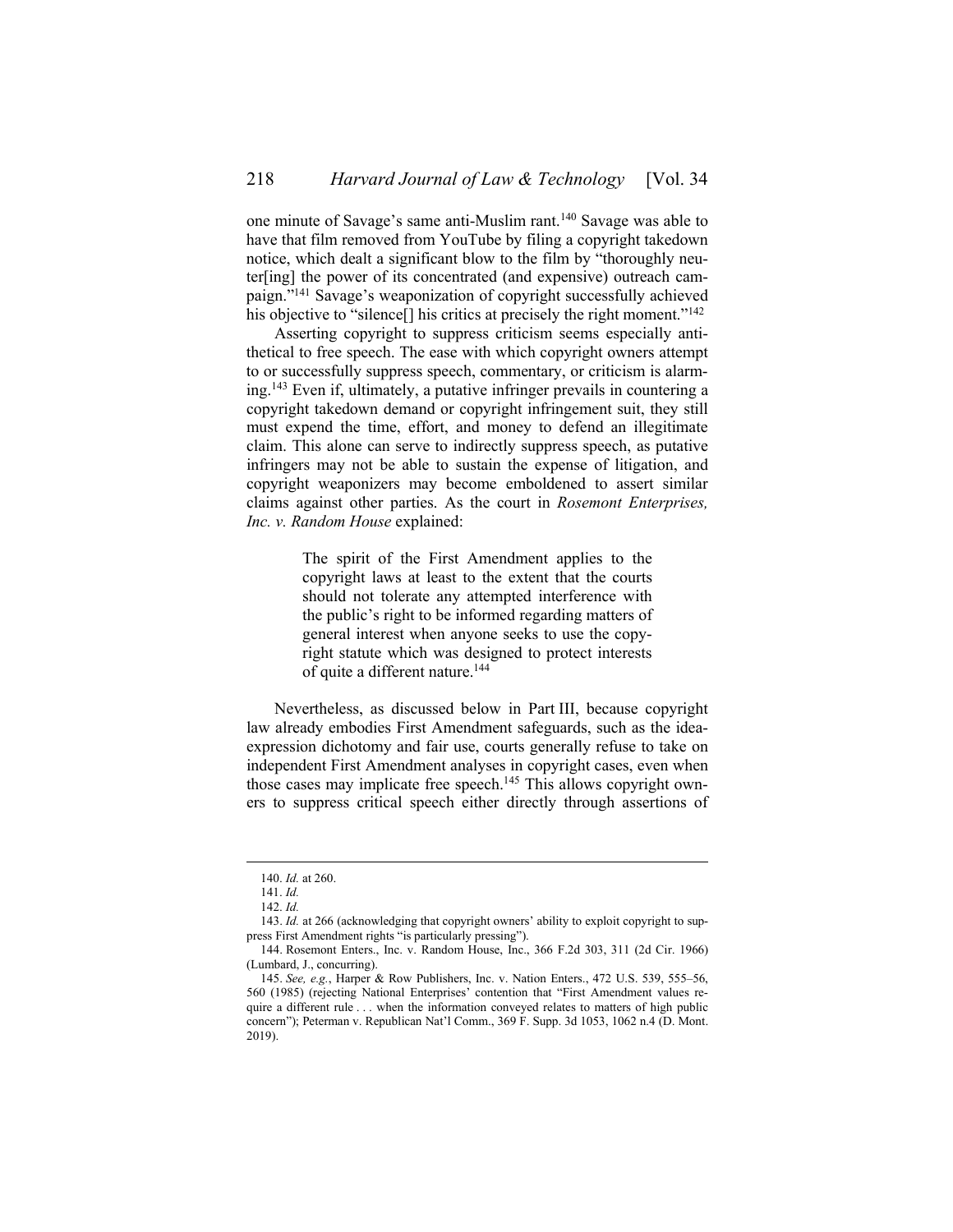copyright infringement claims or copyright takedown demands, or indirectly through mere threats to assert copyright. 146

#### <span id="page-27-0"></span>*D. Weaponizing Copyright to Protect Reputation and Moral Rights*

Copyright is also weaponized to protect reputation, moral rights, and other dignitary interests. Some of the most recent and visible assertions of copyright to vindicate these personal interests were the copyright assertions by musicians against Donald Trump for his campaign's unauthorized uses of music at rallies. Other copyright assertions have involved copyright owners attempting to prevent alt-right or racist uses of copyrighted characters, or to remove the inclusion of copyrighted works from controversial propaganda videos. These assertions of copyright are meant to protect copyright owners' reputations or to prevent their works from being used in ways that copyright owners disagree with or are morally opposed to. These uses are not necessarily to protect the exclusive market or economic interests in copyrighted works. In fact, many of these cases involve copyright owners who may have previously allowed unauthorized uses of their copyrighted works until those uses involved people or causes that they opposed.147 Unlike the Section above, the copyright owners in this Section are not asserting their copyright to suppress speech that they disagree with; they just do not want their copyrighted works used alongside that speech.

<span id="page-27-1"></span>"It's not very often that nerdy intellectual property lawyers get asked to fight the alt-right . . . [b]ut when we do, we're ready."148 That was a statement from the attorney representing Matt Furie in his copyright claims against the Daily Stormer, InfoWars, and other alt-right or neo-Nazi media that were using his comic character creation Pepe the Frog.149 Artist and comic book creator Furie created Pepe, a green anthropomorphic frog, as a character in his comic cartoon book series

<sup>146.</sup> *See, e.g.*, Olson, *supra* not[e 75,](#page-17-0) at 553 (discussing Joyce estate's weaponization of copyright to suppress critical speech).

<sup>147.</sup> *See, e.g.*, Brian Frye, *Giorgio Angelini, Arthur Jones & Louis Tompros on Matt Furie & Pepe the Frog*, IPSE DIXIT PODCAST 5:00–6:00, 32:30–33:00 (Feb. 2, 2021), https://shows.acast.com/ipse-dixit/episodes/giorgio-angelini-arthur-jones-louis-tompros-onmatt-furie-pe [https://perma.cc/2KQV-TZDX].

<sup>148.</sup> Ross Todd, *'Feels Good Man': Wilmer Lawyers Play Key Supporting Role in New Doc About the Travails of Pepe the Frog Creator*, LITIG. DAILY (Sept. 2, 2020, 7:30 AM), https://www.law.com/litigationdaily/2020/09/02/feels-good-man-wilmer-lawyers-play-keysupporting-role-in-new-doc-chronicling-pepe-the-frog-creator/ QU96] (quoting Pepe's copyright attorney Louis Tompros).

<sup>149.</sup> *Id.*; Frye, *supra* not[e 147,](#page-27-1) at 0:32–0:50.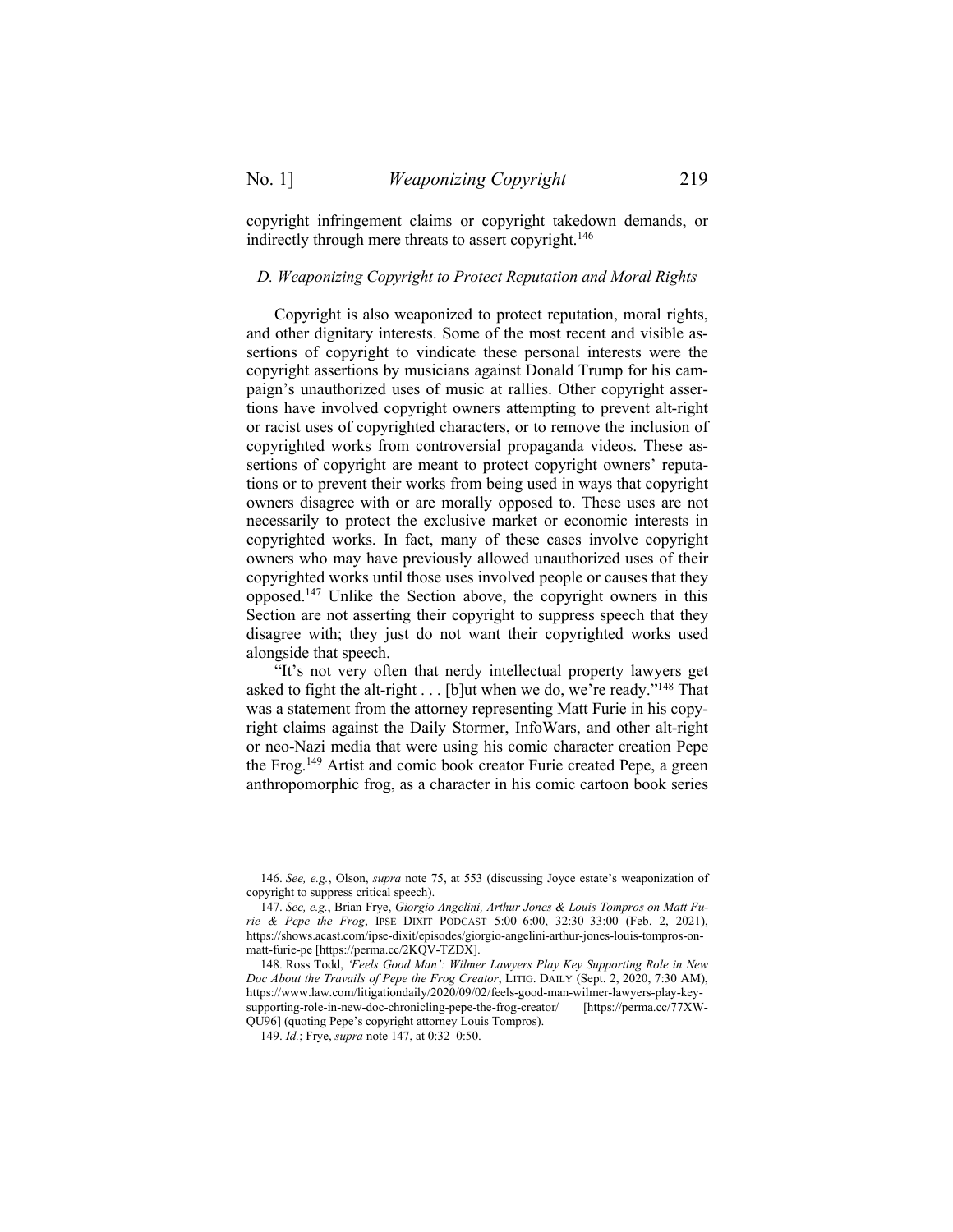<span id="page-28-0"></span>Boy's Club.<sup>150</sup> Furie's Pepe was a "chill" and "good natured" frog, an "everyman frog" who "live[d] with his three roommates" and liked "hanging out, playing pranks[,] . . . eating pizza, partying, that kind of thing."151 Memes of Pepe quickly went viral and were popularized by celebrities and Internet users alike. While Furie did not authorize these early memetic uses of Pepe, he also did not take any actions to stop these uses of his creation.<sup>152</sup> Then the alt-right, white supremacist movement seized upon Furie's Pepe, eventually co-opting Pepe and turning him into a racist and anti-Semitic symbol of white supremacy. They recreated Pepe "to appear with a Hitler-like mustache, wearing a skullcap or a Ku Klux Klan hood" and used Pepe's appropriated image "in hateful messages aimed at Jewish and other users on Twitter."153 Pepe the Frog became so radicalized and symbolic of the white supremacist movement that he was placed on the Anti-Defamation League's hate symbols database.<sup>154</sup> Furie asserted his copyright against alt-right organizations' uses of Pepe.<sup>155</sup> He sued InfoWars and others for copyright infringement for their unauthorized uses of Pepe in a Make America Great Again (MAGA) poster and in other racist, anti-Semitic, or alt-right propaganda works. These cases ended up settling.156 Furie's motivation to assert his copyright against these racist uses of Pepe was not to protect his financial interest in Pepe, but to prevent uses of Pepe that he disagreed with or to which he was morally opposed.<sup>157</sup>

155. *See* Frye, *supra* not[e 147,](#page-27-1) at 19:15–20:00.

<sup>150.</sup> Giaco Furino, *Pepe the Frog's Creator Talks Making Zine History*, VICE (Aug. 3, 2016, 12:25 PM), https://www.vice.com/en\_us/article/qkw97d/pepe-frog-creator-matt-furietalks-zine-history [https://perma.cc/D6C6-88GB].

<sup>151.</sup> Adam Serwer, *It's Not Easy Being Meme*, ATLANTIC (Sept. 13, 2016, 12:25 PM), https://www.theatlantic.com/politics/archive/2016/09/its-not-easy-being-green/499892/ [https://perma.cc/688K-D6BZ].

<sup>152.</sup> Frye, *supra* not[e 147,](#page-27-1) at 5:00–6:10.

<sup>153.</sup> Christopher Mele, *Pepe the Frog Meme Listed as a Hate Symbol*, N.Y. TIMES (Sept. 27, 2016), https://www.nytimes.com/2016/09/28/us/pepe-the-frog-is-listed-as-a-hatehttps://www.nytimes.com/2016/09/28/us/pepe-the-frog-is-listed-as-a-hatesymbol-by-the-anti-defamation-league.html [https://perma.cc/4XL3-VV46].<br>154. Pepe the Frog. ANTI-DEFAMATION LEAGUE, https://www.adl.org/

<sup>154.</sup> Pepe the Frog, ANTI-DEFAMATION LEAGUE, education/references/hate-symbols/pepe-the-frog [https://perma.cc/9CJC-EKHT]; Mele, *supra* not[e 153.](#page-28-0) 

<sup>156.</sup> *See, e.g.*, Joint Stipulation To Dismiss Case, Furie v. Infowars, LLC, No. 18-CV-01830 (C.D. Cal. June 11, 2019), ECF No. 134; Stipulation of Dismissal (with prejudice), Furie v. Logsdon, No. 17-CV-00828 (W.D. Mo. Mar. 13, 2018), ECF No. 38; Holly Swinyard, *Pepe the Frog creator wins \$15,000 settlement against Infowars*, GUARDIAN (June 13, 2019), https://www.theguardian.com/books/2019/jun/13/pepe-the-frog-creatorwins-15000-settlement-against-infowars [https://perma.cc/B29X-EAV2]; Michael Kunzelman, *Settlement resolves lawsuit over Pepe the Frog paintings*, SPOKEMAN-REVIEW (Mar. 9, 2018), https://www.spokesman.com/stories/2018/mar/09/settlement-resolves-lawsuitover-pepe-the-frog-pai/ [https://perma.cc/LY2N-NLT2].

<sup>157.</sup> *See* Frye, *supra* note [147,](#page-27-1) at 14:30–15:00, 19:15–21:00; Dave Fagundes & Aaron Perzanowski, *Abandoning Copyright*, 62 WM. & MARY L. REV. 487, 507 (2020) ("Matt Furie's infringement lawsuit against InfoWars's unauthorized use of Pepe the Frog was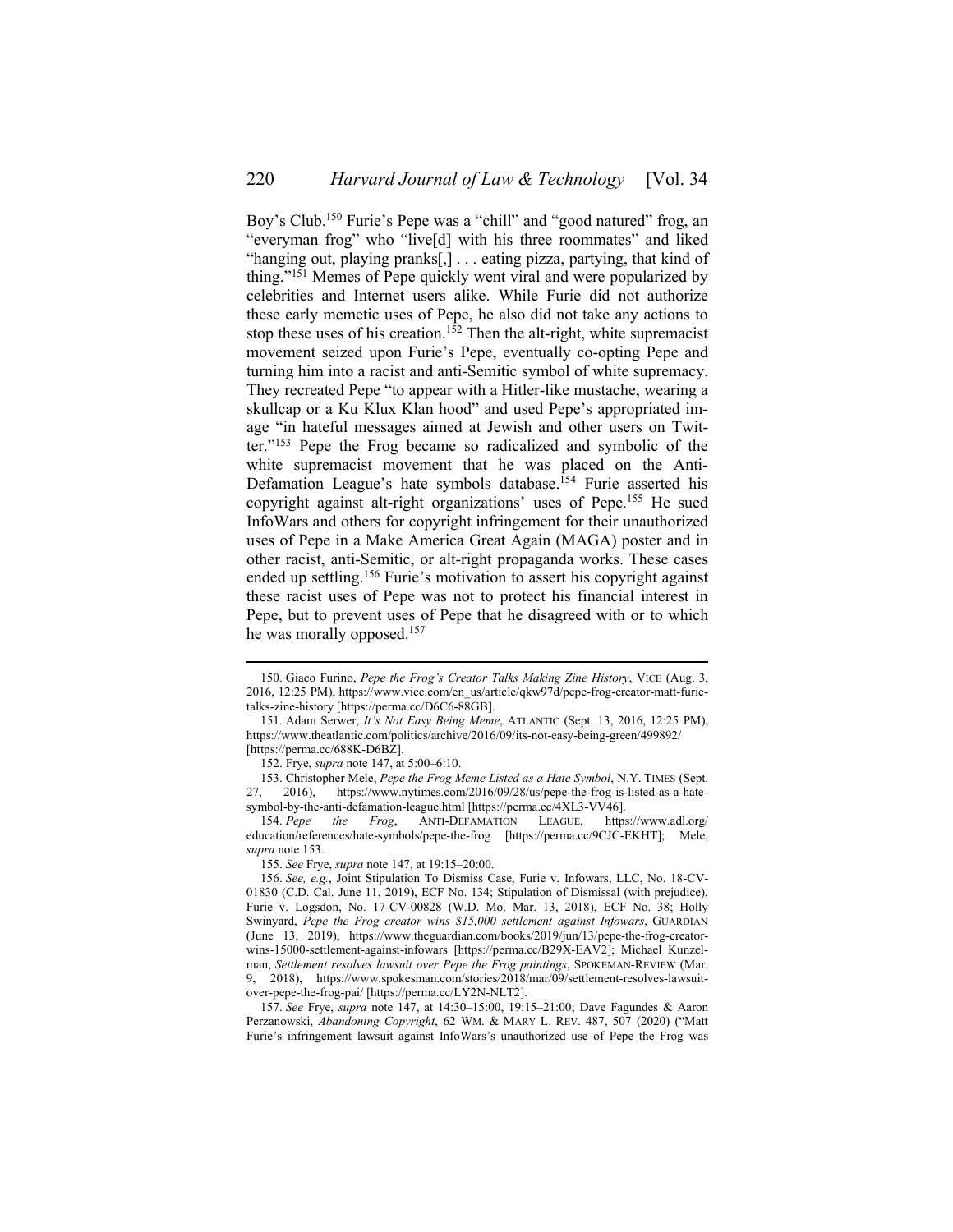<span id="page-29-1"></span><span id="page-29-0"></span>Similarly, artist Anish Kapoor sued the National Rifle Association ("NRA") when it included an image of Kapoor's popular Chicago Cloud Gate sculpture, also known as the Bean, in an NRA propaganda video.158 Cloud Gate is a stainless-steel sculpture standing at about thirty-three feet tall, representing a large silver bean.159 The sculpture is located in Millennium Park in downtown Chicago, where it reflects the skyline and serves as a popular tourist destination.<sup>160</sup> In 2017, the NRA released a video called "The Violence of Lies," which featured a spokeswoman delivering a straight-to-camera message criticizing the media, schools, Hollywood elites, and President Obama for inciting protests against Donald Trump.161 The video sparked immediate criticism, with commentators calling it "an open call to violence to protect white supremacy," "disgusting," and "revolting and frightening."<sup>162</sup> In the video, an image of Cloud Gate in Chicago briefly "appears when [the spokeswoman] says, '[a]nd then they use their ex-president to endorse the resistance."<sup>163</sup> Kapoor sued the NRA for its unauthorized use of his sculpture in the video. The NRA defended its use, calling Kapoor's suit an attempt to "muzzle First Amendment-protected speech just because he apparently disagrees with the message conveyed."164 Nevertheless, the NRA settled the case by agreeing to remove the image of Cloud Gate from the video.<sup>165</sup>

Photographer-mom Laney Griner asserted copyright to stop the notorious politician Steve King from using a photograph of her son.166 Griner took the now-famous photograph of her son, Sam, on the beach featuring Sam holding up a fist full of sand. Sam's photograph be-

inspired not by pecuniary considerations but by Furie being 'dismayed by Pepe's association with white supremacy, anti-Semitism, and the alt-right.'").

<sup>158.</sup> Sopan Deb, *N.R.A. to Pull Image of Sculpture from Its Video*, N.Y. TIMES (Dec. 6, 2018), https://www.nytimes.com/2018/12/06/arts/design/anish-kapoor-nra-bean.html [https://perma.cc/GT4X-JRLE].

<sup>159.</sup> Joël Chevrier, *Anish Kapoor's "Cloud Gate": Playing with Light and Returning to Earth, Our Finite World*, THE CONVERSATION (Aug. 29, 2018, 12:36 PM), https://theconversation.com/anish-kapoors-cloud-gate-playing-with-light-and-returning-toearth-our-finite-world-102272 [https://perma.cc/UA2D-86XB].

<sup>160.</sup> *Id.*

<sup>161.</sup> Jonah Engel Bromwich, *N.R.A. Ad Condemning Protests Against Trump Raises Partisan Anger*, N.Y. TIMES (June 29, 2017), https://www.nytimes.com/2017/06/29/us/nra-adtrump-protests.html [https://perma.cc/2NUK-YW6W]; *see also* Randy Wakeman, *The Violence of Lies: Dana Condems [sic] Violence*, YOUTUBE (June 30, 2017), https://www.youtube.com/watch?v=2lTlrhTtFJc [https://perma.cc/8EUV-ZGZR] (preserving a copy of the video).

<sup>162.</sup> Bronwich, *supra* not[e 161.](#page-29-0)

<sup>163.</sup> Deb, *supra* not[e 158.](#page-29-1)

<sup>164.</sup> *Id.*

<sup>165.</sup> *Id.*

<sup>166.</sup> Ed Payne, *'Success Kid' Appeals to Social Media to Get His Dad a Kidney Transplant*, CNN (Apr. 15, 2015, 4:30 AM), https://www.cnn.com/2015/04/15/living/success-kiddad-needs-help/ [https://perma.cc/5P28-G3PB].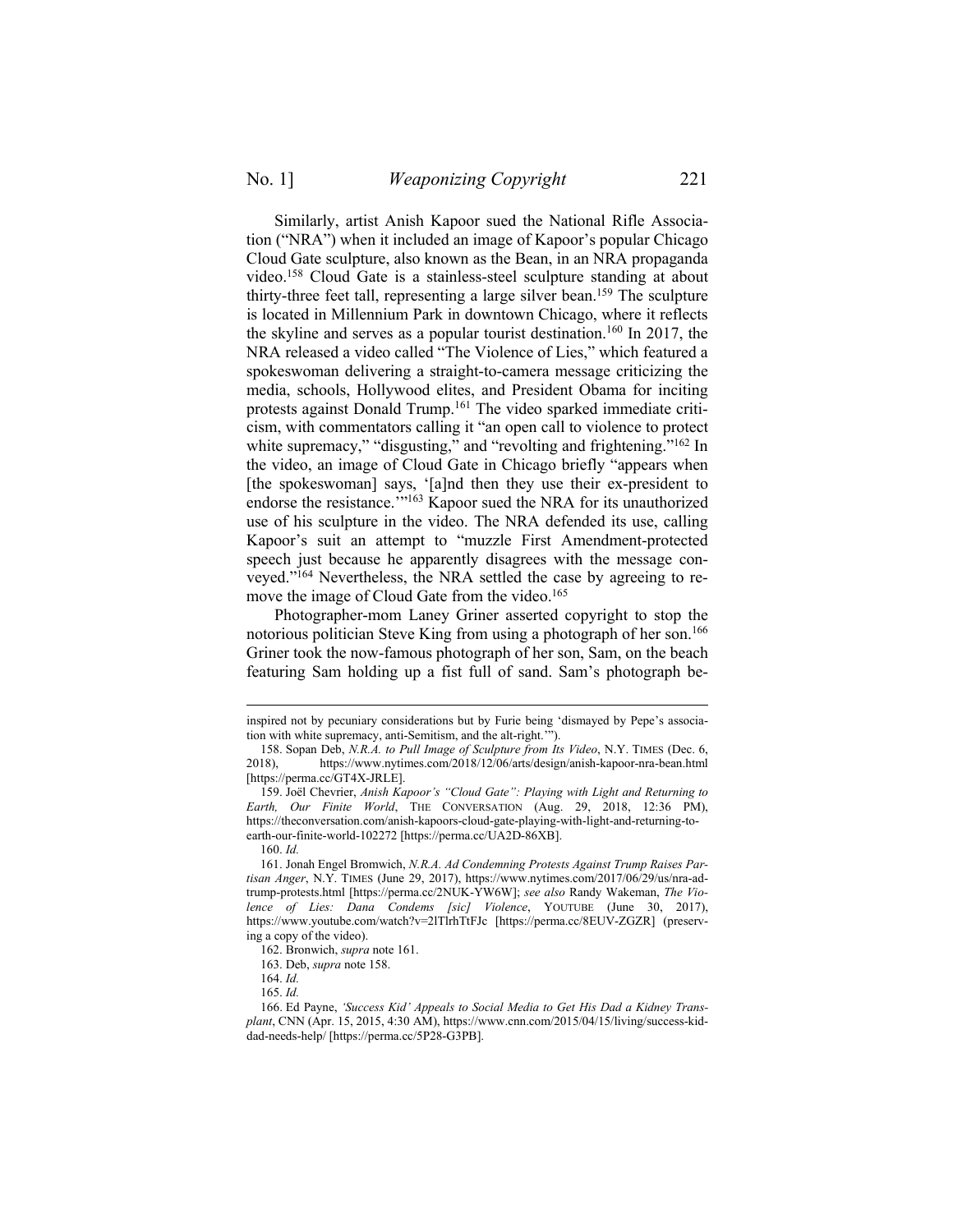<span id="page-30-0"></span>came the viral meme known as "Success Kid," resulting in CNN calling Sam "likely the Internet's most famous baby."167 During King's campaign for Congress, King's campaign used the Success Kid meme on the WinRed fundraising website to solicit campaign donations.168 King is infamous for making offensive and inflammatory xenophobic and racists remarks and is frequently criticized by politicians on both sides of the aisle.<sup>169</sup> After learning about King's unauthorized use of Success Kid, Griner sent King's campaign a cease and desist letter demanding the removal of her photo.<sup>170</sup> Griner also publicly stated that she "would never attach [her son's] face willingly to any negative ad . . . but Steve King is just the worst of the worst . . . bigotry is just the antithesis of what we want to be the association with the meme."171 On December 30, 2020, Griner sued Steve King and his campaign for infringing her copyright in Success Kid.172 This litigation is ongoing.

Asserting copyright to control who uses a copyrighted work, or how a copyrighted work is used, seems like a right that would appropriately be within a copyright owner's control. A copyright owner should be able to pick and choose who is permitted to use their copyrighted work and how their copyrighted work is used. At the same time, some of the uses that copyright owners find most objectionable may be uses that benefit the public interest or offer the most social value. Take, for instance, the seminal copyright fair use case *Suntrust Bank v. Houghton Mifflin Co.*<sup>173</sup> In that case, author Alice Randall wrote *The Wind Done Gone*, an unauthorized parody of Margaret Mitchell's historic fiction bestseller *Gone With The Wind*. <sup>174</sup> *The Wind Done Gone* retold the events of *Gone With The Wind* through the eyes of a slave in order mock the book's veneration of the Antebellum south and antiquated views on slavery.<sup>175</sup> Mitchell's estate sued Randall for copyright infringement for her unauthorized use of

<sup>167.</sup> *Id.*

<sup>168.</sup> Alan Yuhas, *Mother of 'Success Kid' Demands Steve King Stop Using His Meme*, N.Y. TIMES (Jan. 28, 2020), https://www.nytimes.com/2020/01/28/us/politics/steve-kingsuccess-kid-meme.html [https://perma.cc/NLP8-2PFC].

<sup>169.</sup> *See* Eli Watkins, *Steve King Warns Against Presuming 'Every Culture Is Equal,'* CNN (May 29, 2019, 9:43 PM), https://www.cnn.com/2019/05/29/politics/steve-kingculture-founding-fathers-iowa/index.html [https://perma.cc/Q8N4-829W]; Manu Raju, Ashley Killough & Clare Foran, *Steve King Removed from Committee Assignments Follow-*<br> *ing* Racist Comments. CNN (Jan. 15. 2019. 8:24 AM). *ing Racist Comments*, CNN (Jan. 15, 2019, 8:24 AM), https://www.cnn.com/2019/01/14/politics/mitch-mcconnell-steve-king-condemnation/

index.html [https://perma.cc/8PST-DW5C]. 170. Yuhas, *supra* not[e 168.](#page-30-0)

<sup>171.</sup> *Id.*

<sup>172.</sup> Griner v. King, No. 20-CV-03848 (D.D.C. June 21, 2021).

<sup>173.</sup> 268 F.3d 1257 (11th Cir. 2001).

<sup>174.</sup> *Id.* at 1259.

<sup>175.</sup> *Id.* at 1270.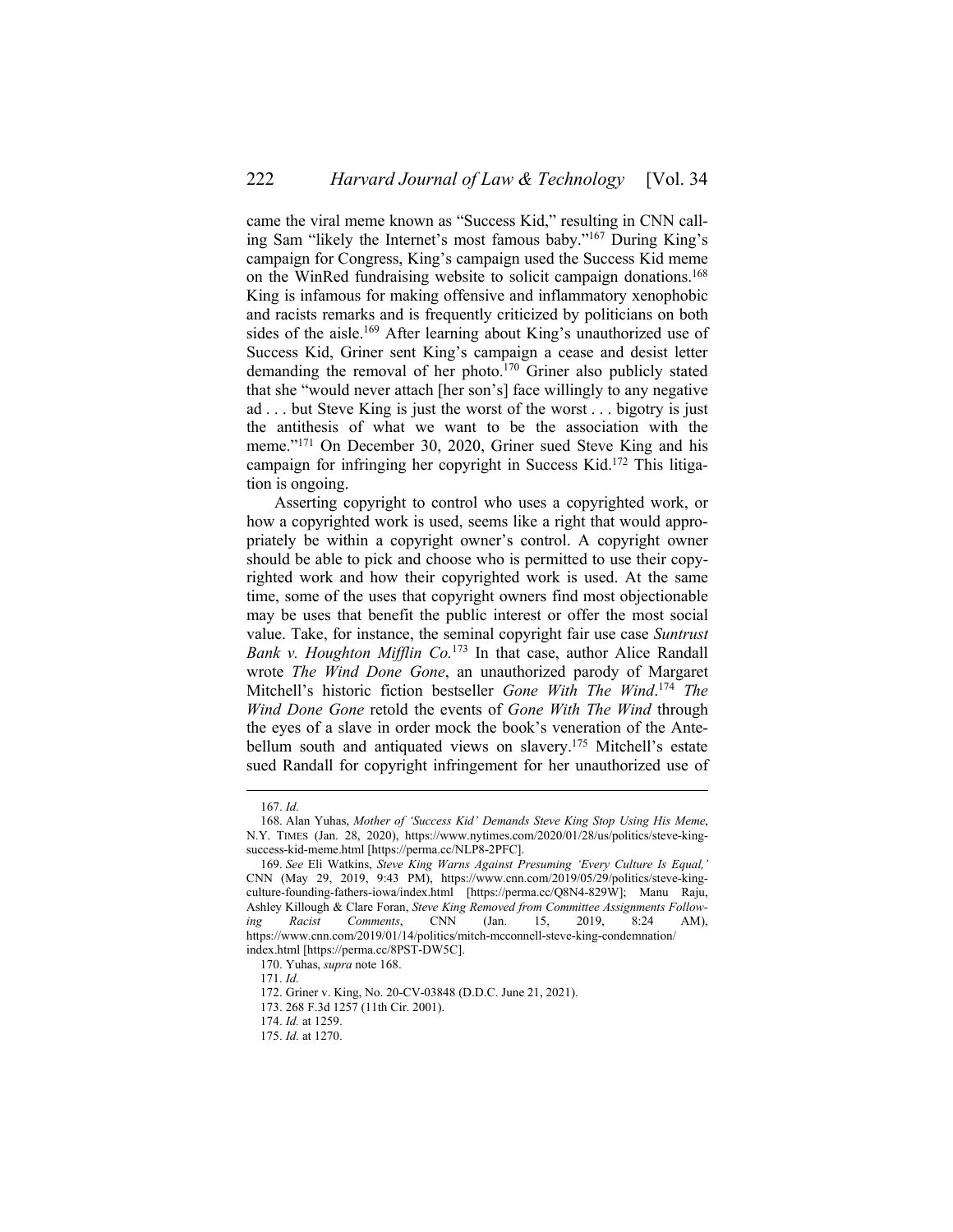the plots and characters from *Gone With the Wind*. <sup>176</sup> Randall's use was particularly objectionable to Mitchell's estate because it criticized the beloved classic novel, and included themes of homosexuality and miscegenation.177 The court found Randall's use to be entitled to a fair use defense.<sup>178</sup> But this is just one example of how asserting expressive control over uses of copyrighted works to protect dignitary interests could have the potential effect of also suppressing valuable social commentary and expressive speech.

#### *E. Weaponizing Copyright to Preserve Privacy*

<span id="page-31-0"></span>Copyright is also weaponized to preserve privacy. Women use copyright to remove intimate photographs of themselves from the Internet. Celebrities assert copyright to stop the dissemination of private videos or images. Photographers assert copyright to protect the privacy of individuals featured in their photographs. All of these assertions of copyright involve the attempt to protect personal privacy interests, and not the exclusive market or economic interests in the copyrighted work.

<span id="page-31-1"></span>Nonconsensual pornography, also known as revenge porn, "involves the distribution of sexually graphic images of individuals without their consent."179 Some of these images are taken without consent, and others are obtained with consent or perhaps taken by the individual herself and shared "within the context of a private or confidential relationship."180 Revenge porn is shockingly common; one in twentyfive Americans have reported either being threatened with or being victims of nonconsensual pornography.181 However, neither criminal laws nor privacy laws have yet to fully catch up with this alarming

<sup>176.</sup> *Id.* at 1259.

<sup>177.</sup> *See* Tehranian, *supra* note [2,](#page-6-0) 281 ("[T]he Mitchell estate was particularly uncomfortable with *The Wind Done Gone* — not just because it was an unauthorized recasting of *Gone with the Wind*, but precisely because of its content." (citing *Suntrust Bank*, 268 F.3d at 1259)).

<sup>178.</sup> *Suntrust Bank*, 268 F.3d at 1276–77. After the 11th Circuit vacated the lower court's preliminary injunction and remanded to the lower court, the parties reached an agreement to dismiss the action. Consent Order, Suntrust Bank v. Houghton Mifflin Co., No. 01-cv-00701 (N.D. Ga. Mar. 16, 2001), Court Docket No. 51 (May 17, 2002).

<sup>179.</sup> Danielle Keats Citron & Mary Anne Franks, *Criminalizing Revenge Porn*, 49 WAKE FOREST L. REV. 345, 346 (2014).

<sup>180.</sup> *Id.*

<sup>181.</sup> Jessica M. Goldstein, *'Revenge Porn' Was Already Commonplace. The Pandemic Has Made Things Even Worse.*, WASH. POST (Oct. 29, 2020 8:00 AM), https://www.washingtonpost.com/lifestyle/style/revenge-porn-nonconsensualporn/2020/10/28/603b88f4-dbf1-11ea-b205-ff838e15a9a6\_story.html [https://perma.cc/94MF-HMBM].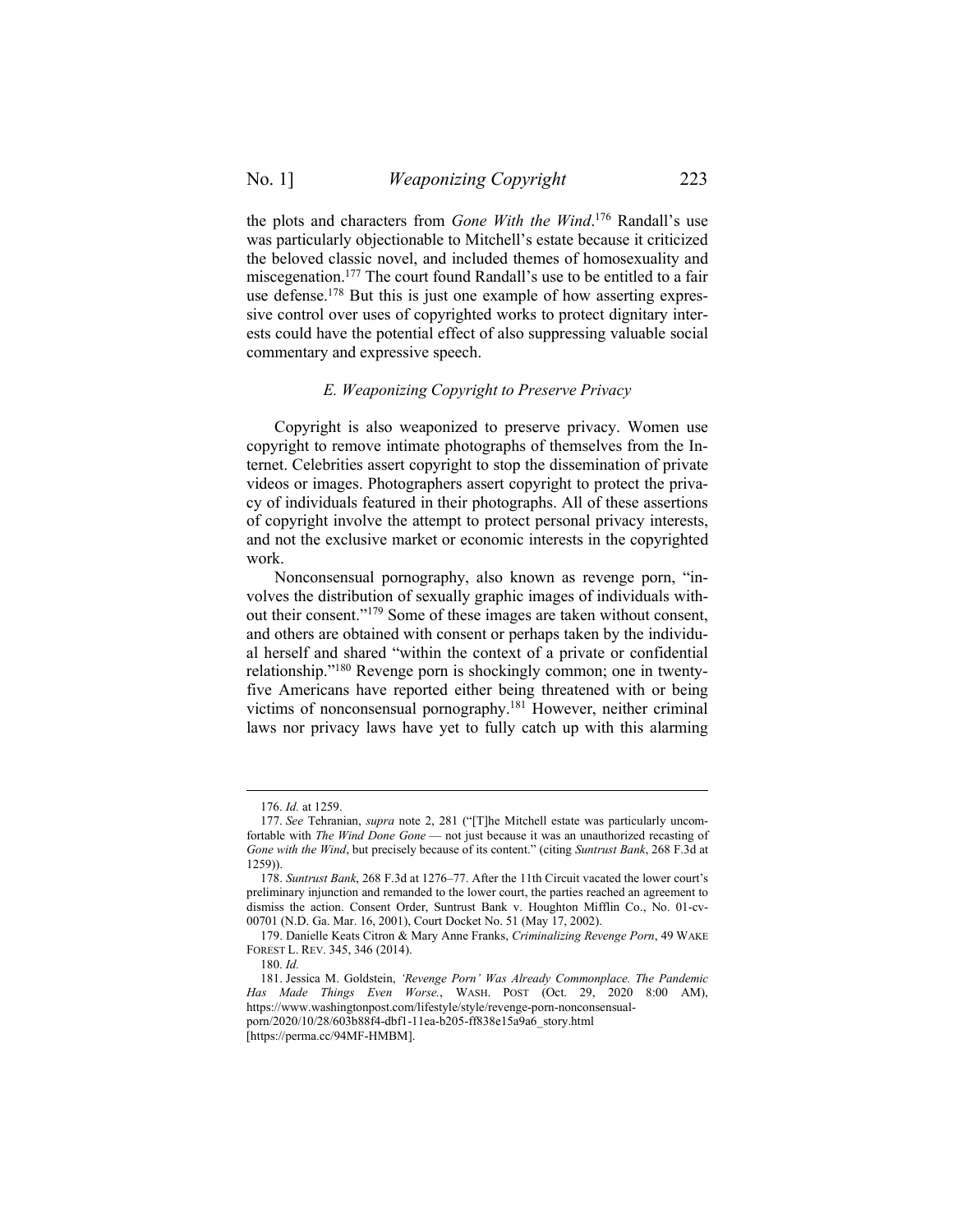<span id="page-32-0"></span>trend, so women turn to copyright.<sup>182</sup> Consider Hilary's story. Hilary and her partner were in a long-distance relationship.183 During their relationship, Hilary sent her partner intimate, nude selfies and videos of herself posing topless or simulating sexual acts.184 After the relationship ended, without informing Hilary or seeking Hilary's consent, Hilary's ex-partner posted those intimate photos and videos on the Internet in order to humiliate her.<sup>185</sup> In response, Hilary filed applications with the U.S. Copyright Office to register over 100 images that she had shared with her ex-partner. <sup>186</sup> Hilary then filed copyright takedown demands to the content platforms hosting those photographs to demand their takedown.<sup>187</sup> Hilary did not assert copyright in order to protect the economic or market interests in her intimate photographs or her exclusive right to distribute those images. Her objective, instead, was to protect her privacy, remove those photos from the Internet, and stop the dissemination of her private images and videos.<sup>188</sup>

Copyright owners sometimes assert copyright to protect the privacy of other individuals featured in their copyrighted works. Wedding photographer Kristina Hill sued Public Advocate of the United States ("Public Advocate") when it used an engagement photograph Hill took of Brian Edwards and Thomas Privitere to support Public Advocate's anti-marriage equality agenda.189 Public Advocate is a conservative activist group that opposes same sex marriage.190 The Southern Poverty Law Center designated Public Advocate as a hate group for its anti-gay activism.191 Public Advocate found Hill's en-

<sup>182.</sup> *Infra* Section [III](#page-34-0)[.B.](#page-45-0)[1.](#page-46-0) *See also* Erica Fink, *To Fight Revenge Porn, I Had to Copyright My Breasts*, CNN (Apr. 27, 2015 1:32 PM), https://money.cnn.com/2015/04/26/technology/copyright-boobs-revenge-porn/index.html [https://perma.cc/ASL7-HC8Y]; Amanda Levendowski, *Our Best Weapon Against Revenge Porn: Copyright Law?*, ATLANTIC (Feb. 4, 2014), https://www.theatlantic.com/ technology/archive/2014/02/our-best-weapon-against-revenge-porn-copyright-law/283564/ [https://perma.cc/6XQ3-SYWA].

<sup>183.</sup> Fink, *supra* not[e 182.](#page-32-0) "Hilary" is a pseudonym.

<sup>184.</sup> *Id.*

<sup>185.</sup> *Id.*

<sup>186.</sup> *Id.*

<sup>187.</sup> *Id.*

<sup>188.</sup> *See* Danielle Keats Citron, *Sexual Privacy*, 128 YALE L.J. 1870, 1935 (2019) ("[C]opyright law may also provide an effective tool in sexual-privacy cases involving the distribution of intimate images created by victims ... [V]ictims could file notice and takedown requests with content platforms after registering the copyright of their images."); Citron & Franks, *supra* note [179,](#page-31-1) at 359–60; Levendowski, *supra* not[e 182.](#page-32-0) 

<sup>189.</sup> Complaint, Hill v. Public Advocate of the United States, 35 F. Supp. 3d 1347 (D. Colo. 2014) (No. 12-cv-02550), ECF No. 5.

<sup>190.</sup> *About Us*, PUB. ADVOC. OF THE U.S., https://www.publicadvocateusa.org/about/ [https://perma.cc/P625-6W9Y].

<sup>191.</sup> Caitlin Gibson, *Loudoun Supervisor Eugene Delgaudio's Advocacy Organization Designated a 'Hate Group,'* WASH. POST (Mar. 26, 2012), https://www.washingtonpost.com/blogs/the-state-of-nova/post/eugene-delgaudios-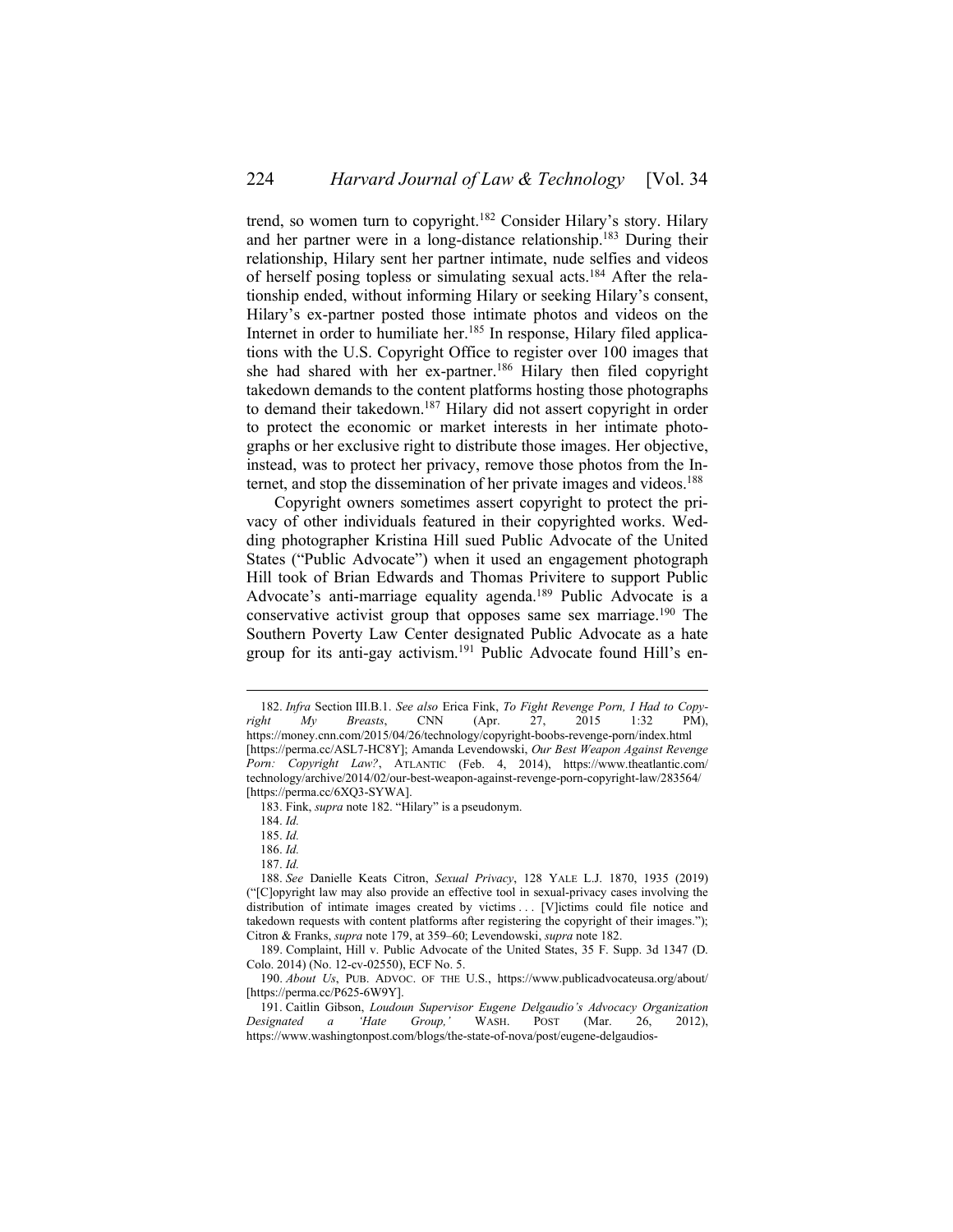gagement photograph online, which featured Edwards and Privitere holding hands and kissing. Public Advocate then reproduced that photograph on political mailers to criticize Colorado politicians and their pro-same sex marriage policies. Specifically, the mailer named the political candidate it was opposing and asked in a caption over the photograph: is this "[the politician's] idea of 'Family Values?'"192 Hill sued Public Advocate for copyright infringement.<sup>193</sup> In this instance, Hill was not asserting her copyright in the photograph to protect the market interest of that engagement photo or to seek lost licensing revenue from Public Advocate. Hill's objective was to protect and vindicate the violation of her clients' privacy.194

Celebrities also assert copyright to protect their privacy. "This [case] reads like a telenovela, a Spanish soap opera. It pits music celebrities, who make money by promoting themselves, against a gossip magazine, that makes money by publishing celebrity photographs, with a paparazzo, who apparently stole the disputed pictures, stuck in the middle."195 That was the court's introduction to the copyright infringement case involving pop singer and model Noelia Monge and gossip magazine Maya Magazines.196 Monge married Jorge Reynoso, her agent, in a secret wedding in Las Vegas.<sup>197</sup> In order to uphold her "image as a young, single pop singer," the couple kept their wedding a secret.198 Two years later, six photos of that secret wedding were leaked to Maya Magazines, which published them with the headline "The Secret Wedding of Noelia and Jorge Reynoso in Las Vegas."<sup>199</sup> Monge sued Maya Magazines for copyright infringement for publishing her copyrighted photographs without authorization.<sup>200</sup> Her objective for asserting copyright was not to protect the economic interests in those photos, but to protect her privacy and hide the fact that she had secretly married.<sup>201</sup> Other celebrities, such as Hulk Hogan,<sup>202</sup> Fred Durst,<sup>203</sup> and Bret Michaels and Pamela Anderson<sup>204</sup> have similarly

advocacy-organization-designated-a-hate-group/2012/03/26/gIQAuakbcS\_blog.html [https://perma.cc/CW7N-L2DV].

<sup>192.</sup> Daniel Nasaw, *Privitere and Edwards: Our Photo Used in Anti-Gay Union Ad*, BBC (Oct. 4, 2012), https://www.bbc.com/news/magazine-19804286 [https://perma.cc/TT4C-CGPD]. *See also* Complaint, *Hill*, 35 F. Supp. 3d 1347.

<sup>193.</sup> Complaint, *Hill*, 35 F.Supp.3d 1347.

<sup>194.</sup> *See generally* Pamela Samuelson, *Protecting Privacy Through Copyright Law?*, in VISIONS OF PRIVACY IN THE MODERN AGE 191, 191–99 (Marc Rotenberg ed., 2015).

<sup>195.</sup> Monge v. Maya Mags., Inc., 688 F.3d 1164, 1168 (9th Cir. 2012).

<sup>196.</sup> *Id.*

<sup>197.</sup> *Id.* at 1168–69.

<sup>198.</sup> *Id.*

<sup>199.</sup> *Id.* at 1169.

<sup>200.</sup> *Id.*

<sup>201.</sup> *See id.*

<sup>202.</sup> Bollea v. Gawker Media, LLC, 913 F. Supp. 2d 1325, 1325 (M.D. Fla. 2012).

<sup>203.</sup> Durst v. Gawker Media, LLC, No. 05-CV-01575 (C.D. Cal. Mar. 2, 2005).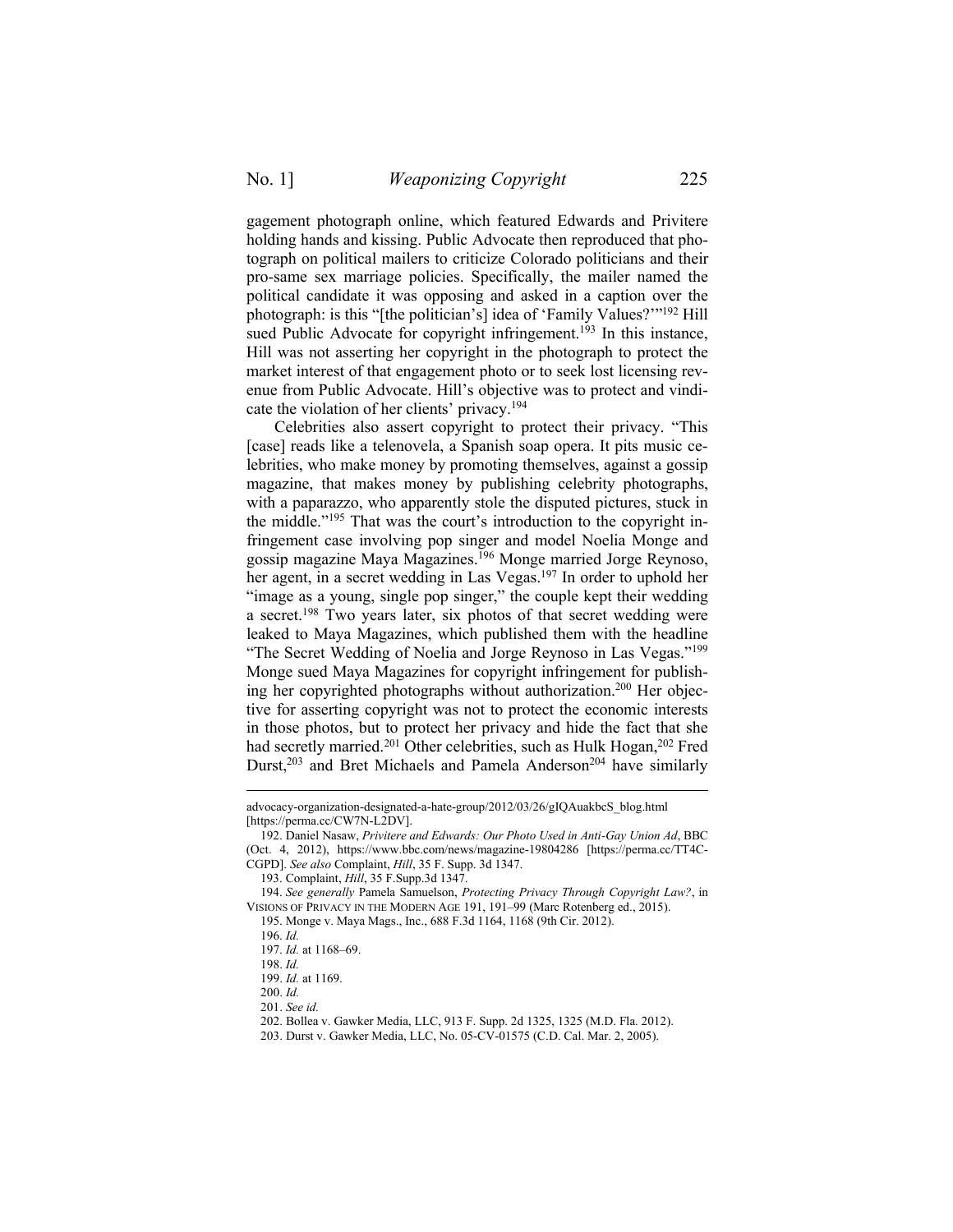asserted copyright to protect their privacy and prevent dissemination of their personal sex tapes.205

In all of these instances, copyright owners' primary objective in asserting copyright appears to be to protect their own or another individual's privacy. These assertions were not aimed at protecting the copyright owners' exclusive right to disseminate the copyrighted works, nor to protect the economic interests in these private images or videos. In fact, in many of these cases, the copyright owner had no intention to ever disseminate these copyrighted works, nor to seek to exploit a legitimate market for their works. In some of these instances, it is understandable that copyright owners should be able to protect deeply personal and intimate details about their lives. In other instances, however, weaponizing copyright to protect privacy could hinder the rights of others to express facts or to comment on issues of public concern. Indeed, in certain instances, there appears to be a thin line between weaponizing copyright to protect privacy and weaponizing copyright to erase facts and bury information.<sup>206</sup> Both objectives involve copyright owners that do not seek to exploit a legitimate market for their copyrighted works, and both involve copyright owners suppressing the dissemination of their copyrighted works. Similar blurry lines exist between other objectives copyright owners seek when asserting or weaponizing copyright.<sup>207</sup>

But regardless of whether the copyright owner asserts copyright to protect privacy, to protect other personal interests, or to achieve other noncopyright objectives, why use copyright? Why don't individuals rely on other areas of the law, such as privacy laws or moral rights, to protect these personal objectives? The Part below explores why individuals choose copyright and how copyright has become a weapon *par excellence* for individuals to achieve these noncopyright objectives.

#### III. COPYRIGHT, THE WEAPON *PAR EXCELLENCE*

<span id="page-34-0"></span>The previous Part demonstrated the prevalence of copyright owners weaponizing copyright to achieve noncopyright objectives. But why use copyright to achieve those objectives? In many of the instances described above, it appears that copyright owners should have alternative, and possibly more applicable, legal solutions to achieve their objectives. For instance, why do individuals who want to pre-

<sup>204.</sup> Michaels v. Internet Ent. Grp., Inc., 5 F. Supp. 2d 823 (C.D. Cal. 1998).

<sup>205.</sup> *See* Gilden, *supra* not[e 7,](#page-7-1) at 90–91.

<sup>206.</sup> *See infra* Part [IV.](#page-54-0)

<sup>207.</sup> *See infra* Part [IV](#page-54-0)*.*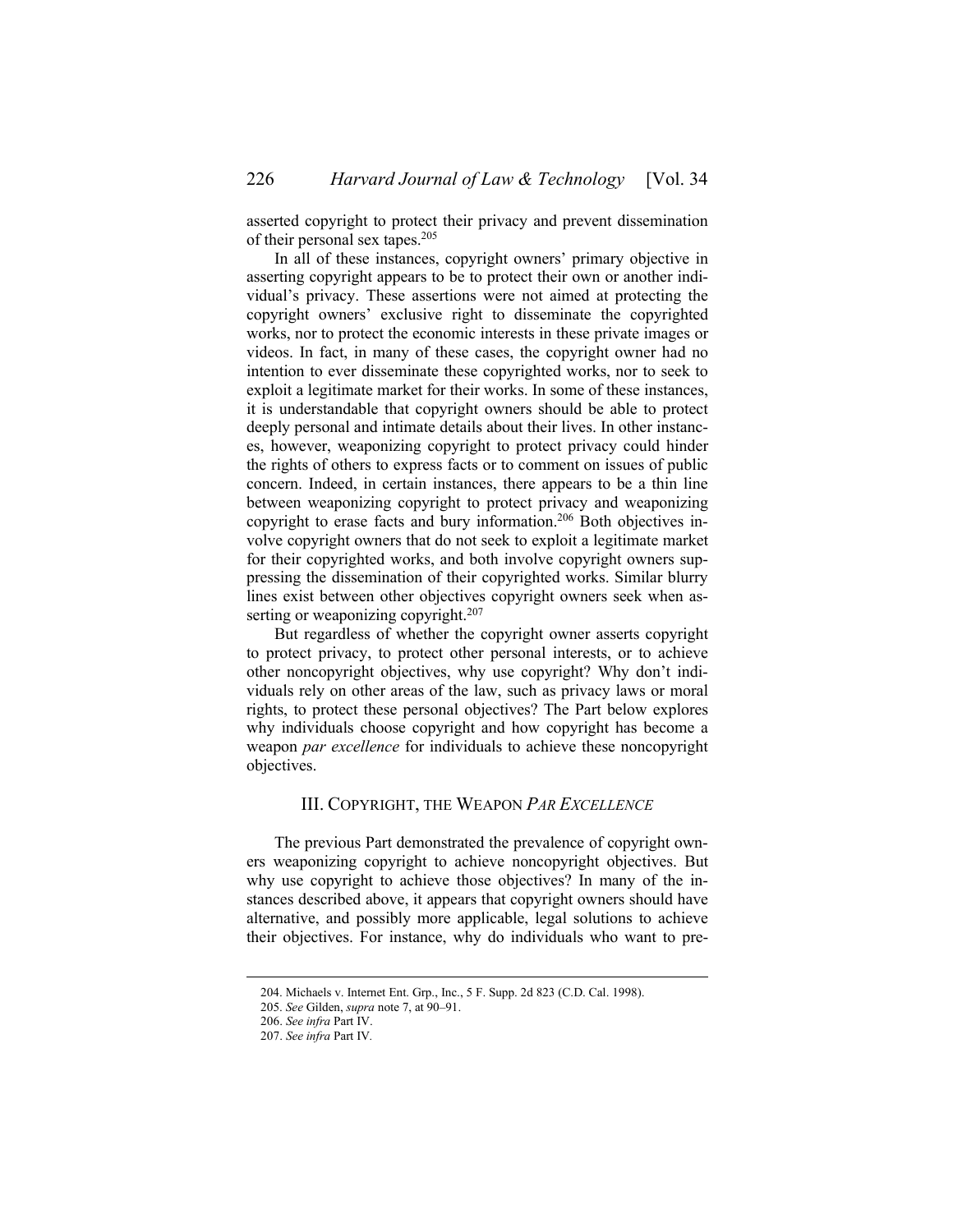serve their privacy use copyright instead of relying on statutory or common law rights of privacy to prevent dissemination of intimate and private information? Why don't creators rely on moral rights to prevent the tarnishment of their copyrighted works? Why is it so easy for copyright owners to use copyright to silence speech and suppress legitimate criticism? How did copyright become the weapon *par excellence*<sup>208</sup> for individuals to achieve objectives that are unrelated to copyright's purpose in protecting market exclusivity or economic interests?

This Part identifies two equally significant reasons that copyright has become the weapon *par excellence* for achieving the noncopyright objectives described above. The first Section analyzes what makes copyright an attractive legal tool to weaponize. As discussed below, copyright is, in many ways, a superior weapon to wield, especially in light of its judicial and extrajudicial applications and processes and limited First Amendment scrutiny. The second Section examines the gaps and limitations in other areas of the law, including privacy, moral rights, and false endorsement, leading individuals to assert copyright to fill those gaps and vindicate their personal interests.

#### *A. Why Copyright?*

<span id="page-35-0"></span>Several factors combine to make copyright a superior weapon to wield to silence and erase facts and information, suppress criticism and critical speech, punish and retaliate, protect reputation and moral rights, and prevent the dissemination of private information. For one, it is exceedingly easy to claim copyright in any works of expression, including tweets, texts, e-mails, selfies, etc. It is also easy to suppress content through the mere assertion of copyright, either with threatening letters or through copyright's extrajudicial notice and takedown process. Furthermore, copyright claims are subject to limited First Amendment review, and there are practical and legal limitations to copyright defenses that might discourage copyright weaponization. All of these factors combine to make copyright a superior weapon.

#### <span id="page-35-1"></span>1. Everything Is Copyrighted and Everyone Is an Infringer

It is easy for individuals to weaponize copyright because copyright attaches to expressive works the minute they are created in a tangible medium, and any unauthorized uses of that expressive work can violate copyright. Copyright protects "original works of author-

<sup>208.</sup> Inspired by John Tehranian's description of copyright as "the weapon *par excellence* of the 21st-century censor." Tehranian, *supra* not[e 2,](#page-6-0) at 250.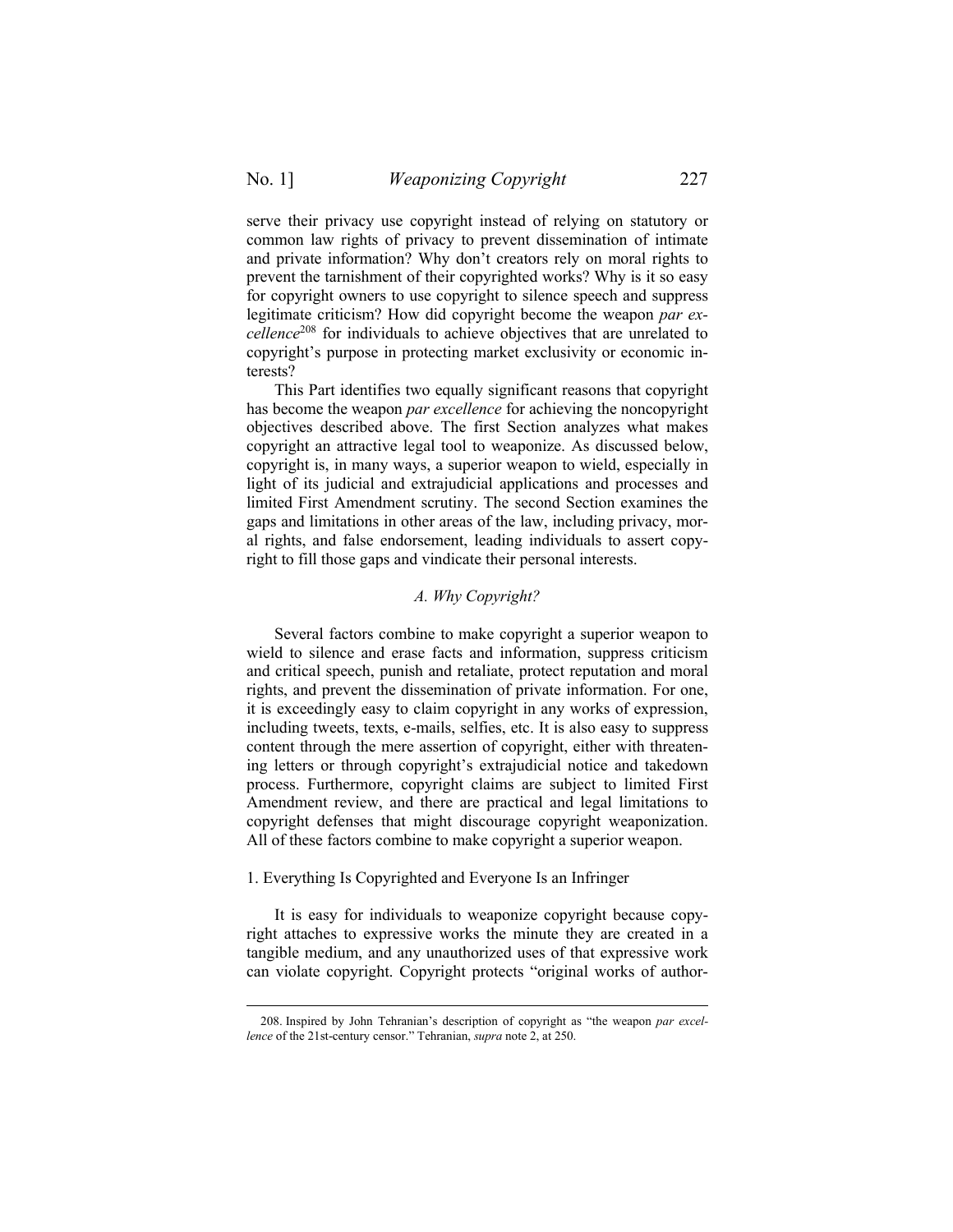ship fixed in [a] tangible medium of expression."209 It is easy to meet copyright's low-threshold eligibility requirements. Works of authorship include literary, pictorial, graphic, sculptural, and musical works.210 Fixation simply requires that the work is fixed in any tangible medium and perceivable for a period of more than a transitory duration.211 Originality for copyright merely requires that a work is independently created and exhibits a modicum of creativity.212 This means that "every Facebook post, Instagram photo, and YouTube video created with a smartphone potentially gives rise to a new bundle of copyright interests."213 The nude photographs that individuals take of themselves, for instance, are copyrighted original works of authorship fixed in a tangible medium of expression. The text messages or emails that abusers send to their partners are copyrighted literary works. The racist or COVID-denying rants that radio show or podcast hosts spew are protected by copyright. Parody ads, video games, political campaign websites, Twitch videos, album covers, film trailers, sex tapes, journal entries, unpublished manuscripts, religious videos and books, engagement and wedding photos, and cartoon memes all meet copyright's originality, fixation, and work of authorship requirements to be copyrighted works.

In addition to the ease of creating a copyrighted work, copyright owners can also easily make out a prima facie case for infringement.214 The owner of a copyrighted work has the right to prevent anyone else from reproducing, publicly displaying, distributing, and creating derivatives of their works. For instance, Harry Reid's reproduction of Sharron Angle's website technically violated Angle's exclusive right to reproduce the text on her website.215 Dr Droops' compilation of Dr. Drew's comments from his radio shows technically violated Dr. Drew's exclusive right to create a compilation from his copyrighted commentary.216 Steve King's use of Success Kid technically violated Laney Griner's exclusive rights to display and to reproduce her photograph.217 In all of the instances described in Part [II](#page-7-0) above, individuals assert copyright against technical violations of their exclusive rights under copyright. In these cases, "the rights they assert

<sup>209.</sup> 17 U.S.C. § 102(a) (2010).

<sup>210.</sup> *Id.*

<sup>211.</sup> *See* 17 U.S.C. § 101 (2010).

<sup>212.</sup> *See* 17 U.S.C. § 102(a) (2010).

<sup>213.</sup> Gilden, *supra* not[e 7,](#page-7-1) at 73.

<sup>214.</sup> *See* Tehranian, *supra* not[e 2,](#page-6-0) at 264.

<sup>215.</sup> *See supra* Section [II](#page-7-0)[.B.](#page-15-0) 216. *Id.*

<sup>217.</sup> *See supra* Section [II](#page-7-0)[.D.](#page-27-0)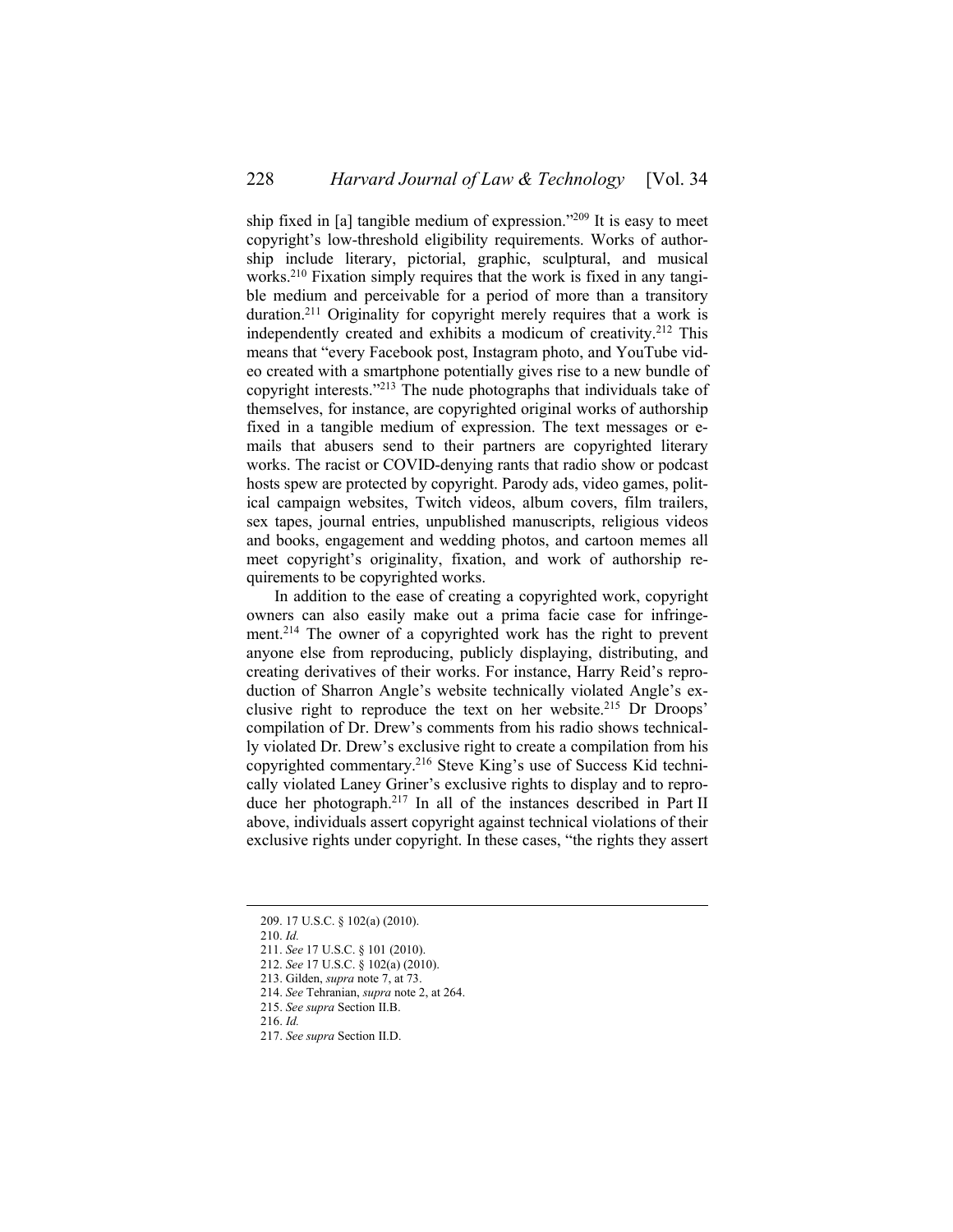fall squarely within the doctrinal scope of IP laws . . . they follow the letter, but violate the spirit, of IP."218

Because everyone almost every day creates copyrighted works, and so many activities technically infringe copyright through the reproduction, display, or creation of derivatives of copyrighted works, copyright is an effective weapon to silence, erase, suppress, censor, punish, protect, and achieve other noncopyright objectives.

<span id="page-37-0"></span>2. Copyright Disputes Are Expensive and Copyright Weaponizers Are Motivated

In addition to being easy to assert, copyright cases can be expensive to defend. In many of the scenarios described above in Part II, there can be an imbalance of power between the often more powerful or well-funded copyright owner and the putative infringer.<sup>219</sup> It is often easier, less expensive, and less risky for putative infringers to capitulate to takedown demands instead of trying to fight copyright owners who weaponize copyright to achieve noncopyright objectives. For instance, in the copyright infringement litigation filed by Watch Tower against Faith Leaks over its posting of the Jehovah's Witnesses' copyrighted videos, Faith Leaks was ultimately forced to settle because it was unable to raise enough funds to continue defending Watch Tower's infringement claims.<sup>220</sup> After settling the case, the founder of Faith Leaks stated, "[t]he result is absolutely agonizing and has been emotionally, mentally, and physically taxing on us, as it goes against our core values. . . . The result of not meeting [our fundraising] goal was that we had to engage in settlement negotiations with the extremely well-funded Watch Tower."221

Copyright owners that weaponize copyright may also be greatly motivated to fight putative infringers in order to suppress content, and may be more aggressive in spending time and money to achieve their objectives. This is exacerbated by the ease of establishing copyright and asserting infringement,<sup>222</sup> and the limitations on and uncertain outcomes of copyright defenses.<sup>223</sup> For instance, individuals who assert copyright to protect their reputation or to bury evidence of their bad behaviors are understandably motivated to pursue all remedies

<sup>218.</sup> Gilden, *supra* not[e 7,](#page-7-1) at 69.

<sup>219.</sup> *See infra* Part [II.](#page-7-0) *But see* Gilden, *supra* not[e 7,](#page-7-1) at 105 (writing that, in the context of asserting IP to protect privacy concerns, the power dynamic between the parties can often be flipped. In other words, it is often the vulnerable who use IP to protect their sexual privacy. This is explored further below.)

<sup>220.</sup> *See* Press Release, Truth & Transparency, *supra* note 126.

<sup>221.</sup> *Id.*

<sup>222.</sup> *See supra* Section [III.](#page-34-0)[A.](#page-35-0)[1.](#page-35-1)

<sup>223.</sup> *See infra* Section [III.](#page-34-0)[A.5.](#page-41-0)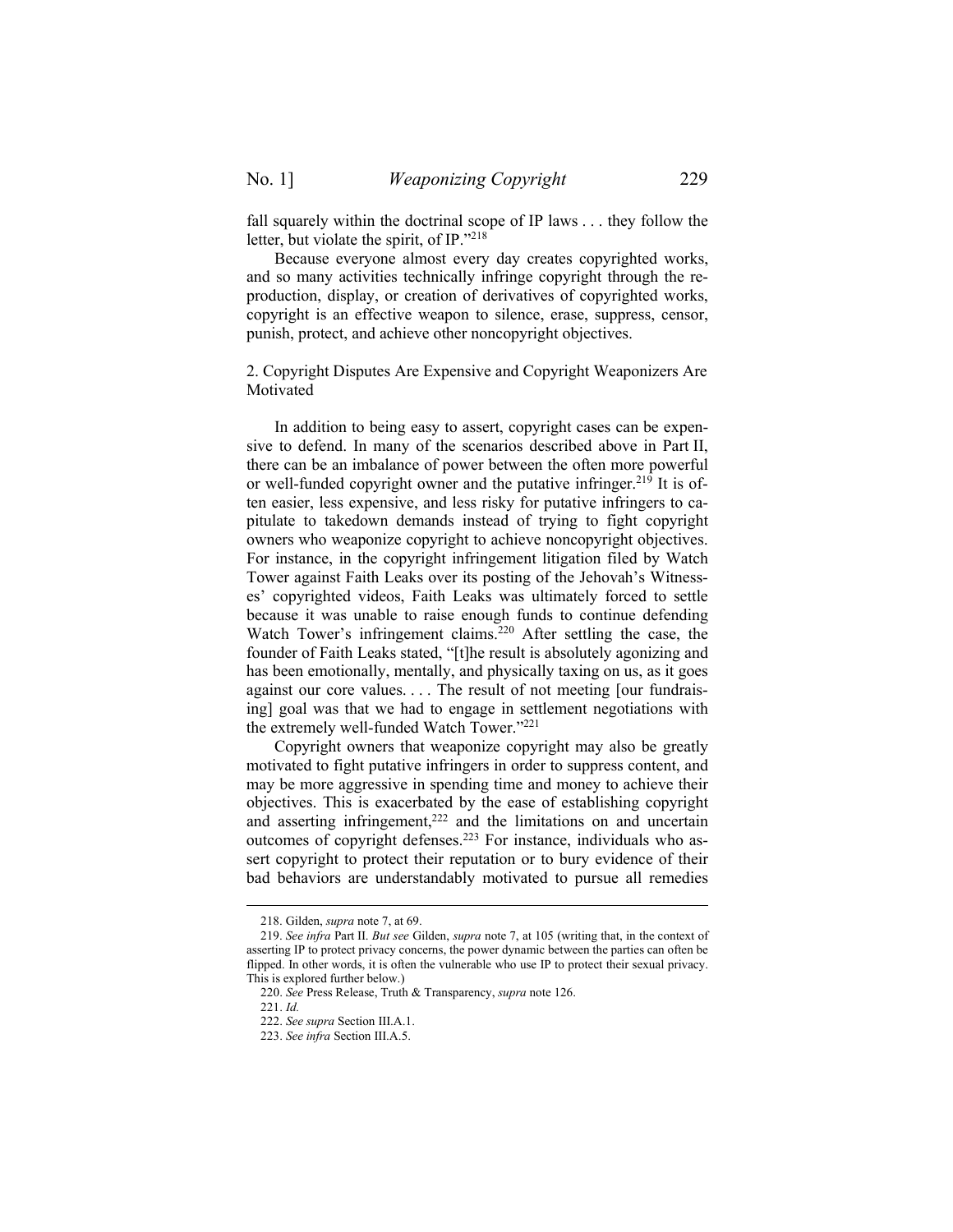that would help them achieve their goal. Because copyright weaponization's goal is not about money, but about achieving a personal objective, copyright owners are also not necessarily weighing the costs of copyright assertions against the financial benefits from asserting copyright. They are not making rational financial decisions in these cases because the ultimate benefits to them are not financial. For instance, in a case involving Slade Neighbors, a successful attorney, and his ex-partner Veronica Monger, Neighbors certainly had a strong incentive to assert copyright to prevent Monger's dissemination of the emotionally abusive text messages and e-mails that Neighbors sent.<sup>224</sup> To stop her, he was willing to not only assert copyright to remove that information from the internet, but also to file a copyright infringement suit against Monger to ensure that she was permanently enjoined from ever disseminating his abusive text messages or e-mails again.225 Harvey Weinstein had strong motives to stop Ronan Farrow from reporting on Weinstein's victims' accounts of his sexual misconducts.226 Even Netflix Films was likely more motivated to suppress critical commentary about its film than its critics were motivated to ensure that their one-off negative comments remained visible.<sup>227</sup>

3. Copyright's Remedies Allow Suppression of Content with Limited First Amendment Review

Copyright owners can seek equitable relief, including injunction, against dissemination of their works, making copyright an effective weapon to stop the sharing of content or information. This is exacerbated by the fact that copyright is largely immunized from express First Amendment checks. Indeed, even though courts disfavor prior restraint of speech, they "show[] little hesitation in granting preliminary injunctions in cases of copyright infringement, even when the injunction amounts to a clear prior restraint of speech."228 Because "preliminary injunction is a powerful remedy that is often the death knell of the case and may force settlement or abandonment of the case," issuing an injunction could result in suppressing speech without a trial or consideration of all of the evidence.<sup>229</sup>

<span id="page-38-0"></span><sup>224.</sup> *See infra* Part [IV.](#page-54-0)

<sup>225.</sup> *See infra* Part [IV.](#page-54-0)

<sup>226.</sup> *See supra* Section [II](#page-7-0)[.B.](#page-15-0)

<sup>227.</sup> *See supra* Part [II.](#page-7-0)

<sup>228.</sup> Tehranian, *supra* note [2,](#page-6-0) at 249. *But see* Samuelson, *supra* note [25](#page-11-0) (finding courts no longer presume irreparable injury in copyright cases and no longer automatically enjoin unauthorized or even infringing uses of copyrighted works).

<sup>229.</sup> M. Margaret McKeown, *Censorship in the Guise of Authorship: Harmonizing Copyright and the First Amendment*, 15 CHI.-KENT J. INTELL. PROP. 1, 14 (2016).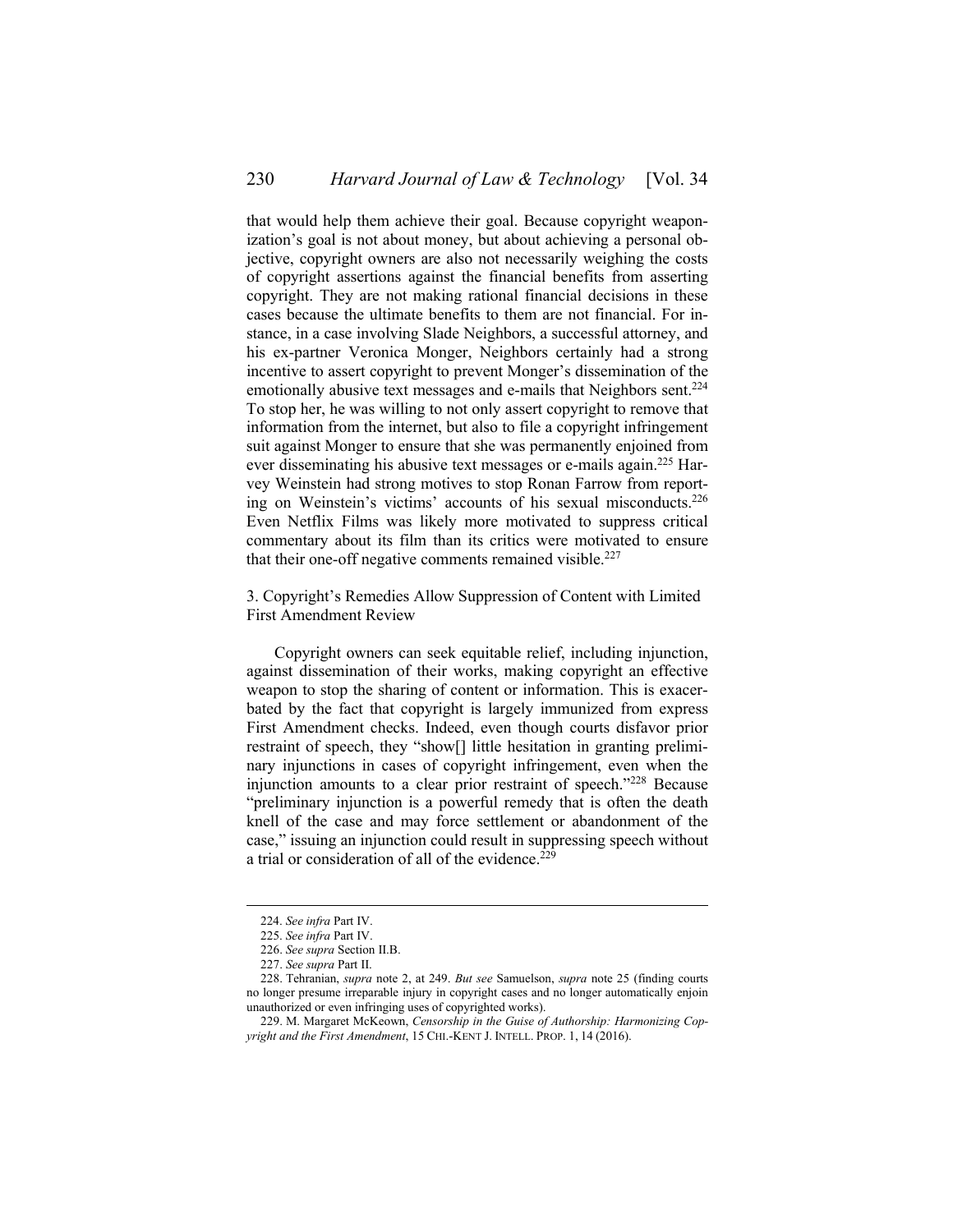Many of the objectives described in Part II seem to involve attempts to suppress speech, such as weaponizing copyright to censor criticism or erase facts and information. Courts, however, do not engage in independent First Amendment analyses in copyright cases. Instead, courts rely on the Copyright Act's "built-in First Amendment accommodations" to balance a copyright owner's right to exclude with the putative infringers' right to use the copyrighted works.<sup>230</sup> These built-in accommodations include copyright's idea-expression dichotomy and copyright's fair use doctrine.231 Therefore, even in some of the scenarios described above where it may be obvious that the copyright owner had a censorial motive for asserting their copyright, courts still analyze those assertions under the fair use doctrine by balancing the four fair use factors in Section 107 of the Copyright Act. While copyright may not be "categorically immune from challenges under the First Amendment,"232 it is certainly easier for the would-be censoring party to wield copyright than other tort claims, such as defamation, false light, invasion of privacy, or intentional infliction of emotional distress, which are otherwise protected under the First Amendment.233

### <span id="page-39-0"></span>4. Copyright's Extrajudicial Remedy Encourages Weaponization

<span id="page-39-1"></span>Copyright provides a powerful extrajudicial process for enforcement through the Digital Millennium Copyright Act's ("DMCA") notice and takedown regime.234 Section 230 of the Communications Decency Act ("Section 230") immunizes content platforms from liability based on user-generated content posted on their platforms, except where that user-generated content infringes intellectual property laws.235 To make up for that lack of immunity, the DMCA introduced a notice and takedown regime providing content platforms a safe har-

<sup>230.</sup> Eldred v. Ashcroft (Eldred II), 537 U.S. 186, 219 (2003). *See also* Peterman v. Republic Nat'l Comm., 369 F. Supp. 3d 1053, 1062 n.4 (D. Mont. 2019) ("[T]he [defendant] cites to no precedent supporting its position that the First Amendment demands an additional layer of protection," and the defendant's use of the copyrighted work is not "entitled to First Amendment protection above and beyond that built into the Copyright Act.").

<sup>231.</sup> Harper & Row, Publishers, Inc. v. Nation Enters., 471 U.S. 539, 560 (1985); *Eldred II*, 537 U.S. at 219; Suntrust Bank v. Houghton Mifflin Co., 268 F.3d 1257, 1263 (11th Cir. 2001).

<sup>232.</sup> Eldred v. Reno (Eldred I), 239 F.3d 372, 375 (D.C. Cir. 2001). This statement was later rejected by the Supreme Court in *Eldred II*, 537 U.S. at 221 ("[T]he D.C. Circuit spoke too broadly when it declared copyright's 'categorically immune from challenges under the First Amendment.'").

<sup>233.</sup> Tehranian, *supra* not[e 2,](#page-6-0) at 251.

<sup>234.</sup> John Tehranian, *Copyright's Male Gaze: Authorship and Inequality in a Panoptic World*, 41 HARV. J.L. & GENDER 345, 360 (2018).

<sup>235.</sup> 47 U.S.C. § 230(e)(2) (2018); Goldman & Silbey, supra not[e 7,](#page-7-1) at 943.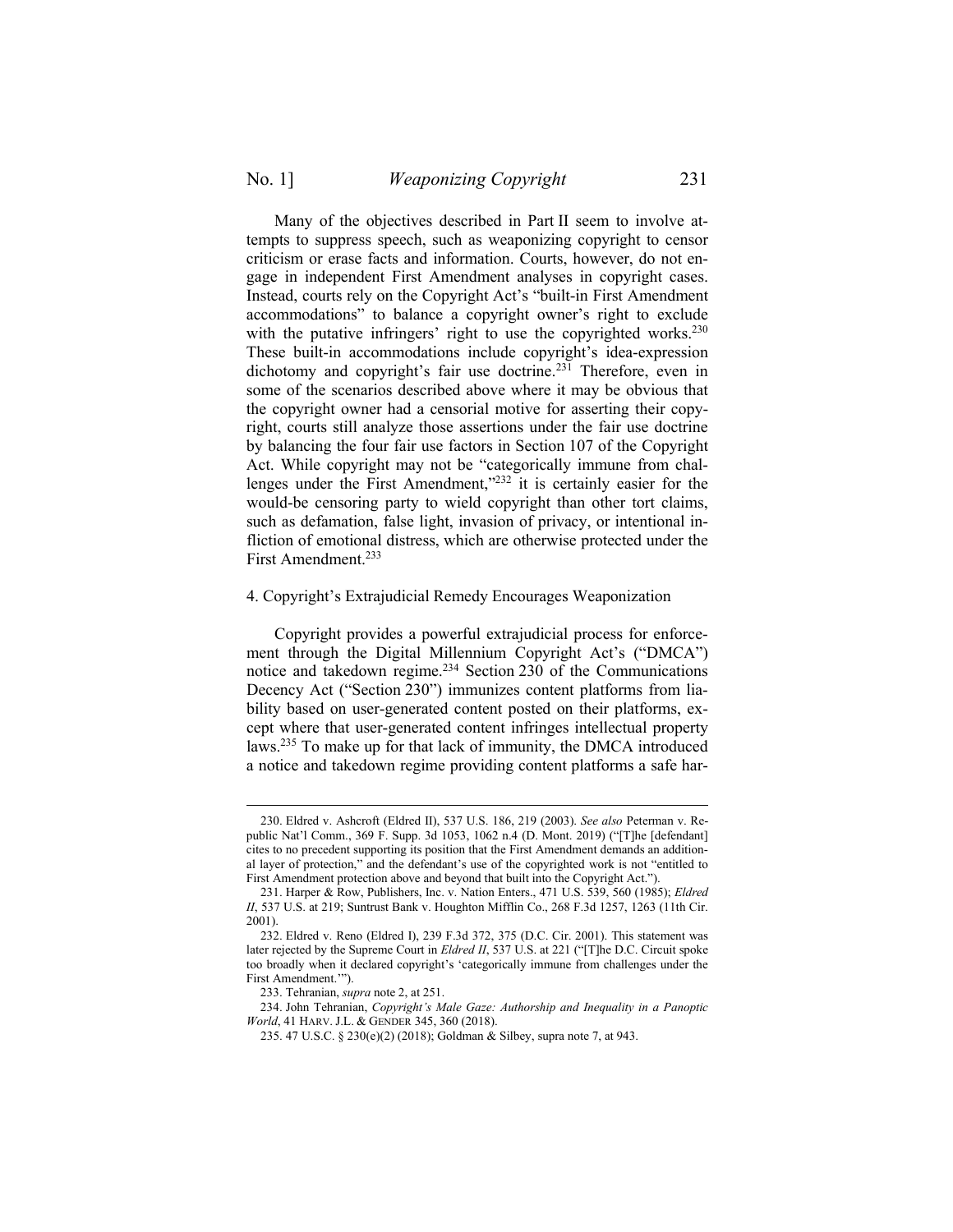bor from liability if they expeditiously remove infringing usergenerated content from their platform.236 This notice and takedown provision gives copyright owners a quick and easy process to demand removal of purportedly infringing content from content platforms such as YouTube and other intermediaries that host user-generated content. In most instances, once a copyright owner files a takedown demand, the content platform removes the purportedly infringing content, and the burden then shifts to the user or poster of the content to file a counter-notice objecting to the removal of their content. Goldman and Silbey describe this process as a "carrot-and-stick incentive" that can encourage over-suppression of content.<sup>237</sup> Specifically, this process encourages preemptive removal of user-generated content "regardless of whether the material or activity is ultimately determined to be infringing."238

Even though the DMCA provides for a counter-notice process, that process has flaws. First, copyright owners may "time their DMCA takedown notices carefully . . . [to] have materials removed online during a particularly damaging interval (as in the Savage case), regardless of how good a fair-use claim there might be for the use of those materials."239 Furthermore, as discussed above, copyright weaponizers may be greatly motivated to remove unflattering or reputation-damaging information,240 which could encourage them to file suit in federal court in response to a counter-notice. In that situation, content platforms are not obligated to restore the purportedly infringing content while the suit is pending, thereby keeping that content offline and out of the public's reach. $241$  This makes the DMCA a copyright weaponizer's ally. Utilizing DMCA's takedown process allows copyright owners to achieve the immediate result of removing content from online dissemination, and can often result in that content's permanent removal due to the risk, uncertainty, hassle, and potential expense in filing a counter-notice to object to the removal. While Section 512(f) of the DMCA allows recipients of meritless DMCA takedown demands to sue for damages if the filers "knowingly materially misrepresented" that the posted content was infringing,242 and some recipients have been successful under Section  $512(f)$ ,  $243$  it is

<sup>236.</sup> Goldman & Silbey, *supra* not[e 7,](#page-7-1) at 944.

<sup>237.</sup> *Id.*

<sup>238.</sup> 17 U.S.C. § 512(g)(1) (2019).

<sup>239.</sup> Tehranian, *supra* note [2,](#page-6-0) at 275.

<sup>240.</sup> *See supra* Section [III.](#page-34-0)[A.](#page-35-0)[2.](#page-37-0)

<sup>241.</sup> *See Tehranian*, *supra* note [2,](#page-6-0) at 275–76.

<sup>242.</sup> 17 U.S.C. § 512 (f) (2019).

<sup>243.</sup> *See, e.g.*, Online Pol'y Grp. v. Diebold, Inc., 337 F. Supp. 2d 1195 (N.D. Cal. 2004). In 2003, two college students obtained and posted online leaked email messages between employees at Diebold, a manufacturer of electronic voting machines. Those email messages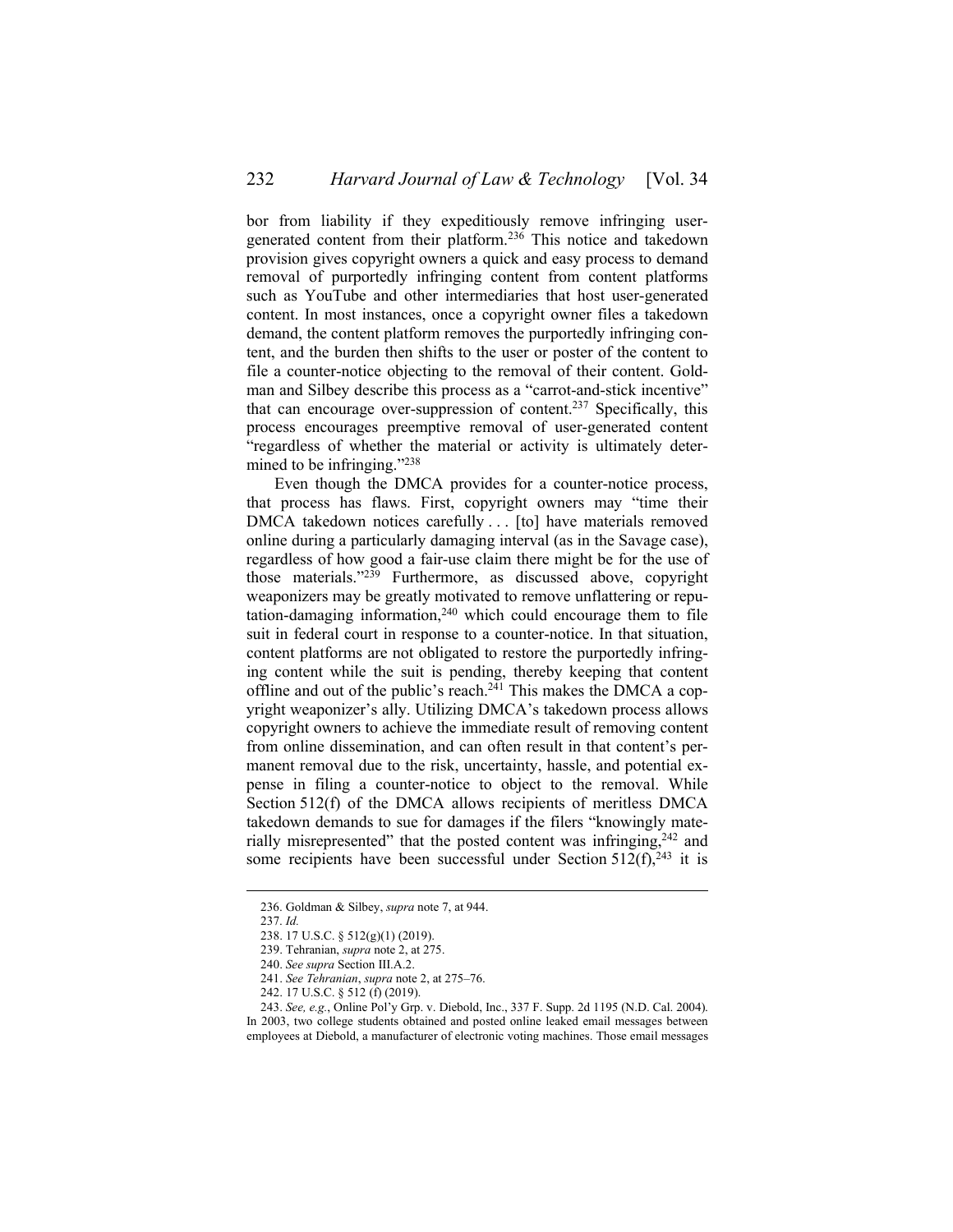often cheaper, faster, and less risky for recipients of DMCA takedowns to remove content than to hire counsel to file suit under Section 512(f).

DMCA's notice and takedown process can also be weaponized to punish and retaliate against content creators like PewDiePie. For instance, after being copyright striked by Campo Santo for using a racist term in his video stream,244 PewDiePie claimed that the copyright strike was "a pretty big deal," because "[i]f I get more than three of them, my channel will shut down."<sup>245</sup> PewDiePie was referring to Google's copyright strike policy for content creation channels like YouTube,<sup>246</sup> under which one copyright strike may affect the content creator's ability to monetize their content, and three copyright strikes will result in the termination of the content creator's account and any associated channels, the removal of all videos uploaded to the account, and the inability to create any new channels on the content platform.247 Copyright law, its relative immunity from First Amendment scrutiny, and the DMCA notice and takedown process thus make copyright an easy weapon to wield.

### <span id="page-41-0"></span>5. Copyright Defenses Fail to Discourage Copyright Weaponization

A final reason for copyright's superior ability to be weaponized is the lack of strong defenses or legal hurdles to stop copyright owners from succeeding in weaponizing copyright. First, many disputes involving copyright weaponization may not reach a decision on the merits. Unless the media or social media picks up on the dispute, these cases of copyright weaponization can go unnoticed or undetect-

244. *See supra* Section [II.](#page-7-0)[A.](#page-9-0)

appeared to call into question the accuracy of Diebold's electronic voting machine's ability to accurately tabulate voters' preferences. Anonymous users on IndyMedia linked to the online location of those leaked emails. In response, Diebold filed DMCA takedown requests to demand the removal of those links on IndyMedia, claiming copyright infringement. IndyMedia's hosting company and the two college students sued Diebold for violating Section 512(f). The court granted summary judgment finding "that portions of the email archive were so clearly subject to the fair use defense that no reasonable copyright holder could have believed that [they] were protected by copyright." *Diebold, Inc. v. Online Policy Group*, DIGIT. MEDIA L. PROJECT (Nov. 14, 2007, 10:27), *MEDIA L. PROJECT (Nov. 14, 2007, 10:27),* https://www.dmlp.org/threats/diebold-inc-v-online-policy-group#node-legal-threat-fullgroup-description [https://perma.cc/CTS6-S7Q3] (internal quotations omitted).

<sup>245.</sup> Julia Alexander, *YouTube Accepts Campo Santo's Copyright Strike Against PewDiePie, Could Lead to Bigger Issues*, POLYGON (Sept. 14, 2017, 5:46 PM), https://www.polygon.com/2017/9/14/16309430/pewdiepie-campo-santo-strike [https://perma.cc/NP9G-UAHR] (quoting PewDiePie).

<sup>246.</sup> *See Copyright Strike Basics*, YOUTUBE HELP, https://support.google.com/ youtube/answer/2814000?hl=en#zippy=%2Cwhat-happens-when-you-get-a-copyright-strike [https://perma.cc/YS83-JUMK].

<sup>247.</sup> *Id.* After one copyright strike, a creator has to go through Copyright School.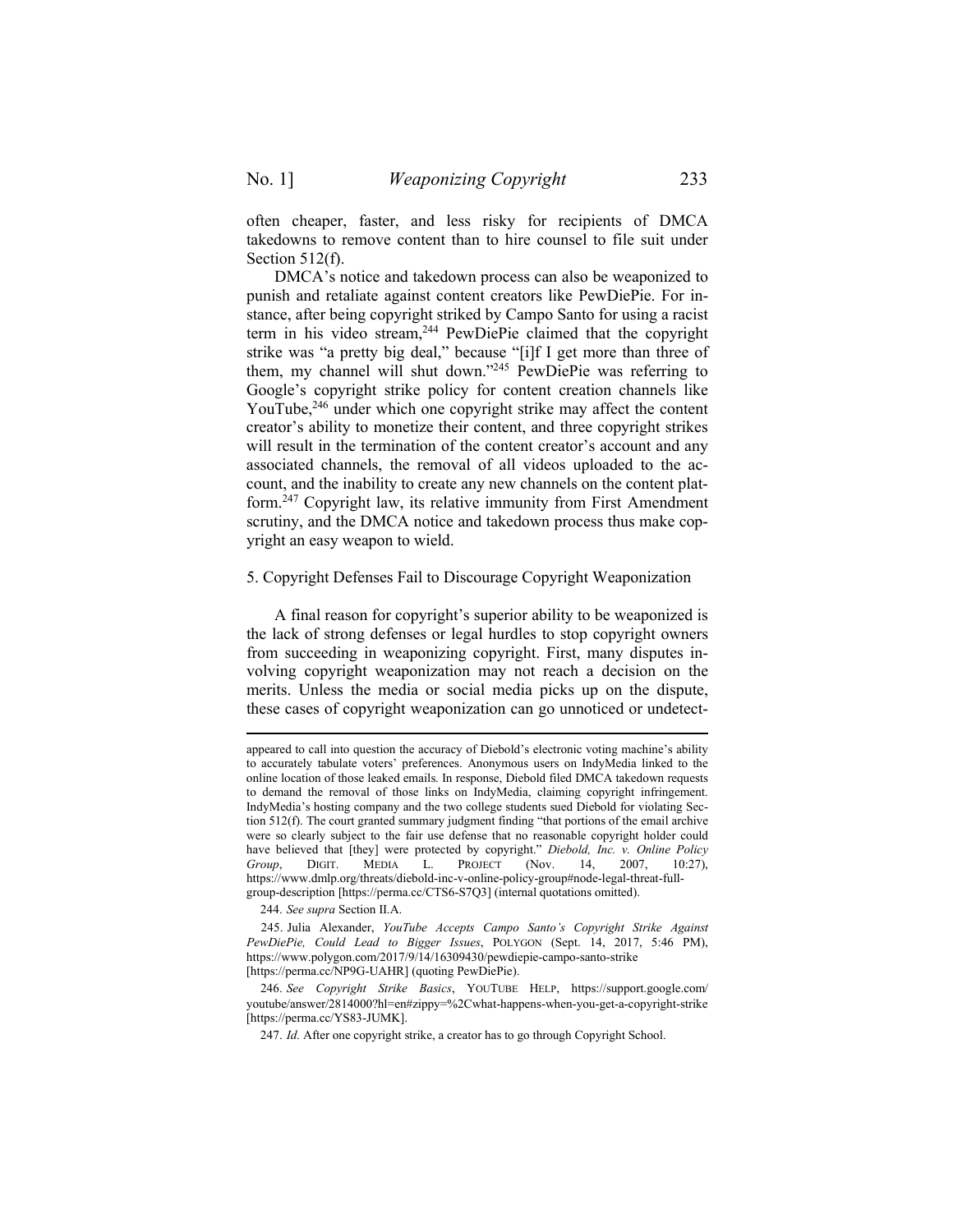ed. In practice, faced with assertions of copyright infringement, putative infringers often voluntarily remove their offending works, $248$  or content platforms take the works down in response to copyright owners' DMCA copyright takedown demands.<sup>249</sup> This means that weaponization can be effective in suppressing content through mere assertions of copyright.250 As the Electronic Frontier Foundation explained, "[s]tern threats making vague claims about stolen intellectual property are often effective even if there's no legal merit to them."251 Even when cases do gain attention or make it to court, there are limitations on the defenses that should discourage copyright weaponization such as fair use, copyright misuse, or state anti-SLAPP laws, discussed below.

<span id="page-42-0"></span>Fair use is identified as one of copyright's built-in First Amendment accommodations, and it would appear to be an effective defense against many of the scenarios described in Part II. <sup>252</sup> Fair use guarantees "breathing space within the confines of copyright."253 It excuses otherwise infringing works for the purposes of criticism, commentary, news reporting, teaching, scholarship, research, and other socially valuable or transformative uses.<sup>254</sup> Defending fair use, however, can be expensive and time consuming.<sup>255</sup> Even defendants with strong fair use defenses have to expend money and time, including on discovery, to vindicate their rights.<sup>256</sup> Furthermore, fair use results can sometimes be unpredictable because of its fact-specific and case-by-case analysis.257 This unpredictability has caused some courts and scholars

<sup>248.</sup> Goldman & Silbey, *supra* note [7,](#page-7-1) at 947; *see also* Olson, *supra* not[e 75,](#page-17-0) at 553 (noting that the threat of copyright made the author and publisher preemptively remove content from manuscript that otherwise would have been fair use).

<sup>249.</sup> *See* Tehranian, *supra* note [2,](#page-6-0) at 282–83.

<sup>250.</sup> Goldman & Silbey, *supra* not[e 7,](#page-7-1) at 947 (threats serve to "effectively suppress content without any judicial oversight").

<sup>251.</sup> McKeown, *supra* not[e 229,](#page-38-0) at 13 (internal quotations omitted).

<sup>252.</sup> *See* Fromer, *supra* note [7,](#page-7-1) at 580 (finding that courts "are more likely to conclude that there is a fair use defense to infringement when the market effects driving the plaintiff's copyright suit are irrelevant."); Wendy J. Gordon, *Fair Use as Market Failure: A Structural and Economic Analysis of the* Betamax *Case and Its Predecessors*, 82 COLUM. L. REV. 1600, 1633 (1982) ("Because the owner's antidissemination motives make licensing unavailable in the consensual market, and because the free flow of information is at stake, a strong case for fair use can be advanced in these cases.").

<sup>253.</sup> Campbell v. Acuff-Rose Music, Inc., 510 U.S. 569, 579 (1994).

<sup>254.</sup> 17 U.S.C. § 107 (2018); Cathay Y. N. Smith, *Copyright Silencing*, 106 CORNELL L. REV. ONLINE 71, 83 (2021).

<sup>255.</sup> *Id.* at 83–84.

<sup>256.</sup> *See* Tehranian, *supra* note [2,](#page-6-0) at 267.

<sup>257.</sup> *See, e.g.*, LAWRENCE LESSIG, FREE CULTURE: HOW BIG MEDIA USES TECHNOLOGY AND THE LAW TO LOCK DOWN CULTURE AND CONTROL CREATIVITY 187 (2004) ("in America [fair use] simply means the right to hire a lawyer to defend your right to create."); Michael W. Carroll, *Fixing Fair Use*, 85 N.C. L. REV. 1087, 1090 (2007); David Nimmer, *Fairest of Them All and Other Fairy Tales of Fair Use*, 66 LAW & CONTEMP. PROBS. 263, 280 (2003); Michael J. Madison, *A Pattern-Oriented Approach to Fair Use*, 45 WM. &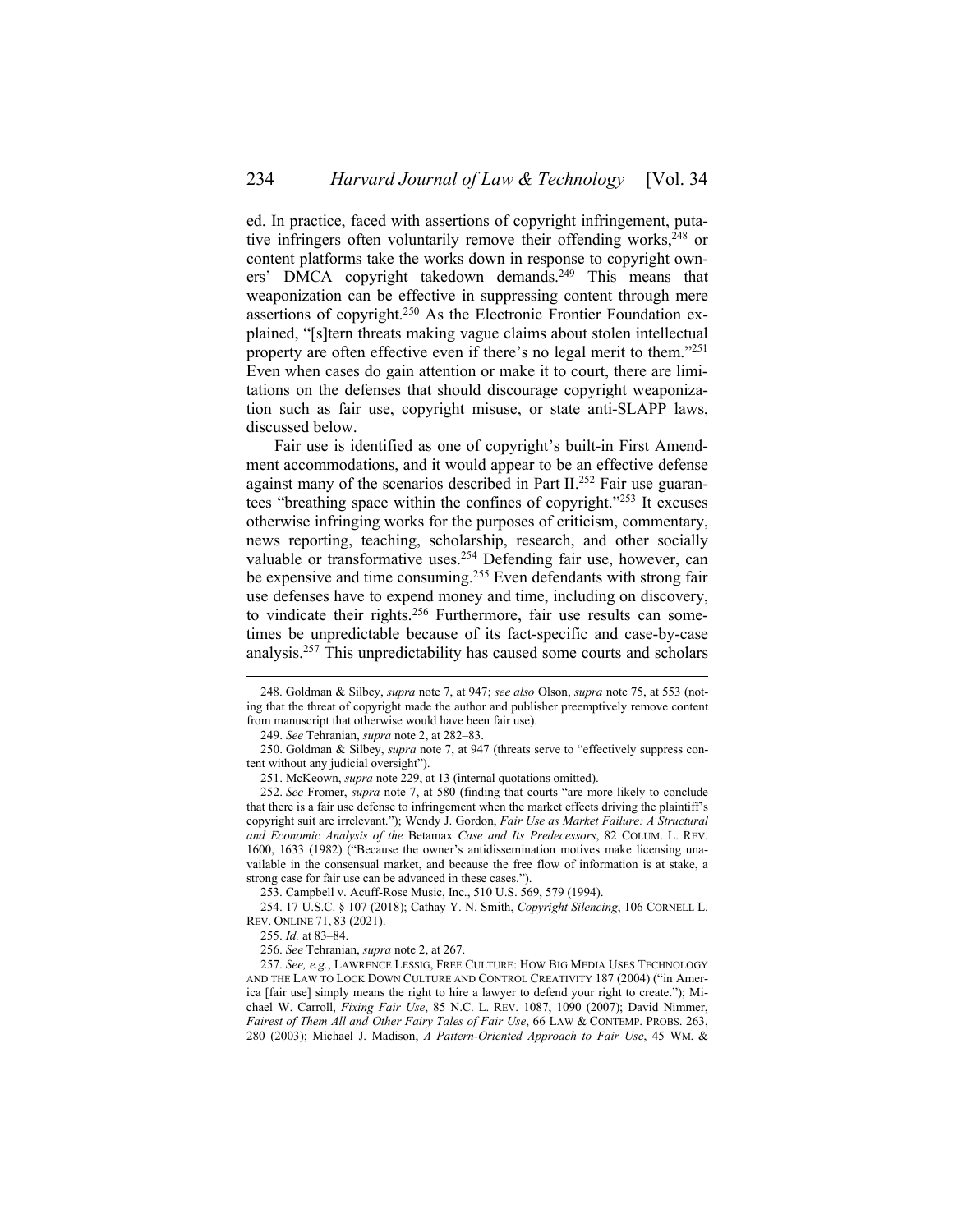<span id="page-43-0"></span>to describe fair use as "one of the most 'troublesome' doctrines," "billowing white goo," and "naught but a fairy tale."<sup>258</sup> Even though scholars disagree on the extent of fair use's predictability,<sup>259</sup> the folklore of fair use's difficulties can lead putative infringers to shy away from spending the time and money to defend legitimate fair uses of copyrighted works.260 Finally, courts can sometimes appear to be sympathetic to the personal objectives that these copyright weaponizers seek to achieve. For instance, in *Hill v. Public Advocate of the U.S.*, the court refused to dismiss Hill's copyright infringement claim on fair use grounds even though it was clearly asserted to vindicate personal rather than economic interests.261 The court in *Monge v. Maya Magazines* similarly dismissed the magazine's fair use defense even though its use of the photograph was newsworthy, and it appeared that Monge asserted copyright for the noncopyright purpose of hiding the fact that she had secretly married her manager.<sup>262</sup> Thus, even though in these cases the putative infringer could articulate relatively strong fair use defenses to the assertions of copyright against them, the courts refused to dismiss the copyright claims based on fair use.263 And even if many of the assertions of copyright in Part II could ultimately be considered fair use, it could cost a putative infringer too much time and money to reach that final adjudication. Capitulating to copyright weaponizers' demands to takedown content is often much easier.

Other legal solutions, such as copyright misuse or state anti-SLAPP laws, also suffer from practical and legal limitations making them mostly ineffective in discouraging copyright weaponization. Copyright misuse is an equitable defense that is based on the concept

MARY L. REV. 1525, 1666 (2004) ("Fair use is an *ex post* determination, a lottery argument offered by accused infringers forced to gamble, after the fact, that they did not need permission before."); Thomas F. Cotter, *Fair Use and Copyright Overenforcement*, 93 IOWA L. REV. 1271, 1284 (2008) ("Fair use . . . remains fairly unpredictable and uncertain in many settings . . . .").

<sup>258.</sup> McKeown, *supra* not[e 229,](#page-38-0) at 4.

<sup>259.</sup> *See, e.g.*, Pamela Samuelson, *Unbundling Fair Uses*, 77 FORDHAM L. REV. 2537, 2541 (2009) ("[F]air use law is both more coherent and more predictable than many commentators have perceived . . . ."); Smith, *supra* note [8,](#page-8-0) at 2064 (finding pattern in fair use cases involving unauthorized political uses of copyrighted works). *See generally* Matthew Sag, *Predicting Fair Use*, 73 OHIO ST. L.J. 47 (2012).

<sup>260.</sup> *See, e.g.*, Elizabeth L. Rosenblatt, *Copyright's One-Way Racial Appropriation Ratchet*, 53 U.C. DAVIS L. REV. 591, 637 (2019) ("Folklore about litigation odds and outcomes will discourage disadvantaged creators from pursuing claims even when they seem strong.").

<sup>261.</sup> *See* Hill v. Pub. Advoc. of the U.S., 35 F. Supp. 3d 1347 (D. Colo. 2014).]

<sup>262.</sup> *See* Monge v. Maya Mags., Inc., 688 F.3d 1164, 1173–75 (9th Cir. 2012).

<sup>263.</sup> Buccafusco & Fagundes, *supra* note [1,](#page-4-0) at 2454 ("[C]ourts are far from universally sympathetic to the [fair use] defense, even when owners' suits clearly seek to vindicate only noneconomic interests.").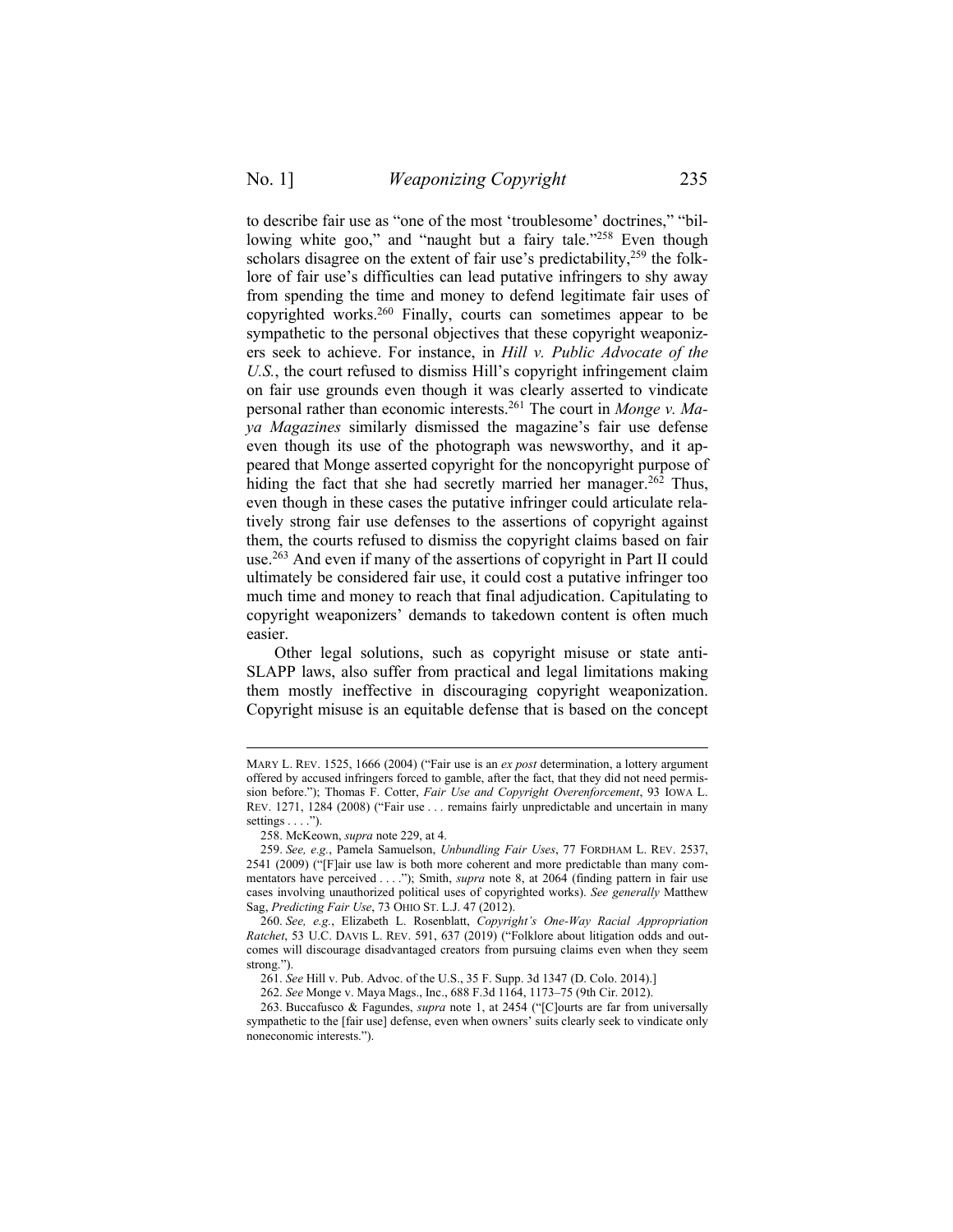of unclean hands.264 Copyright misuse has traditionally been applied in cases where owners assert copyright to frustrate competition.<sup>265</sup> The court in *Video Pipeline v. Buena Vista Home Entertainment*, however, acknowledged that copyright misuse "might operate beyond its traditional anti-competition context" and could be asserted in situations where copyright owners attempt to use their copyright to restrict critical speech.266 Specifically, the *Video Pipeline* court explained that "[a] copyright holder's attempt to restrict expression that is critical of it (or of its copyrighted good, or the industry in which it operates, *etc.*) may, in context, subvert . . . copyright's policy goal to encourage the creation and dissemination to the public of creative activity."267 Similarly, in *Omega S.A. v. Costco Wholesale Corp.,* the court considered that copyright misuse could exist in situations other than antitrust or restrictive licensing agreements and "could be applied to new situations as they arose."268 Weaponizing copyright to suppress information and censor criticism is certainly using copyright "in a manner violative of the public policy embodied in the grant of a copyright."269 However, there is still uncertainty over how copyright misuse might more broadly apply and what actions it actually could cover. As a fairly new concept, copyright misuse has not been recognized by the Supreme Court, and lower courts have generally "applied the doctrine sparingly."<sup>270</sup> Furthermore, courts frequently limit the defense to application in limited anti-competitive situations.271

Anti-SLAPP laws are state laws allowing for early dismissal and fee shifting to defendants facing certain meritless litigation. SLAPP stands for "strategic lawsuit against public participation," and anti-SLAPP laws are intended to "provide breathing space for free speech

<sup>264.</sup> Judge, *supra* not[e 2,](#page-6-0) at 902.

<sup>265.</sup> *See* Judge, *supra* not[e 2,](#page-6-0) at 903–04.

<sup>266.</sup> Video Pipeline, Inc. v. Buena Vista Home Ent., Inc., 342 F.3d 191, 206 (3d Cir. 2003). *See also* Deepa Varadarajan, *The Uses of IP Misuse*, 68 EMORY L.J. 739, 761 (2019); Olson, *supra* not[e 75,](#page-17-0) at 581.

<sup>267.</sup> *Video Pipeline, Inc.*, 342 F.3d at 205–06.

<sup>268.</sup> Omega S.A. v. Costco Wholesale Corp., 2011 WL 8492716, at \*2 (C.D. Cal. Nov. 9, 2011).

<sup>269.</sup> *Id.* (quoting Lasercomb Am., Inc. v. Reynolds, 911 F.2d 970, 978 (4th Cir. 1990)).

<sup>270.</sup> Apple Inc. v. Psystar Corp., 658 F.3d 1150, 1157 (9th Cir. 2011).

<sup>271.</sup> *See, e.g.*, Philips North Am., LLC v. Summit Imaging Inc., 2020 WL 6741966, at \*8 (2020) (describing copyright misuse as a defense that "forbids a copyright holder from securing an exclusive right or limited monopoly not granted by the Copyright Office" and prevents "copyright holders from using the conditions to stifle competition") (internal quotations omitted). *See also*, Xiyin Tang, *Can Copyright Holders Do Harm to Their Own Works?*, 54 U.C. DAVIS L. REV. 1245, 1278–79 (2021) (acknowledging courts' limited application of the copyright misuse doctrine to antitrust violations, but discussing cases in which the *concept* of copyright misuse being applied in cases where copyright owners use copyright to regulate extra-copyright interests, such as Rosemont Enters., Inc. v. Random House, Inc., 366 F.2d 303, 304–06 (2d Cir. 1966)).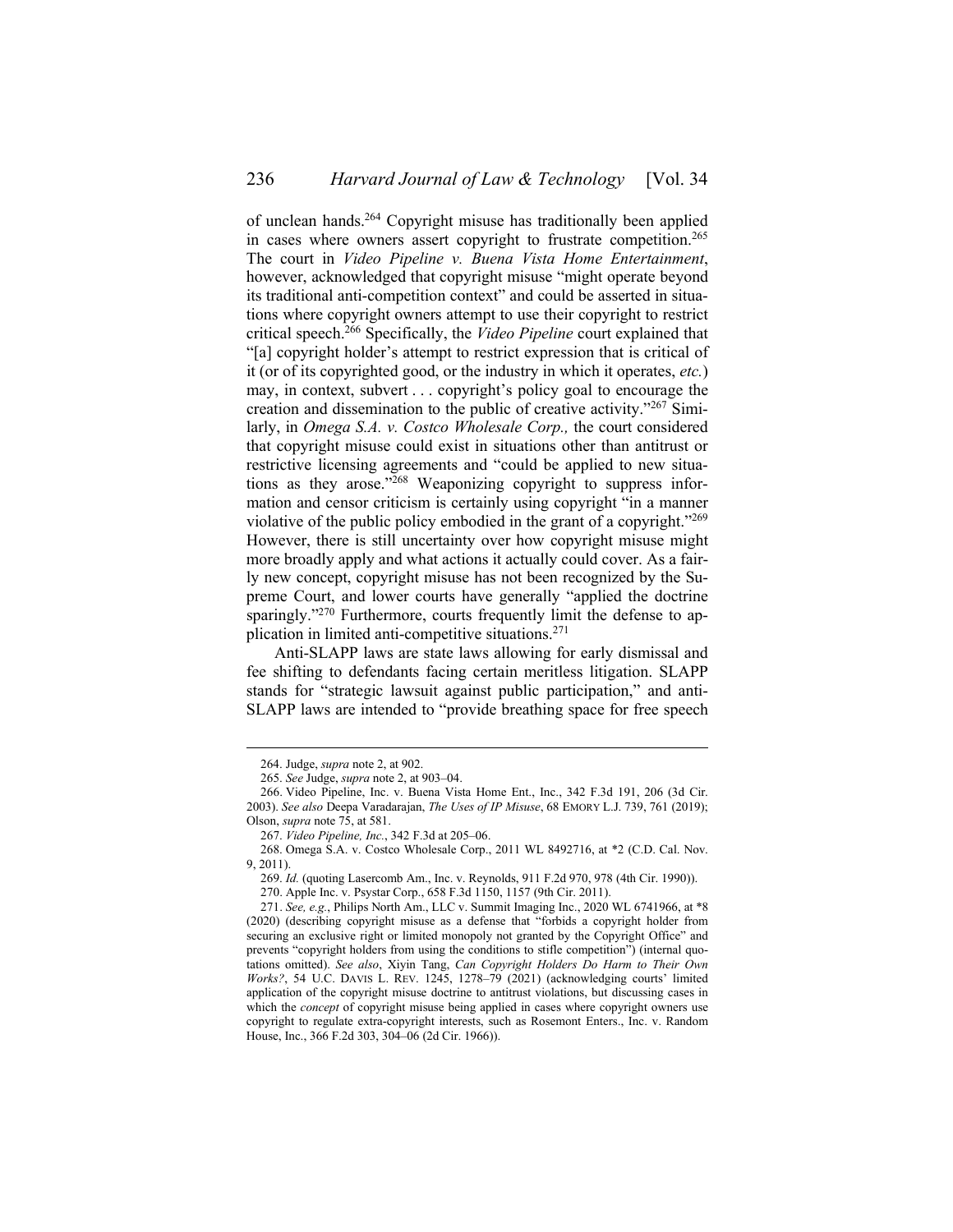on contentious public issues."272 Specifically, anti-SLAPP laws can "decrease the 'chilling effect' of certain kinds of . . . speech-restrictive litigation . . . by making it easier to dismiss . . . suits at an early stage of the litigation."273 California's anti-SLAPP law, for instance, allows defendants to strike any legal claims asserted against a defendant for "exercis[ing] [their] constitutional right of petition or [their] constitutional right of free speech in connection with a public issue or an issue of public interest."274 State anti-SLAPP laws, however, do not apply to federal causes of action, such as copyright infringement claims.<sup>275</sup> Furthermore, several courts have ruled that state anti-SLAPP laws are inconsistent with Federal Rules of Civil Procedure, because they require a plaintiff to make a showing higher than is required by the federal rules for their claim to survive to trial.<sup>276</sup> Finally, with the exception of California and a few other states, state anti-SLAPP laws have narrowly focused on preventing suits arising from a party's exercise of its right to petition.<sup>277</sup> Therefore, state anti-SLAPP laws do not create any practical or legal hurdles to copyright weaponization.<sup>278</sup>

All of the reasons above combine to make copyright a superior weapon to wield to achieve personal objectives such as silencing and suppressing content, erasing and burying information, punishing and retaliating against perceived wrongdoings, protecting reputation and moral rights, and preserving privacy. But these reasons alone would not be enough to cause the widespread weaponization of copyright that we are seeing today. In addition to the benefits of using copyright, many individuals also turn to copyright to fill gaps in other areas of the law, including privacy, moral rights, and false endorsement.

# *B. Copyright as Legal Gap Filler*

<span id="page-45-0"></span>In addition to the benefits of weaponizing copyright, $279$  another reason for the widespread weaponization of copyright is the existence of gaps and limitations in other areas of the law. "The law often

<sup>272.</sup> La Liberte v. Reid, 966 F.3d 79, 85 (2d Cir. 2020) (citing Abbas v. Foreign Pol'y Grp., LLC, 783 F.3d 1328, 1332 (D.C. Cir. 2015)).

<sup>273.</sup> *Id.* (quoting EUGENE VOLOKH, THE FIRST AMENDMENT AND RELATED STATUTES 118 (5th ed. 2014)).

<sup>274.</sup> Cal. Civ. Proc. Code § 425.16(e) (1971).

<sup>275.</sup> Hilton v. Hallmark Cards, 599 F.3d 894, 901 (9th Cir. 2010).

<sup>276.</sup> *See, e.g.*, *La Liberte*, 966 F.3d 79; Carbone v. Cable News Network, Inc., 910 F.3d 1345, 1350–57 (11th Cir. 2018); Klocke v. Watson, 936 F.3d 240, 245 (5th Cir. 2019).

<sup>277.</sup> *See* Matthew D. Bunker & Emily Erickson, *#AINTTURNINGTHEOTHERCHEEK: Using Anti-SLAPP Law as a Defense in Social Media*, 87 UMKC L. REV. 801, 806–07 (2019).

<sup>278.</sup> There is currently no federal anti-SLAPP statute.

<sup>279.</sup> *Infra* Section [IV](#page-54-0)[.B.](#page-59-0)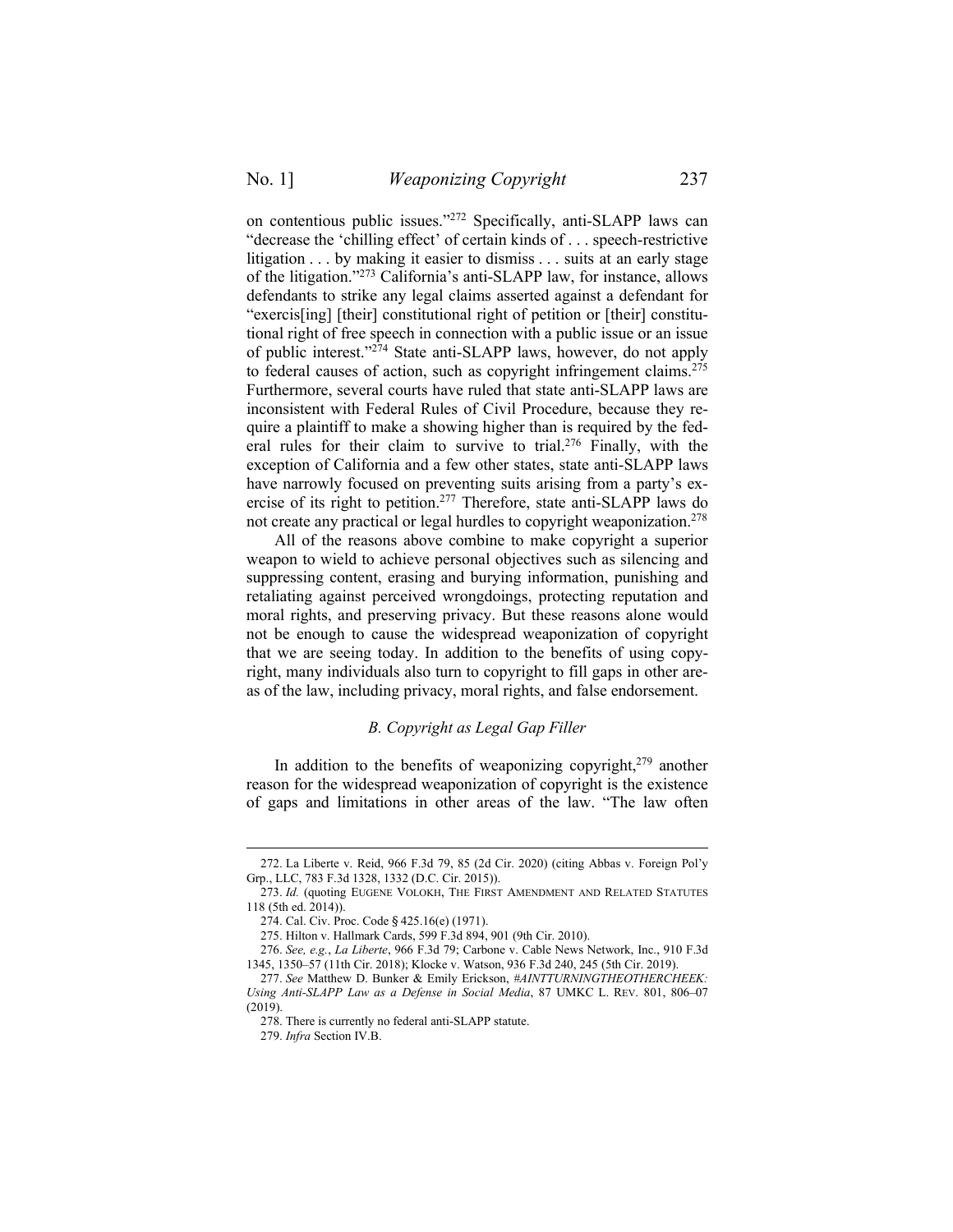moves to fill a gap."280 This statement is certainly true in the areas of privacy law, moral rights law, and laws preventing false endorsement and false association. Because of the gaps and limitations in these other areas of the law, copyright rises above as a superior remedy to prevent dissemination of private or intimate information, to prevent tarnishment or false association of copyright works, and to protect the reputation of creators and copyright owners by rejecting perceptions of endorsement or association.

### 1. Copyright Is Better than Privacy Laws at Protecting Privacy

It would appear that privacy laws or even criminal laws should be more fitting than copyright law to preserve privacy and prevent the nonconsensual dissemination of intimate content. However, these legal solutions have proven to be far less efficient than copyright law for protecting individuals' privacy. As a preliminary manner, the United States does not have a structured or protective privacy regime.281 Privacy laws are inconsistent and state-specific, and state statutory protection "is generally scattershot and focused on specific areas, such as medical information, banking data, data held by the federal government and the like."282

Privacy claims are also limited by First Amendment considerations.283 A case described in Part [II,](#page-7-0) *Hill v. Public Advocate,* is useful to illustrate the First Amendment scrutiny of privacy claims compared to copyright claims.284 In that case, as described above, Public Advocate used the engagement photograph that Katrina Hill took of samesex couple Brian Edwards and Thomas Privitere in a political campaign against same-sex marriage.<sup>285</sup> In addition to the copyright infringement claim Hill asserted against Public Advocate for its unauthorized use of her photo, Edwards and Privitere also asserted a claim against Public Advocate for appropriation of name or likeness, a privacy tort under Colorado law.286 The court, however, dismissed Edwards and Privitere's claim for privacy violations because Public

<sup>280.</sup> McKeown, *supra* not[e 229,](#page-38-0) at 14.

<sup>281.</sup> *See* McKeown, *supra* not[e 229,](#page-38-0) at 14*.*

<sup>282.</sup> McKeown, *supra* not[e 229,](#page-38-0) at 15.

<sup>283.</sup> *See, e.g.*, Lauren Frias*, Ex-Rep. Katie Hill Loses Lawsuit Against Daily Mail for Publishing Nude Photos of Her, Accuses Judge of Thinking 'Revenge Porn' Is Free Speech*, INSIDER (Apr. 7, 2021), https://www.businessinsider.com/katie-hill-lawsuit-daily-mailnude-photos-2021-4 [https://perma.cc/LNP6-H7VX] (discussing a court's dismissal of Hill's claim against the Daily Mail on anti-SLAPP grounds because Daily Mail's publication of intimate photographs of Hill were "a matter of public issue or public interest" and did not violate California's revenge-porn law).

<sup>284.</sup> Hill v. Pub. Advoc. of the U.S., 35 F. Supp. 3d 1347 (D. Colo. 2014).

<sup>285.</sup> *Id.* at 1351–52.

<sup>286.</sup> *Id.* at 1355.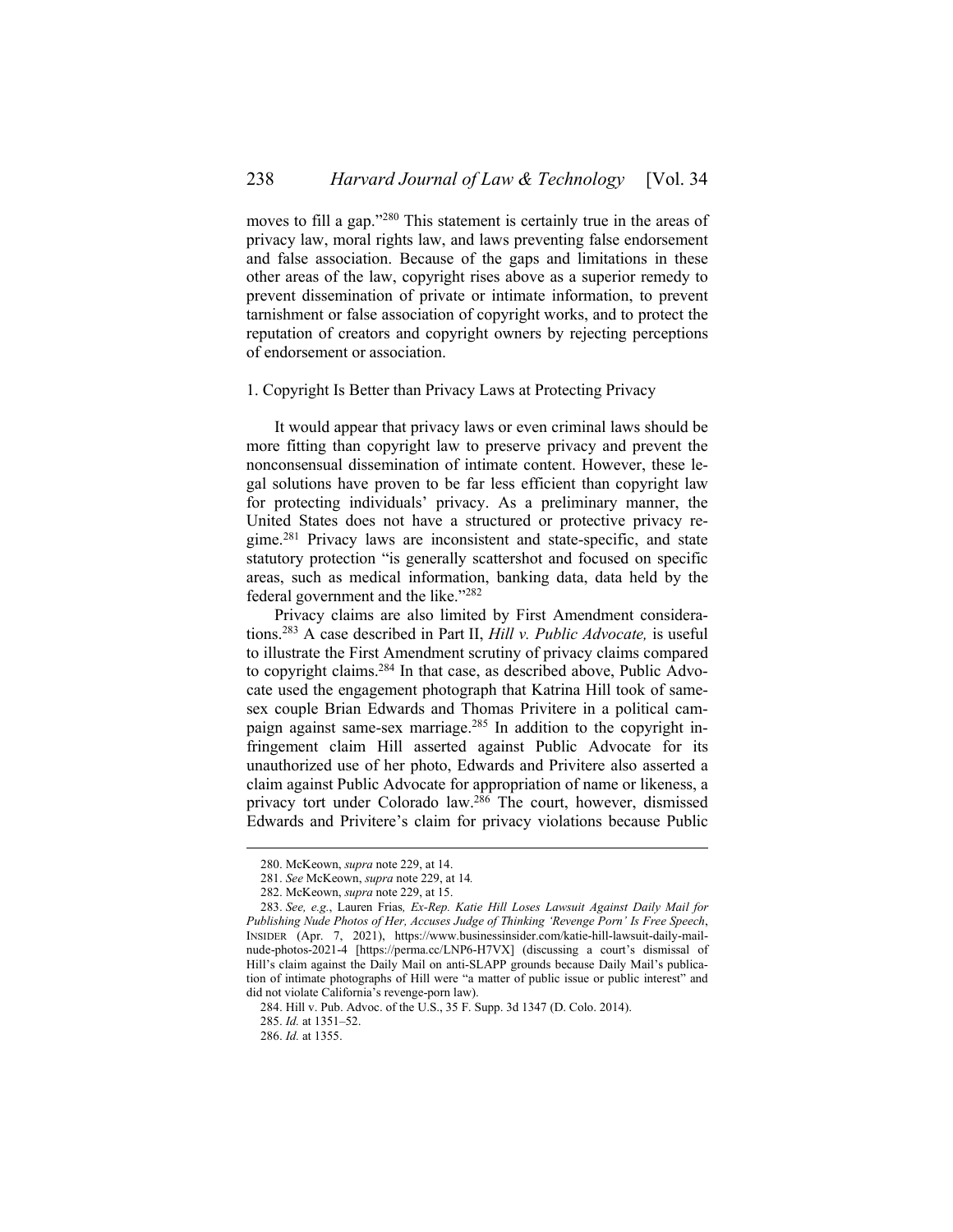Advocate's unauthorized use "relate[d] to a legitimate matter of public concern" and was therefore immunized under the First Amendment.287 Hill's claim for copyright infringement, on the other hand, survived Public Advocate's motion to dismiss.<sup>288</sup> The parties settled shortly afterward. 289

<span id="page-47-0"></span>Section 230 also immunizes Internet platforms from personal privacy claims. Thus, privacy laws do not provide individuals with the immediate relief of removing private and personal content from the Internet. Because copyright infringement is an exception to Section 230's immunity for content platforms, content platforms are motivated to quickly remove online content accused of infringing copyright.290 On the other hand, platforms are generally immunized from personal privacy claims and other tort claims by Section 230.291 This means that content platforms may not be as pressured to remove user-generated content that violates a person's privacy as they would be to remove the same user-generated content if it infringes copyright.292 As Professor Danielle Citron explained, this "give[s] content platforms a free pass to ignore destructive sexual-privacy invasions, to repost illegal material knowingly and deliberately, and to solicit sexual privacy invasions while ensuring that abusers cannot be identified."293 For instance, both Professor Citron and Professor Andrew Gilden have described an instance on the dating app Grindr where a man, Gutierrez, set up an imposter profile for his ex-partner, Matthew Herrick. Gutierrez posted Herrick's nude photographs on Grindr, claimed that Herrick fantasized about being raped, and shared Her-

<span id="page-47-1"></span><sup>287.</sup> *Id.* at 1357.

<sup>288.</sup> *See id.* at 1360. *See also* Deidré A. Keller, *Copyright to the Rescue: Should Copyright Protect Privacy?*, 20 UCLA J.L. & TECH. 1, 34 (2016) ("[C]opyright infringement allegations are more likely to hold up for a plaintiff than are right to privacy or right of publicity claims. This helps to explain why one seeking to stop the dissemination of a particular work might opt to proceed under copyright in addition to any extant privacy causes of action.").

<sup>289.</sup> Caitlin Gibson*, Case Against Advocacy Group Tied to Loudoun County Supervisor Ends in Settlement*, WASH. POST (June 19, 2014), https://www.washingtonpost.com/ local/virginia-politics/case-against-advocacy-group-tied-to-loudoun-county-supervisorends-in-settlement/2014/06/19/e6ea1b1e-f7cc-11e3-a3a5-42be35962a52\_story.html [https://perma.cc/G6SK-K8PU].

<sup>290.</sup> *See supra* Section [III.](#page-34-0)[A.](#page-35-0)[4.](#page-39-0) *See also* Gilden, *supra* not[e 7,](#page-7-1) at 104 ("The IP exception to CDA immunities has the benefit of forcing intermediaries to respond to specific claims of harm by their users without eliminating the general flexibility to balance safety and privacy that the CDA otherwise provides.").

<sup>291.</sup> 47 U.S.C. § 230 (2019).

<sup>292.</sup> Goldman & Silbey, *supra* note [7,](#page-7-1) at 942 (under Section 230, "online publishers, virtually without exception, are not liable for privacy violations or reputational injuries attributable to content provided by third parties and are not obligated to remove content in response to complaints or legal threats").

<sup>293.</sup> Citron, *supra* not[e 188,](#page-32-0) at 1943; *see also* Derek E. Bambauer, *Exposed*, 98 MINN. L. REV. 2025, 2029–30 (2014).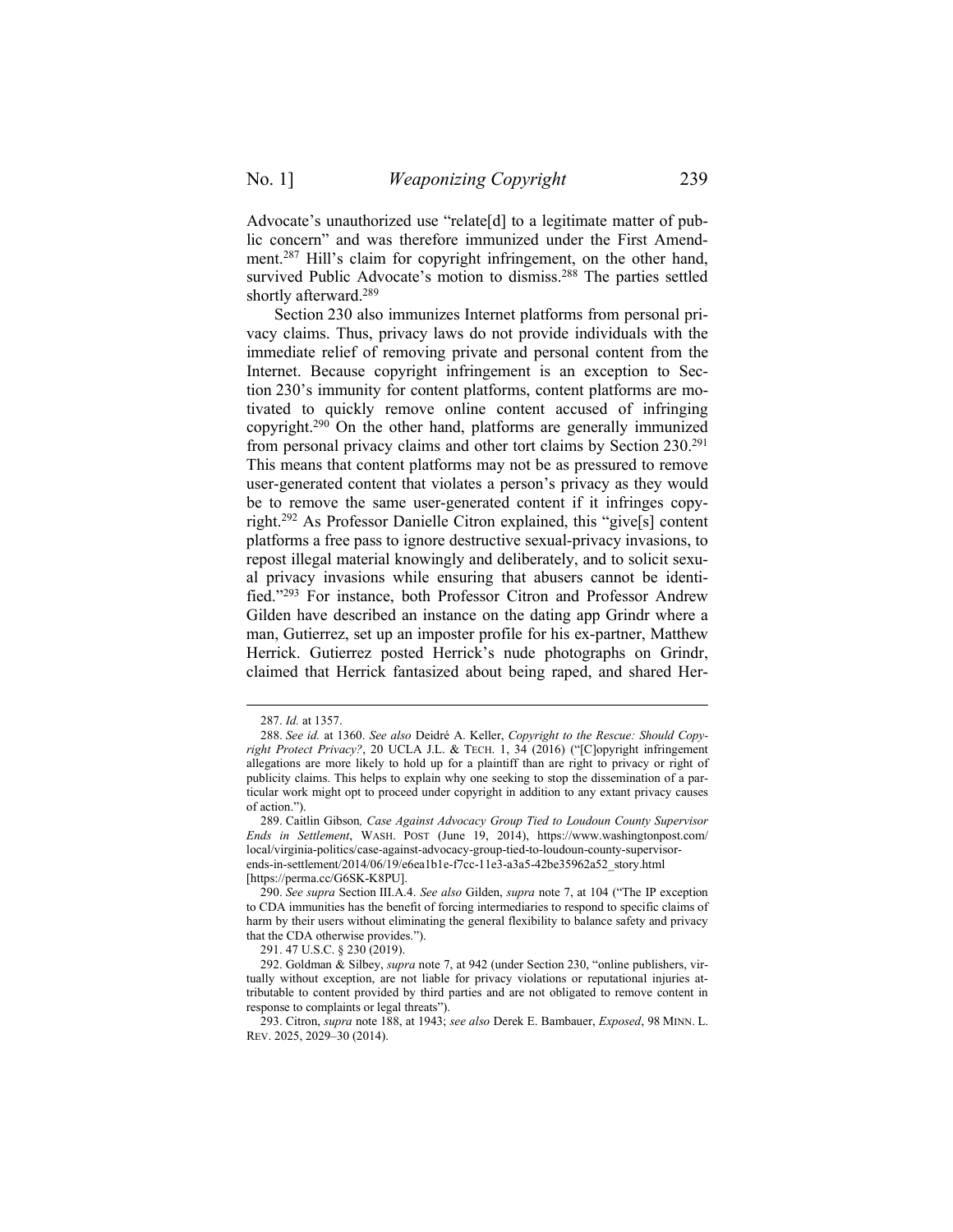rick's home address.294 Herrick notified and complained to Grindr over fifty times, but Grindr ignored his complaints and refused to remove the imposter dating profile.<sup>295</sup> Herrick finally sued Grindr asserting a variety of tort claims as well as a copyright claim for displaying nude photographs that he had taken of himself.<sup>296</sup> The court dismissed the Herrick's tort claims based on Grindr's immunity under Section 230, but permitted Herrick to amend his copyright claim against Grindr.297 Unlike privacy or other tort laws, copyright provides a much more effective solution to remove nonconsensual personal or intimate content online.298

Finally, even though more than half of the states have enacted laws criminalizing revenge porn, reliance on criminal law can be complicated. First, relying on criminal law requires garnering sympathy from law enforcement and relying on law enforcement to take action.299 As Professor Gilden explained, law enforcement may not understand certain sexual contexts or sexual minority communities, and could be hostile or unhelpful in contexts that they do not understand.300 Furthermore, according to Professor Mary Anne Franks and Professor Citron, law enforcement may not take victims of revenge porn seriously, and can sometimes blame or shame victims for appearing in these sexual images or videos.<sup>301</sup> These prejudices can especial-

[https://perma.cc/S5D9-6VH7]. Because of these gaps, some Internet service providers have created policies to help victims of nonconsensual pornography remove their private content online. *See Remove Non-Consensual Explicit or Intimate Personal Images from Google*, GOOGLE SEARCH HELP, https://support.google.com/websearch/answer/6302812 [https://perma.cc/4HAJ-MG94] (providing a process for removing revenge porn if "[t]he imagery shows you . . . nude, in a sexual act, or an intimate state . . . [and y]ou . . . didn't consent to the imagery or the act and it was made publicly available [or] you intended the content to be private and the imagery was made publicly available without your consent"). But these are policy choices by private companies that are not based on underlying privacy or tort laws.

299. *See Gilden*, *supra* not[e 7,](#page-7-1) 101.

300. *See id.*

<sup>294.</sup> *See* Citron, *supra* not[e 188,](#page-32-0) at 1943.

<sup>295.</sup> *Id.* at 1943–44.

<sup>296.</sup> Gilden, *supra* not[e 7,](#page-7-1) at 87.

<sup>297.</sup> *Id.*

<sup>298.</sup> *See* Tehranian, *supra* not[e 234,](#page-39-1) at 359 ("[L]ong-established First Amendment principles make invasion of privacy claims against internet entities who simply further the recording's distribution far more difficult to sustain . . . ."). Additionally, unlike the European Union, the U.S. has not adopted Federal legislation recognizing a "right to be forgotten." *See* Lisa Vaas, *Google Wins Landmark Case: Right to be Forgotten Only Applies in EU*, NAKED SEC. BY SOPHOS (Sept. 25, 2009), https://nakedsecurity.sophos.com/ 2019/09/25/google-wins-landmark-case-right-to-be-forgotten-only-applies-in-eu/

<sup>301.</sup> *See* Mary Anne Franks, *Unwilling Avatars: Idealism and Discrimination in Cyberspace*, 20 COLUM. J. GENDER & L. 224, 226 (2011); Citron & Franks, *supra* note [179,](#page-31-0) at 366–67.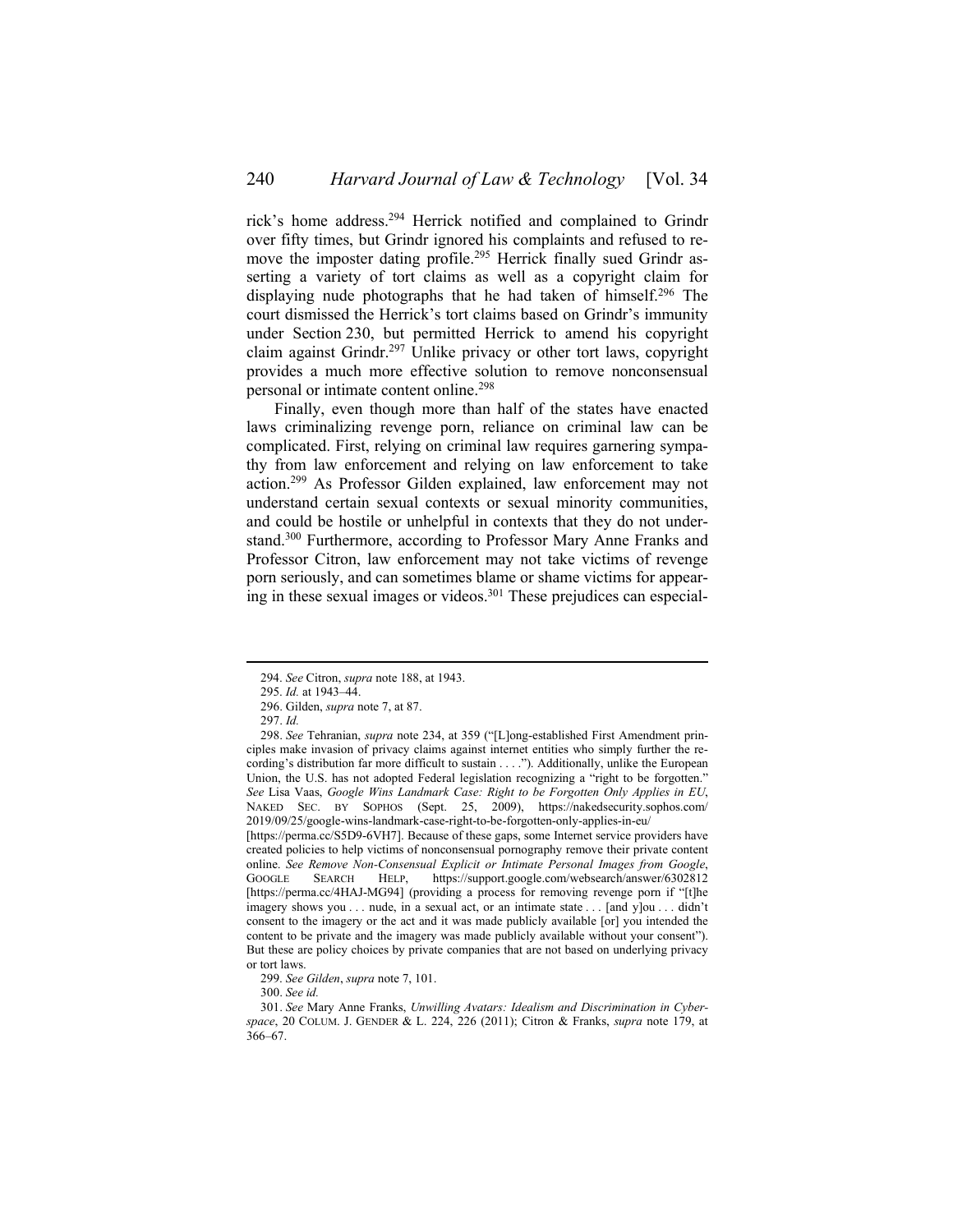ly affect women and sexual minorities.<sup>302</sup> Unlike state criminal laws, copyright law empowers victims of nonconsensual pornography to control the removal of their intimate images online, rather than relying on the mercies of law enforcement. Additionally, while violations of federal criminal law are exempt from Section 230's immunity, Section 230 appears to "trump[] any state criminal law," and "[a] lot of [content platform] companies are under the impression they can't be touched by state criminal laws."303 This means that content platforms may not be as motivated to expeditiously remove images that violate state criminal nonconsensual pornography laws as they are with removing images that infringe copyright. This leads copyright owners to weaponize copyright to fill privacy gaps to more efficiently and effectively protect their private information and prevent dissemination of intimate images.

2. Copyright Is Better than Moral Rights Laws at Protecting Moral Rights and Reputation

Copyright owners weaponize copyright to assert control and protect a copyright owner's personal reputation, protect moral rights in their works, and prevent works from becoming associated with disparaging or tarnishing uses. While it seems that copyright ownership and its attendant rights should protect these interests, these are traditionally considered personal rather than economic interests, and do not fit the standard story that has frequently justified copyright protection.304

Outside of copyright law, U.S. law provides little solution for copyright owners to prevent unauthorized uses of their works that damage their reputation, tarnish or associate their works with degrading ideas, or harm their authorial dignity in their works. This is especially true online, where "[a]nyone who releases cultural artifacts into a digital network — whether via text message, cloud storage, or Facebook — risks that artifact being used by others in ways that reshape their work, family, and romantic relationships and limit their ability to

<sup>302.</sup> *See* Tehranian, *supra* not[e 234,](#page-39-1) at 362–63 ("The historical double-standard on, sexual promiscuity and the prevalence of practices such as slut-shaming mean that the impact on a young woman who finds her naked body trending on Twitter may be quite different than that on a similarly-situated young man."); Gilden, *supra* note [7,](#page-7-1) at 101 ("LGBT activists should be cautious of inviting law enforcement into spaces where naked images are shared regularly, as it may be difficult for state actors to distinguish . . . unconscionable activities . . . from other forms of sexual image-sharing that fall within the community's norms.").

<sup>303.</sup> Josh Blackman, *Federal "Revenge Porn" Legislation in the Works*, JOSH BLACKMAN (Nov. 25, 2013), http://joshblackman.com/blog/2013/11/25/federal-revengeporn-legislation-in-the-works/ [https://perma.cc/BMY3-ZGX9].

<sup>304.</sup> *See* McKeown, *supra* not[e 229,](#page-38-0) at 7–8; Balganesh, *supra* note [7,](#page-7-1) at 21 n.65 (surveying scholarship critical of using copyright to protect dignitary or privacy interests).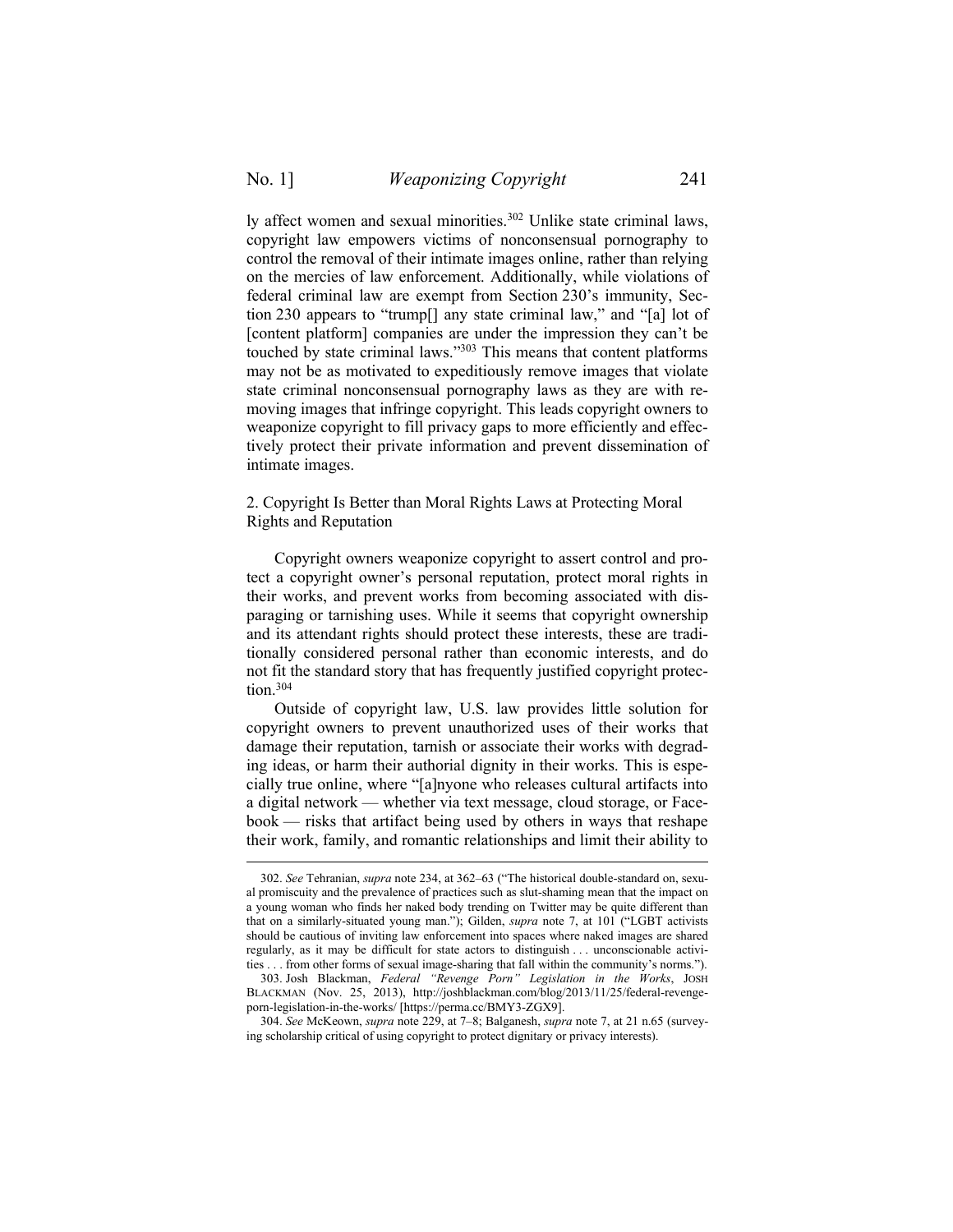set the terms of their own cultural participation."<sup>305</sup> Copyright owners in these situations can suffer legitimate injuries separate from economic injuries to their copyrighted works.<sup>306</sup> When those works are used in ways that are especially offensive to copyright owners, owners choose to weaponize copyright because they are unable to rely on other legal solutions. For instance, in the dispute between Griner and King over King's unauthorized use of Griner's photograph of her son, Griner explained that she "would never attach [her son's] face willingly to any negative  $ad \ldots$  [B]igotry is just the antithesis of what we want to be the association with [Success Kid]."307 Griner eventually filed a copyright infringement claim against King, his campaign, and the Republican fundraising site WinRed for their unauthorized use of Success Kid in order to ensure that her photograph is not used by a politician who Griner described as "just the worst of the worst."308 Griner's use of copyright in this instance appears to be to protect her reputation and to prevent her work from being tarnished or associated with bigotry and hate.

<span id="page-50-0"></span>Moral rights protect noneconomic rights a creator retains in their work, including the creator's right to protect the integrity of their work from distortions that could damage the creator's honor or reputation.309 Moral rights originated in Europe, and in some European countries, moral rights grant creators the right of attribution, the right of disclosure and withdrawal, the right of integrity, and, in certain instances, the right to have access to the original work, to compel the completion of a work, or to prevent their work from being associated with undesirable products or institutions.<sup>310</sup> In the United States, the Visual Artists Rights Act ("VARA") is the only federal law that explicitly protects the moral rights of creators,<sup>311</sup> and VARA is significantly narrower than moral rights legislation in European countries.<sup>312</sup> VARA only grants creators the right to attribution and the right to integrity, including the right to prevent the destruction of works of

<sup>305.</sup> Gilden, *supra* not[e 7,](#page-7-1) at 109.

<sup>306.</sup> *See* Buccafusco & Fagundes, *supra* note [1,](#page-4-0) at 2480–81 (describing a view opposing the economic consequentialist theory for copyright).

<sup>307.</sup> Yuhas, *supra* note [168.](#page-30-0)

<sup>308.</sup> *Id.*

<sup>309.</sup> Cathay Y. N. Smith, *Creative Destruction: Copyright's Fair Use Doctrine and the Moral Right of Integrity*, 47 PEPP. L. REV. 601, 608 (2020).

<sup>310.</sup> *See* U.S. COPYRIGHT OFFICE, AUTHORS, ATTRIBUTION, AND INTEGRITY: EXAMINING MORAL RIGHTS IN THE UNITED STATES 13–14 (2019); Smith, *supra* note [309,](#page-50-0) at 608.

<sup>311.</sup> See generally *id.* at 40–107 (discussing VARA and other federal laws that could protect moral rights, including Misappropriation and Unfair Competition under the Lanham Act, Section 1202 of Title 17, and other Title 17 Provisions).

<sup>312.</sup> Smith, *supra* not[e 309,](#page-50-0) at 614 n.91.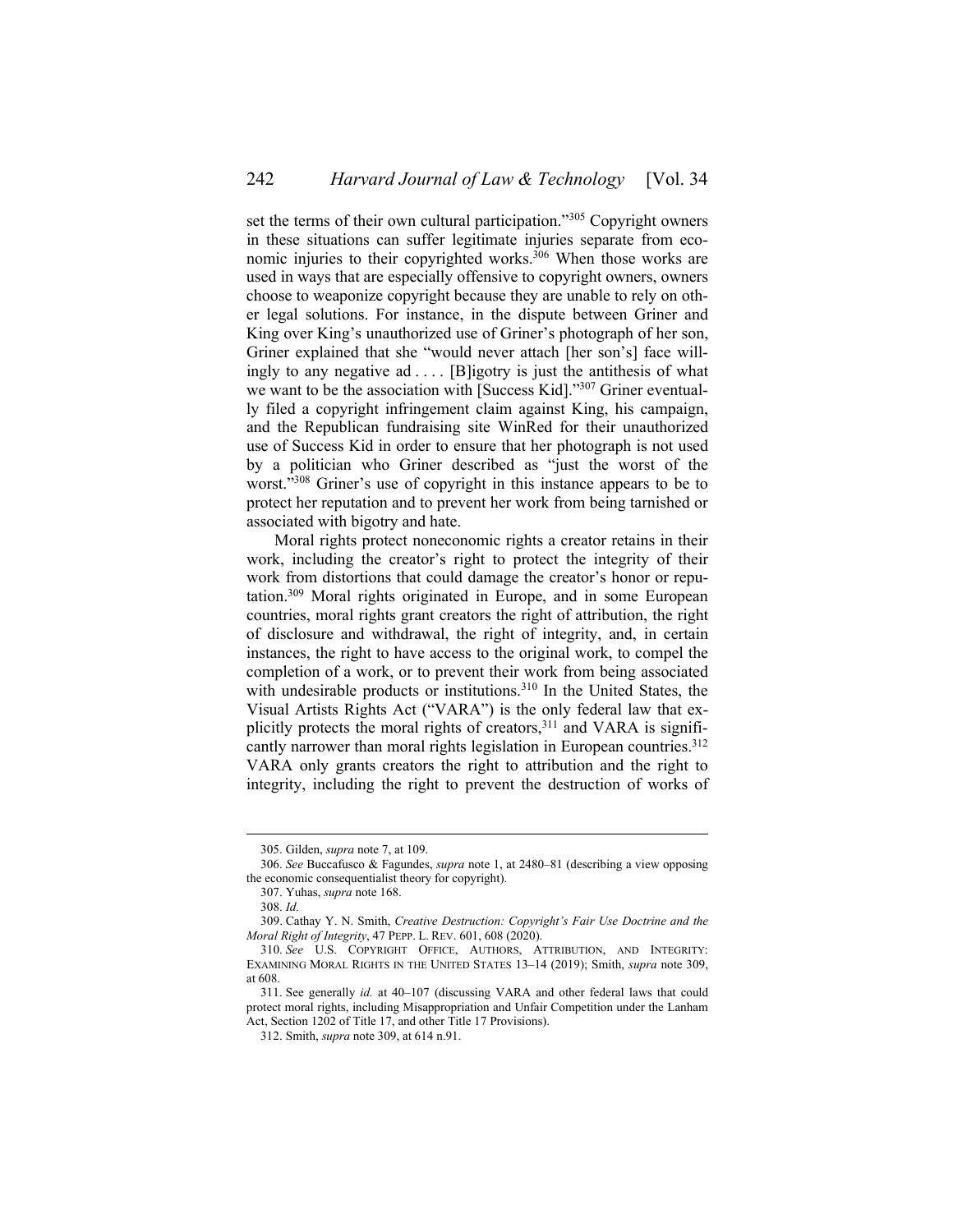recognized stature.313 Furthermore, VARA only applies to a narrowly defined "work of visual art."314 A work of visual art is a painting, drawing, print, sculpture, or still photograph image produced for exhibition purposes "existing in a single copy, in a limited edition of 200 copies or fewer."315 It does not include music or literary works, and does not apply to reproductions of a work of visual art.<sup>316</sup> Therefore, neither Griner's Success Kid meme, nor any of the purportedly infringed works described in Part [II](#page-7-0) of this Article, would likely meet the definition of a work of visual art to be protected under VARA. Therefore, even if any of the infringing uses described in Part [II](#page-7-0) could violate a creator's moral right of integrity by distorting, mutilating, or modifying a work to prejudice the creator's honor or reputation, 317 creators would not have a cause of action under VARA. VARA rights are also subject to copyright's fair use defense.<sup>318</sup>

<span id="page-51-0"></span>Not being eligible to assert a moral rights claim, some copyright owners have tried, but failed, to assert a false endorsement claim under the Lanham Act based on unauthorized uses of their copyrighted works.319 Section 43(a) of the Lanham Act provides a cause of action for false association against "the use of false designations of origin, false descriptions, and false representation in the advertising and sale of goods and services."320 Courts frequently reject false endorsement claims that are based solely on the use of another's copyrighted work.321 Copyright owners, therefore, instead assert copyright to raise "what is essentially a trademark-related claim — in other words, they use their ability to control the exploitation of the work to challenge uses that suggest an authorization or sponsorship of the message conveyed by the defendant's use."322 In *Henley v. DeVore*, Don Henley asserted a Lanham Act false endorsement claim and copyright infringement claim against politician Charles DeVore for his unauthorized use of Henley's songs, "The Boys of Summer" ("Summer") and

<sup>313.</sup> 17 U.S.C. § 106A.

<sup>314.</sup> 17 U.S.C. § 106A(a).

<sup>315.</sup> 17 U.S.C. § 101 (definition of a "work of visual art").

<sup>316.</sup> *See id.*

<sup>317.</sup> *See* 17 U.S.C. § 106A(a)(3)(A).

<sup>318.</sup> 17 U.S.C. § 106A(a) ("Subject to section 107 . . .").

<sup>319.</sup> *See, e.g.*, Henley v. DeVore, 733 F. Supp. 2d 1144, 1166–68 (C.D. Cal. 2010); Nichols v. Club for Growth Action, 235 F. Supp. 3d 289, 297–98 (D.D.C. 2017); Oliveira v. Frito Lay, Inc., 251 F.3d 56, 61–62 (2d Cir. 2001). *But see* Browne v. McCain, 611 F. Supp. 2d 1073, 1080–81 (C.D. Cal. 2009) (refusing to dismiss Jackson Browne's Lanham Act claims against John McCain for McCain's unauthorized use of Browne's music at a campaign rally).

<sup>320.</sup> *See Henley*, 733 F. Supp. 2d at 1166.

<sup>321.</sup> *See supra* not[e 319](#page-51-0) (collecting cases).

<sup>322.</sup> Laura A. Heymann, *The Law of Reputation and the Interest of the Audience*, 52 B.C. L. REV. 1341, 1402 (2011).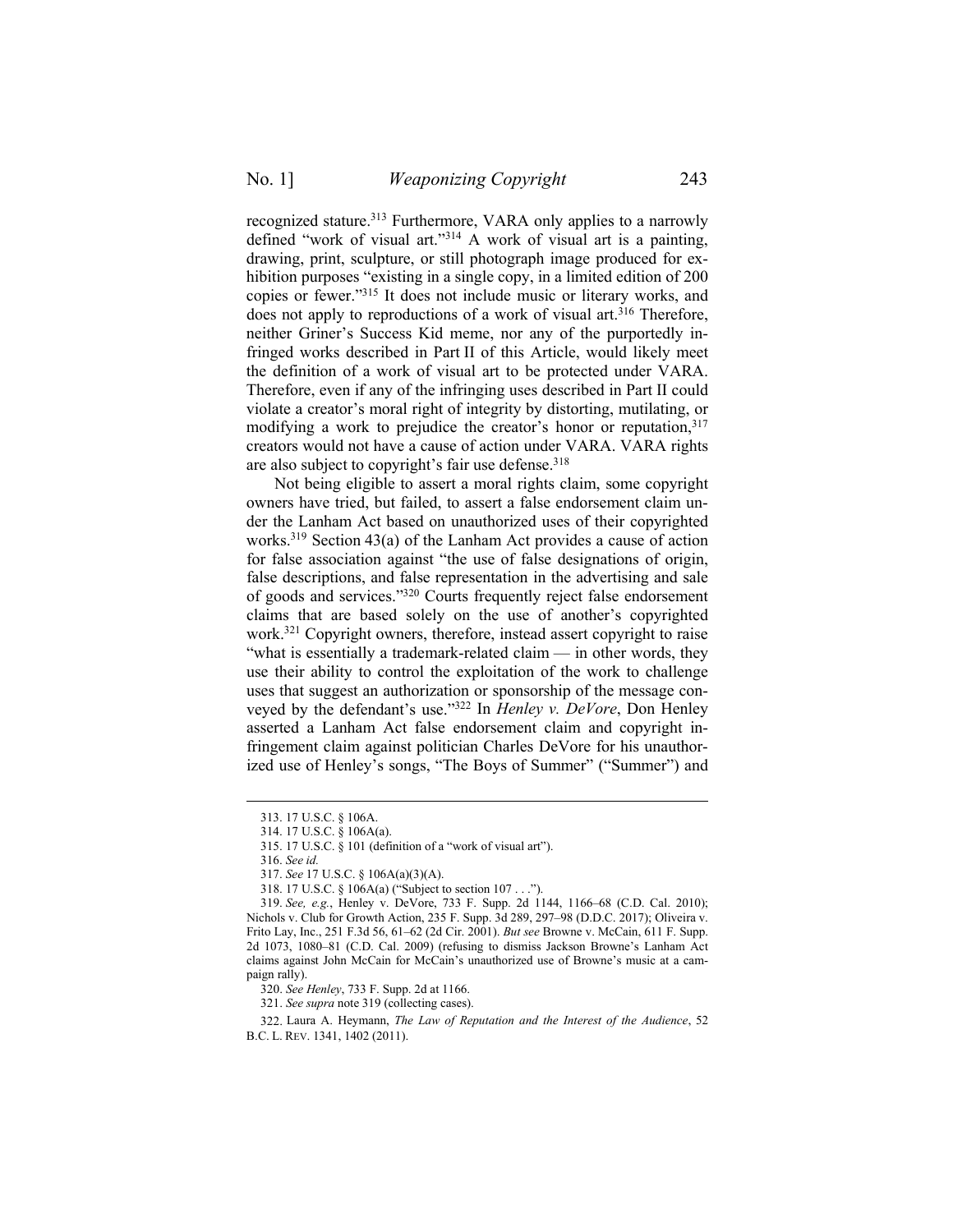"All She Wants to Do is Dance."323 Summer, written by Henley, described nostalgia for a past summer romance.<sup>324</sup> The iconic song began, "Nobody on the road / Nobody on the beach / I feel it in the air / The summer's out of reach / Empty lake, empty streets / The sun goes down alone / I'm driving by your house / Though I know you're not home . . . . "325 DeVore, a California assemblyman who was seeking the Republican nomination for senate, incorporated Summer into a campaign video criticizing Obama, Nancy Pelosi, and Obama's supporters.326 DeVore rewrote the lyrics from Summer to create and record "The Hope of November" ("November") using the music from Summer.<sup>327</sup> The lyrics for November began, "Obama overload / Obama overreach / We feel it everywhere / Trillions in the breach / Empty bank, empty street / Dollar goes down alone / Pelosi's in the House / So we now all must atone . . . . . . . . . . Henley argued that De-Vore's use of his iconic songs falsely suggested that Henley endorsed DeVore and his political campaign.<sup>329</sup> The court dismissed Henley's false endorsement claim, finding that Henley could not maintain a Lanham Act claim based purely on the use of his songs.<sup>330</sup> Based on the same facts, however, the court granted Henley's summary judgment on his copyright infringement claim, finding that DeVore's unauthorized uses of Henley's songs infringed Henley's copyright.<sup>331</sup> This case is an example of how copyright owners succeed in weaponizing copyright to protect their reputational interests that may not be protected by other laws, such as the Lanham Act.

Finally, while trademark law allows an owner to sue for the dilution by tarnishment of a trademark, there is no similar cause of action for tarnishment of a copyright. Therefore, copyright owners weaponize copyright to protect their works from tarnishment from unsavory

<sup>323.</sup> *See Henley*, 733 F. Supp. 2d at 1147, 1149.

<sup>324.</sup> *Id.* at 1147.

<sup>325.</sup> *Id.* at 1169 App. A.

<sup>326.</sup> *Id.* at 1148.

<sup>327.</sup> *Id.*

<sup>328.</sup> *Id.* at 1169 App. A.

<sup>329.</sup> *Id.* at 1147, 1149.

<sup>330.</sup> *Id.* at 1166–68. The *Henley* court relied on *Oliveira v. Frito Lay, Inc.*, 251 F.3d 56 (2d Cir. 2001). In *Oliveira*, Astrud Oliveira sued Frito Lay for using her 1964 song recording of The Girl from Ipanema in Frito-Lay's television advertisement for Baked Lay's Potato Crisps. *Oliveira*, 251 F.3d at 57–58. Based on the fame of her recording, Oliveira claimed to have earned trademark rights in that recording, and that the public recognized it as designating her as a singer. *Id.* at 59*.* Similar to *Henley*, the *Oliveira* court did not agree that a performer could hold a trademark in her own musical performance. *Id.* at 62; *Henley*, 733 F. Supp. 2d at 1167. But dissimilar to Henley, Oliveira did not hold the copyright in the recording of her musical performance, and ultimately lost her case against Frito Lay. *Oliveira*, 251 F.3d at 58, 63*.*

<sup>331.</sup> *Henley*, 733 F. Supp. 2d at 1164.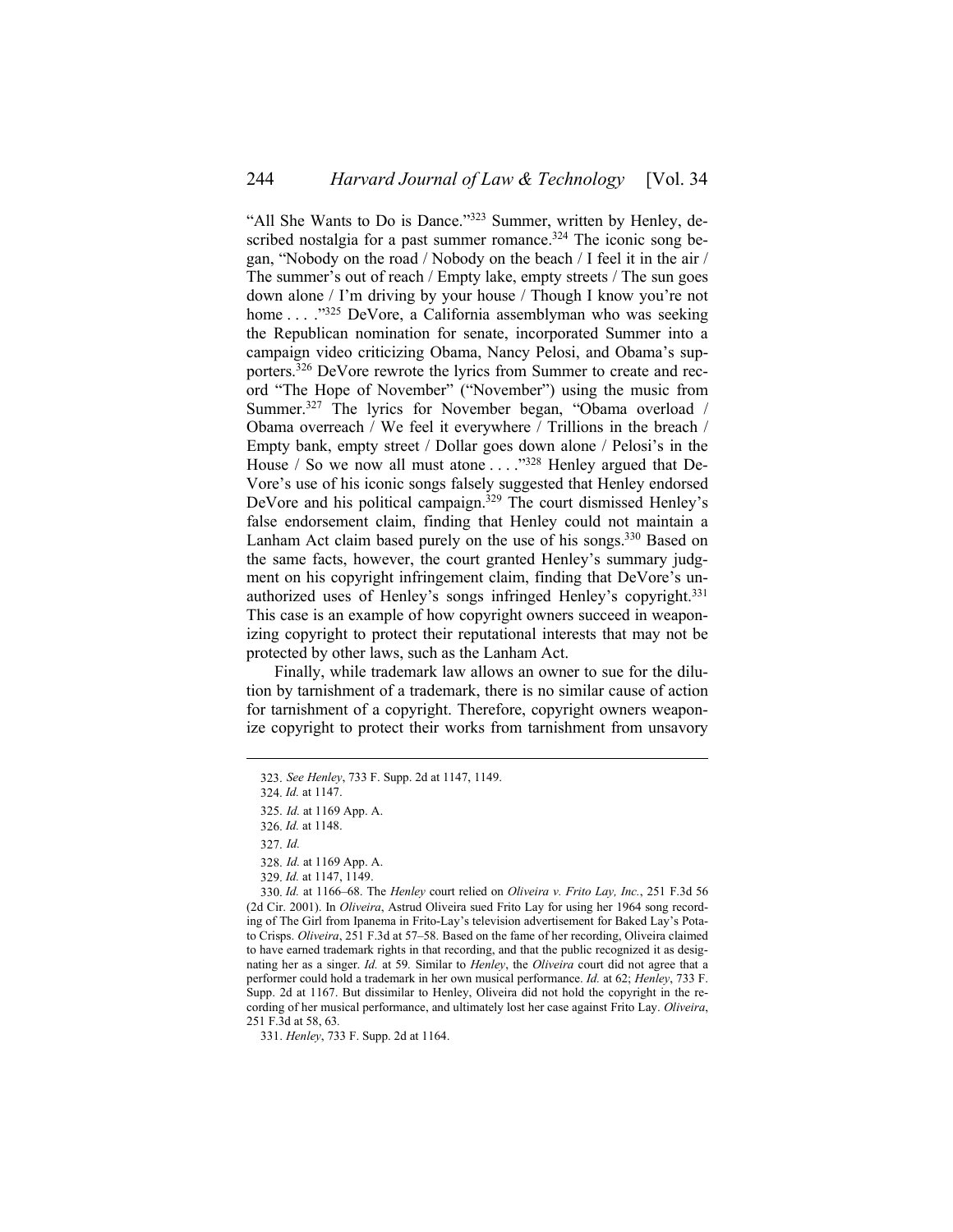or degrading uses.332 Matt Furie's lawsuit against Infowars and other unauthorized racist uses of Pepe the Frog is an example of a copyright owner weaponizing copyright to prevent the tarnishment and disparaging association of his copyrighted work.<sup>333</sup> Pepe the Frog is perhaps the most notorious example of an expressive work that was appropriated as a meme and deliberately tarnished and radicalized by white supremacists and the alt-right. Furie asserted copyright against altright and other racist uses of Pepe to prevent the further tarnishment of Pepe the Frog and stop its association with racism and hate.334 Under trademark law, trademark owners can assert a claim for trademark dilution by tarnishment if a defendant uses the mark on unwholesome, disparaging, or inferior services "that may create a negative association with the goods or services covered by the famous mark."335 The racist and hateful uses of Pepe the Frog certainly tarnished Furie's expressive work, to the point where it risked becoming more associated with white supremacy and anti-Semitism than its original meaning.336 Nevertheless, there is no claim for dilution by tarnishment of copyrighted works,337 and Furie's best choice to save Pepe was to weaponize copyright against these hateful uses of his work.

Several factors contribute to copyright's function as a weapon *par excellence* for copyright owners to achieve noncopyright objectives. One of those factors is the gaps or limitations in our legal system that do not effectively protect privacy interests, reputational interests, moral rights, or dignitary interests in copyrighted works. In the instances described above, it appears that copyright has moved in to fill the gaps left by privacy and other laws, and created a more efficient way to protect those personal interests. Other factors that contribute to the increase in copyright weaponization are the limited First Amendment scrutiny afforded to copyright claims, the DMCA's powerful extrajudicial regime, and the very few legal hurdles placed in the way of copyright weaponization. All of these factors together make copy-

[https://perma.cc/BM5P-L6SF]; Mele, *supra* not[e 153.](#page-28-0) 

<sup>332.</sup> *See* Buccafusco & Fagundes, *supra* note [1,](#page-4-0) at 2469 ("[C]oncern for sacredness and defilement are commonplace in copyright disputes.").

<sup>333.</sup> *See* Frye, *supra* not[e 147,](#page-27-1) at 20:45–30:00, 26:40–27:00.

<sup>334.</sup> *Id.*

<sup>335.</sup> Ringling Bros.-Barnum & Bailey Combined Shows, Inc. v. Utah Div. of Travel Dev., 955 F. Supp. 605, 614 (E.D. Va. 1997).<br>336. See Pepe the Frog,

<sup>336.</sup> *See* Pepe the Frog, *General Hate Symbols*, ADL, https://www.adl.org/education/references/hate-symbols/pepe-the-frog

<sup>337.</sup> To be clear, I am not arguing here that there *should* be a dilution by tarnishment cause of action for copyright. There are criticisms of the Lanham Act's trademark dilution provisions, and those identified problems and critiques would likely extend to the creation of any form of copyright dilution by tarnishment cause of action. *See generally* Rebecca Tushnet, *Gone in Sixty Milliseconds: Trademark Law and Cognitive Science*, 86 TEX. L. REV. 507 (2008).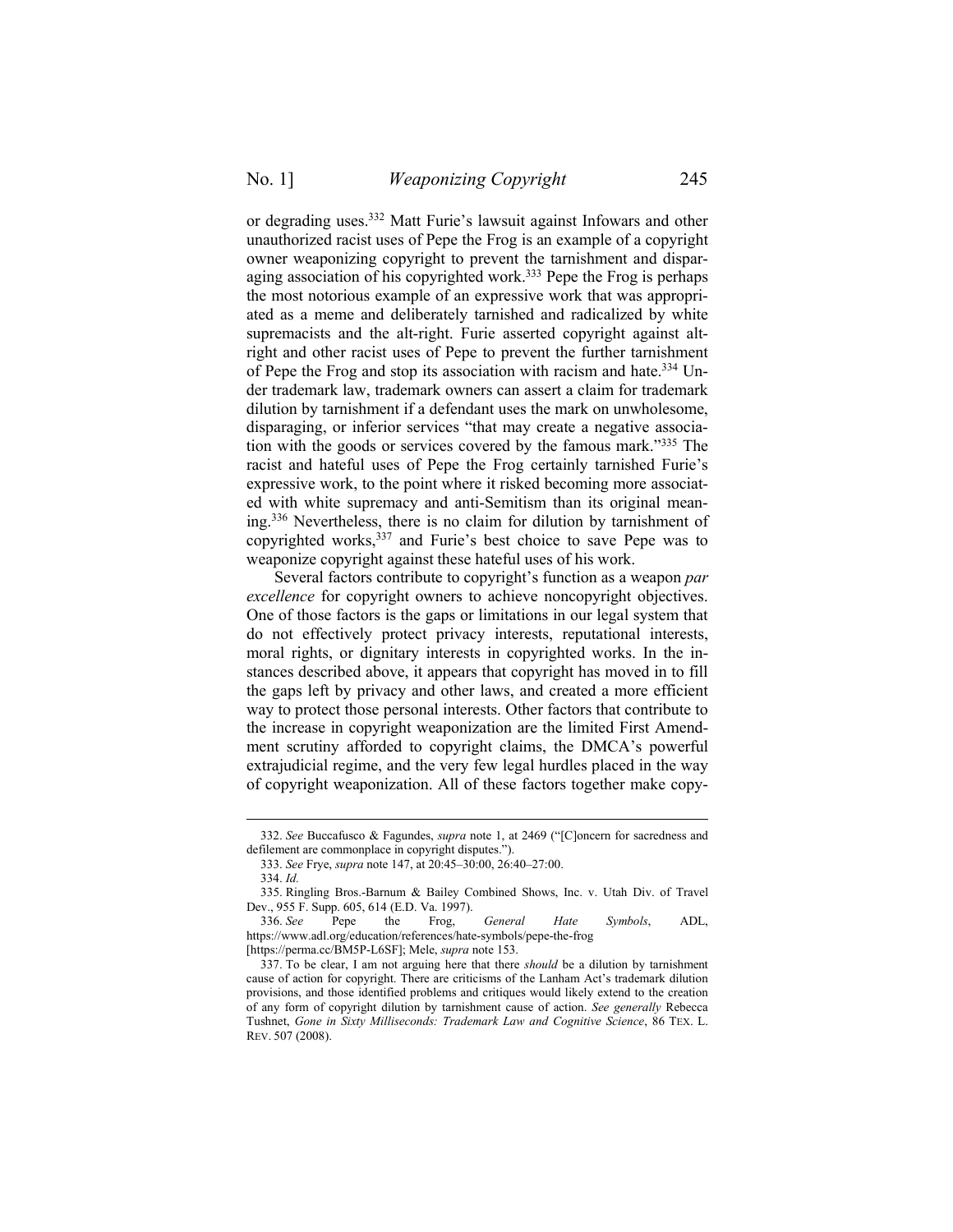<span id="page-54-0"></span>right an attractive solution to achieve the many noncopyright objections described in this Article.

### IV. WHAT TO DO ABOUT COPYRIGHT WEAPONIZATION?

As detailed in Part [II](#page-7-0) of this Article, copyright owners weaponize copyright to silence and erase facts, suppress criticism and critical speech, punish and retaliate, protect moral rights and reputation, and preserve privacy. Part [III](#page-34-0) explained why copyright owners choose to weaponize copyright instead of relying on other legal solutions to achieve their objectives. As detailed in that Part, weaponizing copyright offers many benefits to copyright owners that other legal solutions do not. This Part explores the different proposals on handling copyright weaponization.

There are three main approaches to handling copyright weaponization. One approach is to reject all uses of copyright to protect noneconomic interests, including personal interests. A second approach is to accept copyright's ability to protect important privacy interests, but to reject all other noncopyright uses of copyright. The third approach is to recognize copyright's use for multiple purposes, including to protect personal interests such as privacy, reputation, and dignity and moral rights in copyrighted works. This Part explains each of these approaches, critically examines the benefits and concerns of each one, and assesses whether there is a fair and just way to handle the increasingly widespread practice of copyright weaponization.

# *A. Reject Copyright Weaponization*

<span id="page-54-1"></span>There are strong reasons to limit copyright to protecting economic interests in copyrighted works. Copyright is justified though the utilitarian theory which posits that creators will create works based on copyright law's promise of market exclusivity.<sup>338</sup> Therefore, because the very existence of copyright is justified by this market rationale, this approach would support the notion that copyright owners should only assert their copyright when their market exclusivity is threatened. Limiting copyright assertions to only instances where a copyright owner's objective is to protect economic interests in their copyrighted works may also be the cleanest and clearest rule to limit censorial uses of copyright that impede speech or limit dissemination of information. Rejecting any uses of copyright to protect personal interests such as privacy, reputation, moral rights, or dignitary interests would further

<sup>338.</sup> *See* Balganesh, *supra* note [7,](#page-7-1) at 8 (explaining the generally accepted market rationale theory of copyright).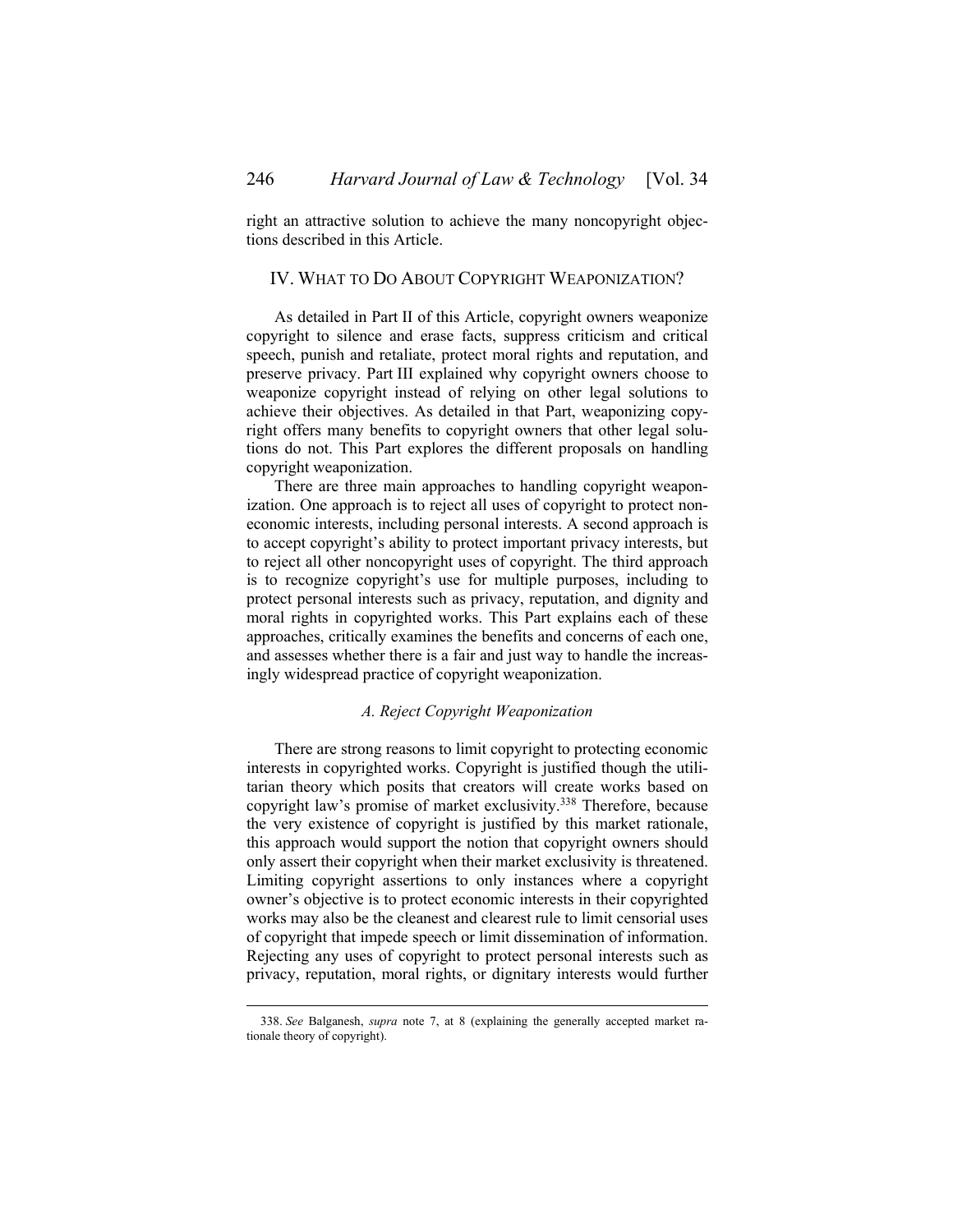copyright's goal of disseminating information. There is strong support for this approach.<sup>339</sup>

For instance, Judge Margaret McKeown rejects assertions of copyright that are incompatible with copyright and its function as the engine of free expression, including using copyright to protect privacy.340 While sympathetic to copyright owners with limited legal solutions to protect their privacy or prevent dissemination of intimate information, McKeown maintains that "copyright cannot be everything to everybody. Our legal system . . . protects the expression of ideas. No matter how noble and important the values of privacy and protection of reputation, copyright is not the direct vehicle for their vindication."341 Specifically, McKeown emphasizes that "the protection of privacy is not a function of the copyright law,"342 and "a trumped up copyright claim" invoked to remedy personal harms, rather than economic harms, "cannot justify censorship in the guise of authorship."343

Similarly, Professors Christopher Buccafusco and David Fagundes advocate for policing of "the role of non-incentive-based objections to unauthorized use" of copyrighted works, and reject copyright asserted against "unauthorized uses of . . . works that are entirely divorced from reasons for [their] creat[ion]."<sup>344</sup> For instance, responding to concerns about unauthorized uses of copyrighted works tarnishing or degrading those works, they hold firm that "[e]x post anxieties about uses that tarnish or degrade a work or that upset the author's sense of fairness should not be remedied by copyright law."345 Instead, copyright should only support a copyright owner if the unauthorized use of their work would undermine their desire to create new works.346 Buccafusco and Fagundes support their argument by noting the high cost but low reward to the public when copyright owners use copyright to protect personal rather than economic

<sup>339.</sup> *See, e.g.*, Keller, *supra* note [288,](#page-47-0) at 36–37 ("[E]ven if copyright can be contorted to cover a case like the Ashley Madison case," where copyright owners assert copyright in order to remove personal information online, "perhaps it should not. This contortion has the potential to create both doctrinal and practical problems, including . . . providing perverse incentives to copyright owners."); Pierre N. Leval, *Toward a Fair Use Standard*, 103 HARV. L. REV. 1105, 1130 (1990) ("[C]opyright law is grotesquely inappropriate to protect privacy and obviously was not fashioned to do so."); McKeown, *supra* note [229,](#page-38-0) at 16.

<sup>340.</sup> McKeown, *supra* not[e 229,](#page-38-0) at 7–8.

<sup>341.</sup> *Id.* at 16.

<sup>342.</sup> *Id.* at 7 (citing Garcia v. Google, 786 F.3d 733, 745 (9th Cir. 2015) (en banc) (quoting Bond v. Blum, 317 F.3d 385, 395 (4th Cir. 2003))).

<sup>343.</sup> *Id.* at 1.

<sup>344.</sup> Buccafusco & Fagundes, *supra* not[e 1,](#page-4-0) at 2484.

<sup>345.</sup> *Id.*

<sup>346.</sup> *Id.* at 2485.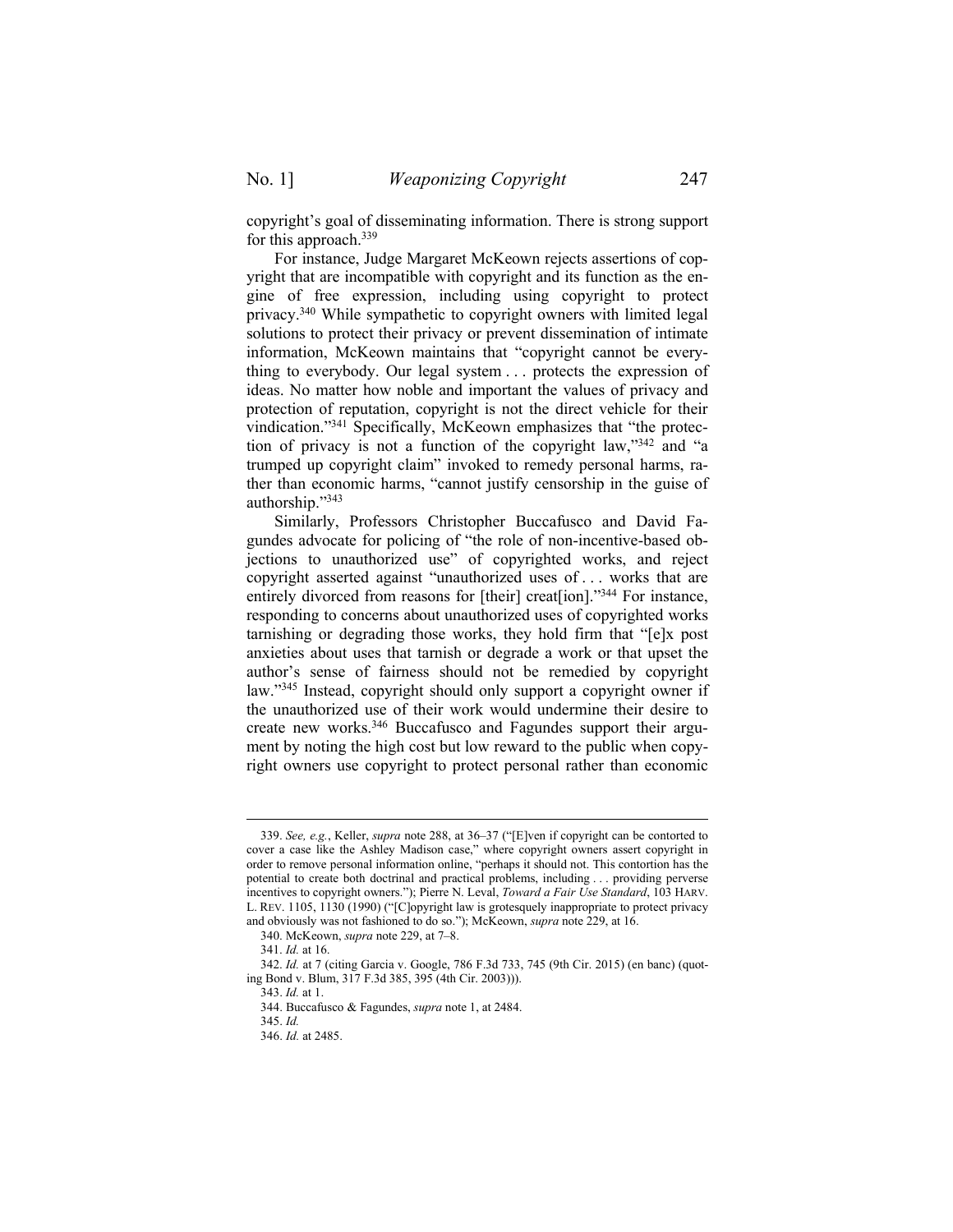interests in their works. $347$  The public suffers a loss when work is removed from the public due to copyright. Where that copyright is used to vindicate personal interests, but not to protect the owner's creative incentives, the public suffers a loss without benefitting from a corresponding gain.<sup>348</sup> Because of this resulting imbalance, Buccafusco and Fagundes maintain that "[w]hen there is no reason to think that the defendant's copy will substitute for the author's work, there is no threat to the author's creative incentives, and thus, no need for copyright protection."349

Professor Jeanne Fromer likewise highlights two problems when copyright is used to protect noncopyright interests. First, copyright was "designed with particular scenarios in mind, and [its] costs and benefits are attuned to those scenarios."350 Therefore, when copyright owners weaponize copyright, they are asserting their copyright outside of those scenarios, which "can impose greater cost on society than the intellectual property laws had anticipated without concomitant benefit."351 Second, Fromer warns that in legal decisions involving copyright asserted to protect personal interests, courts are not always explicit about whether the copyright owner's personal motives influenced the court's ruling.352 For instance, there may be cases in which a court takes into consideration the copyright owner's noncopyright motives in granting the infringer's fair use defense, or perhaps takes into consideration the harm to a copyright owner's reputational, dignitary, or privacy interests in denying the infringer's fair use defense. "In these instances, even if the particular judicial rule is sensible for the circumstances of the ill-fitting motivations, it might be a poor rule to impose on plaintiffs with archetypical motivations."353 These poor rules have the potential to distort copyright law and future decisions by being applied to archetypical copyright cases "outside of the contexts in which they were relevant."354 Because of the distortions and harms that may be caused by copyright weaponization, Fromer would limit copyright assertions "that do not bear on the reason for granting . . . copyright protection in the first place."355

<sup>347.</sup> *Id.* at 2487.

<sup>348.</sup> *Id.*

<sup>349.</sup> *Id.* at 2441. *But see* Gordon, *supra* note [252,](#page-42-0) at 1634 ("Market failure should be found only when the defendant can prove that the copyright owner would refuse to license out of a desire unrelated to the goals of copyright — notably, a desire to keep certain information from the public.").

<sup>350.</sup> Fromer, *supra* not[e 2,](#page-6-0) at 587.

<sup>351.</sup> *Id.* at 587.

<sup>352.</sup> *Id.* at 589.

<sup>353.</sup> *Id.* at 589.

<sup>354.</sup> *Id.* at 590.

<sup>355.</sup> *Id.* at 556–57.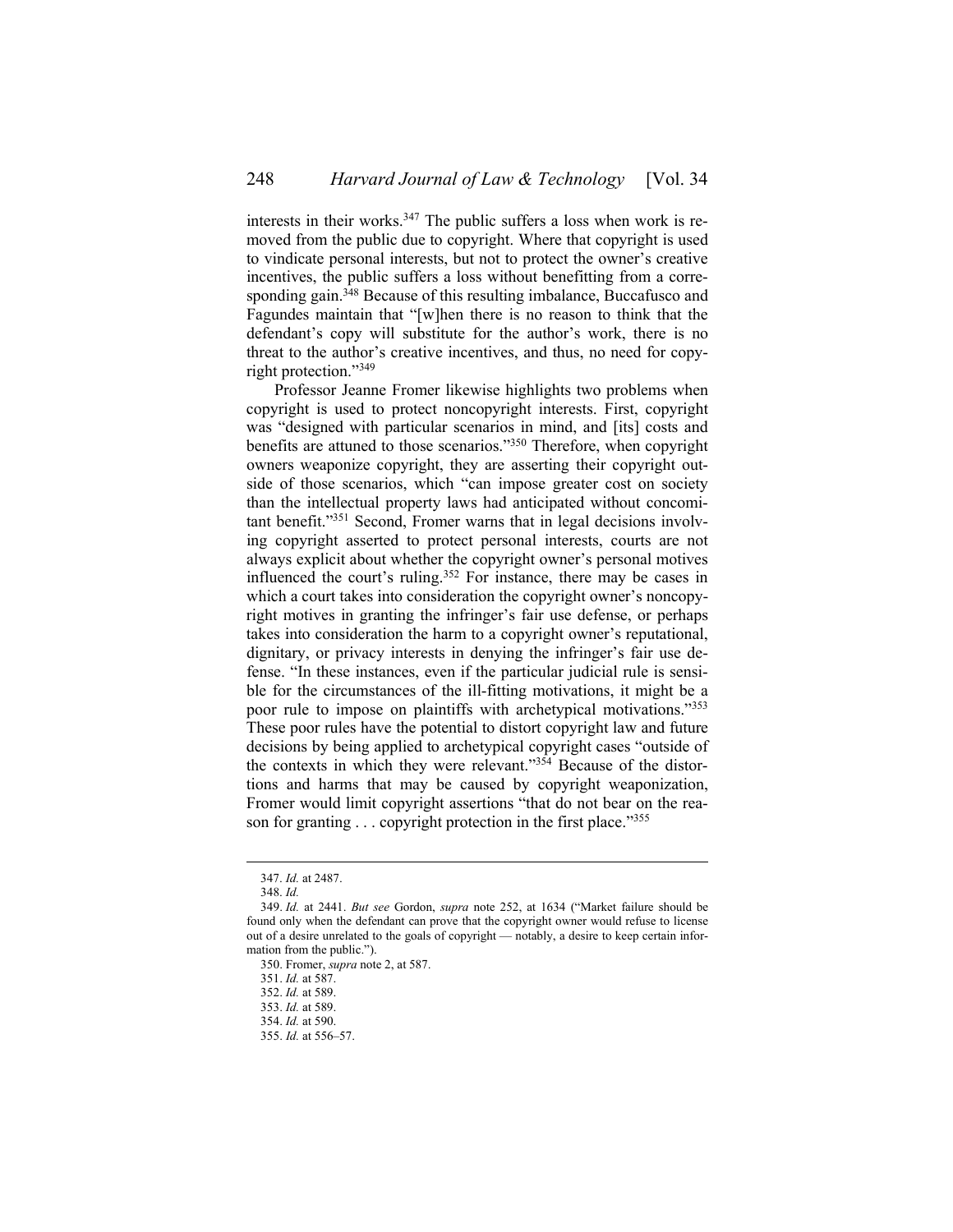While there are solid reasons to reject weaponizing copyright to achieve the noncopyright objectives described in Part [II](#page-7-0) above, there are also concerns with limiting copyright's use only to protect economic interest of the copyrighted work. As a preliminary matter, it can be difficult to accurately determine a copyright owner's economic versus noneconomic objective, especially where the copyright owner may be motivated to achieve multiple objectives.<sup>356</sup> One of those objectives could be to protect the economic interest and income stream from their copyrighted work, while another could be to punish and retaliate or to prevent the association of their works with people or causes that they find morally repugnant.<sup>357</sup> This creates difficulties and uncertainty if any assertion of copyright is to be rejected when the objectives sought are personal.

Another issue to consider is the narrow definition of "economic interests" that copyright concerns. Specifically, copyright protects copyright owners from economic harm from market substitution, not economic harm from criticism that might decrease the demand for the original work.358 Therefore, harm to privacy, safety, or reputation is not harm in the copyright sense.359 At the same time, loss of privacy, safety, and reputation could lead the copyright owner to suffer real economic harm, even if that harm is not specific to the copyrighted work itself. Unauthorized uses can also harm reputation of creators, leading to the loss of future financial opportunities. For instance, many people supposed Furie created Pepe the Frog in support of white supremacy, which harmed his reputation and his ability to later sell children's graphic books.360 Similarly, in *Kienitz v. Sconnie Nation LLC,* the court recognized that the unauthorized use of a photograph:

> may injure [the photographer] Kienitz's long-range commercial opportunities . . . . He promises his subjects that the photos will be licensed only for dignified uses. Fewer people will hire or cooperate with Kienitz if they think that the high quality of his work will make the photos more effective when used against them!361

The plaintiff in *Galvin v. Illinois Republican Party* made a similar argument that the defendant's unauthorized political use of his photo-

<sup>356.</sup> *See infra* Part [V.](#page-66-0)

<sup>357.</sup> *Infra* Part [V](#page-66-0)*.*

<sup>358.</sup> *See* Campbell v. Acuff-Rose Music, Inc., 510 U.S. 569, 592–93 (1994).

<sup>359.</sup> McKeown, *supra* not[e 229,](#page-38-0) at 7.

<sup>360.</sup> *See* Frye, *supra* not[e 147,](#page-27-1) at 49:45–50:00.

<sup>361.</sup> Kienitz v. Sconnie Nation LLC, 766 F.3d 756, 759–60 (7th Cir. 2014).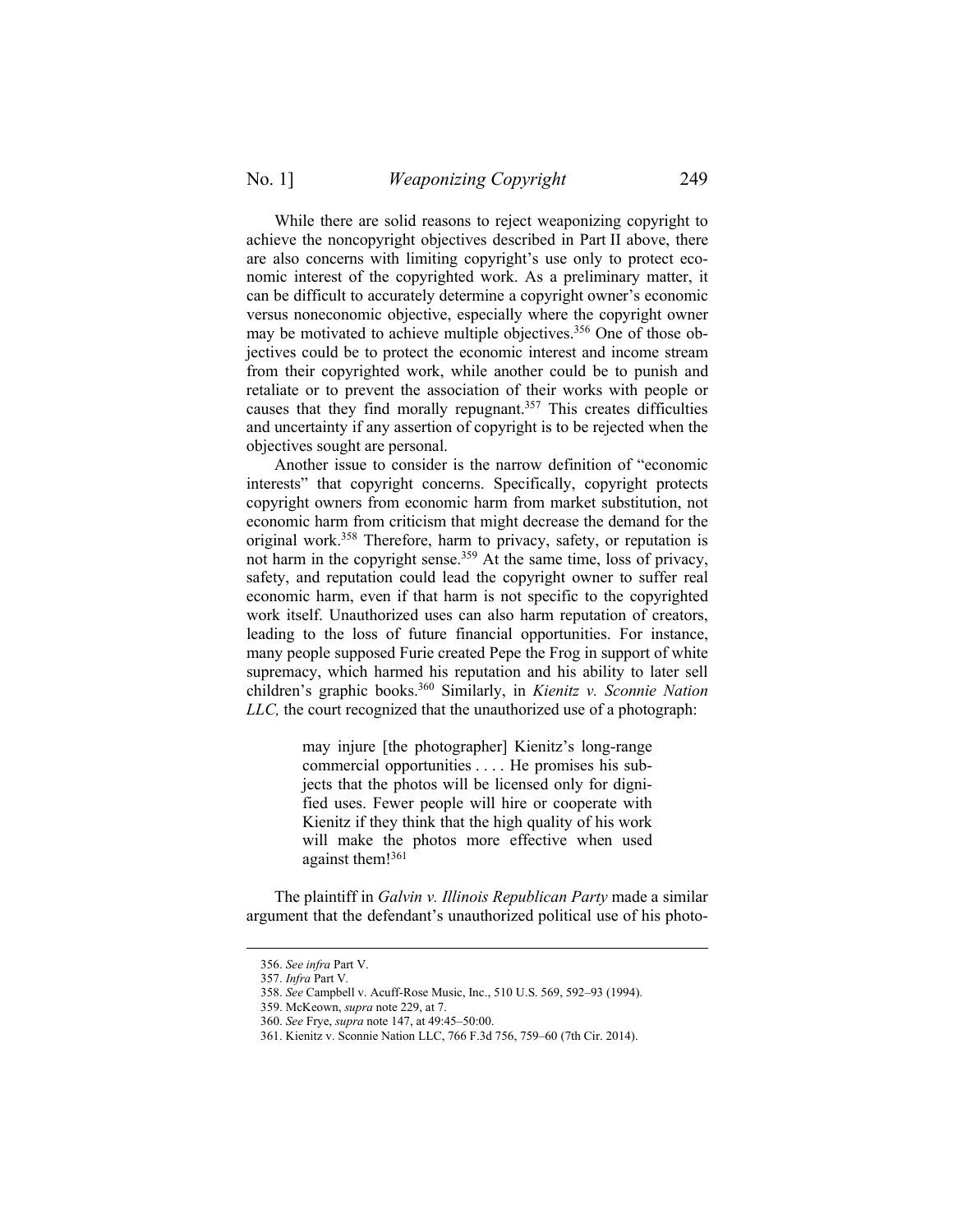graph "harm[ed] the reputation of [the photographer's] subjects and thus the value of his photographs."362 The court in *Galvin* seemed willing to recognize that "such 'negative complements' can impair a plaintiff's 'long-range commercial opportunities' even if a defendant's unauthorized use does not reduce the value derived from the plaintiff's original work."363 Sometimes, tarnishing uses of copyrighted works can also harm the indirect economic interests of the copyrighted work itself. For instance, once Pepe the Frog became an icon of white supremacy and hate, Furie had trouble selling his original Pepe the Frog merchandise.<sup>364</sup> Nevertheless, the Supreme Court was clear that these are not the harms that copyright is meant to prevent:

> [W]hen a lethal parody, like a scathing theater review, kills demand for the original, it does not produce a harm cognizable under the Copyright Act . . . . [T] he role of the courts is to distinguish between biting criticism that merely suppresses demand and copyright infringement, which usurps it.<sup>365</sup>

<span id="page-58-0"></span>Finally, one of the major concerns with limiting copyright use to protect only economic interests is the loss of the only practical solution for individuals to protect their private information and intimate images from dissemination.<sup>366</sup> Because victims of nonconsensual pornography or forced disclosure of private information are often women or sexual minorities, this approach could take away one of the more effective weapons that these already vulnerable individuals have to

<sup>362.</sup> Galvin v. Ill. Republican Party, 130 F. Supp. 3d 1187, 1197 (N.D. Ill. 2015).

<sup>363.</sup> *Id.* at 1196.

<sup>364.</sup> FEELS GOOD MAN (Ready Fictions 2020).

<sup>365.</sup> Campbell v. Acuff-Rose Music, Inc., 510 U.S. 569, 591–92 (1994) (internal quotation omitted); *see also* Gordon, *supra* not[e 252,](#page-42-0) at 1633 ("[W]hile criticism and the like may indeed reduce an owner's receipts, the goal of copyright is to generate incentives for the production of works that satisfy consumer tastes. If a criticism reveals a work's flaws, it is appropriate that demand for the work should decrease.")

<sup>366.</sup> *See, e.g.*, Associated Press, *U.K. Tabloid Must Run Front-Page Statement on Meghan Markle's Legal Win, Judge Rules*, L.A. TIMES (Mar. 5, 2021, 8:02 AM), https://www.latimes.com/entertainment-arts/story/2021-03-05/tabloid-run-front-pagestatement-meghan-markle-legal-win [https://perma.cc/9ZGW-X4GD] (explaining that British tabloid violated Markle's privacy and infringed Markle's copyright when it reproduced

large portions of a private letter that Markle wrote to her father, which her father provided to the tabloids). *But see* Rebecca Tushnet, *Performance Anxiety: Copyright Embodied and Disembodied*, 60 J. COPYRIGHT SOC'Y U.S.A. 209, 238 (2013) ("[C]oncern for the victims of these reprehensible [revenge porn] sites is understandable, but distorting copyright law is not the right solution.").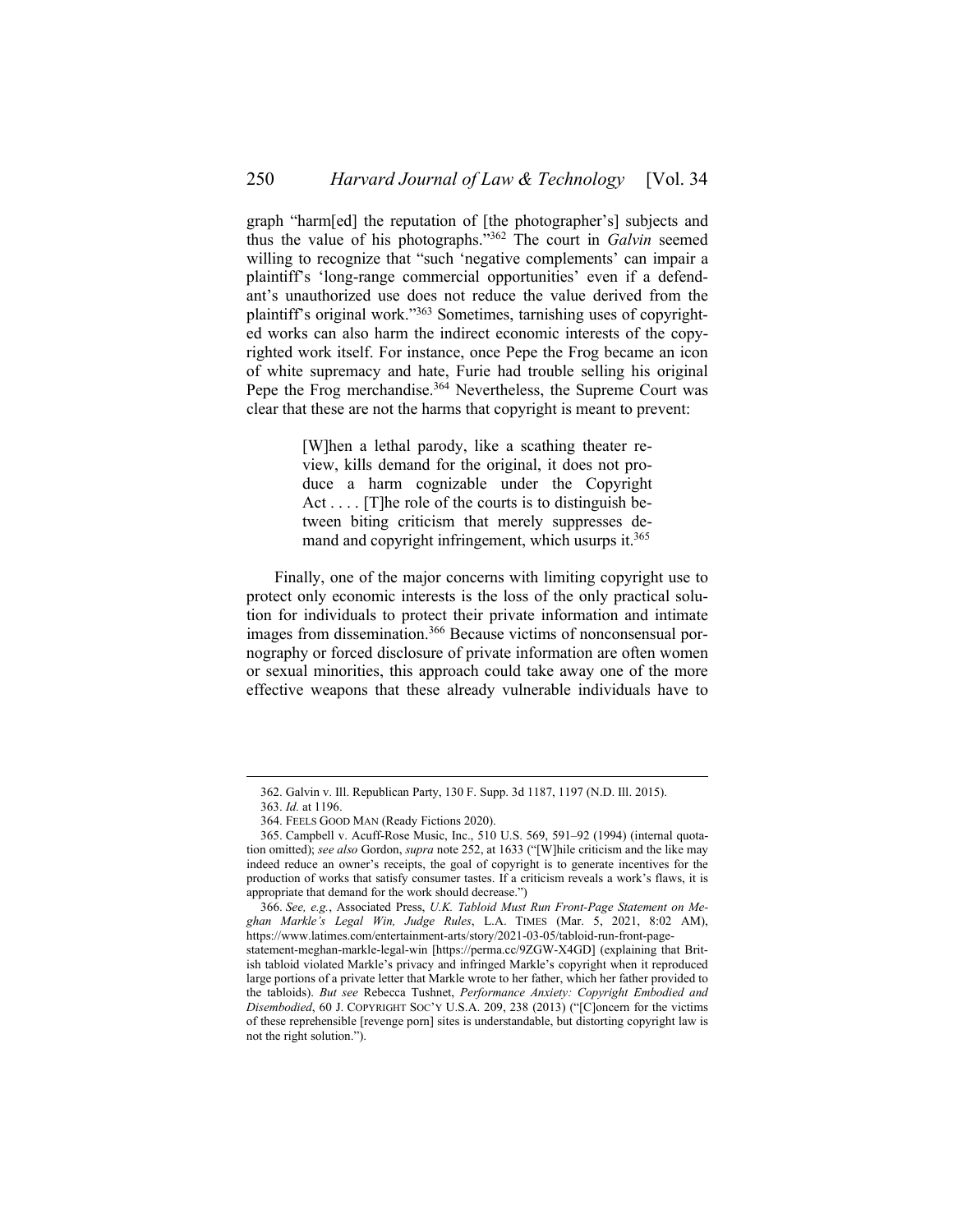<span id="page-59-0"></span>fight back and protect themselves from continued subjugation and harms to their sexual autonomy.<sup>367</sup>

## *B. Accept Copyright Weaponization to Protect Privacy*

There are strong arguments to allow copyright to not only protect economic interests in copyrighted works, but also to be weaponized in limited circumstances to protect privacy. Privacy is an important and legitimate personal interest. As outlined above, because of various limitations in privacy laws, copyright appears to be a superior solution for individuals to protect their private information due both to its efficiency and effectiveness. This approach, endorsing copyright's use to protect privacy interests, enjoys strong support.<sup>368</sup>

As a preliminary matter, Professor Shyamkrishna Balganesh challenges the commonly accepted understanding that traditional uses of copyright were limited to protecting only economic interests in copyrighted works.<sup>369</sup> He argues that privative copyright claims, or actions brought to prevent dissemination of private and personal works, "are almost as old as Anglo-American copyright law itself" and trace their acceptance to early English law from the 1700s. <sup>370</sup> These privative copyright claims are asserted to protect personal rather than economic interests in the copyright works, specifically, to protect copyright owners' privacy and dignitary interests. Balganesh argues for consideration for using copyright to protect the dissemination of private information in cases where the copyright owner is the creator, the work has remained private, and the work is revelatory of the author's identity.371 This would allow, for instance, nonconsensual pornography victims to assert copyright to prevent the dissemination of the intimate images that they took of themselves,<sup>372</sup> or Meghan Markle to assert copyright against the tabloids that reproduced her private letter to her father.373

<sup>367.</sup> *See, e.g.*, Tehranian, *supra* not[e 234,](#page-39-1) at 362–64; Bambauer, *supra* not[e 293,](#page-47-1) at 2044 ("[Revenge porn] distribution risks worsening tenacious social mores that treat those who engage in sex differently based upon gender, and it may cause victims to internalize those norms."); Gilden, *supra* not[e 7,](#page-7-1) at 82–84.

<sup>368.</sup> *See, e.g.*, Balganesh, *supra* not[e 7,](#page-7-1) at 6–7; Goldman & Silbey, *supra* note [7,](#page-7-1) at 943– 46; Bambauer, *supra* not[e 293,](#page-47-1) at 2048–49; Levendowski, *supra* not[e 10,](#page-8-1) at 439.

<sup>369.</sup> Balganesh, *supra* not[e 7,](#page-7-1) at 37.

<sup>370.</sup> *Id.* at 37, 40–41 (describing the earliest privative copyright case, *Thompson v. Stanhope*, where a court enjoined a widow's publication of her late-husband's letters where his heirs argued that the letters' publication would harm the late-husband's reputation and honor).

<sup>371.</sup> *See id.* at 61–62.

<sup>372.</sup> *See* Fink, *supra* not[e 184.](#page-32-1)

<sup>373.</sup> *See* Associated Press, *supra* not[e 366.](#page-58-0)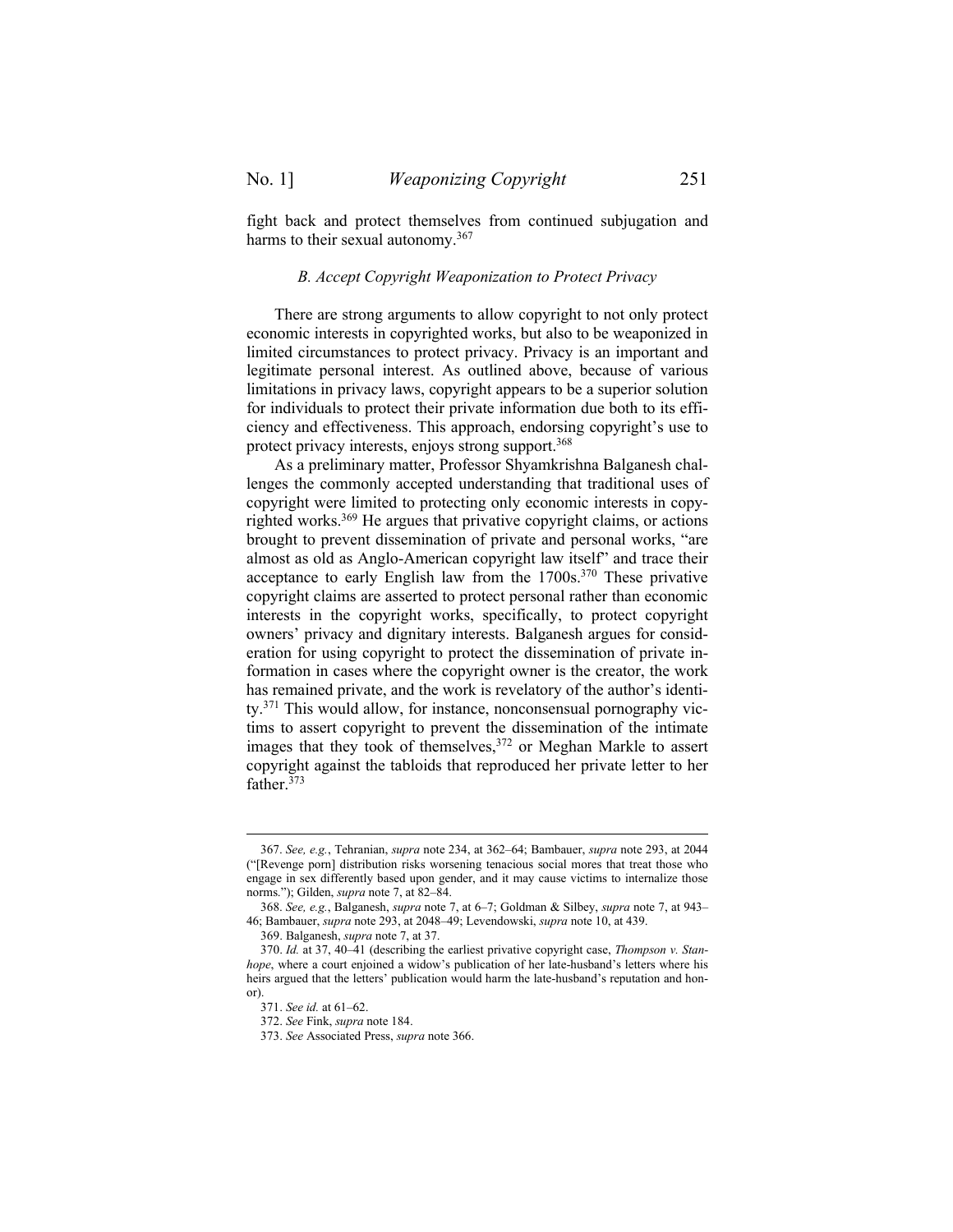Similarly, Goldman and Silbey would permit copyright owners to weaponize copyright in the limited circumstance where the goals of copyright and privacy converge.374 This would involve asserting copyright to protect "never-disseminated works during the author's lifetime, where unapproved dissemination, or even the threat of such dissemination, can undermine the author's intellectual freedom and thus authorial productivity."375 Goldman and Silbey consider and illustrate this limited circumstance in different forms of works where copyright could align with privacy goals, including never- and limited-disseminated works, heirs and nostalgic remembrances, and photos and videos.376 In spite of the possibility of this limited circumstance existing, they warn that "[i]n most instances . . . using copyright to protect privacy produces untenable conflicts with fundamental rights, such as the right of free speech and the public interest in science and self-government that free speech promotes."377

Because of the limitations on privacy torts and other legal solutions to protect privacy,  $378$  a few scholars specifically recognize the benefit of allowing victims of nonconsensual pornography to weaponize copyright to defend themselves against public dissemination of their intimate images. Professor Derek Bambauer, for instance, advocates for the use of copyright to address the problem of nonconsensual pornography.379 He justifies his proposal to use copyright to combat nonconsensual pornography with copyright's traditional utilitarian theory.380 Specifically, Bambauer argues that protecting intimate images from dissemination would incentivize the creation of those images, because creators would be able to rely on copyright to assert control over how and when those images are used and shared.381 Professor Amanda Levendowski also supports using copyright to combat revenge porn.382 Similar to Bambauer, Levendowski recognizes nonconsensual pornography as "a perfect example of the ways in which

<sup>374.</sup> Goldman & Silbey, *supra* not[e 7,](#page-7-1) at 989.

<sup>375.</sup> *Id.* at 989*.*

<sup>376.</sup> *Id.* at 970–88 (in each instance, while recognizing that sometimes it seems appropriate to provide copyright protection in limited circumstances, Goldman and Silbey find other closely related circumstances where distorting copyright could undermine copyright's social balance).

<sup>377.</sup> *Id.* at 989.

<sup>378.</sup> *See supra* Section [III.](#page-34-0)[B.](#page-45-0)

<sup>379.</sup> Bambauer, *supra* not[e 293,](#page-47-1) at 2052.

<sup>380.</sup> *Id.* at 2031–32, 2039–42.

<sup>381.</sup> *Id.* at 2031–32, 2051–52 ("[T]he typical answer to non-consensual distribution is for people to avoid creating intimate media in the first place. Thus, in the absence of a copyright-based approach . . . we will likely forgo the real and significant benefits that accrue to partners who consensually employ these materials."). *See also* Levendowski, *supra* not[e 10,](#page-8-1) at 442.

<sup>382.</sup> *See generally* Levendowski, *supra* not[e 10.](#page-8-1)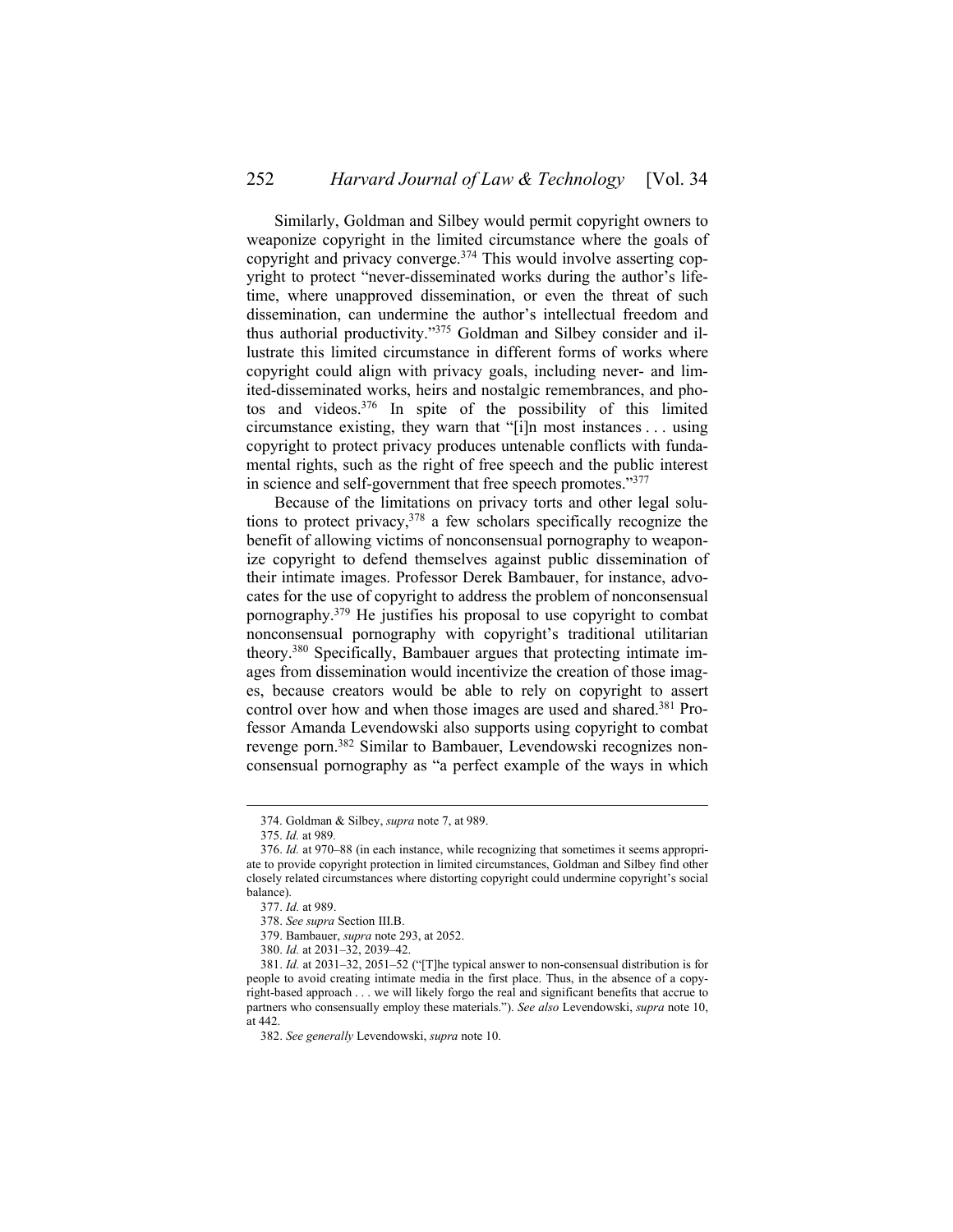negative copyrights incentivize creation: those images would never have been shared if victims did not believe they could control who saw them."<sup>383</sup> Levendowski justifies the use of copyright to fight nonconsensual pornography based upon the gaps in legal solutions available to victims.384 Professor Ann Bartow similarly recognizes the ability of victims of nonconsensual pornography to own copyright to their intimate imagery in an effort to "use the notice and takedown provision of the DMCA to try to reign in the online distribution of works of revenge pornography."385

Privacy is an important and legitimate interest that is not appropriately protected by current privacy laws, especially in the online context. Therefore, it seems reasonable to allow copyright to fill the gap in privacy laws and permit copyright owners to weaponize copyright to protect this important personal interest. There are, however, concerns with this approach, as it could be both over- and underinclusive. Consider the *Hill* case where two private individuals' engagement photo, capturing one of their happiest moments, was disseminated by a hate group to denigrate and disparage their very union.386 In that instance, because the couple had first shared their engagement photo online to celebrate their union, some of the approaches advocated in this section may not permit copyright to be weaponized to prevent this violation of privacy. Therefore, limiting this approach to works that have never been disseminated can be under-inclusive if the goal is to provide certain control over the dissemination of personal images and information.

On the other hand, this approach could also become overinclusive. As discussed below, there is a thin line between weaponizing copyright to protect privacy and weaponizing copyright to hide information and erase history.387 Take, for instance, the dispute between Slade Neighbors and his ex-partner Veronica Monger.<sup>388</sup> Neighbors clearly wanted to silence Monger and protect his reputation by asserting copyright to wipe evidence of his abusive history. At the same time, he was also motivated to protect his private text messages and e-mails to his intimate partner. If copyright is weaponized to broadly protect private information, Neighbors might be able to succeed in using copyright to silence Monger and suppress facts evincing his abusive behavior. Similarly, Harvey Weinstein's orchestrated attempt to silence his victims and suppress the content and publication

<sup>383.</sup> *Id.* at 442.

<sup>384.</sup> *Id.* at 428–37.

<sup>385.</sup> Ann Bartow, *Copyright Law and Pornography*, 91 OR. L. REV. 1, 45 (2012).

<sup>386.</sup> *See supra* Section [II](#page-7-0)[.E.](#page-31-1)

<sup>387.</sup> *See infra* Part [V.](#page-66-0)

<sup>388.</sup> *See supra* Section [III.](#page-34-0)[A.](#page-35-0)[2;](#page-37-0) *infra* Part [V.](#page-66-0)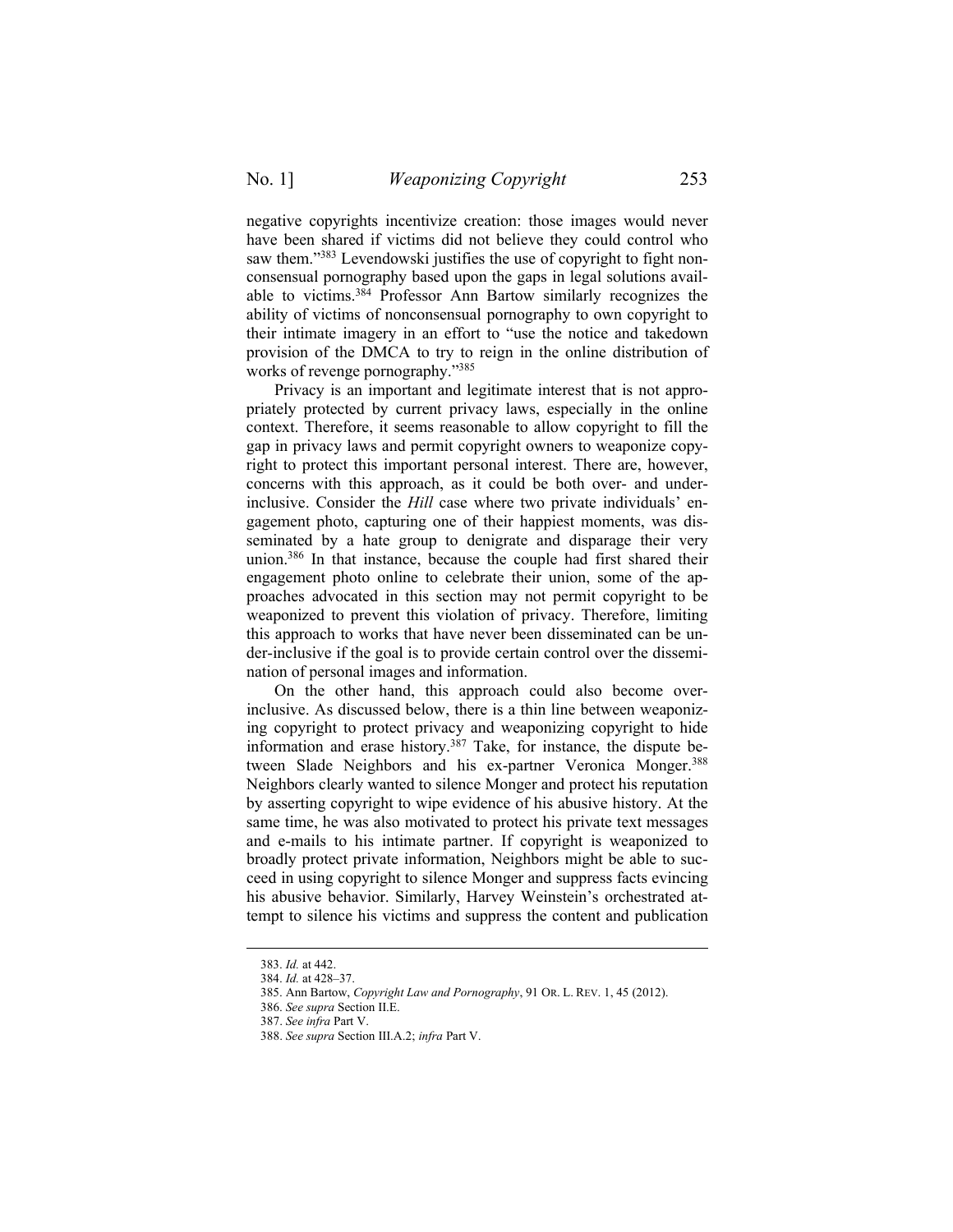of Ronan Farrow's report389 could also be viewed as an attempt to weaponize copyright to protect Weinstein's privacy — even though the information he attempted to keep private was his history of pressuring women for sex. Other examples include *Monge v. Maya Magazines*, involving a celebrity's assertion of copyright to hide her secret marriage,390 *Four Navy SEALS v. Associated Press*, involving military members asserting copyright to prevent criticism of their behavior,<sup>391</sup> and Jehovah's Witnesses' copyright suit against Faith Leaks to prevent dissemination of their yet-published religious videos.<sup>392</sup> Advocating for copyright to be weaponized to protect privacy interests might serve victims of nonconsensual pornography and victims of other forms of forced disclosure of private information and allow them to control the removal or dissemination of their personal content or images. However, it could also open the door for copyright owners to claim protection of privacy interests when their ultimate goal is to suppress unwelcomed speech and silence and erase information and facts. As discussed further in Part [V](#page-66-0) below, this approach can be particularly vulnerable to issues of "blurry lines and overlapping objectives."393

### <span id="page-62-0"></span>*C. Support Copyright Weaponization to Protect Personal Interests*

While no proposed approach supports copyright owners who use copyright to silence victims or suppress speech, several scholars do accept the benefits of weaponizing copyright to protect personal interests, including privacy interests, and also interests implicating dignity, autonomy, moral rights, and other emotional and cultural interests.

For instance, Professor John Tehranian recognizes an exception for copyright owners who assert copyright to vindicate dignitary or privacy interests.394 While Tehranian generally criticizes the use of copyright for censorial purposes, including to suppress the dissemination of fact, he distinguishes copyright asserted to protect dignitary interests from copyright asserted for censorial motives. The former involves copyright owners who use copyright to prevent their highly creative works "from unwanted derivation that undermine the integrity of the work."395 The latter involves copyright owners who attempt to limit the use of factual works. $396$  Tehranian might, for example,

393. *See infra* Part [V.](#page-66-0)

<sup>389.</sup> *See supra* Section [II](#page-7-0)[.B.](#page-15-0) 

<sup>390.</sup> *See supra* Section [II](#page-7-0)[.E.](#page-31-1)

<sup>391.</sup> See *infra* Part [V.](#page-66-0)

<sup>392.</sup> *See supra* Section [II](#page-7-0)[.C.](#page-22-0) 

<sup>394.</sup> *See* Tehranian, *supra* note [2,](#page-6-0) at 280–82.

<sup>395.</sup> *Id.* 280–82.

<sup>396.</sup> *Id.* 282.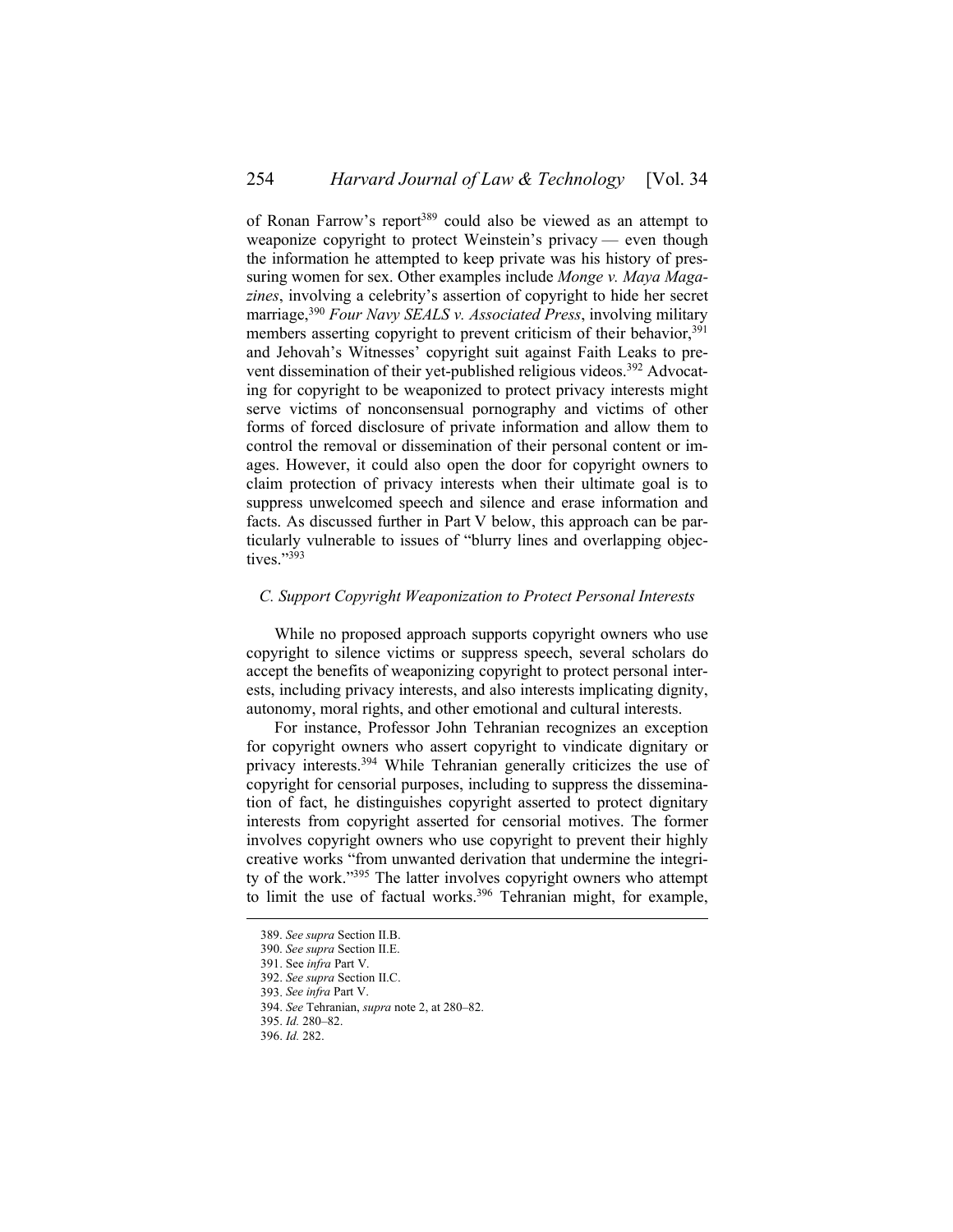excuse musicians who assert copyright against unauthorized political uses of their works by politicians such as Trump because the musicians "may not wish for their creative output to become associated with causes that might undermine the perceived meaning of their works."<sup>397</sup> Even though these musicians might also be motivated to censor Trump, their "desire to suppress the . . . particular expression may have served as an animating factor in the decision to file suit. But it was not the primary motivator."398 To Tehranian, this is distinguishable from copyright owners that assert copyright to censor "expression of basic facts or commentary on matters of public concern."<sup>399</sup>

Professor Andrew Gilden acknowledges that "IP is doing work that it was not intended to do. And this is ok."400 He recognizes copyright's ability to empower individuals to assert autonomy and control over their life stories through "some degree of control over images, sounds, and texts."<sup>401</sup> In that sense, copyright "becomes inseparable from autonomy, self-definition, and identity development,"402 and provides traditionally "marginalized groups . . . [a] discursive space for their own meaningful cultural participation."403 Gilden acknowledges that copyright law "may have been designed with a narrow set of market-oriented concerns in mind," but argues that it "can evolve into a more capacious tool for managing boundaries in a social media environment and addressing a broader set of concerns."404 In fact, Gilden proposes certain reforms to allow the law to "embrace<sup>[]</sup> a more pluralistic notion of IP values," including anonymizing copyright registrations with the U.S. Copyright Office to prevent private information or intimate images from becoming part of the public record.405

Some scholars argue for even broader uses of copyright to prevent and remedy personal harms that unauthorized uses of copyrighted works may cause, such as harms to reputation, dignity, and moral rights.406 Professor Madhavi Sunder, for instance, recognizes copyright "as more than a mere tool for incentivizing creativity," but also as a framework that "regulate[s] the cultural meanings and social rela-

<sup>397.</sup> *See id.* at 281.

<sup>398.</sup> *Id.*

<sup>399.</sup> *Id.* at 282.

<sup>400.</sup> Gilden, *supra* not[e 7,](#page-7-1) at 68.

<sup>401.</sup> *Id.* 106.

<sup>402.</sup> *Id.*

<sup>403.</sup> *Id.* at 107.

<sup>404.</sup> *Id.* at 110.

<sup>405.</sup> *Id.* at 112.

<sup>406.</sup> *See, e.g.*, Jane C. Ginsburg, *Have Moral Rights Come of (Digital) Age in the United States?*, 19 CARDOZO ARTS & ENT. L.J. 9, 14 (2001); Roberta Rosenthal Kwall, *"Author-Stories": Narrative's Implications for Moral Rights and Copyright's Joint Authorship Doctrine*, 75 S. CAL. L. REV. 1, 24 (2001).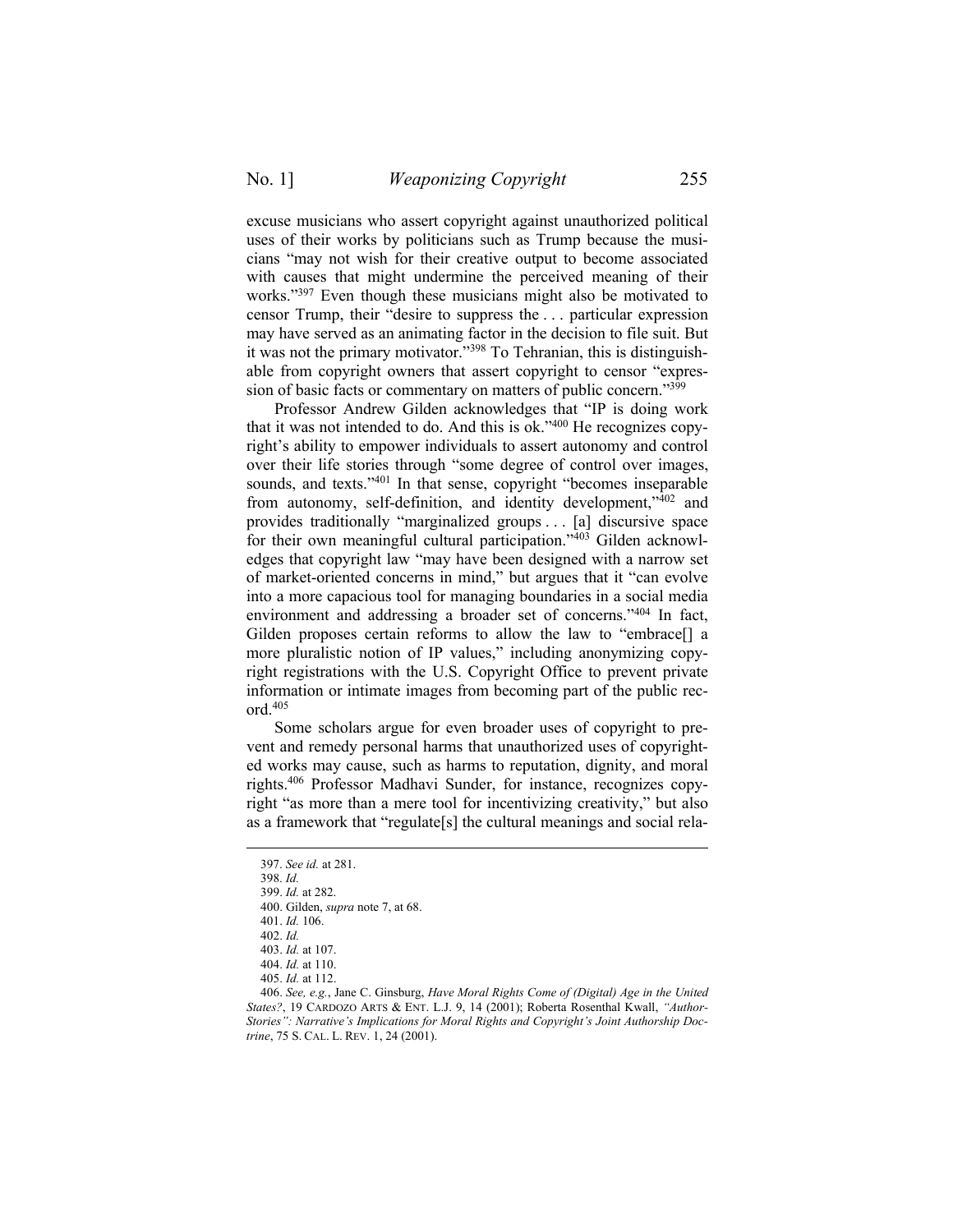tions that flow from" cultural creations and artifacts, and as a "struggle over social relations."407 Professor Margaret Chon maintains that using copyright to protect certain privacy and other personal interests "should not be categorically excluded as beyond the legitimate purview of copyright's concerns," affirming that "copyright will not be stretched beyond its breaking point by incorporating" these personal interests.408 While she focuses her arguments on asserting copyright to protect privacy, especially its use against nonconsensual pornography,409 Chon more broadly describes how copyright and intellectual property "operate[] within a larger frame of human flourishing."410 She advocates for copyright to serve functions beyond just "promoting commercial activity," but to also serve "in generating many other social benefits and costs."411 Professor Edward Lee makes a similar argument for copyright to protect an author's reputation or privacy interests in situations where the author of the work asserts the copyright.412 Lee recognizes the interests of authors — not merely copyright owners — in copyrighted works:

> <span id="page-64-0"></span>Authors have legitimate privacy interests in their works before first publication, which intersects with their right not to speak under the First Amendment. Authors also have valid reputational interests with respect to their works that, in some cases, copyright law may appropriately protect. Protecting these personal interests need not conflict with the utilitarian goals of copyright law to incentivize authors to create works. Indeed, a reasonable regard for such interests in copyright law may help to fuel authors to create more works as copyright law empowers them to develop their name and reputation as authors, protected from unauthorized uses of their works constituting infringement. $413$

Copyright seems to lose some of its meaning if copyright owners are not able to control or prevent even the most debasing uses of their works. It would appear that copyright owners should have the right to

<sup>407.</sup> Sunder, *supra* not[e 5,](#page-7-2) at 274.

<sup>408.</sup> Margaret Chon, *Copyright's Other Functions*, 15 CHI.-KENT J. INTELL. PROP. 364, 366 (2016).

<sup>409.</sup> *Id.* at 366–67, 377–78.

<sup>410.</sup> *Id.* at 377.

<sup>411.</sup> *Id.* at 378.

<sup>412.</sup> Edward Lee, *Suspect Assertions of Copyright*, 15 CHI.-KENT J. INTELL. PROP. 379, 381–82 (2016).

<sup>413.</sup> *Id.* at 385.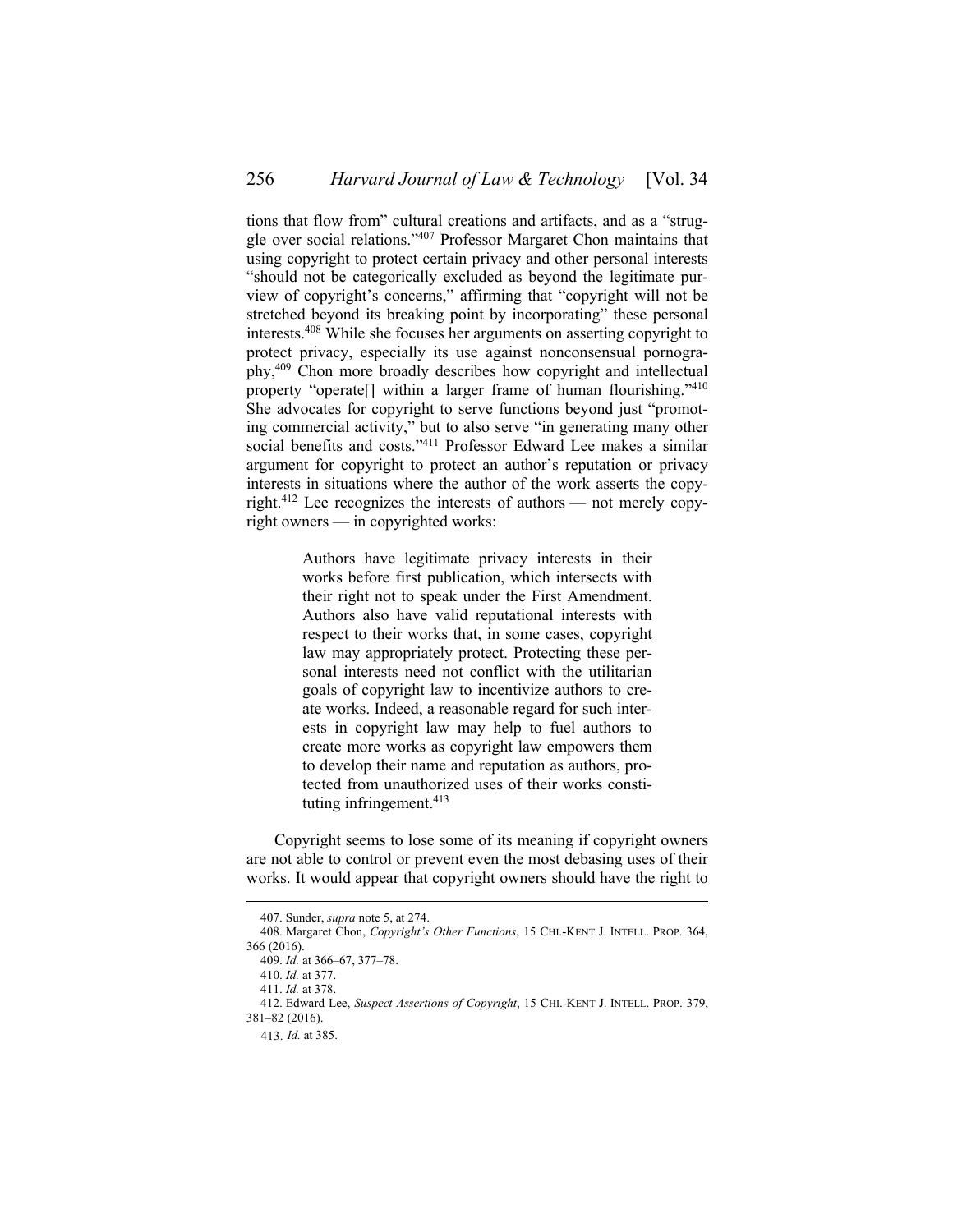assert copyright to protect privacy, reputational, and dignitary interests by protecting their works from disparaging or demeaning uses. There are, however, concerns with this approach. Copyright was not created to protect these noneconomic interests and, as examined already in this Article,<sup>414</sup> weaponizing copyright to protect these personal interests can distort copyright and its remedies, and impose greater costs on society.415

<span id="page-65-0"></span>Additionally, there may be no clear option to allow copyright to protect interests such as privacy or dignitary interests without also inadvertently permitting copyright to be weaponized to silence, suppress, and punish. This could permit copyright to threaten free speech, rule of law, and the ability to combat disinformation, which can ultimately undermine the discovery of truth.

Furthermore, a strong justification for weaponizing copyright to protect privacy, dignitary, and other personal interests is the limitations or gaps in other areas of the law. $416$  But should copyright law be doing the job of filling the gaps in these other areas of the law? Copyright was not created to protect personal interests and is an imperfect fit to remedy these personal harms. Could relying on copyright in fact undermine privacy claims in certain contexts, including nonconsensual pornography, by diminishing the conceptualization of the harm in these instances and making them reliant on ownership and proof? Furthermore, if we are content with copyright being used for purposes of protecting privacy, reputational, or dignitary interests, could the law become complacent in holding back important and necessary reforms of laws, such as in the areas of privacy and others?

Regardless of whether copyright *should* be weaponized to protect these personal noncopyright objectives, we know that it *is* being weaponized to achieve the objectives discussed above. The practice is widespread and likely more expansive than this Article can capture, considering the many disputes that get quietly settled or content that gets quickly taken down by content platforms. Some scholars are justifiably worried about the increasing ease with which copyright owners are able to weaponize copyright to achieve personal objectives, <sup>417</sup> and others are understandably less concerned when those uses are to protect equally important personal interests.418

<sup>414.</sup> *See supra* Part [II.](#page-7-0)

<sup>415.</sup> *See* Rebecca Tushnet, *How Many Wrongs Make a Copyright?*, 98 MINN. L. REV. 2346, 2348 (2014); Fromer, *supra* not[e 7,](#page-7-1) at 587; Buccafusco & Fagundes, *supra* note [1,](#page-4-0) at 2436.

<sup>416.</sup> *See supra* Section [III](#page-34-0)[.B.](#page-45-0) 

<sup>417.</sup> *See supra* Section [IV](#page-54-0)[.A.](#page-54-1)

<sup>418.</sup> *See supra* Section [IV](#page-54-0)[.C.](#page-62-0)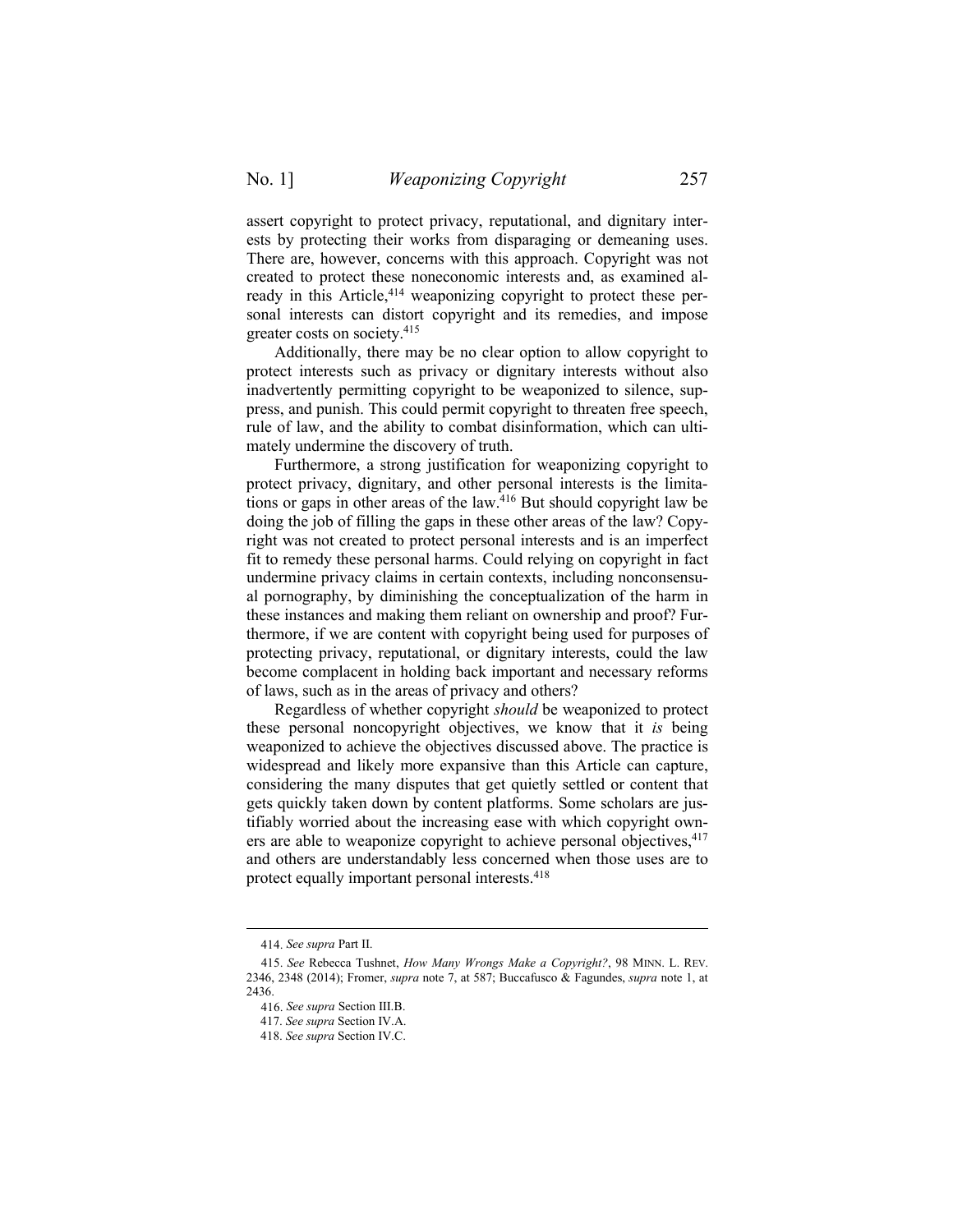However, any attempts to propose or decide a solution to reform copyright weaponization is complicated by the blurry lines and overlapping objectives copyright owners might seek to achieve through weaponizing copyright. In some instances, it may be apparent when copyright is weaponized to achieve a noncopyright objective, but other cases can be less clear. As discussed in Part [V](#page-66-0) below, the difficulties in accurately determining a copyright owner's motivations for weaponizing copyright complicates attempts to propose reforms to solve copyright weaponization or to fully embrace any of the three general approaches examined above.

## <span id="page-66-0"></span>V. BLURRY LINES AND OVERLAPPING OBJECTIVES

Without the ability to draw clean lines between objectives or to firmly categorize objectives that are morally defensible from others that we might find morally wrong, $419$  it is difficult to propose legal frameworks that effectively distinguish between cases where weaponizing copyright should be condemned and cases where weaponizing copyright might be excused or even justified.

As a preliminary matter, there may be instances when the utilitarian goals of privacy or dignity converge and overlap with copyright,420 such as in situations where the assertion of copyright to protect privacy or moral rights incentivizes the copyright owner's future creation due to their ability to control the use or dissemination of their works.421 Some scholars have argued that the inability to control the dissemination and sharing of intimate images could disincentivize the creation of those images.422 For instance, if Hilary knew that she would have no control over the dissemination of her intimate photographs and videos, she likely would not have created those photographs in the first place.<sup>423</sup> Similarly, the ability to protect moral rights in works could also incentivize further creativity.<sup>424</sup> Artists such

<sup>419.</sup> *See* Rosenblatt, *supra* note [260,](#page-43-0) at 600 ("Law identifies some behaviors as admirable and others as shameful, and assigns legal value to some activities and not others.").

<sup>420.</sup> *See supra* Section [IV](#page-54-0)[.B.;](#page-59-0) Goldman & Sibley, *supra* not[e 7,](#page-7-1) at 989.

<sup>421.</sup> *See* Jeanne Fromer, *Expressive Incentives in Intellectual Property*, 98 VA. L. REV. 1745, 1763 (2012) ("[S]olicitude for, and sometimes protection of, creators' moral-rights interests can strengthen utilitarian incentives in copyright . . . law . . . ."); Levendowski, *supra* note [10,](#page-8-1) at 442; Bambauer, *supra* note [293,](#page-47-1) at 2031–32, 2039–42. *See generally* ROBERTA ROSENTHAL KWALL, THE SOUL OF CREATIVITY: FORGING A MORAL RIGHTS LAW FOR THE UNITED STATES (2010) (discussing the relationship between copyright law and author creativity and moral rights).

<sup>422.</sup> *See* Lee, *supra* note [412,](#page-64-0) at 385; Levendowski, *supra* note [10,](#page-8-1) at 442; Bambauer, *supra* not[e 293,](#page-47-1) at 2031–32, 2039–42. *But see generally* Tushnet, *supra* not[e 415.](#page-65-0)

<sup>423.</sup> *See supra* Section [II](#page-7-0)[.E.](#page-31-1)

<sup>424.</sup> *See, e.g.*, Roberta Rosenthal Kwall, *Copyright and the Moral Right: Is an American Marriage Possible?*, 38 VAND. L. REV. 1, 70 (1985).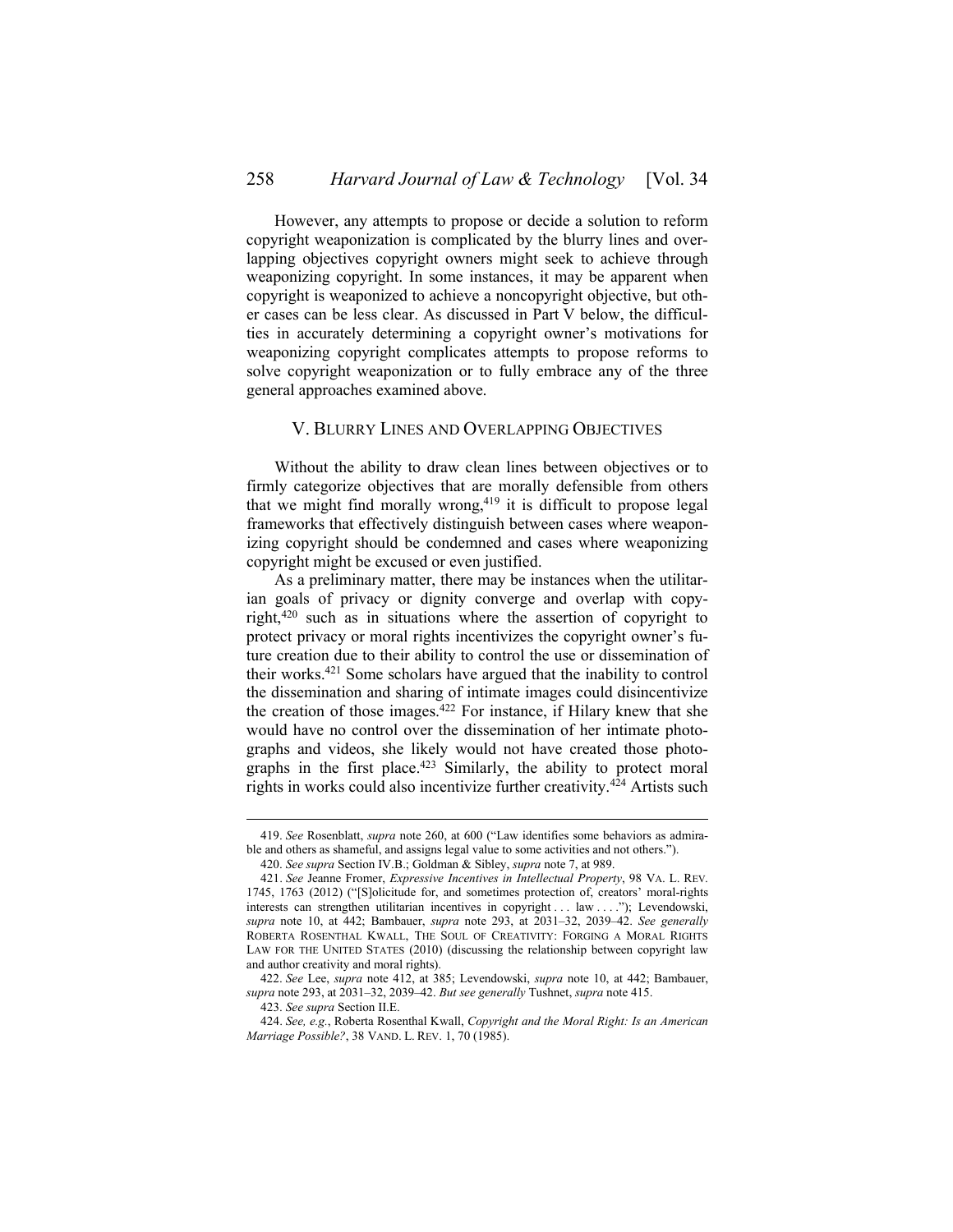as Furie or musicians may be more inclined to continue creating expressive works if they know they can rely on copyright to prevent their works from being used to promote policies or ideologies that they disagree with or morally oppose.<sup>425</sup>

<span id="page-67-1"></span><span id="page-67-0"></span>Furthermore, it can be difficult to determine a copyright owner's objectives in asserting their copyright. Even though in some instances it may be apparent when copyright is weaponized to achieve a noncopyright objective, other cases can be less clear. Consider, for instance, the dispute involving photographer William Greenblatt and the iconic photograph he took of the gun-toting couple, Mark and Patricia McCloskey.426 The McCloskeys made headlines in June 2020 when they were photographed brandishing a rifle and pistol while yelling at Black Lives Matter protesters marching through their neighborhood in St. Louis.427 United Press International photographer William Greenblatt shot a photograph of the McCloskeys holding their guns.<sup>428</sup> That photograph went viral and was shared widely by news outlets and on social media.429 Greenblatt's photograph of the McCloskeys catapulted the couple into infamy.430 The McCloskeys were invited to appear on Fox's Tucker Carlson Tonight and Sean Hannity to defend their actions.<sup>431</sup> They also delivered remarks at the 2020 Republican National Convention in support of Donald Trump and gun rights, and against the Black Lives Matter movement.432 A few months later, the McCloskeys began handing out greeting cards featuring a reproduction of Greenblatt's photograph overlaid with the caption: "Patty & Mark McCloskey v. The Mob June 28, 2020."433 In response, Greenblatt sent the McCloskeys a cease and desist letter demanding \$1,500 for their reproduction of his copyrighted photo.<sup>434</sup>

<sup>425.</sup> *See supra* Section [II](#page-7-0)[.D.](#page-27-0)

<sup>426.</sup> Michael Zhang, *Gun-Toting Couple Billed by Photog for Using Viral Photo on Greeting Cards*, PETAPIXEL (Nov. 7, 2020), https://petapixel.com/2020/11/07/gun-totingcouple-billed-by-photog-for-using-viral-photo-on-greeting-cards/ [https://perma.cc/T7GU-L5XS].

<sup>427.</sup> Jessica Lussenhop, *Mark and Patricia McCloskey: What Really Went on in St. Louis That Day?*, BBC (Aug. 25, 2020), https://www.bbc.com/news/election-us-2020-53891184 [https://perma.cc/U5GK-HDE8].

<sup>428.</sup> Zhang, *supra* not[e 426](#page-67-0)*.*

<sup>429.</sup> *Id.*

<sup>430.</sup> *Id.*

<sup>431.</sup> Lussenhop, *supra* not[e 427.](#page-67-1)

<sup>432.</sup> Joan Greve, *St Louis Couple Who Threatened Black Lives Matter Protesters Speak at RNC*, GUARDIAN (Aug. 25, 2020), https://www.theguardian.com/us-news/2020/aug/24/ st-louis-couple-rnc-mark-patricia-mccloskey [https://perma.cc/43QC-TDGN]; PBS News-Hour, *WATCH: Mark and Patricia McCloskey Defend Right to Firearms | 2020 RNC Night 1*, YOUTUBE (Aug. 24, 2021), https://www.youtube.com/watch?v=QIL4dft8VNw [https://perma.cc/Z96M-ER2K].

<sup>433.</sup> Zhang, *supra* not[e 426.](#page-67-0)

<sup>434.</sup> *Id.* The McCloskeys sued Greenblatt and his publishers for trespass, invasion of privacy, and intentional infliction of emotional distress. Complaint at  $6-11$ , McCloskey v.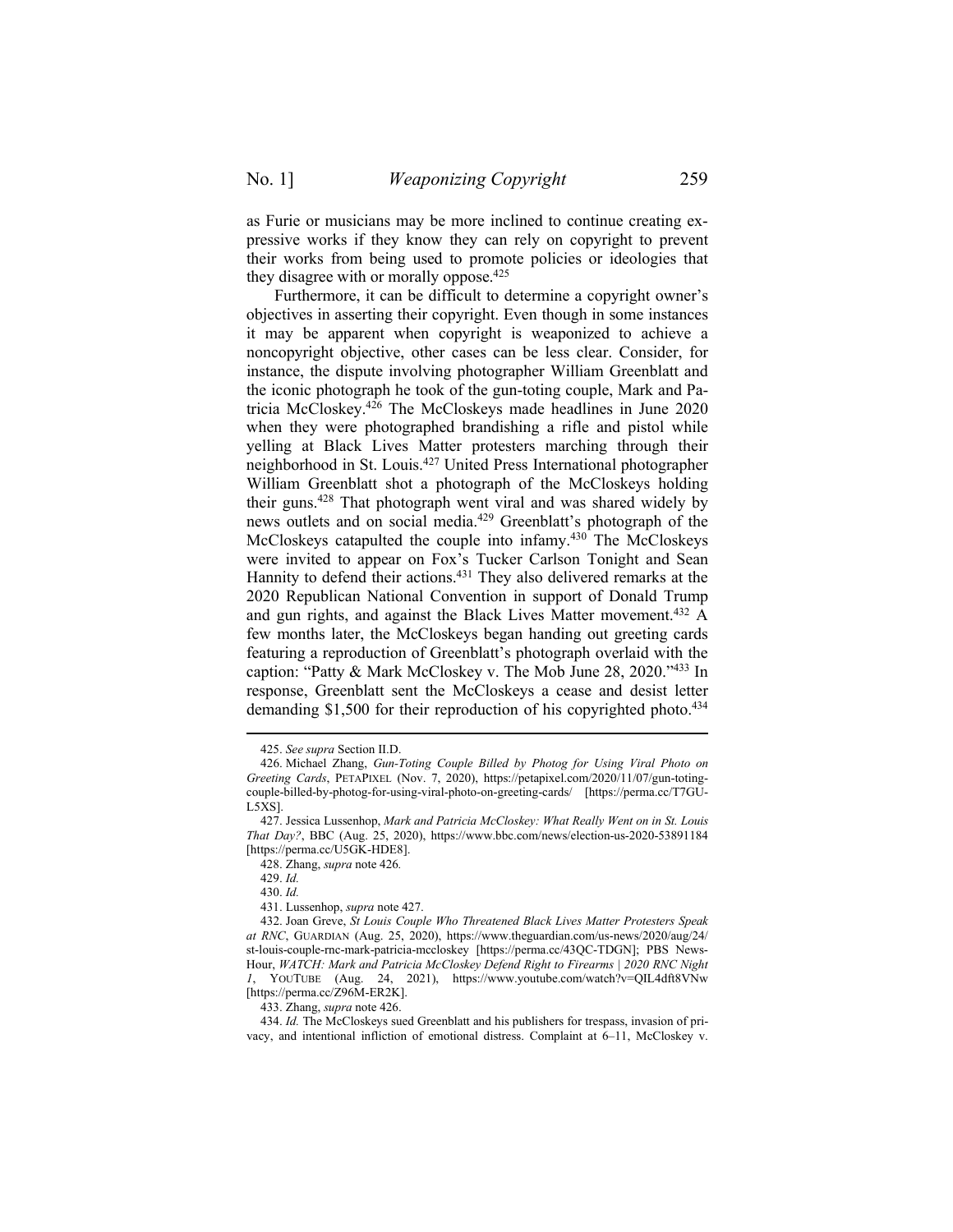In this instance, what was Greenblatt's objective in asserting copyright against the McCloskeys? In an interview, Greenblatt explained that "[p]eople steal work all the time. They take it and feel that it's theirs. . . . It's not even about the money. I could care less about the money."<sup>435</sup> Does that mean that his assertion of copyright was to vindicate certain personal interests? To protect his reputation and prevent his copyrighted photograph from being tarnished by the McCloskeys' use? Perhaps Greenblatt wanted to punish the McCloskeys for their unauthorized use or for smugly handing out greeting cards with Greenblatt's photo. Or perhaps Greenblatt wanted to suppress the McCloskeys' criticism and comparison of Black Lives Matter protesters to "the mob." At the same time, Greenblatt also acknowledged that his photograph of the McCloskeys that day was the most successful and viral photograph that he had taken in his fifty years as a photographer.436 His cease and desist letter to the McCloskeys was also accompanied by a demand for \$1,500.<sup>437</sup> Even though Greenblatt said that it was not about the money, perhaps Greenblatt was in fact motivated, at least in part, by missing out on the financial interests that he could generate from his copyrighted photo. It is also possible that Greenblatt was trying to achieve multiple objectives. This makes it difficult to categorize Greenblatt's objective(s) or even clearly identify his use of copyright as weaponizing copyright. The difficulty in assessing a copyright owner's objective, and the potential to incentivize creation of works by protecting noncopyright interests, complicate calls to reject all noncopyright uses of copyright and to accept approaches that rely on being able to distinguish between economic and non-economic objectives.438

Even in instances where it appears obvious that a copyright owner is weaponizing copyright to achieve a noncopyright objective, the owner may be motivated by more than one objective, or their primary objective may overlap with other, secondary motivations. Some of the objectives that individuals seek to achieve through weaponizing copyright, such as preserving sexual privacy, may appear more morally defensible than others, such as silencing sexual assault victims. However, the lines between objectives can be blurry, and many of these objectives themselves overlap. Someone who asserts copyright out of spite to punish, such as Campo Santo's copyright strike against

RedBubble, Inc., No. 2022-CC10261 (St. Louis Cir. Nov. 6, 2020), https://www.courthousenews.com/wp-content/uploads/2020/11/stl-mccloskey.pdf [https://perma.cc/RPL2-U72P].

<sup>435.</sup> Zhang, *supra* not[e 426.](#page-67-0)

<sup>436.</sup> *Id.*

<sup>437.</sup> *Id.*

<sup>438.</sup> *See supra* Section [IV](#page-54-0)[.A.](#page-54-1)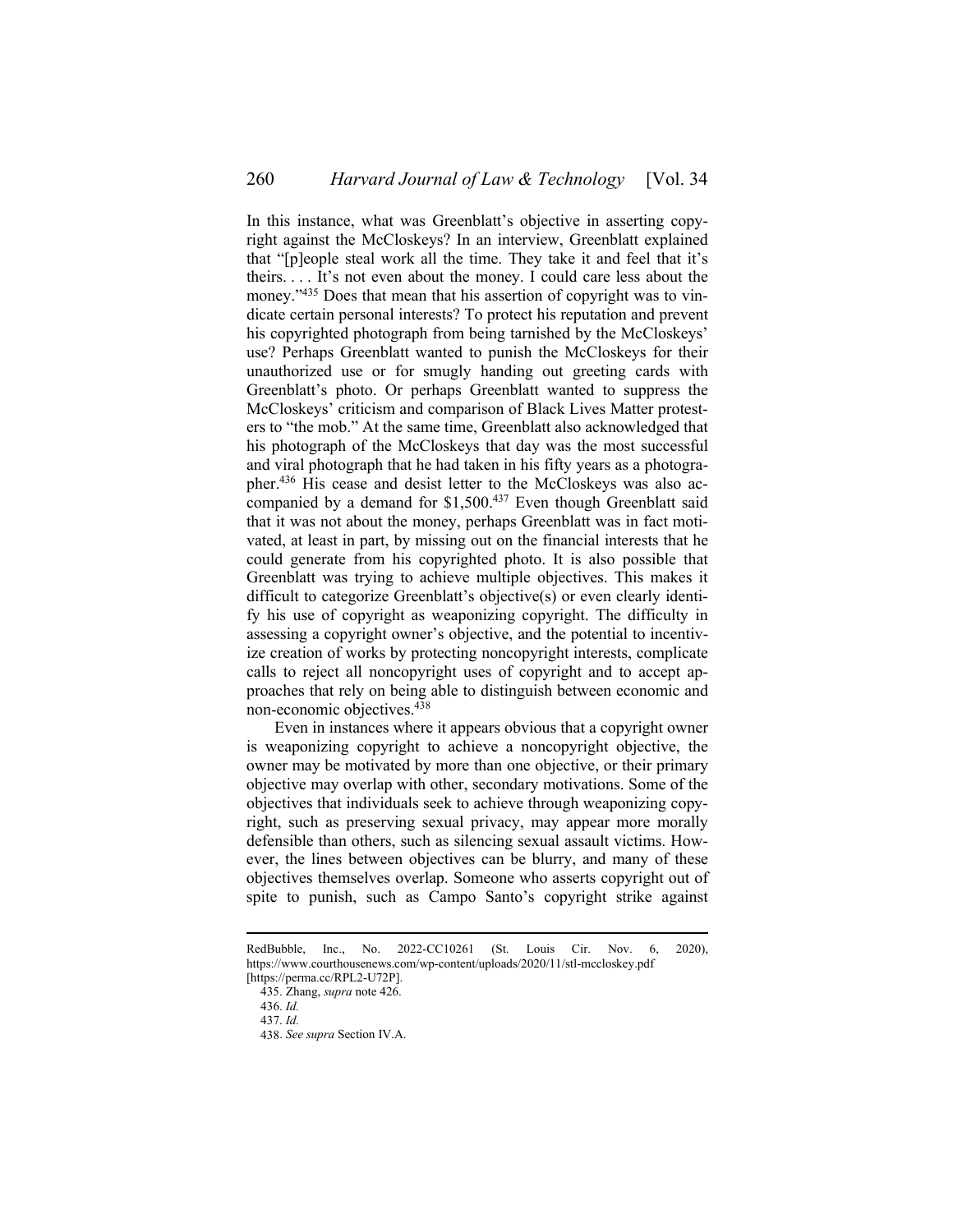PewDiePie, may also want to protect their own reputation by preventing the association of their works with a racist.<sup>439</sup> A photographer like Hill might sue Public Advocate to protect the privacy of her clients from appearing in the hate group's anti-gay campaign flier,440 but she may also want to prevent the association of her work with a listed hate group, or to protect her reputation as a photographer. Artists like Kapoor may assert copyright against organizations such as the NRA because they do not want their work associated with divisive propaganda, but perhaps they also want to suppress commentary with which they disagree, or to punish organizations like the NRA because of their controversial politics.441

Take, for instance, the case involving Navy SEALs' attempt to remove photographs of themselves mistreating Iraqi prisoners. In *Four Navy SEALs v. Associated Press*, the wife of a Navy SEAL uploaded to SmugMug a number of photographs that her husband had taken at Camp Jenny Pozzi, a Navy SEAL facility in Iraq.<sup>442</sup> A reporter for the Associated Press ("AP"), Seth Hettena, found those photos online while writing a news article about U.S. soldiers abusing Iraqi prisoners.443 Hettena published his article along with the photos in worldwide media outlets.444 The photos featured uniformed U.S. military personnel "mugging or grinning for the camera" next to detained and hooded prisoners; showed them "sitting on, lying atop, or stepping on detainees, some of whom are hooded"; and showed a soldier "pointing a firearm at a prisoner's bloody head at point-blank range."445 Five Navy SEALs who appeared in and purportedly took those photographs filed a copyright infringement claim against the AP seeking to enjoin the AP from further dissemination of the photographs.446 It appears that the case ultimately settled with a stipulated dismissal.447 The Navy SEALs' assertion of copyright clearly was not to protect their own exclusive right to disseminate the photos or their lost financial interest in the photographs, but what was their objective? Was it to silence and erase evidence of their bad behavior? Was it to suppress negative commentary about the behaviors depicted in

445. *Four Navy SEALs*, 413 F. Supp. 2d. at 1141.

<sup>439.</sup> Robertson, *supra* note [18](#page-10-0) (quoting tweet by Sean Vanaman (@vanaman): "[o]ur game on his channel = endorsement").

<sup>440.</sup> *See supra* Section [II](#page-7-0)[.E.](#page-31-1)

<sup>441.</sup> *See supra* Section [II](#page-7-0)[.D.](#page-27-0)

<sup>442.</sup> Four Navy SEALs v. Associated Press, 413 F. Supp. 2d 1136, 1141 (S.D. Cal. 2005).

<sup>443.</sup> *Id.* at 1141.

<sup>444.</sup> *Id.* at 1141–42; *see also* Tehranian, *supra* note [2,](#page-6-0) at 271–72.

<sup>446.</sup> *Id.* at 1142.

<sup>447.</sup> *See* Stipulation for Dismissal at 2, Five Navy SEALs v. Associated Press, 413 F. Supp. 2d 1136 (S.D. Cal. 2005) (No. 05-cv-00555).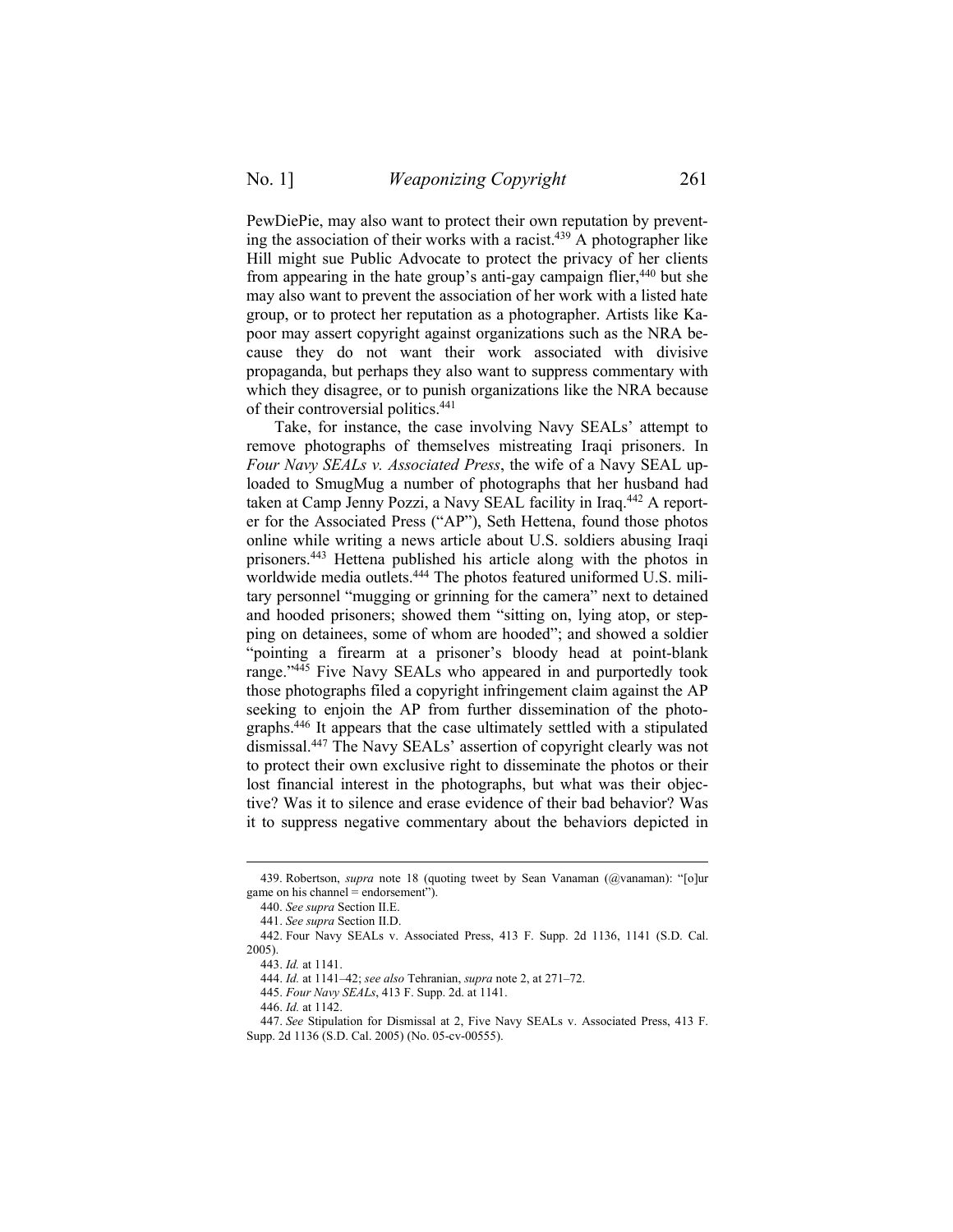the photograph? Perhaps it was to protect the privacy of the soldiers featured in the photographs?

<span id="page-70-1"></span><span id="page-70-0"></span>Overlapping motivations certainly make it difficult to accurately categorize the objectives that copyright owners seek to achieve through weaponizing copyright. It makes it difficult for policymakers to accept any one of the approaches discussed above in Part [IV,](#page-54-0) and makes it nearly impossible to suggest one solution, such as stronger copyright defenses or creation of a federal anti-SLAPP law, that might discourage weaponization without unintentionally foreclosing the only viable option to individuals to protect their privacy or other noneconomic, but equally legitimate, personal interests. Consider another example. In *Neighbors v. Monger*, successful attorney Slade Neighbors and his ex-partner Veronica Monger ended their allegedly abusive relationship.<sup>448</sup> After the relationship ended, Monger created a Me-Too blog "dedicated to women who have survived or are in abusive relationships, with powerful executive men."449 On the blog, Monger posted general information on sexual assault and victims of domestic violence, including articles on how to develop a "safety plan"; articles on Harvey Weinstein and celebrities talking about domestic abuse; and other resources and support for victims of domestic violence.450 In addition to those resources, Monger posted her personal stories detailing Neighbors's emotional and physical abuse of her during their relationship.451 Included in her descriptions were photos of herself with a bruised face, and screen captures of text messages and reproductions of e-mails between her and Neighbors supporting his "alleged physical and mental abuse."<sup>452</sup> In response, Neighbors filed copyright applications with the U.S. Copyright Office to register his text messages and e-mails that he sent to the  $ex^{453}$  — the same text messages and e-mails that she had reproduced on her blog. Neighbors then sued her for copyright infringement, seeking an injunction to remove her blog and damages for her unauthorized reproduction, dis-

<sup>448.</sup> Complaint at 3, Slade Neighbors v. Veronica Monger, No. 20-cv-04146 (C.D. Cal. May 6, 2020); Milord A. Keshishian, *Using Copyright Law to Silence Alleged Abuse Victim? Fair Use Defense?*, L.A. INTELL. PROP. TRADEMARK ATT'Y BLOG (May 7, 2020), https://www.iptrademarkattorney.com/copyright-fair-use-defense-silence-criticism-newsreporting-victim-critic-infringement/ [https://perma.cc/VH8D-NDEP].

<sup>449.</sup> While Monger's blog is no longer active, there are archived versions available on Internet Archive. *See, e.g.*, SLADE NEIGHBORS ATTORNEY #ME-TOO — JOURNEY GETTING THRU DOMESTIC ABUSE, https://web.archive.org/web/20200528212119/ http://sladeneighborsattorneyme-too.com/ [https://perma.cc/D6US-9MYR].

<sup>450.</sup> *Id.*; Keshishian*, supra* not[e 448.](#page-70-0)

<sup>451.</sup> Keshishian, *supra* not[e 448.](#page-70-0)

<sup>452.</sup> *Id*.; SLADE NEIGHBORS ATTORNEY #ME-TOO, supra not[e 449.](#page-70-1) 

<sup>453.</sup> Email 1 and 7 Other Unpublished Works, U.S. Copyright Registration No. TXu002193010 (filed May 1, 2020); Text Message 1 and 8 Other Unpublished Works, U.S. Copyright Registration No. TXu002192994 (filed May 1, 2020).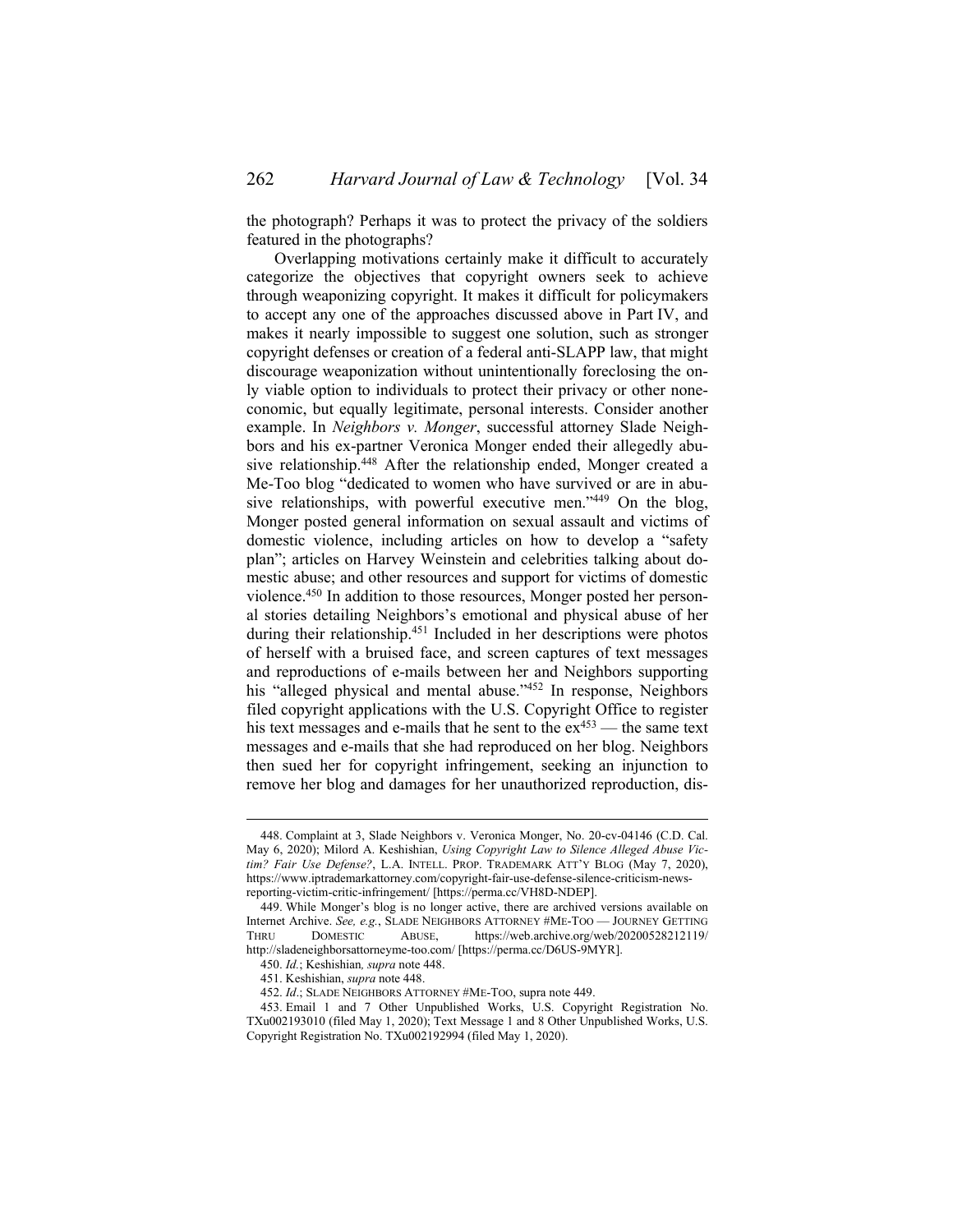tribution, and public display of his text messages and emails.454 While the lawsuit was pending, the Me-Too blog and all materials on the blog were removed.455 The case settled and was dismissed on September 30, 2021.456

Neighbors clearly asserted copyright to silence his ex-partner. At the same time, when Neighbors created and sent his text messages and e-mails to Monger, he likely expected that those messages and e-mails would remain private. Perhaps Neighbors weaponized copyright not just to silence or erase evidence of his abusive behavior, but also to preserve his privacy. Consider, then, Harvey Weinstein's assertion of copyright against Ronan Farrow.457 Assuming Weinstein could have articulated some form of copyright ownership over materials about his sexual misconducts, Weinstein could also argue that he too was trying to protect his private and intimate information from dissemination. Compare those two instances with women who assert copyright to protect their intimate photographs from dissemination.<sup>458</sup> Is there any way to draw a clear and clean line between Neighbors's and Weinstein's use of copyright from women who use copyright to shield themselves from nonconsensual pornography? In these cases, there obviously exists a difference in power dynamics between the parties. One side involves two powerful men asserting copyright to silence their victims and erase evidence of their abusive behaviors. The other side involves vulnerable victims of revenge porn asserting copyright as the only solution to remove intimate images from public dissemination and protect their privacy. However, is there any way to manage copyright to allow it to be weaponized to discourage the powerful from using it to cover-up and bully others, but not prevent it from filling key gaps in protecting privacy of the already vulnerable? If copyright owners should be permitted to assert copyright to protect privacy, as discussed in one of the approaches above, could a court's copyright ruling in a case involving a sympathetic revenge porn victim be weaponized by bad actors like Neighbors or Weinstein, allow-

<sup>454.</sup> Complaint at 5–6, Slade Neighbors v. Veronica Monger, No. 20-cv-04146 (C.D. Cal. May 6, 2020).

<sup>455.</sup> *See* Inactive Domain, http://sladeneighborsattorneyme-too.com/ [https://perma.cc/CB9U-G66N?type=image]; Unreachable Webpage, http://www.sladeneighborsattorneyme-toodomesticeviolence.com/ (last visited Dec. 14, 2020). Monger's blog is no longer accessible at either web address, but previous posts can be accessed through the Internet Archive's Wayback Machine. SLADE NEIGHBORS ATTORNEY #ME-TOO, supra not[e 449.](#page-70-1)

<sup>456.</sup> Text Entry Order, Slade Neighbors v. Veronica Monger, No. 20-cv-04146, Docket No. 29 (Feb. 4, 2021); Order on Joint Stipulation for Dismissal with Prejudice, *id.*, Docket No. 41 (Sept. 30, 2021).

<sup>457.</sup> *See supra* Section [II.](#page-7-0)[B.](#page-15-0)

<sup>458.</sup> *See supra* Section [II.](#page-7-0)[E.](#page-31-1)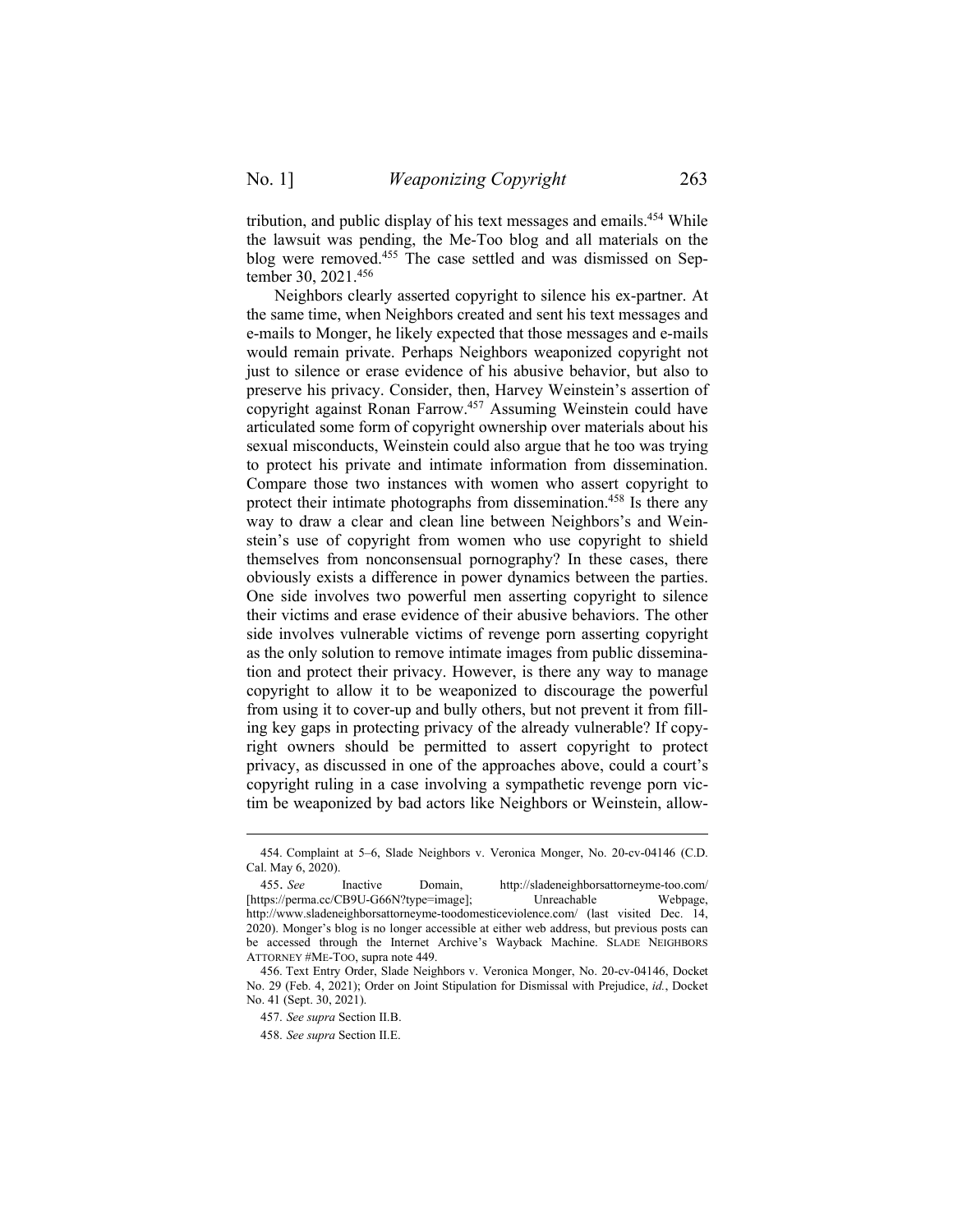ing them to assert copyright to wipe evidence of their abusive behaviors?

Similarly, weaponizing copyright to protect reputation, dignity, or moral rights in a work can also lead to the suppression of valuable social commentary. Take, for instance, the dispute between Margaret Mitchell's estate and author Alice Randall over her parody book *The Wind Done Gone.*<sup>459</sup> Mitchell's estate had the practice of requiring any licensee of Gone With The Wind to "sign a pledge that says [they] will under no circumstances write anything about miscegenation or homosexuality."460 Randall's parody book identified main character Ashley Wilkes as gay and described Rhett Butler in a love affair with Cynara, a slave.<sup>461</sup> While Mitchell's estate may find Randall's treatment of the book disparaging, demeaning, and a violation of moral rights, allowing Mitchell's estate to weaponize copyright to protect its personal interests would stifle legitimate commentary, criticism, and fair use of the copyrighted work. Similarly, in *Wojnarowicz v. American Family Association*, artist David Wojnarowicz sued American Family Association for copyright infringement for publishing a pamphlet featuring his art.462 The pamphlet's purpose was to solicit support to terminate public funding by the National Endowment for the Arts of artworks such as Wojnarowicz's featured in the pamphlet.<sup>463</sup> Wojnarowicz was understandably upset at the unauthorized use of his art to advocate against a cause in which he believed. However, allowing Wojnarowicz to weaponize copyright to stop this use because it disparaged his work, harmed his authorial dignity, or associated his work with a cause that he morally opposed would also allow him to suppress legitimate criticism and dissemination of information of public interest.

The blurry lines and overlapping motivations behind copyright assertions, and the difficulty in ascertaining copyright owners' motivations, complicate the analysis and frustrate arguments supporting any of the approaches discussed in Part [IV](#page-54-0) above. Furthermore, based on the reasons that copyright owners choose to weaponize copyright instead of relying on other legal solutions, discussed in Part [III](#page-34-0) above, it is clear that any attempt to reform or fix these concerns must be comprehensive. Reforms targeted only at punishing copyright owners who weaponize copyright through anti-SLAPP laws, stronger copyright misuse defenses, or stricter applications of Section 512(f) or

<sup>459.</sup> *See supra* Section [II.](#page-7-0)[D.;](#page-27-0) Suntrust Bank v. Houghton Mifflin Co., 268 F.3d 1257, 1259 (11th Cir. 2001).

<sup>460.</sup> *Suntrust Bank*, 268 F.3d at 1282 (Marcus, J., concurring).

<sup>461.</sup> *Id.* at 1270–71.

<sup>462.</sup> Wojnarowicz v. Am. Fam. Ass'n, 745 F. Supp. 130, 133–34 (S.D.N.Y. 1990).

<sup>463.</sup> *Id.*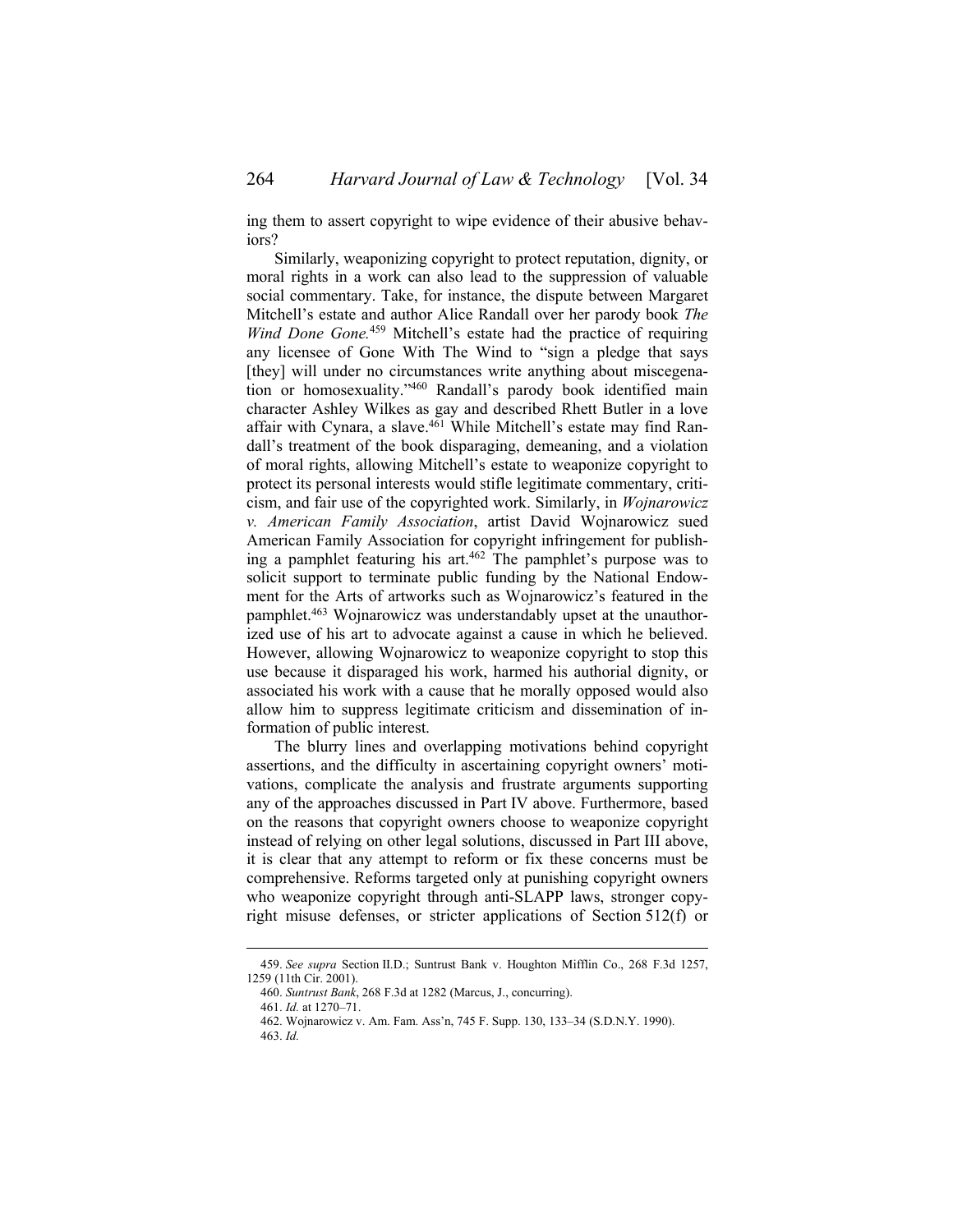DMCA notice and takedown processes could foreclose the alreadylimited options given to victims of privacy violations to shield and protect their privacy and sexual autonomy. Privacy, reputation, and other dignitary interests are legitimate interests that deserve consideration through some thoughtful and balanced legal framework. Reforms that punish copyright weaponization, therefore, need to be concurrent with reforms that strengthen laws or fill gaps that individuals are currently weaponizing copyright to fill. At the same time, any reform must also consider the blurry lines and overlapping objectives that copyright owners often seek in weaponizing copyright. They should take into account existing power imbalances of parties involved in weaponizing copyright, and should help rather than hinder attempts to level the playing field between traditionally vulnerable victims and the powerful. Reforms to solve copyright weaponization that rely on drawing lines based upon moral intuitions alone, or attempts to limit or protect some but not all of the objectives described above, will undoubtedly face concerns about not capturing enough harmful and abusive behaviors or foreclosing copyright owners' abilities to protect legitimate personal interests.

## VI. CONCLUSION

"[Copyright] has infiltrated our lives so that we all exist in a field of uses and infringements."464 While this may benefit society in certain respects, it also creates opportunities for individuals to weaponize copyright to silence, erase, suppress, censor, punish, protect, and achieve other noncopyright objectives. Some of these objectives may appear justified, such as asserting copyright to protect privacy or reputation. Other objectives may appear more harmful, such as asserting copyright to punish and retaliate, silence information and facts, and suppress legitimate criticism and speech. As examined in this Article, however, copyright owners are frequently motivated to achieve multiple objectives through weaponizing copyright, and many of the objectives themselves overlap. This makes it difficult to suggest or create reforms to discourage copyright owners from weaponizing copyright to achieve certain objectives, without inadvertently foreclosing options for copyright owners to protect legitimate personal interests. Due to the ease of wielding copyright as a weapon, and the limitations and gaps in other legal solutions such as privacy and moral rights, copyright is often the most effective and efficient solution for copy-

<sup>464.</sup> Rebecca Tushnet, *WIPIP, Session 2.B. — Copyrights*, REBECCA TUSHNET'S 43(B)LOG (Feb. 12, 2021 6:32 PM), https://tushnet.blogspot.com/2021/02/wipip-session-2bcopyrights.html [https://perma.cc/3L3A-8L3N] (quoting Mark Lemley).